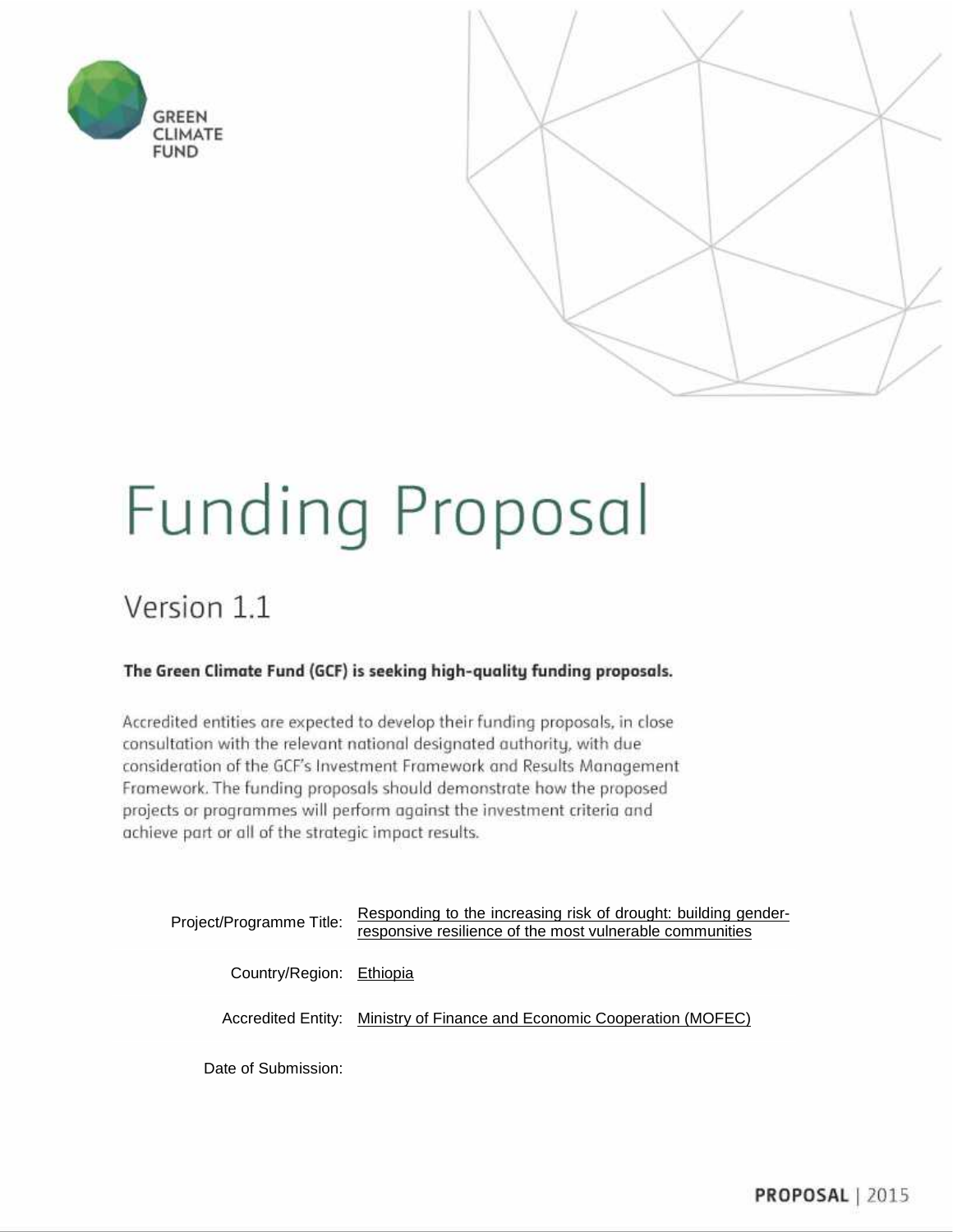

### **Contents**

| Section A | <b>PROJECT / PROGRAMME SUMMARY</b> |
|-----------|------------------------------------|
|-----------|------------------------------------|

- Section B **FINANCING / COST INFORMATION**
- Section C **DETAILED PROJECT / PROGRAMME DESCRIPTION**
- Section D **RATIONALE FOR GCF INVOLVEMENT**
- Section E **EXPECTED PERFORMANCE AGAINST INVESTMENT CRITERIA**
- Section F **APPRAISAL SUMMARY**
- Section G **RISK ASSESSMENT AND MANAGEMENT**
- Section H **RESULTS MONITORING AND REPORTING**
- Section I **ANNEXES**

#### *Note to accredited entities on the use of the funding proposal template*

- Sections **A, B, D, E**and **H** of the funding proposal require detailed inputs from the accredited entity. For all other sections, including the Appraisal Summary in section F, accredited entities have discretion in how they wish to present the information. Accredited entities can either directly incorporate information into this proposal, or provide summary information in the proposal with cross-reference to other project documents such as project appraisal document.
- The total number of pages for the funding proposal (excluding annexes) is expected not to exceed 50.

#### **Please submit the completed form to:**

fundingproposal@gcfund.org

Please use the following name convention for the file name: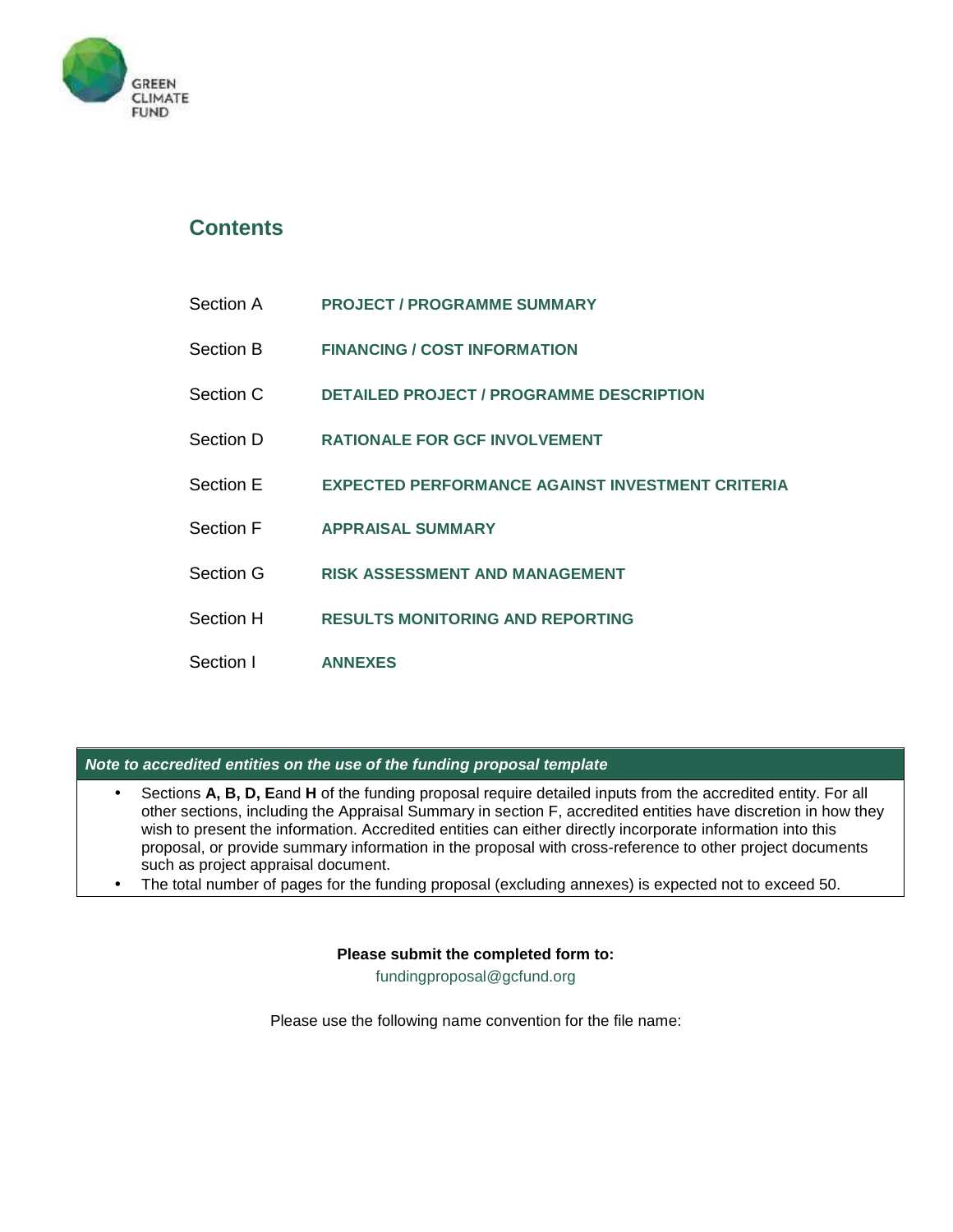

### **PROJECT / PROGRAMME SUMMARY**

GREEN CLIMATE FUND FUNDING PROPOSAL | PAGE 1OF <sup>62</sup> **A**



|                                                                 | A.1. Brief Project/Programme Information           |                                                                                                                                                                                               |                                                                          |  |
|-----------------------------------------------------------------|----------------------------------------------------|-----------------------------------------------------------------------------------------------------------------------------------------------------------------------------------------------|--------------------------------------------------------------------------|--|
|                                                                 | A.1.1. Project / programme title                   | Responding to the increasing risk of drought: building<br>gender-responsive resilience of the most vulnerable<br>communities                                                                  |                                                                          |  |
|                                                                 | A.1.2. Project or programme                        | Project                                                                                                                                                                                       |                                                                          |  |
|                                                                 | A.1.3. Country (ies) / region                      | Ethiopia                                                                                                                                                                                      |                                                                          |  |
|                                                                 | A.1.4. National designated authority (ies)         | Ministry of Environment, Forest and Climate Change<br>(MEFCC)                                                                                                                                 |                                                                          |  |
|                                                                 | A.1.5. Accredited entity                           | Ministry of Finance and Economic Cooperation (MoFEC)                                                                                                                                          |                                                                          |  |
|                                                                 | A.1.5.a. Access modality                           | $\boxtimes$ Direct<br>$\Box$ International                                                                                                                                                    |                                                                          |  |
| A.1.6. Executing entity / beneficiary                           |                                                    | <b>Executing Entity: MoANR, MoWIE</b><br>Beneficiary: Drought-affected &vulnerable communities;<br>public institutions at the national, Woreda (District) and<br>Kebele (Sub-District) levels |                                                                          |  |
| A.1.7. Project size category (Total investment, million<br>USD) |                                                    | $\Box$ Micro (10)<br>$\Box$ Medium (50 - x 250)                                                                                                                                               | $\boxtimes$ Small (10 <x 50)<br=""><math>\Box</math> Large (&gt;250)</x> |  |
|                                                                 | A.1.8. Mitigation / adaptation focus               | $\Box$ Mitigation<br>$\boxtimes$ Adaptation                                                                                                                                                   | $\Box$ Cross-cutting                                                     |  |
|                                                                 | A.1.9. Date of submission<br>Date of re-submission |                                                                                                                                                                                               |                                                                          |  |
|                                                                 | Contact person, position                           | Zerihun Getu, CRGE Facility Coordinator                                                                                                                                                       |                                                                          |  |
| A.1.10.                                                         | Organization                                       | <b>MoFEC</b>                                                                                                                                                                                  |                                                                          |  |
| Project<br>contact                                              | <b>Email address</b>                               | zedget@yahoo.com                                                                                                                                                                              |                                                                          |  |
| details                                                         | Telephone number                                   | +251921566324                                                                                                                                                                                 |                                                                          |  |
|                                                                 | Mailing address                                    | Addis Ababa, Ethiopia.                                                                                                                                                                        |                                                                          |  |
|                                                                 |                                                    |                                                                                                                                                                                               |                                                                          |  |

| A.1.11. Results areas (mark all that apply)                                                                                                                                                          |
|------------------------------------------------------------------------------------------------------------------------------------------------------------------------------------------------------|
| Reduced emissions from:                                                                                                                                                                              |
| Energy access and power generation<br>(E.g. on-grid, micro-grid or off-grid solar, wind, geothermal, etc.)                                                                                           |
| Low emission transport<br>(E.g. high-speed rail, rapid bus system, etc.)                                                                                                                             |
| Buildings, cities and industries and appliances<br>(E.g. new and retrofitted energy-efficient buildings, energy-efficient equipment for companies and supply chain management, etc.)                 |
| Forestry and land use<br>(E.g. forest conservation and management, agroforestry, agricultural irrigation, water treatment and management, etc.)                                                      |
| Increased resilience of:<br>Most vulnerable people and communities                                                                                                                                   |
| (E.g. mitigation of operational risk associated with climate change – diversification of supply sources and supply chain management,<br>relocation of manufacturing facilities and warehouses, etc.) |
| Health and well-being, and food and water security<br>16)<br>(E.g. climate-resilient crops, efficient irrigation systems, etc.)                                                                      |
| Infrastructure and built environment                                                                                                                                                                 |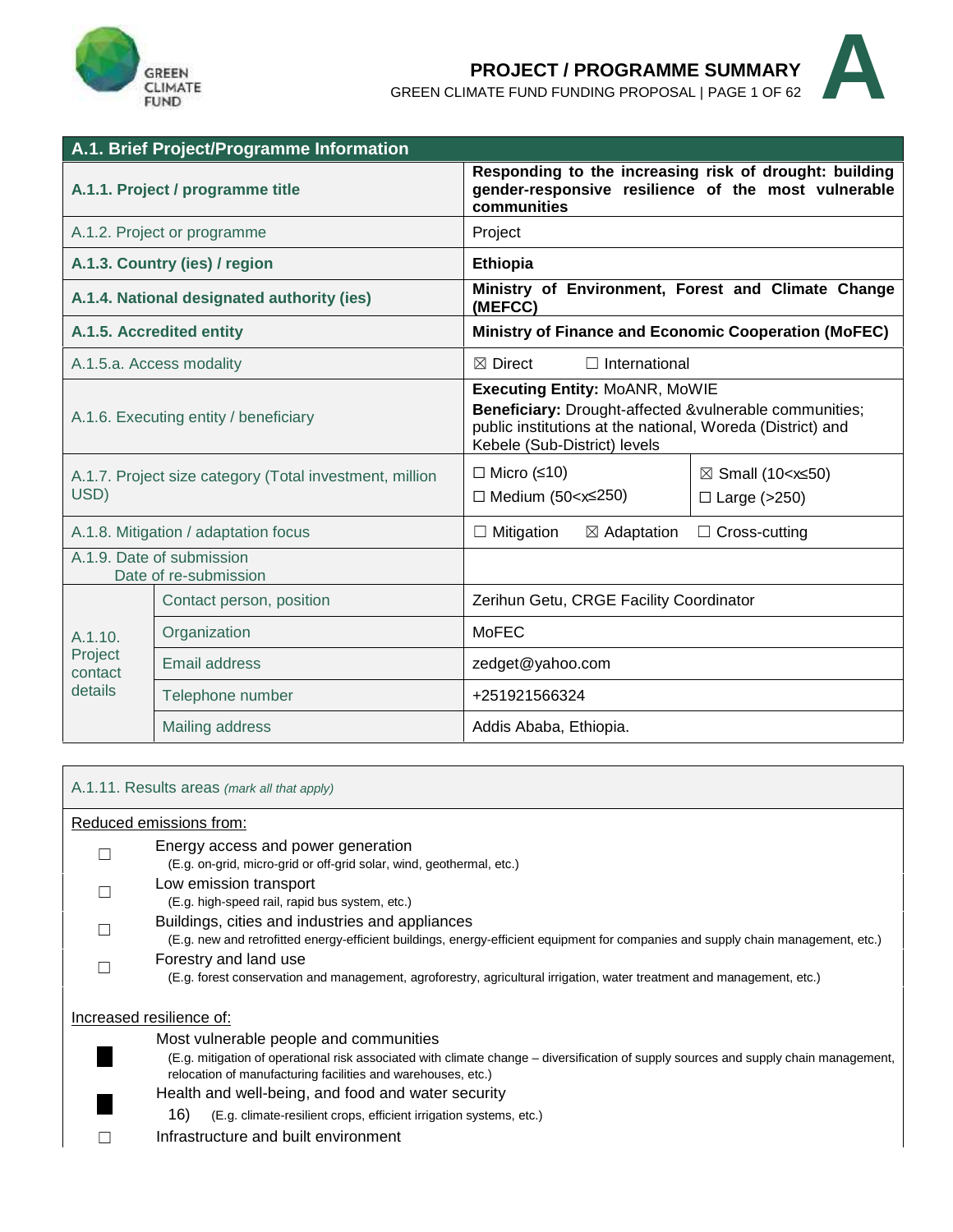



(E.g. sea walls, resilient road networks, etc.)

Ecosystem and ecosystem services

(E.g. ecosystem conservation and management, ecotourism, etc.)

#### **A.2. Project / Programme Executive Summary (max 300 words)**

*Please provide a brief description of the proposed project/programme, including the objectives and primary measurable benefits (see investment criteria in section E). The detailed description can be elaborated in section C.*

- 1. Ethiopia ranks as one of the countries at most "extreme risk" of climate change. 60% of the country is dryland, where annual rainfall is becoming increasingly unpredictable and is contributing to the rising frequency and severity of drought. Climate change therefore has significant implications, given the reliance of many of the communities in these areas on rain-fed agriculture. In 2015/16, a severe drought threatened one-tenth of the country's population (c.10.3 million people1) with catastrophic food shortages. Ethiopia's exposure to drought and floods is heavily influenced by the El Niño/La Niña phenomenon. In 2015/16, Ethiopia experienced one of the worst droughts in decades.
- 2. Climate projections show high uncertainty with rainfall projections ranging from -25% to +30% by 2050. It has been estimated that droughts alone can reduce total GDP by 1% to 4% while soil erosion reduces agricultural GDP by 2% to 3%. If no adaptation measures are taken currently, climate change-induced impacts are projected to result in a 2- 10% loss of GDP by 2045 relative to baseline growth.<sup>2</sup> Given Ethiopia's general low level of economic development, it is particularly vulnerable to the adverse impacts of climate change. All assessments – including the Second National Communication to the UNFCCC (2014) and the National Adaptation Programme of Action (NAPA, 2007) have articulated this.Climate change is further increasing this uncertainty in three main ways:
	- Continued temperature increases of 0.8 to  $2.7^{\circ}$  C.
	- Continued rainfall variability with more frequent extremes
	- Parts of the country could see changes in key seasonal rainfall.
- 3. Within Ethiopia, causes of vulnerability to climate variability and change include, but are not limited to: high dependence on rain-fed agriculture; inefficient water resources management at the local level; low economic development level and low adaptive capacity.
- 4. Cognizant of the current and future impacts of climate change, the Government of Ethipia (GoE) has developed the Climate Resilient Green Economy (CRGE) strategy, launched at the Durban COP in 2011. Ethiopia's Climate Resilient water strategy sits at the heart of this CRGE Strategy, now mainstreamed into Ethiopia's second Growth & Transformation Plan (GTP-II; 2015-2020). Building on the CRGE Strategy, Ethiopia was also the first LDC country to submit it INDC to the UNFCCC in June 2015. Ethiopia has since ratified the Paris Agreement in April 2016.
- 5. This project is designed in line with Ethiopia's NDC implementation process and will catalyse the implementation of the CRGE strategy. It will transform the way that water is being utilized and managed in Ethiopia. The main objective of the project is to increase the resilience of the targeted rural communities to the adverse impacts of climate change by introducing new approaches to water supply and management systems capable of increasing the productive capacity of the community and the carrying capacity of the water ecosystems. The project is expected to benefit 330,000 people (or 73,333 households with the current average family size of 4.5) directly (30% Female Headed Households) with year –round access to reliable and safe water supply improve their food security and 990,000 people indirectly. 7,850 ha of degraded land will be rehabilitated, of which 5,000 ha shall be covered by trees. Improvement in female participation in decision making and in productive activities and an overall increase in agricultural productivity are also expected.
- 6. The design of this project combines improved water access and resource management in line with the Ethiopian Water Resources Management Policy 2.3<sup>3</sup> to enable the most vulnerable communities to adapt to shocks of climate  $\mid$ variability in the future. The project will introduce proven technologies (Solar powered ground water Pumps and Ground water monitoring Systems) and resilient infrastructure (Boreholes and Small Scale Irrigation Schemes), while utilizing natural resource management based adaptation methods (Physical and Biological Conservation).
- 7. The project will simultaneously establish institutional systems that enable gender and climate-responsive planning and development, ensuring optimization of social, economic and environmental benefits. By investing in particular gender responsive water and irrigation infrastructure and other climate smart initiatives, the project will improve health, food and water security as well as strengthen institutional and regulatory systems for gender and climateresponsive planning and development As a result, the project will directly support 330,000 people (over 50% women

<sup>1</sup>*Ethiopia* Humanitarian *Requirement Document* (2016).

 $2$ World Bank (2010).

*<sup>3</sup> MoWIE, 1999*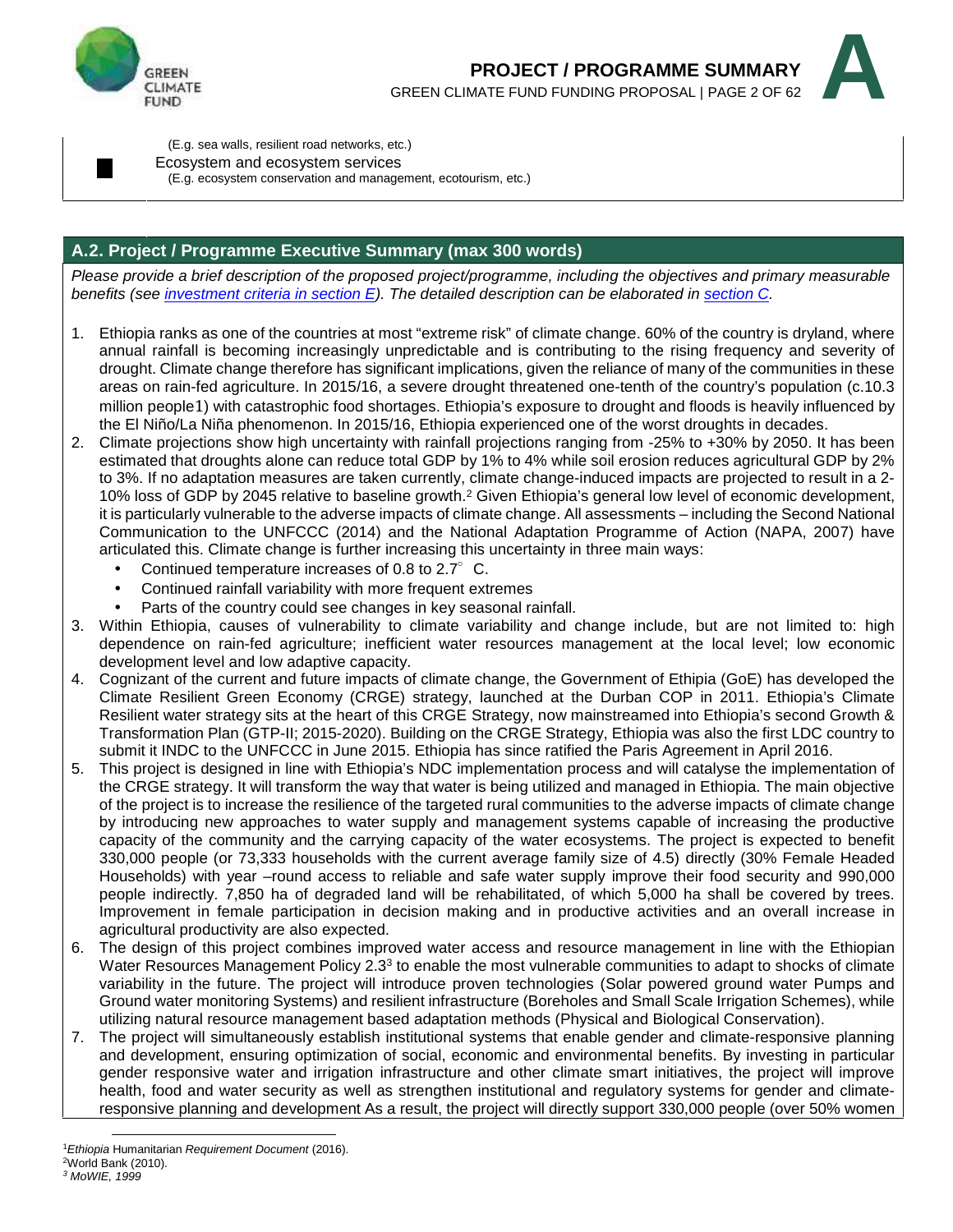

### **PROJECT / PROGRAMME SUMMARY** GREEN CLIMATE FUND FUNDING PROPOSAL | PAGE 3OF <sup>62</sup> **A**



and 30% female headed households) to cope with the intensifying challenges of climate Change. The project will focus on women and in particular female heads of households to increase their resilience and unleash their untapped potential as key stakeholders and community leaders in their own right.

| A.3. Project/Programme Milestone                                    |                                                          |
|---------------------------------------------------------------------|----------------------------------------------------------|
| Expected approval from accredited entity's<br>Board (if applicable) | N/A                                                      |
| Expected financial close (if applicable)                            | TBD [date of agreement on the FAA between MoFEC and GCF] |
| Estimated implementation start and end date                         | Start: 01/08/2017<br>End: 01/09/2022                     |
| Project/programme lifespan                                          | 5 years, 0 months                                        |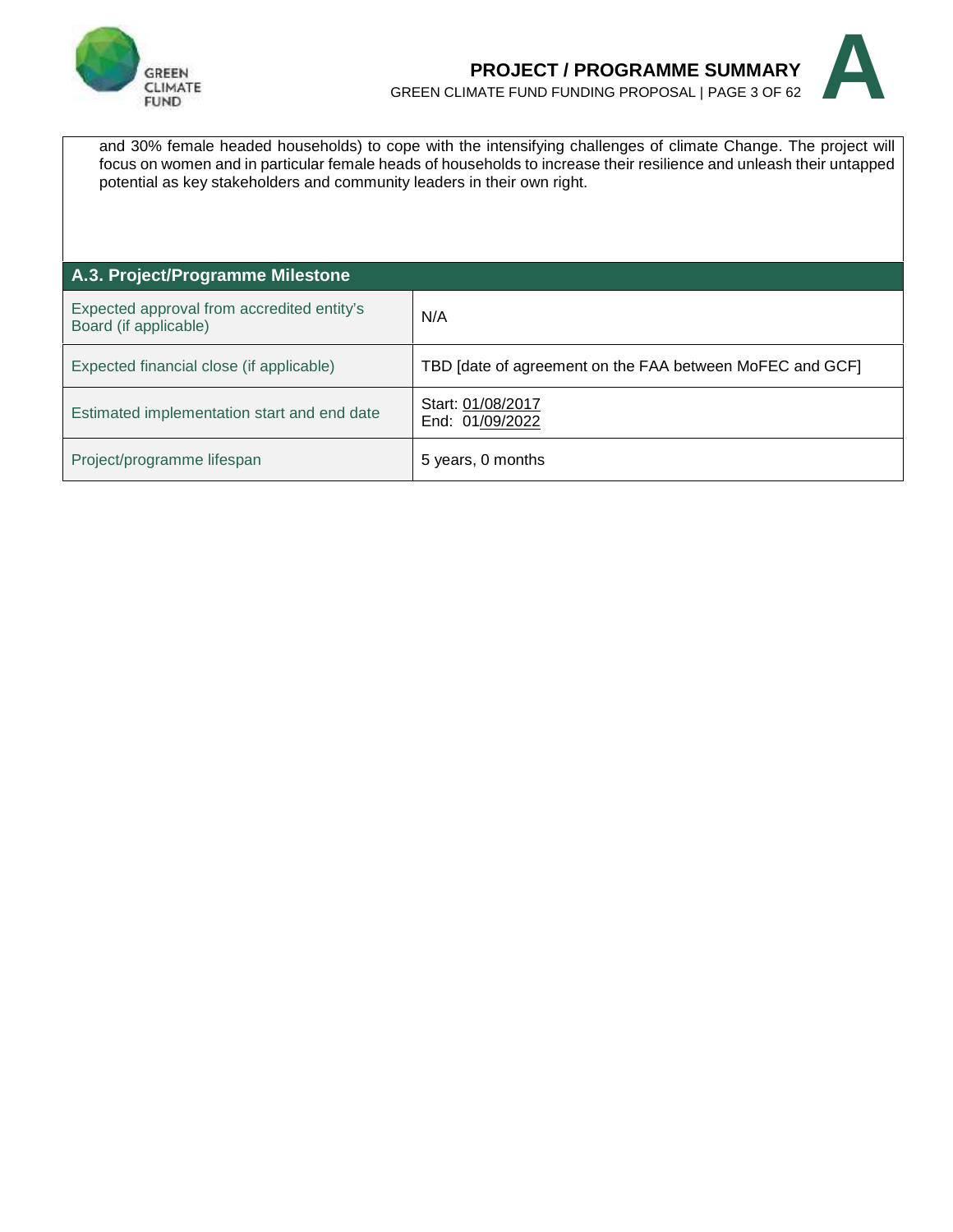



#### **B.1. Description of Financial Elements of the Project / Programme**

- 8. A detailed multi-year budget has been prepared for the project in order to generate reliable forecasts of funding requirements and allocations (Annex XIV(c)). Breakdowns of cost estimates are presented in this sub-section, and financial instruments are described in Section B.2.
- 9. The project will be financed by GCF grant resources and will include contributions from the Government of Ethiopia (GoE). It is proposed that a significant proportion of the total cost be covered by the GCF in the form of grant finance. This is essential because Ethiopia is a Least Developed Country (LDC) with very limited financial capacity to adapt to climate change, high degree of vulnerability of the beneficiaries (poor farmers and pastoralists) to climate change and high level of indebtedness of the country. Thus, the financial instruments chosen, which rely heavily on GCF grants to overcome structural barriers to change, are considered appropriate to the achievement of project objectives.
- 10. A breakdown of cost estimates by Outputs and Activities in local and foreign currency (USD) is provided in Table 1 below. As a form of currency hedging mechanism, we propose to base any agreement with the GCF in US dollars, with amounts indicated in the project proposal. Data from the National Bank of Ethiopia show that the Ethiopian Birr (ETB) has been depreciating against the USD over time. This would mean the value of USD-denominated grants will increase in ETB when the prevailing exchange rate is applied, which should help address (at least partially) anticipated inflationary cost increases over time.

*Table 1: Breakdown of Project Costs by Output*

| <b>Component/output</b>                                                                | Sub-component                                                                                                                                                                                     | Amount<br>for entire<br>project<br>(in USD<br>million) | Amount<br>for entire<br>project (in<br><b>ETB</b><br>million) | <b>GCF</b><br>funding<br>amount<br>(in USD<br>million) | GoE<br>CO-<br>financi<br>ng (in<br><b>USD</b><br>million) |
|----------------------------------------------------------------------------------------|---------------------------------------------------------------------------------------------------------------------------------------------------------------------------------------------------|--------------------------------------------------------|---------------------------------------------------------------|--------------------------------------------------------|-----------------------------------------------------------|
| <b>Output 1. Improved Access to</b>                                                    |                                                                                                                                                                                                   |                                                        |                                                               |                                                        |                                                           |
| <b>Water to Build Resilient</b>                                                        |                                                                                                                                                                                                   |                                                        |                                                               |                                                        |                                                           |
| Livelihoods                                                                            | <b>Total</b>                                                                                                                                                                                      | 29.309                                                 | 615.497                                                       | 26.738                                                 | 2.572                                                     |
|                                                                                        | 1.1 Develop water schemes                                                                                                                                                                         | 17.060                                                 | 358.258                                                       | 16.417                                                 | 0.643                                                     |
|                                                                                        | 1.2 Establish small scale<br>irrigation and water retention<br>structures                                                                                                                         | 12.249                                                 | 257.239                                                       | 10.321                                                 | 1.929                                                     |
| <b>Output 2: Management of</b><br>natural resources for improved<br>water availability | 2.1 Degraded lands around the<br>water sources managed                                                                                                                                            | 15.427                                                 | 323.959                                                       | 13.569                                                 | 1.857                                                     |
| <b>Output 3.Enabling environment</b>                                                   | <b>Total</b>                                                                                                                                                                                      | 1.893                                                  | 39.770                                                        | 1.364                                                  | 0.529                                                     |
|                                                                                        | 3.1 Improved capacity of both<br>men and women beneficiaries<br>on use, management and<br>administration of irrigation and<br>potable water schemes and<br>enhanced communication and<br>learning | 1.346                                                  | 28.276                                                        | 0.912                                                  | 0.434                                                     |
|                                                                                        | 3.2 Institutional framework and<br>local management instruments<br>strengthened                                                                                                                   | 0.547                                                  | 11.494                                                        | 0.452                                                  | 0.095                                                     |
| <b>Project management</b>                                                              |                                                                                                                                                                                                   | 3.331                                                  | 69.952                                                        | 3.331                                                  | 0.000                                                     |
| <b>Grand total</b><br>1 USD=21 ETB                                                     |                                                                                                                                                                                                   | 49.961                                                 | 1049.178                                                      | 45.003                                                 | 4.958                                                     |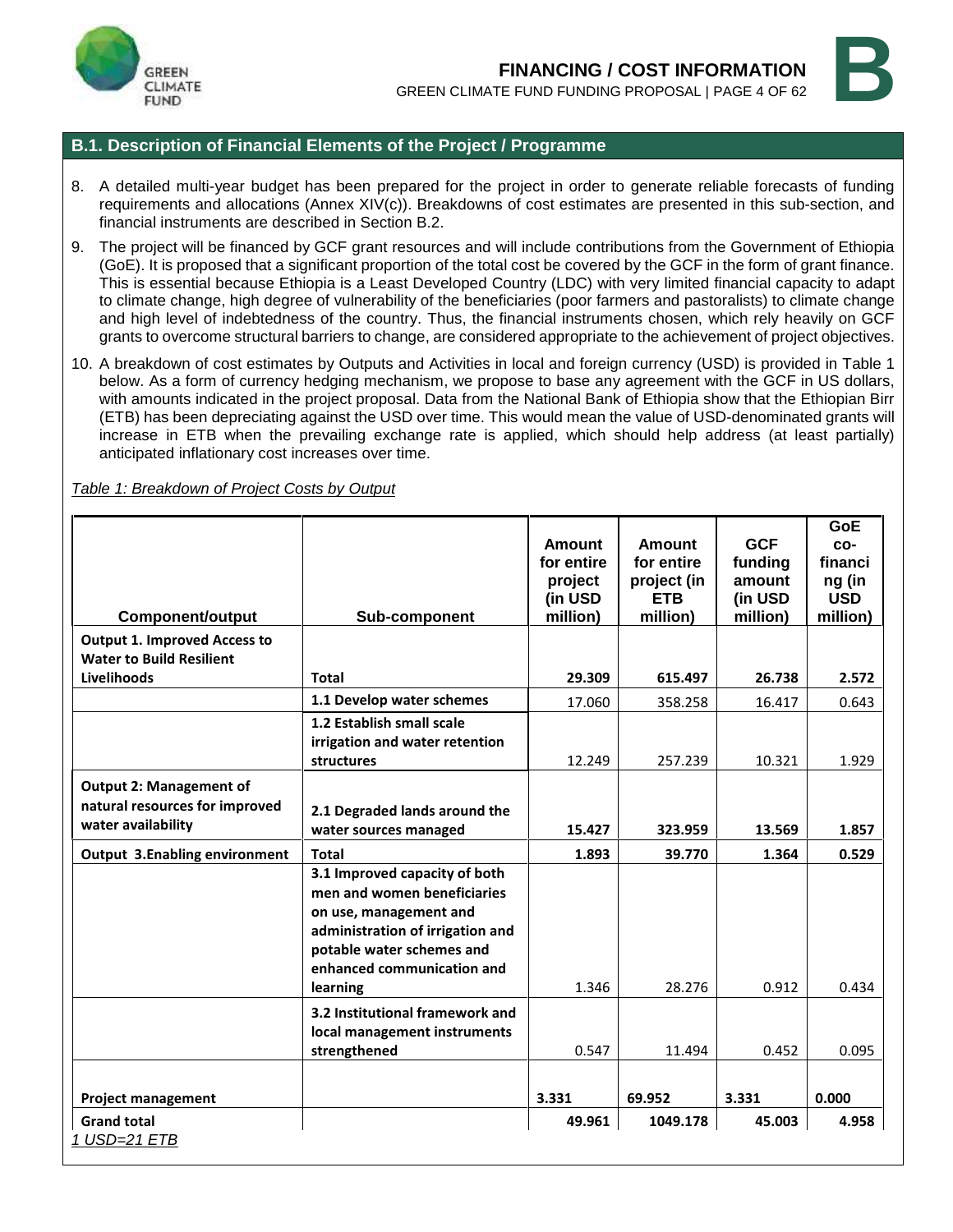



|                                                                           | <b>B.2. Project Financing Information</b>                                                                                                                                          |               |  |                                         |                                                                                                                                                                                                                                          |                         |                            |                                                                                                                                                                                                                                             |
|---------------------------------------------------------------------------|------------------------------------------------------------------------------------------------------------------------------------------------------------------------------------|---------------|--|-----------------------------------------|------------------------------------------------------------------------------------------------------------------------------------------------------------------------------------------------------------------------------------------|-------------------------|----------------------------|---------------------------------------------------------------------------------------------------------------------------------------------------------------------------------------------------------------------------------------------|
|                                                                           | <b>Financial Instrument</b>                                                                                                                                                        |               |  | <b>Amount</b>                           | <b>Currency</b>                                                                                                                                                                                                                          | <b>Tenor</b>            |                            | <b>Pricing</b>                                                                                                                                                                                                                              |
| (a) Total<br>project<br>financing                                         | $(a) = (b) + (c)$                                                                                                                                                                  |               |  | 50                                      | million USD (\$)                                                                                                                                                                                                                         |                         |                            |                                                                                                                                                                                                                                             |
| (b) GCF<br>financing to<br>recipient                                      | (i) Senior Loans<br>(ii) Subordinated<br>Loans<br>(iii) Equity<br>(iv) Guarantees<br>(v) Reimbursable<br>grants *<br>(vi) Grants *                                                 |               |  | 45                                      | million USD (\$)<br>million USD (\$)<br>million USD (\$)<br>million USD (\$)<br>million USD (\$)<br>million USD (\$)                                                                                                                     | ) years<br>() years     |                            | $\%$<br>) %<br>) % IRR                                                                                                                                                                                                                      |
|                                                                           | <b>Total requested</b><br>$(i+iii+iiv+v+vi)$                                                                                                                                       |               |  | 45                                      | that of accredited entities. Please note that the level of concessionality should correspond to the level of the<br>project/programme's expected performance against the investment criteria indicated in section E.<br>million USD (\$) |                         |                            | * Please provide economic and financial justification in section F.1 for the concessionality that GCF is expected to<br>provide, particularly in the case of grants. Please specify difference in tenor and price between GCF financing and |
|                                                                           | <b>Financial</b><br><b>Instrument</b>                                                                                                                                              | <b>Amount</b> |  | <b>Currency</b>                         | <b>Name of</b><br><b>Institution</b>                                                                                                                                                                                                     | <b>Tenor</b>            | <b>Pricing</b>             | <b>Seniority</b>                                                                                                                                                                                                                            |
| $(c)$ Co-<br>financing to<br>recipient                                    | Grant<br>Grant                                                                                                                                                                     | 5<br>.        |  | million<br>$USD($ \$)<br><b>Options</b> | GoE<br>.                                                                                                                                                                                                                                 | () years<br>$( )$ years | () %<br>( ) %<br>( ) % IRR | Options<br><b>Options</b><br>Options<br>Options                                                                                                                                                                                             |
|                                                                           | Lead financing institution: Ministry of Finance and Economic Cooperation (MoFEC)<br>* A letter of commitment issued by the co-financing institution has been provided in Annex IV. |               |  |                                         |                                                                                                                                                                                                                                          |                         |                            |                                                                                                                                                                                                                                             |
| (d) Financial<br>terms<br>between<br><b>GCF and AE</b><br>(if applicable) | N.A                                                                                                                                                                                |               |  |                                         |                                                                                                                                                                                                                                          |                         |                            |                                                                                                                                                                                                                                             |
|                                                                           | <b>B.3. Financial Markets Overview (if applicable)</b>                                                                                                                             |               |  |                                         |                                                                                                                                                                                                                                          |                         |                            |                                                                                                                                                                                                                                             |
|                                                                           | overview is therefore not applicable.                                                                                                                                              |               |  |                                         |                                                                                                                                                                                                                                          |                         |                            | 11. The Government of Ethiopia is requesting 100% grant resources for the proposed project, the financial market                                                                                                                            |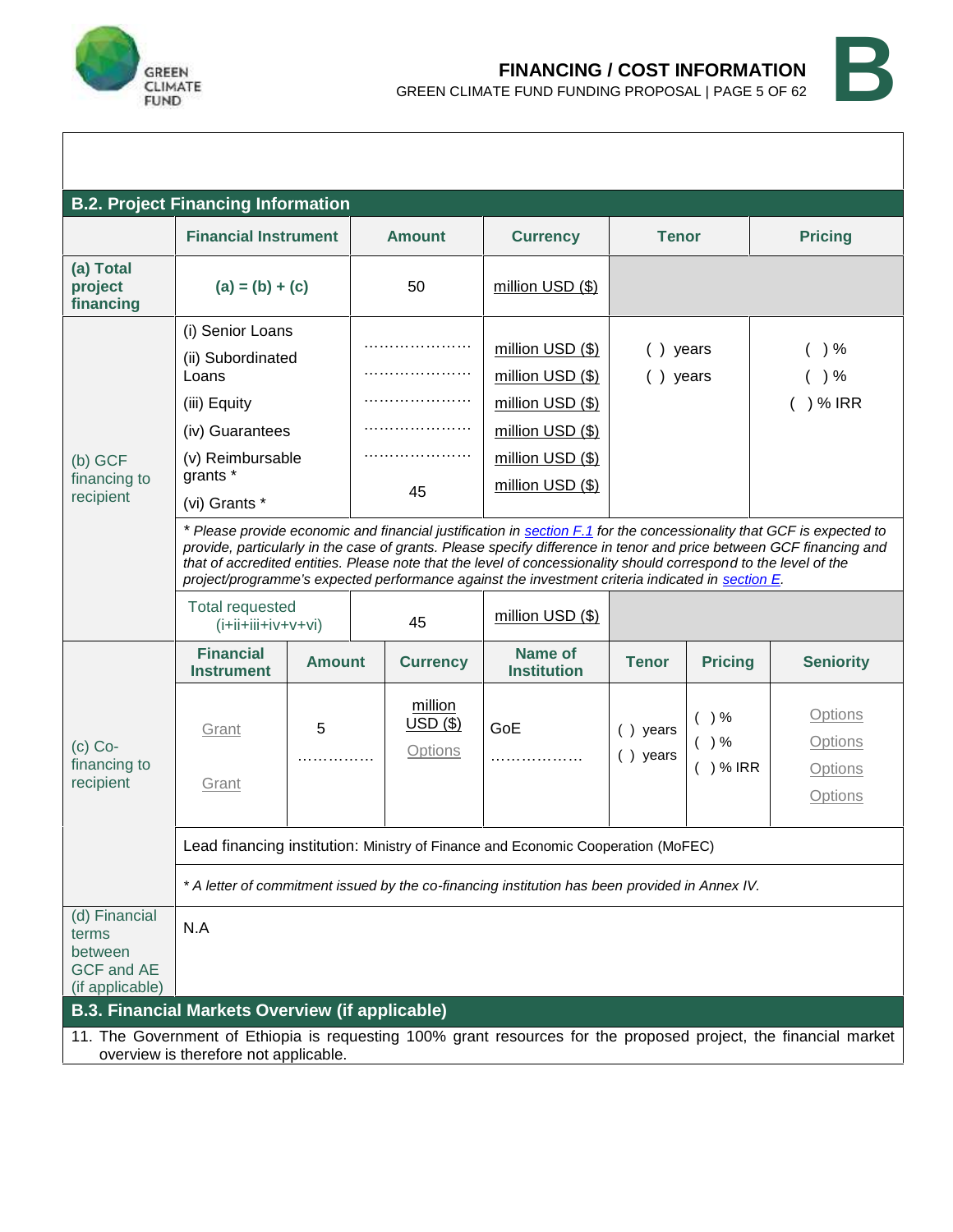



#### **C.1. Strategic Context**

12. Ethiopia is a federal state subdivided into nine regional states, two administrative cities, 68 Zones; and 670 rural Woredas, 100 urban Woreda (districts) and 15,000 Kebeles. Kebele is the smallest administrative unit in the country, being part of a Woreda that is usually part of a zone, which in turn is part of a region. Ethiopia covers 1,119,683 sq. km with the population of 96.6 million (2013 est.), of which more than 84 percent live in rural areas. Analysis undertaken in Ethiopia's climate resilient strategy for agriculture (*see Figure 16, Page 29 Livelihood Exposure Maps, Agriculture Sector CR Strategy*) demonstrates that all political regions are vulnerable to one or more of climate hazards.

#### **Climate change context**

- 13. The IPCC's AR4<sup>4</sup> revealed that globally induced climate change has a major effect on annual runoff compared to land-use changes in central Ethiopia. There has been increasingly high variability in rainfall between years, seasons and regions, trends that are of huge significance to Ethiopia given its dependence on rain-fed agriculture. The yearly variation of mean rainfall levels is 25%, although this can be as high as 50% in some regions<sup>5</sup>. These fluctuations  $\mid$ have included changes in the intensity and frequency of extreme events, with the incidence of droughts and floods having increased in the last 10 years relative to the decade before, leading to severe impacts on people's livelihoods.
- 14. Climate change is already impacting Ethiopia. Current climate variability is imposing a significant challenge on Ethiopian local communities by affecting water and food security. Changing weather patterns, in addition to other environmental stresses including land overexploitation and deforestation, have increased soil degradation and led to water stress, drought, and crop failure. Recent climate trend analysis indicates that the mean annual temperature increased by 1.3°C between 1960 and 2006, with an increase in the number of hot days and nights of 20% and 38%, respectively.<sup>6</sup> This trend is expected to worsen. Climate change projections indicate that Ethiopia will experience increasing temperatures in the coming decades; mean annual temperature will increase in the range of 0.9-1.1°C by 2030, 1.7-2.1°C by 2050 and 2.7-3.4°C by 2080 for the IPCC mid-range emission scenario compared to the baseline 1961-1990 level.<sup>7</sup> Precipitation is expected to decrease in the northern regions of Ethiopia, while southern areas could see an increase of as much as 20%.
- 15. In Ethiopia, food security greatly depends on rain. Agriculture is the foundation of the economy, employing 85% of the country's over 96 million people. Some 85% of the Ethiopian population live in the rural areas and depend on rain-fed subsistence agriculture for their survival whilst 10% of the population depends on their pastoral livestock's for their survival. 55% of farmers cultivate a hectare or less of a land and grow 97% of the national crop outputs<sup>8</sup>.  $\mid$ Ethiopia's food security depends on small-scale farmers who largely rely on rain-fed and traditional agricultural practices. Currently less than 30% of the arable land is cultivated and only about 250,000 hectares out of a potential 5 million hectares is irrigated. In this context, it should be noted that the agriculture sector contributes 46% of the national GDP<sup>9</sup> and accounts for 90% of the national export.

#### **Policy context**

16. Ethiopia's long-term goal is to build a climate resilient green economy by reducing vulnerability and extreme weather events which are exacerbated by climate change. Ethiopia has already prepared several national level strategic and programmatic adaptation actions; including: Climate Resilient Green Economy (CRGE) strategy, the National Adaptation Programme of Action (NAPA), Ethiopian Program of Adaptation to Climate Change (EPACC). Reducing Emissions from Deforestation and Forest Degradation plus (REDD+), and water, sanitation and hygiene (WASH) programs. This project supports and aligns with the priority areas of the above national flagship strategies and programmes. Specific links are summarized below.

#### **Overview of the climate related policy context in Ethiopia**

| o | ____<br>. | .<br>.<br>∵lınks<br>onie: |
|---|-----------|---------------------------|
|---|-----------|---------------------------|

*<sup>4</sup>Climate Change 2007: Impacts, Adaptation and Vulnerability*

*<sup>5</sup> Ibid.*

*<sup>6</sup> McSweeney, C., New, M., & Lizcano, G. (2010), UNDP Climate Change Country Profiles: Ethiopia.*

*<sup>7</sup> National Meteorological Agency (2007), Climate Change National Adaptation Programme of Action (NAPA) of Ethiopia, Addis Ababa, Ethiopia.*

*<sup>8</sup> Ethiopian Central Statistics Agency & World Food Programme, March 2014*

*<sup>9</sup> CR Strategy – Agricultural Sector*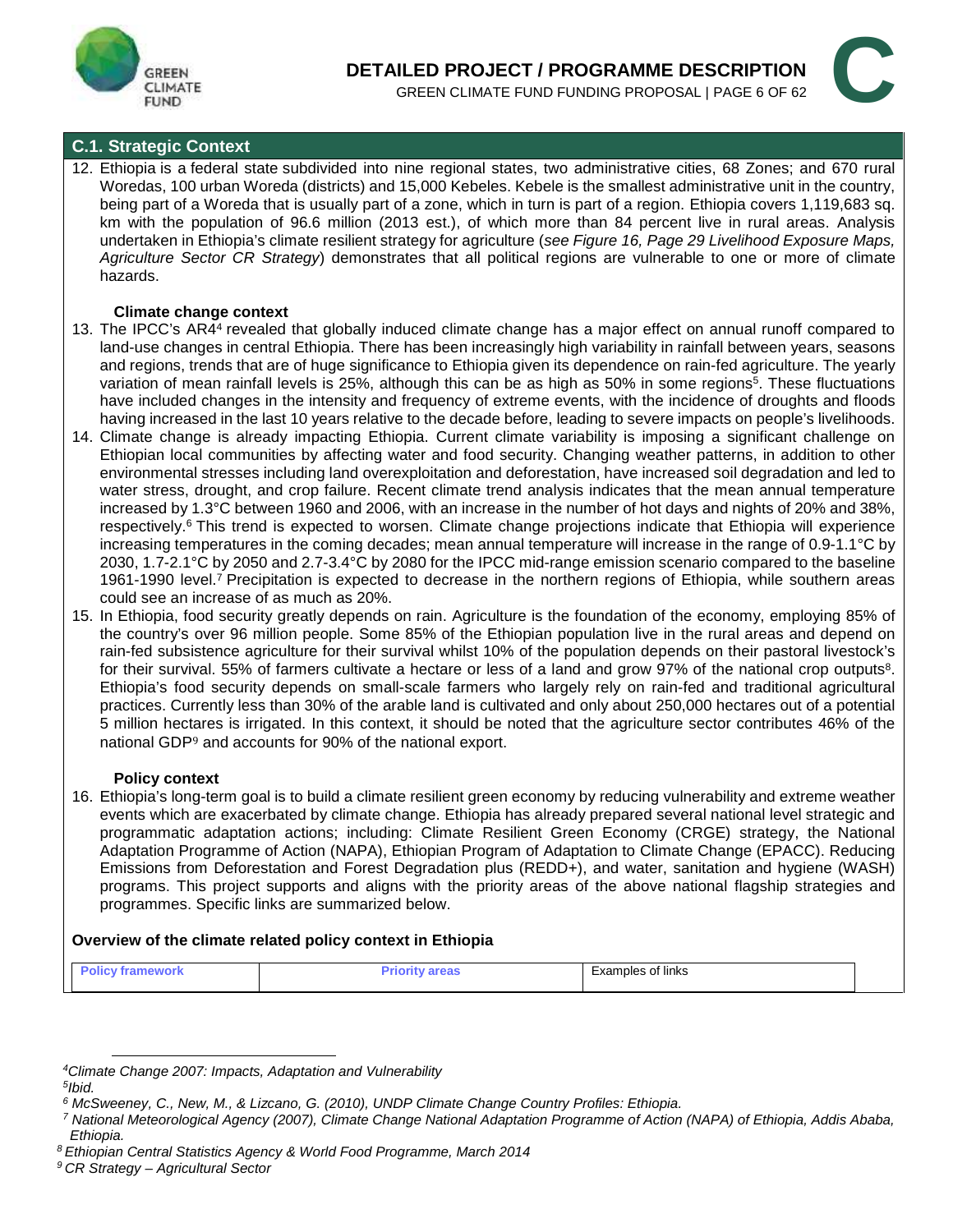

# **DETAILED PROJECT / PROGRAMME DESCRIPTION<br>GREEN CLIMATE FUND FUNDING PROPOSAL | PAGE 7 OF 62 ILED PROJECT / PROGRAMME DESCRIPTION GREEN CLIMATE FUND FUNDING PROPOSAL | PAGE 7 OF 62**



| <b>Climate Resilient Green</b><br>Economy (CRGE) Strategy<br>(2011)                         | The strategy aims to address both climate change<br>adaptation and mitigation objectives. The strategy<br>identifies priority sectors including agriculture (livestock<br>and soil), forestry, transport, electric power, industry<br>(including mining) and buildings (including urban waste<br>and green cities). By implementing adaptation and<br>mitigation interventions in the priority sectors, the<br>strategy targets reducing greenhouse gas emissions by<br>64 percent by 2030. The CRGE Strategy has laid ground<br>for Ethiopia's INDC.                                                                                                                             | All components of the project contribute to<br>achieving the CRGE strategy. In particular, the<br>project directly contributes to the adaptation<br>aspects of the CRGE strategy and the INDC<br>with some mitigation co-benefits through<br>introduction of water supply and management<br>regimes in moisture stressed rural landscapes<br>and increase the productive capacity of the<br>community and the carrying capacity of the<br>water ecosystems |
|---------------------------------------------------------------------------------------------|-----------------------------------------------------------------------------------------------------------------------------------------------------------------------------------------------------------------------------------------------------------------------------------------------------------------------------------------------------------------------------------------------------------------------------------------------------------------------------------------------------------------------------------------------------------------------------------------------------------------------------------------------------------------------------------|------------------------------------------------------------------------------------------------------------------------------------------------------------------------------------------------------------------------------------------------------------------------------------------------------------------------------------------------------------------------------------------------------------------------------------------------------------|
| <b>National Adaptation</b><br>Programme of Action (NAPA)                                    | NAPA identifies agriculture and livestock as priority<br>areas to address climate change. In particular, NAPA<br>provides list of priority activities including promoting<br>drought/crop insurance and early drought and flood<br>warning systems, development of small-scale irrigation<br>and water harvesting schemes, community based<br>sustainable use of wetland and capacity building and<br>improved rangeland resources management practice.                                                                                                                                                                                                                           | The project intends to develop and promote<br>small scale irrigation, water development,<br>natural resources management, and capacity<br>building which are linked to NPA.                                                                                                                                                                                                                                                                                |
| Nationally Appropriate<br>Mitigation Actions (NAMA)                                         | Ethiopia has also prepared Nationally Appropriate<br>Mitigation Actions (NAMA) and submitted to the<br>UNFCCC in January 2010. The NAMA consists of<br>selected sectors including agriculture, building, energy,<br>forestry, industry, urban waste management and<br>transport.                                                                                                                                                                                                                                                                                                                                                                                                  | The project focuses on building resilience of<br>smallholder agriculture and natural resources<br>management around the water catchment area<br>to ensure sustainable agriculture.                                                                                                                                                                                                                                                                         |
| Ethiopian Programme of<br><b>Adaptation to Climate</b><br>Change (EPACC) (2011)             | EPACC aims to build a climate resilient economy<br>through adaptation initiatives implemented at sectoral,<br>regional and local community levels. The EPACC<br>programme links climate change adaptation with the<br>economic and physical aspects of the country and<br>identifies key climate change adaptation measures,<br>strategic priorities. EPACC identifies various climate<br>change risks in the areas of human, animal and crop<br>diseases, land degradation, loss of biodiversity, decline<br>in agricultural production, dwindling water supply, social<br>inequality, urban waste accumulation, and displacement<br>due to environmental stress and insecurity. | All components of the project contribute to the<br>EPACC programme.                                                                                                                                                                                                                                                                                                                                                                                        |
| Reducing Emissions from<br>Deforestation and Forest<br>Degradation plus (REDD+)<br>Strategy | The REDD+ strategy aims to reduce emissions from<br>deforestation and forest degradation, and enhances the<br>role of conservation and sustainable management of<br>forests. By attaching monetary values for carbon stocks,<br>the strategy aims to show the value of forests.                                                                                                                                                                                                                                                                                                                                                                                                   | Specifically, interventions related to the<br>management of natural resources for<br>sustained water availability (Component 2 of<br>the project) are linked to the REDD+ strategy                                                                                                                                                                                                                                                                         |
| Ethiopia's Second National<br>Communication (SNC)                                           | Ethiopia's INDC components cover both mitigation and<br>adaptation activities as reflected in the CRGE strategy.<br>The priority sectors covered under Ethiopia's INDC are<br>similar to those in the CRGE strategy which help reduce<br>vulnerabilities due to climate change.                                                                                                                                                                                                                                                                                                                                                                                                   | All components of the project contribute to<br>achieving the Ethiopia's SNC).                                                                                                                                                                                                                                                                                                                                                                              |
| Climate resilient (CR) strategy<br>for water                                                | The strategy identifies key priorities including accelerate<br>universal access to water and sanitation, strengthen the<br>management, co-ordination and streamlining of water<br>resource planning, manage growing water demands,<br>and ensure water allocation, improve local water storage<br>facilities or participatory water resource management,<br>increasing the resilience of rain fed agriculture, and<br>strengthen data systems                                                                                                                                                                                                                                     | In particular, interventions related to improved<br>access to water to build resilient llivelihoods<br>(Component 1) and those under component<br>3 directly contribute to achieving the<br>objectives of the CR for water strategy.                                                                                                                                                                                                                       |
| Climate resilient (CR) strategy<br>for agriculture and forest                               | This strategy identifies 15 priority resilience options for<br>immediate investment which are related to the<br>sustainable agriculture and land management pillar. The<br>main intervention area in the sustainable agriculture and<br>land management pillar is soil and water conservation                                                                                                                                                                                                                                                                                                                                                                                     | Activities under the management of natural<br>resources for sustained water availability<br>(Component 2) help achieve the goals of the<br>CR strategy for agriculture                                                                                                                                                                                                                                                                                     |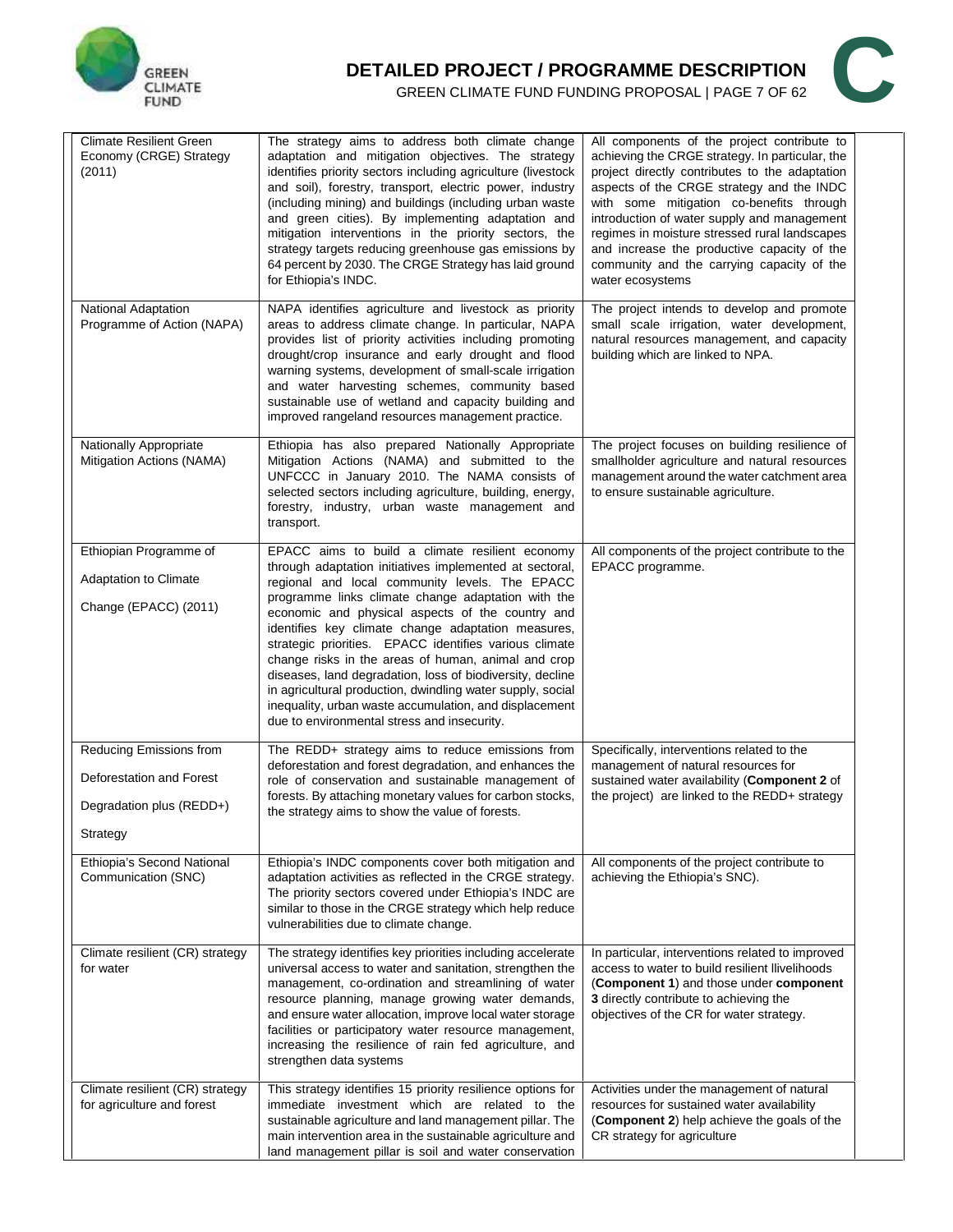



|                    | (SWC) structures (e.g. bunds, trees, grass strips,<br>contour leveling, terraces, shade trees, and waterways).                                                                                                                                                                                                                                                                          |                                                                                               |
|--------------------|-----------------------------------------------------------------------------------------------------------------------------------------------------------------------------------------------------------------------------------------------------------------------------------------------------------------------------------------------------------------------------------------|-----------------------------------------------------------------------------------------------|
| One WASH Programme | The programme intends to achieve increased coverage<br>of water supply and sanitation in rural and urban areas<br>in Ethiopia and integrates water, health and education;<br>specific interventions include watershed and water<br>resources management, productive uses of water,<br>environmental protection, climate resilience, capacity<br>building, and other related activities. | Specifically, activities under components 2 and<br>3 are aligned with the One WASH Programme. |

The government of Ethiopia designed the Water Sector Policy and Water Sector Development Universal Access Plan (UAP I) and revised UAP II, and has achieved significant progress in the provision of safe water supply through its Water, sanitation and hygiene (WASH) programs both in the urban and the rural settings. This initiative has enabled Ethiopia to achieve significant progress to increase access to improved water and sanitation from 1990 to 2015. However, to date only 58% of the total population and 59% in rural areas, has access to improved water sources as per the GTP-II standards<sup>10</sup> and only 24% use an improved sanitation facility. Ethiopia ranks  $5<sup>th</sup>$  on the list of countries with the highest number of people practicing open defecation<sup>11</sup>. It is estimated that 2.4 million deaths (4.2% of all deaths) could be prevented through improved hygiene and access to safe water and sanitation. 53% of the water, sanitation and hygiene (WASH) disease burden is dominated by diarrheal illness. These disproportionately affect children under the age of five, killing more young children each year than HIV/AIDS, tuberculosis and malaria combined<sup>12</sup>.

- 17. Furthermore, Ethiopia has adopted the principles of Integrated Water Resources Management (IWRM) and has already put in place an appropriate water policy, legislation, strategy, and development program (including master plans) that embraces IWRM principles and approaches and is at a stage of implementation. However, capacity constraints have been a challenge to fully embed IWRM procedures at all levels.
- 18. WASH programs have a significant impact on health and education, and are of particular concern, as described in the recent IPCC Special Report on Extreme Events, to the risks of more frequent and intense extreme weather events such as floods, cyclones and droughts, alongside increasing temperatures. Such extremes pose particular challenges to the capacity of WASH programs to protect health, and there is accumulating evidence that climate change is worsening these risks.<sup>13</sup>
- 19. In terms of institutional arrangement, the CRGE Facility, which is housed within the MoFEC and managed by both the MoFEC (Accredited entity to the GCF) and the MEFCC (NDA for the GCF), was established in 2012 to access and channel Climate Funds from various sources and coordinate the implementation of climate focused projects in line with the CRGE Strategy of Ethiopia. This funding proposal was developed by the CRGE Facility jointly with the MoWIE and MoANR, the designated EE's for this project. The project design features address water supply issues at the centre of the CRGE to alleviate chronic problems linked with the lack of water supply with the core objective of improving climate resilience, health, food security, child mortality and increasing school enrolment in the targeted Woredas. This project will contribute to Ethiopia's NDC and NAPA implementation and is aligned to the Climate Resilient Water Strategy.

#### **Selection of project sites:**

20. An iterative process was followed to select Woredas and specific Kebeles for this project intervention. The Woreda Disaster Risk Profiling (WDRP) census that was implemented throughout Ethiopia was the basis to select Woredas. This was first used to understand Woreda level livelihood risk profile; identify the major disasters; difficulty to access the project site ; livelihood vulnerability information, level of awareness; institutional development at the local level, and the communities' capacity to cope with climate change shocks. Based on this profile, 22 Woredas were selected for subsequent baseline studies to shortlist Kebeles (within those Woredas) that are the most vulnerable.

<sup>10</sup> *Rural; 25 l/c/d within 1km radius. GTP-II (2015). Pp 39.*

*<sup>11</sup> "Country profile of Environmental Burden of Disease: Ethiopia." WHO, Geneva 2009*

*<sup>12</sup> Boschi-Pinto, C.,Velebit, L., Shibuya, K. (2008) Estimating child mortality due to diarrhoea in developing countries. Bull World Health Organ, 86, pp. 710–717*

*<sup>13</sup> IPCC. Managing the risks of extreme events and disasters to advance climate change adaptation. Special report of Working Groups I and II of the Intergovernmental Panel on Climate Change. Cambridge, UK and New York, USA: Cambridge University Press; 2012*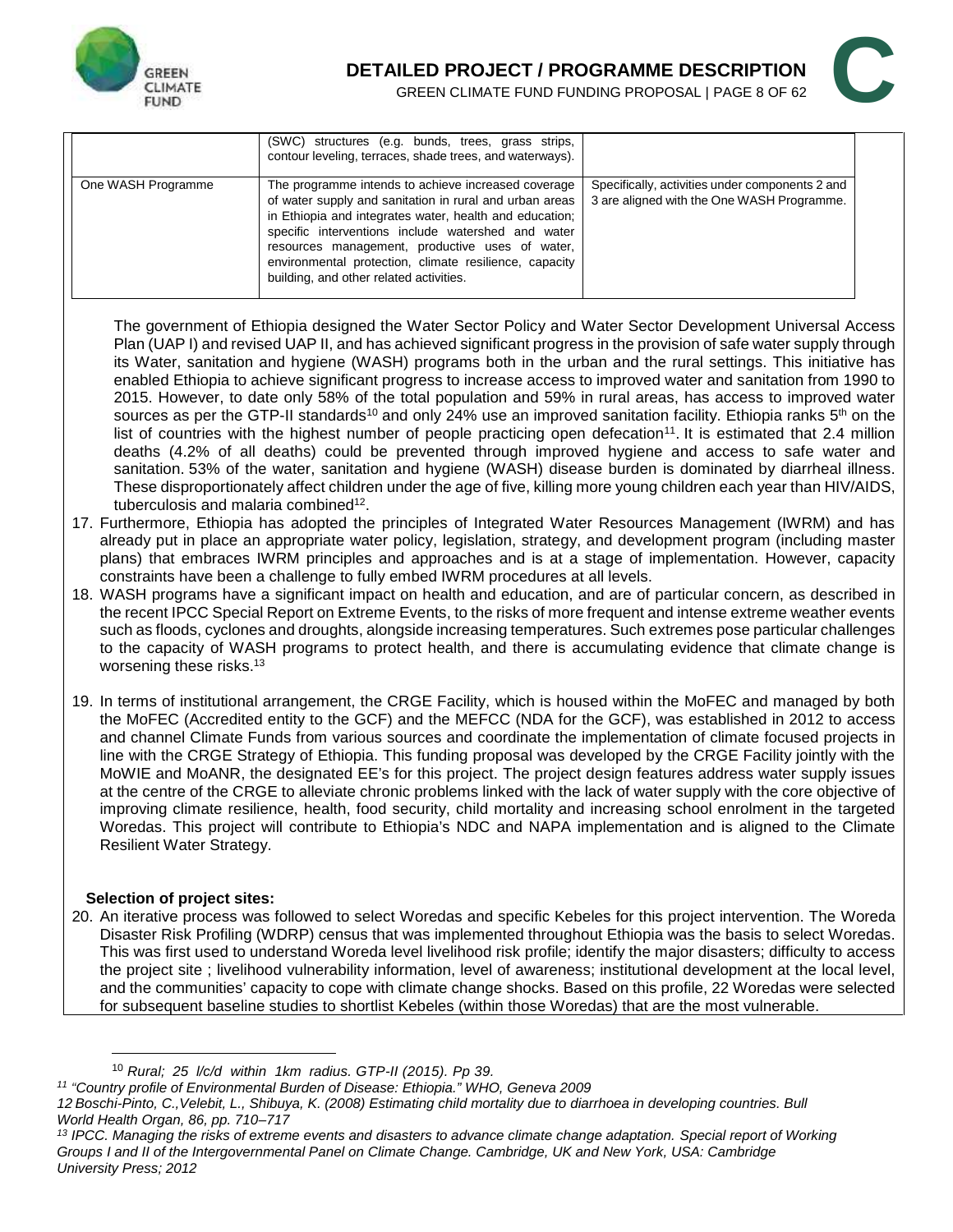

# **DETAILED PROJECT / PROGRAMME DESCRIPTION ILED PROJECT / PROGRAMME DESCRIPTION GREEN CLIMATE FUND FUNDING PROPOSAL | PAGE 9 OF 62**



- 21. The Baseline Studies applied four main selection criteria to select the Kebeles for this project intervention I) potential for water availability; II) the Kebeles not being included in other national programs; III) Agro Ecology of the Kebele and IV) Stakeholder consultation with the Woreda, Kebele Elders and Community to identify the most vulnerable Kebele.
- 22. A relatively large number of Woredas (22) has been included in the proposal to capture the different adaptation planning zones in Ethiopia, i.e. to reflect the large differences in vulnerability, and thus to be able to test integrated solutions and climate smart planning in varied areas representative of the country. This will provide critical information for learning and subsequent scale-up, i.e. on what works well in different agro-ecological zones, *see Annex VIII - Map indicating the location of the project/programme.* .
- 23. Following the baseline studies, detailed Hydrogeological and Irrigation Infrastructure feasibility studies were conducted in a total of 176 Kebeles within the 22 Woredas, - *see Annex II*. To this end, 22 Woredas with a targeted three Kebeles per Woreda and a total of 66 Kebeles have been selected for this project intervention and the Kebeles identified are considered to have high transformation potential upon the implementation of this project *(Figure 1, Location Map of the Project Area)*



#### **Figure 1 Location Map of Project Areas**

#### **C.2 Objectives Against Baseline**

#### **Objetives**

24. The main objective of the project is to increase resilience of the targeted rural community to the adverse impacts of climate change by introducing new approaches to water supply and management that are capable of increasing the productive capacity of the community and the carrying capacity of the natural water ecosystems. A key focus will be on increasing the the supply of water through solar powered pump systems for effective adaptation benefits to the intermittent rainfall.

#### **Results**

25. The project will benefit 330,000 people directly (30% Female Headed Households) and 990,000 people indirectly. Direct beneficiaries include 330,000 people with year –round access to reliable and safe water supply, despite climate shocks and stresses and make them food secured. . Moreover, 7,850 ha degraded land will be rehabilitated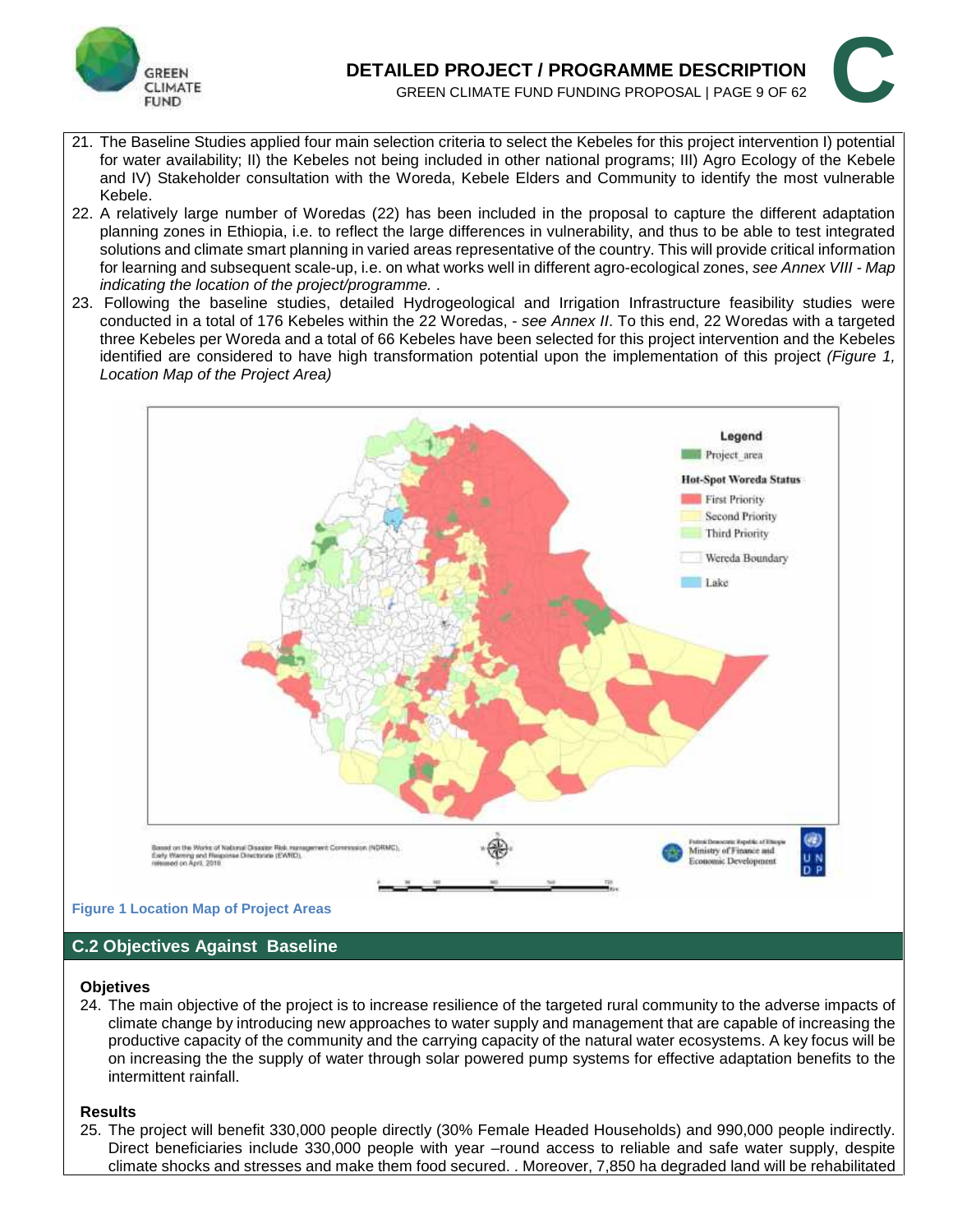



and managed, of which 5,000 ha shall be covered by trees. Improvement in women participation in decision making and in productive activities and increased agricultural productivity are also expected.

26. The current baseline scenarios described below will be improved by means of the proposed project outcomes.

#### *Baseline 1:* **Improved access to water to build a resilient livelihood**

- 27. Only 27% of the communities within the targeted Woredas have access to improved water sources, with 43% of rural households relying on unsafe surface water sources for drinking and 30% of the communities requiring travel of prolonged hours to get access to a water source (protected and or unprotected). Rainfall variability and the potential increased variability from climate change further exacerbates these impacts by drying up local water sources, often forcing families to rely on sources further away or to access contaminated water sources.
- 28. Collection of water is usually assigned to children, especially girls, and this reduces school attendance, as this task usually requires three to four hours a day. Thus, gender inequality is high in the target Woredas, as the majority of young girls discontinue their education even before completing first grade. The average school attendance is 35%, with 82% of people not being able to read and write. About 58% of females, in comparison to 38% of males, have no formal education, limiting future individual opportunities, economic and social status. In most of the rural areas women are the primary water carriers and users. Women spend many hours each day fetching water. Often the sources of their water are unprotected springs, or polluted streams or ponds. By virtue of their household functions they are more exposed to polluted water than the rest of the household, but they also use this source of water for their needs and that of the rest of household members which make the latter vulnerable to water-borne diseases.
- 29. Due to poor water resources management and to a lack of technical knowhow on how to build resilient infrastructure, only 5.3% of the targeted communities practice irrigation agriculture either in the form of traditional irrigation schemes or through the use of diversion channels, whilst close to 94% of the targeted community rely on subsistence rain fed agriculture. Ethiopia's economy, particularly the rural economy is heavily dependent on climate-related factors, making it difficult to split between rural development and climate related interventions. Temperatures have increased by an average of around 1°C since the 1960s. Rainfall is very variable, with a 20% decrease in the south-central region of the country. The economic impact of climate depends on the extent of annual weather variability and extremes, but recent major droughts have reduced GDP by 1%-4%. Rain induced soil erosion has been estimated to reduce GDP by around 1%. Ethiopia experiences a consistent trend of increasing temperature across the country over the last 50 years; the increase in temperature ranges from 0.1 0C to 0.4 0C per decade, resulting in an approximate average temperature increase of around  $1^{\circ}$ C since the 1960s. Historic data shows national rainfall variability of approximately 25% around the mean across the time period since 1960, with significant regional and local rainfall variability. Studies show that a decrease in rainfall and an increase in temperature both affect agriculture as the sector is highly dependent on rainfall. The trends in the contribution of agriculture to the country's total GDP clearly explain the relationship between the performance of agriculture, climate and the total economy. Years of drought and famine (1984/1985, 1994/1995, 2000/2001) are associated with very low contributions, whereas years of good climate (1982/83, 1990/91) are associated with better contributions. Recent studies also indicate that land productivity and crop yield are expected to decline as a result of climate change, especially in the drought prone areas<sup>14</sup>. In the drought-prone areas, there is little investment to mitigate the adverse effects of climate change and hence negligible TFP growth. However, with climate-related investments to increase TFP growth (can be considered as project scenario), the adverse effects of climate change can be reduced (i.e. high TFP growth with climate change). Without the proposed project interventions, the drought incidence caused by rainfall shortage will increase in the project target woredas, which can lead to migration, loss of lives, etc. Thus, investments in climate related activities including investment in irrigation have the potential to increase total factor productivity, thereby reducing the adverse effects of climate change. Note that substantial investment is required to reverse the devastating long-run effects of climate change, especially after 2050.

#### **Expected project outcomes that will improve the baseline scenario**

30. The project will promote the use of appropriate technology and infrastructure solutions for a resilient livelihood, and, consequently, i) will increase access to water supply, improving current health, gender and social conditions and ii) will reduce the climate risks from rain-fed subsistence agriculture, reducing negative environmental and economic impact. The introduction of green technologies, consistent with Ethiopia's national CRGE strategy and INDC will build resilience and, at the same time, reduce GHG emissions.

<sup>14</sup> Gebre egziabher, Z., Stage, J., Mekonnen, A., and Alemu, A. (2011), Climate change and the Ethiopian economy: A computable general equilibrium model analysis, EfD Discussion Paper Series, EfD DP 11-09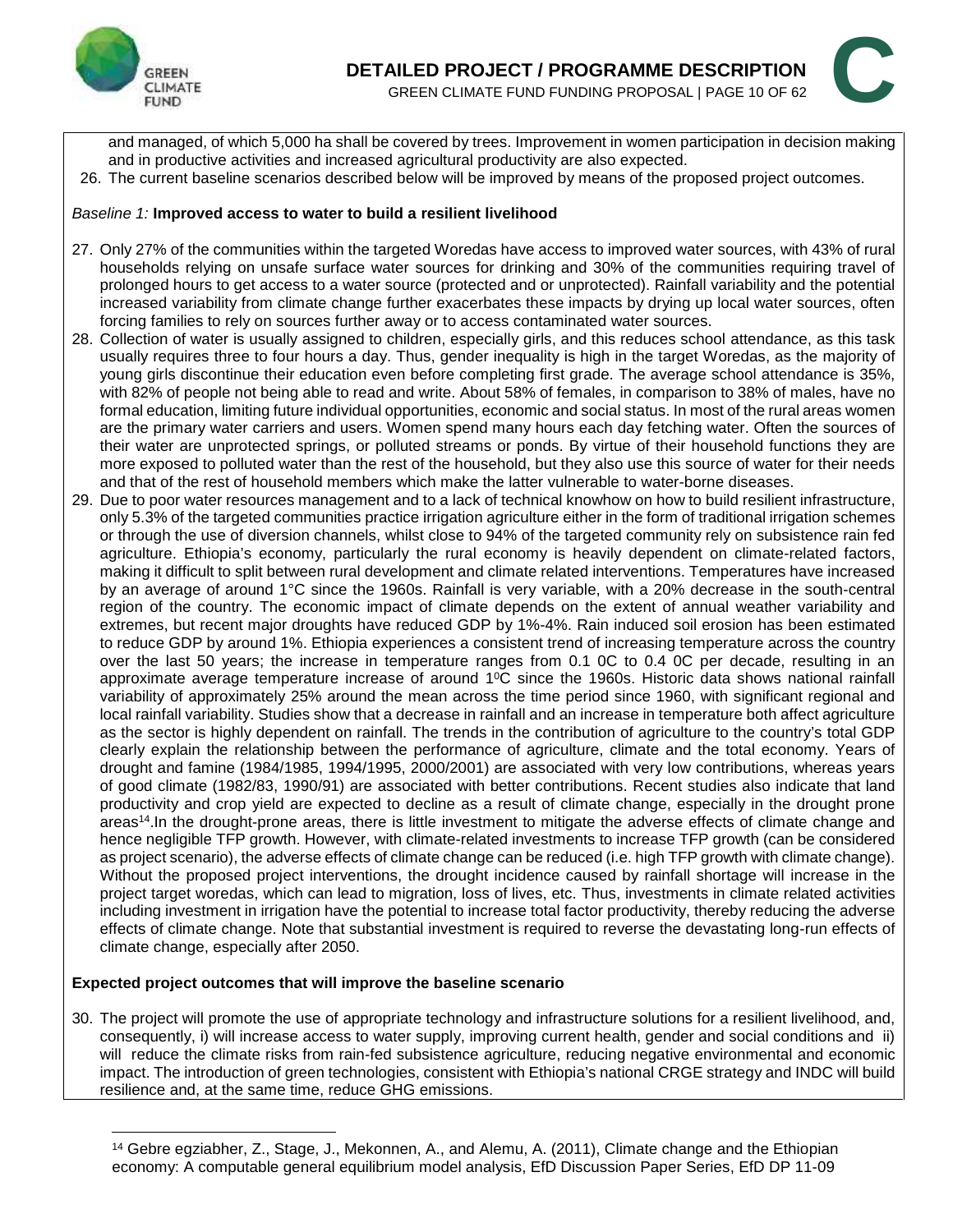



31. The project will also introduce ground water monitoring systems; along with the required technical trainings to enable stakeholders collect data for further analyses and use. Key information on the effect of climate change on the country's water resources and interventions required to address possible risks are expected to be gained through this monitoring process.

#### *Baseline 2* **: Management of Natural Resources for Sustained Water Availability**

- 32. In the targeted Woredas the availability of water, in both quantity and quality, is being severely affected by climate variability and climate change. Constraints identified from the full-fledged implementation of IWRM at the local level include capacity limitations, lack of proper coordination/collaboration among various stakeholders, and lack of integrated and participatory approaches in planning and implementation of water resources.
- 33. All of the Woredas in the proposed project have reported high agriculture losses in recent years, as a result of climate variability and shocks. Addressing the risks of current and future climate change to water supply and agricultural productivity is therefore critical in enhancing resilience. Frequent drought or erratic rainfall results in crop damage, loss of livestock and pastures, water shortage (for humans and livestock), malnutrition (due to lack of food), and migration of households and wild animals.
- 34. Deforestation, poor environmental conservation practices, conflict over grazing land and water points, and overgrazing, and in general poor integration of IWRM procedures at the local level among others, are the major factors aggravating the impacts of climate change in the targeted areas. Crop pests and diseases such as partinum, striga, white grub and stock borer are common, caused by poor farm management and lack of pest-resistant seeds.

#### **Expected outcomes that will improve the baseline scenario**

- 35. This project will implement the IWRM procedures in Ethiopia in the targeted Kebeles and will improve the management of water resources at the local level. This shall be done through the sustainable development of watersheds through physical and biological interventions such as bunds, trenches, terraces and planting trees, grass Streep's, etc. to support the sustainability of agricultural practices (soil and water), control runoff, reduce environmental degradation, and create conducive conditions for improved soil fertility, nutrient recycling, increased organic matter, increased ground water recharge and water retention in the target Kebeles.
- 36. The project outcome is the coordinated development (Component 1) and management (Component 2) of water and land resources and is aligned with the IWRM policy of Ethiopia. Project results will feed into other on-going national initiatives such as the IWRM projects being implemented in the various watersheds, SLMP, AGP and REDD+ programs being implemented in the adjacent Kebeles. This project will be implemented in different Agro-Ecological zones and so will provide fertile ground for learning and to understand what works well in each targeted Woreda's context and to subsequently scale up the interventions. The existing strong linkages of the project to on-going programs will allow project replication and increased impact. This project could be considered as one of the few initiatives in Ethiopia that has put climate change in to building the resilience of the communities. Whilst there are various ongoing national development programs and projects, climate change has not been captured at the core of it. This program has been strategically designed to address current and future water supply issues to the community as well as integrate initiatives and structural adjustments to efficiently manage this resource. Furthermore, this project has identified that water supply is the critical factor that is hindering the community from building its resilience. Having the fundamental issue at hand identified, this project has given strong emphasis to enhance access of communities to water for household use and irrigation. Unlike other projects being implemented in the adjacent SLMP, AGP, and REDD+ Kebeles, the project is water centric which is the key enabler to build long-term resilience. This makes this project unique in the sense that it will build the resilience of the community whilst at the same time seamlessly weave into and builds into the project results of other ongoing national initiatives. As this project is based on the CRGE Strategy, the enabling environment component of this project will build the required capacity at all levels which are critical for sustainability and also to influence other ongoing initiatives to be aligned to the strategy. This project leverages the links with other efforts going on in the country through experience sharing, capacity building, and knowledge generation via identification of best practices.

#### *Baseline 3***: Enabling Environment**

- 37. Several factors have been identified as critical and the root causes for the communities increased vulnerability in all Woredas that were covered under the baseline survey. To name a few;
	- Lack of capacity and awareness to mainstream IWRM procedures at the local level in line with the national IWRM policy;
	- Ineffective institutional architecture and management instruments at the local level;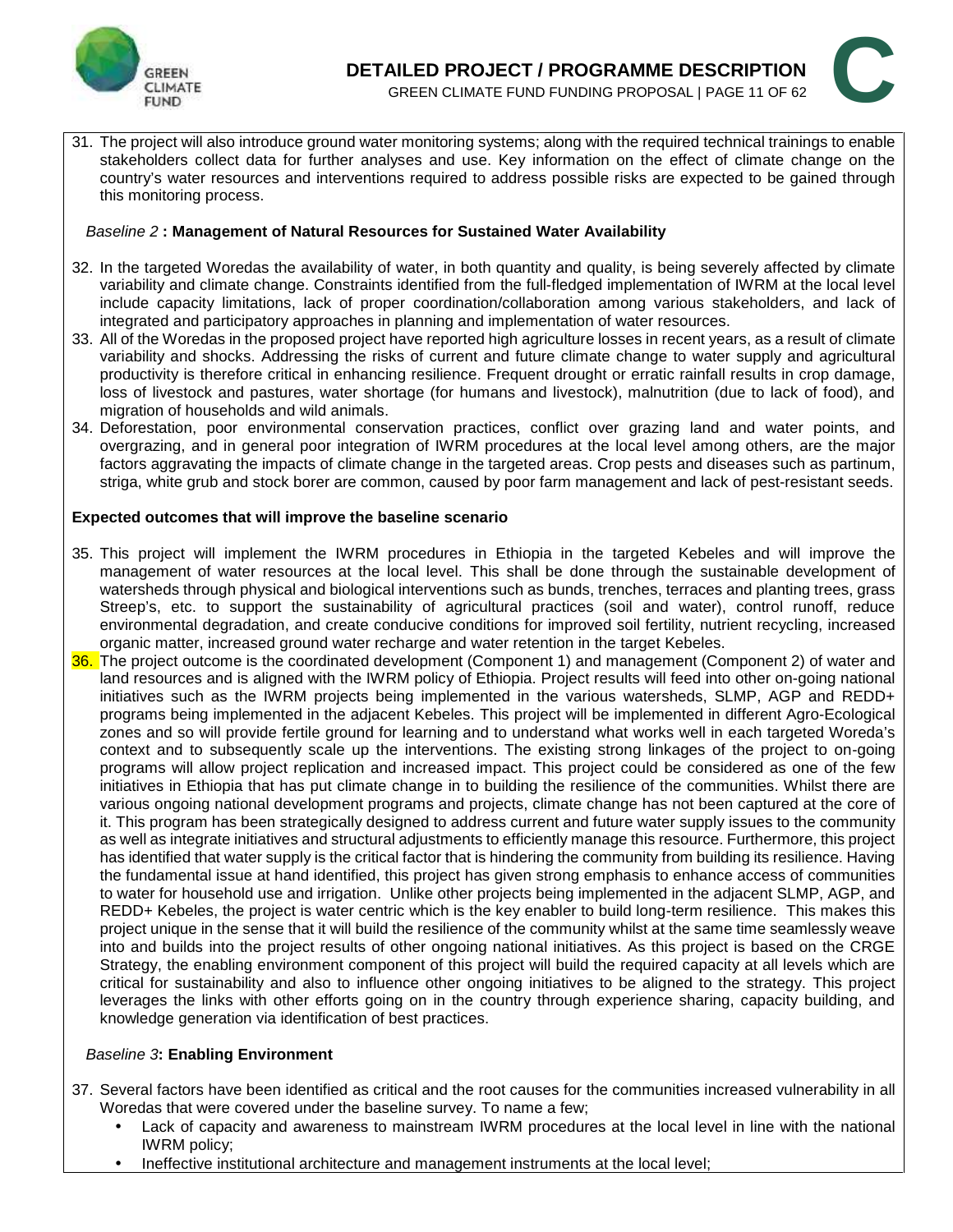



- Lack of capacity at the Woreda level to prepare climate and gender responsive plans and budgets;
- Lack of clear and transparent operational manual and/or user guidelines that help assure the application of common rules and principles in a gender responsive manner;
- Untrained Water Users Association members and weak representation of women in the associations who are unable to manage the operation and maintenance of existing schemes;
- Inadequate attention to creating awareness among the farmers on the importance of gender responsive resilient infrastructures for sustainable livelihoods; and
- Lack of gender inclusive consultation process for planning, implementation and management of water infrastructures at the local level.

#### **Expected outcomes that will improve the baseline scenario**

38. This project will promote the implementation of IWRM procedures through improved institutional structures and management instruments and strengthen participatory approach in the planning and implementation of the IWRM to create a more conducive enabling environment. In particular, support to the government's on going reforms of the regulatory framework at the Woreda level to be streamlined to the CRGE strategy at the national level. The project will contribute to establishing/strengthening climate and gender responsive integrated planning, strengthening institutional capacity, and establishing an efficient project management, monitoring and evaluation system.

#### **C.3. Project / Programme Description**

39. Aiming at improving the baseline scenarios shown in section C.2, the project is divided into three interrelated components: Improved Access to Water to Build Resilient Livelihoods (**Component 1**); Management of Natural Resources for Sustained Water Availability (**Component 2**); and Enabling Environment (**Component 3**). A brief description of these components is presented below.

#### **Component 1: Improved access to water to build a resilient livelihood**

- 40. This component is designed to be aligned with four strategic priorities outlined in the CRGE Strategy with respect to the water sector. In line with Strategic Priority 4.1 Accelerate universal access to WASH; it will enhance potable water supply for vulnerable households from groundwater sources that are resilient to current climate shocks and future climate change trends. Step and continuous pumping test followed by recovery shall be followed to delineate safe abstraction rate (Yield) of the water well. In addition to understanding yield, pumping test will also be used to;
	- Determine yield drawdown behavior of the well at various pumping output rates. This would mean recharge and abstraction rate can be clearly deduced after conducting a pumping test;
	- Assess the impact of the Pumping Well on nearby water wells and springs; and
	- Facilitate retrieval of water samples for chemical and bacteria analysis.

For further details, please refer to the Feasibility Studies, section E 3.2 Borehole development and testing section on the procedures to measure optimum abstraction and recharge rate

- 41. In line with the CRGE Strategy, Strategic Priority 3.1 Accelerate irrigation plans; this component will also provide water to the small-scale irrigation infrastructure that shall be built under this project. A combination of interventions is envisaged to develop small-scale irrigation through upgrading traditional irrigation schemes, and construction of diversion weirs to irrigate more than 1990 ha of land. Easily replicable irrigation designs will be discussed with stakeholders directly involved and concerned with water collection, included men and women farmers, and with those responsible with irrigation systems maintenance. Overall, this component will aim to implement irrigation technologies that meet the needs of local communities through an equitable process involving end-users in the design and implementation activities. This means to collectively discuss with community members what would be the best farming technologies that can simultaneously reduce farmer's workload; be gender-friendly (e.g. be safe and secure to use by women farmers and socially acceptable); be economically viable and environmentally friendly (e.g. to phase out of diesel powered generators).
- 42. Aligned with the CRGE Strategy Priority, Strategic Priority 2.2 Accelerate non-grid energy access, water will be provided for potable and irrigation use in the targeted Kebeles through solar powered pumps. Furthermore, pumps that are currently powered by diesel generators shall be connected with either grid or solar power to completely de commission the use of diesel generators in the targeted Kebeles. This innovative approach, will totally replace planned and existing diesel powered generators within the targeted Kebeles and will also influence how rural water supply schemes should be designed in the future.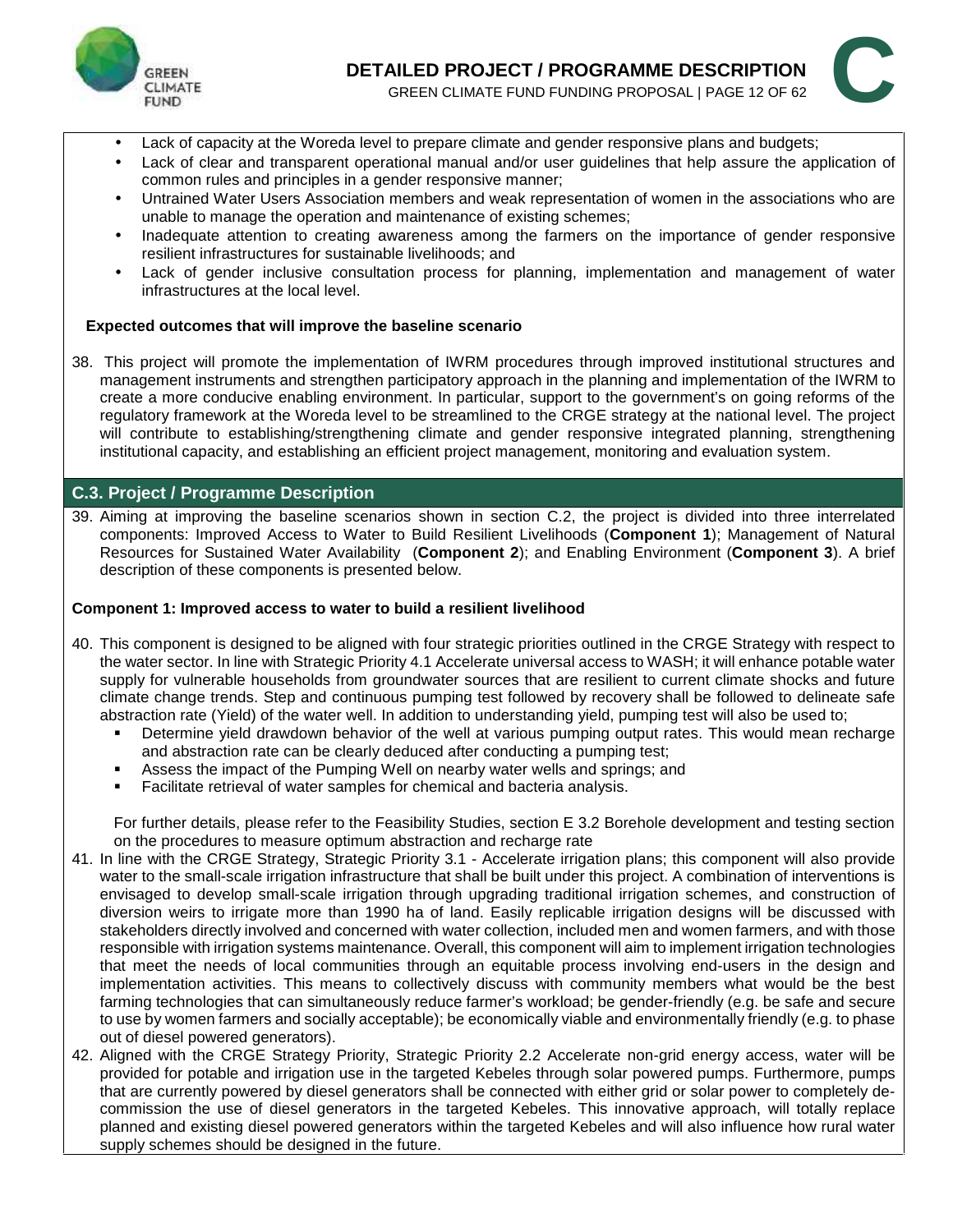



43. In addition, and in line with the CRGE Strategy Priority, Strategic Priority 5.1 Data systems for decision support oriented to strengthening data systems to provide timely, reliable and usable data for decision makers at all levels, groundwater-monitoring systems shall be installed in 44 wells drilled. Groundwater will be measured both quantitatively and qualitatively in real time, contributing to the GoE efforts in addressing most pressing water policy adjustments through a stronger integration of groundwater development and land use planning.

#### **Main Expected Outputs of Component 1**

44. The following outputs are expected to be delivered from Component 1: (i) construction of 112 drilled wells and 80 hand dug wells, 30 springs, 31 community ponds, 150 water reservoirs, 140 water points in the 66 Kebeles targeted; (ii) implementation of groundwater monitoring systems in 44 wells;(iv) the use of solar powered pumps in the 112 drilled wells, (iii) implementation of small-scale irrigation systems covering an area of 5,421 ha. Main project activities under project output are presented below.

#### *Output 1.1 - Water Schemes Developed*

#### *Specific Activities under this output include;*

Activity 1.1.1 Tender document preparation and bidding process (consultant and contractor)

- Activity 1.1.2 Procurement of work (equipment and machineries) including mobilization Kebele's
- Activity 1.1.3 Hiring supervision consultants

Activity 1.1.4 conducting Geophysical studies

- Activity 1.1.5 Shallow wells drilling (100m depth, 6" pvc casing)
- Activity 1.1.6 Deep water wells drilling (150m depth, 8" pvc casing)
- Activity 1.1.7 Construction of hand-dug wells
- Activity 1.1.8 Procurement and installation of complete set of solar PV arrays with all required control box
- Activity 1.1.9 Supervision of drilling and construction of wells, etc.
- Activity 1.1.10 Construction of water reservoir
- Activity 1.1.11 Supply and installation of all pipes with fittings for drinking water supply
- Activity 1.1.12 Installation of transformer, including power lines and all miscellaneous costs, for existing boreholes power source upgrading
- Activity 1.1.13 Construction of water points
- Activity 1.1.14 Installation, testing, and commissioning of all electro-mechanical equipment
- Activity 1.1.15 Construction of guard house at solar pump system and motor house
- Activity 1.1.16 Development of springs for potable water supply
- Activity 1.1.17 procurement non-vented water well monitoring device- in situ mini-troll divers, two per Woreda

Activity 1.1.18 Purchase and supply GPS (22/ 1 per woreda) Garmin, model MAP 64

Activity 1.1.19 Configure and install non-vented water well monitoring devices

#### *Output 1.2 - SSI and water retentions structures established*

#### **Output 1.2 - SSI and water retentions structures established**

Activity 1.2.1 Service procurement for SSI study and design preparation

Activity 1.2.2 Procurement and installation of complete set of Solar PV arrays with all required control box to power surface (40) and submersible pumps (112)

- Activity 1.2.3 Up-grading of traditional irrigation schemes
- Activity 1.2.4 Irrigation through construction of diversion weirs
- Activity 1.2.5 Irrigation through water harvesting structures
- Activity 1.2.6 Irrigation through community pond construction
- Activity 1.2.7 Confirmation of design and Irrigation through construction of hand dug wells
- Activity 1.2.8 Confirmation of design and Irrigation through development of springs
- Activity 1.2.9 Confirmation of design and Develop small scale irrigation canals

Activity 1.2.10. Irrigation through construction of dams

Activity 1.2.11 Supply and installation of hand pumps for household irrigation

Activity 1.2.12 Re-vegetate disturbed areas due to construction of wells and irrigation fields (ha)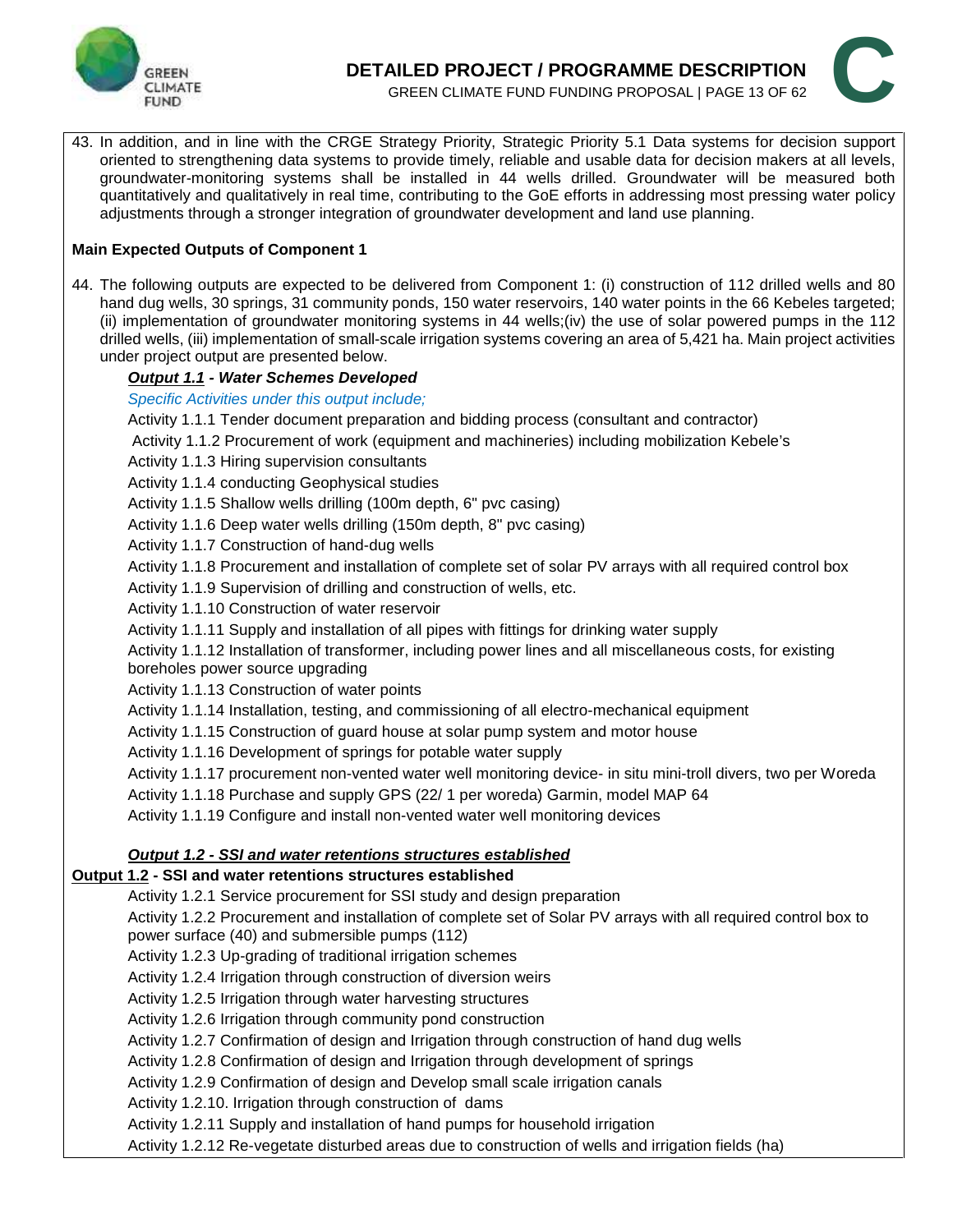

# **DETAILED PROJECT / PROGRAMME DESCRIPTION AILED PROJECT / PROGRAMME DESCRIPTION GREEN CLIMATE FUND FUNDING PROPOSAL | PAGE 14 OF 62**



Activity 1.2.13 Sediment retention fences to minimize release of clays and fine silts into aquatic environment Activity 1.2.14 Silencers and mufflers to reduce noise

Activity 1.2.15 Dust gauge procurement and installation

Activity 1.2.16 Operation and maintenance for irrigation infrastructure (including spare parts)

#### *Component 2:* **Management of Natural Resources for Sustained Water Availability**

- 45. The CRGE Strategy identifies water resources as a key driver of economic and social development whilst also having a basic function in maintaining the integrity of the natural environment. It was therefore imperative that this funding proposal considered the rationale for the IWRM approach to be followed as a way forward for efficient, equitable and sustainable development and management of the limited water resources.
- 46. This component is linked to the on-going nationwide IWRM policy that is being implemented in Ethiopia. In line with this policy, water resources and land use should be managed through a community level participatory approach to ensure that the limited water resources are properly managed and to instil ownership of the project results for sustainability. This component will essentially focus on rehabilitation of degraded landscape and restoration of forest resource surrounding the water resources. The intended activities under this component will improve water retention capacity of the soil, reducing run-offs, etc. and contribute to the sustainable utilization of both ground and surface water.The results of this component are the reduction of risks from rainfall variability and soil erosion, the increase of soil organic matter and soil fertility, the increase of agricultural productivity, the increased groundwater recharge and the reduced greenhouse gas emissions. The following specific activities will be conducted under this component:

#### *Output 2.1 Degraded lands around the water sources managed*

Activity 2.2.1 Threat communal and private degraded land with physical and biological soil and water conservation

(SWC) measures

Activity 2.2.2 management of range land management in pastoral watersheds

Activity 2.2.3 Nursery establishment or upgrading

Activity 2.2.4 Purchase improved and selected seeds

Activity 2.2.5 Seedling production, afforestation and grass seedling planting

Activity 2.2.6 Construction of water harvesting structures for rehabilitation of land

Activity 2.2.7 Soil fertility management

#### **Main Expected Outputs of Component 2**

47. The outputs of this component are directly linked to the rehabilitation of degraded forest, farm and communal lands. The support includes, among others, establishing seedling nursery centres; procurement of seeds; seedling production and planting trees on 5,000 ha as part of rehabilitation of 7,850 ha degraded land through physical and biological landscape restoration conservation and management measures. The type of plant species to be planted and restoration measures to be applied will differ from area to area and depends on the agro-ecology. The selection of species will be given due attention during the actual implementation drawing on local knowledge and practice with attention to gender differences. Species which have proved record for land scape restoration, soil fertility management, water retention, erosion reduction and water absorption will be prioritized. Local knowledge and practice will be also considered.

#### **Component 3: Enabling Environment**

- 48. The CRGE Water Sector Strategy has been unsatisfactorily implemented at the local level. Local development plans (Woreda level plans) are developed annually in Ethiopia but do not properly mainstream the CRGE strategy. A focus only on a national sector and regional planning would omit some of the most vulnerable groups at the local level, and also not fully capture the preferences or responses of affected communities. To overcome these constraints, Component 3 focuses on: (i) strengthening the Institutional framework and local management instruments (ii) building human capacity and strengthening communication and learning at the local level.
- 49. A key innovation of this project that will be developed in this Component is to translate national CRGE plans into local development planning, making existing Woreda plans climate smart and aligning them with the national GTP II targets. In Ethiopia, there is a need to build climate resilience into local development planning, and this is particularly important given the localised nature of climate risks and vulnerability. A focus only on a national, sector and regional planning would omit some of the most vulnerable groups, and also not fully capture the preferences or responses of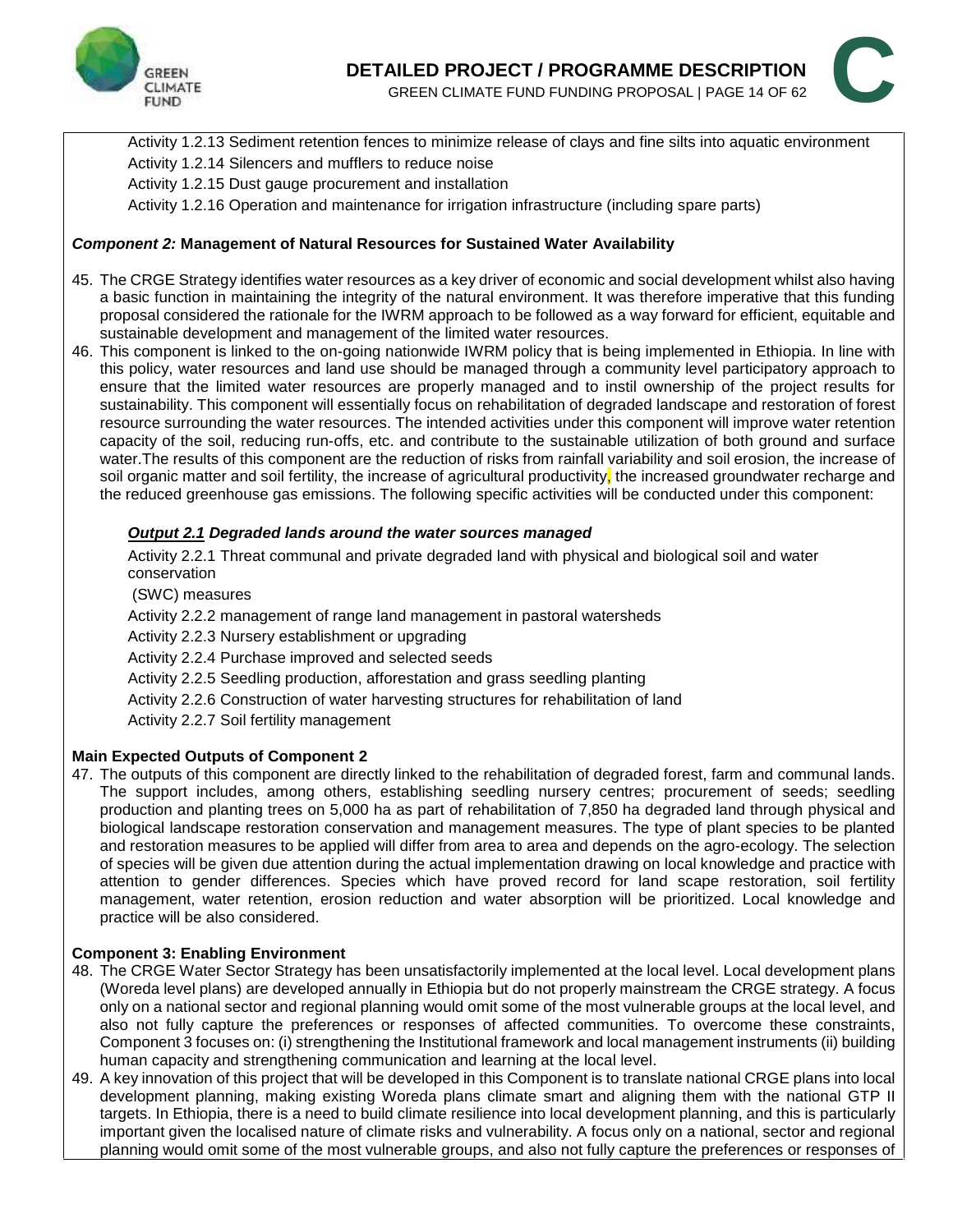



affected communities. Related to this, a key issue of the recent focus on climate mainstreaming is to look to embed the CRGE climate smart (or resilience) activities within existing plans and policies. At the national level, the Government of Ethiopia has mainstreamed the CRGE strategy in its second five year Growth and Transformation Plan (GTP-II). However, mainstreaming of CRGE strategy at Woreda level has not yet been advanced due to limited capacity. Activities under this component will focus on supporting the woredas for integrated climate smart planning with strong emphasis on gender responsive integrated climate-smart water interventions. Furthermore, activities under this component will seek to address gender inequalities that may prevent women from benefitting from these interventions. It will also be linked to awareness raising, monitoring and learning initiatives to ensure this approach is developed and implemented with the local community, and that sufficient learning elements are put in place to ensure the results of activities can help inform future planning. This component will also develop climate resilient and gender responsive planning for integrated agricultural development, with a focus on climate smart agriculture and integrated land-water-ecosystem management.

- 50. In addition, this component is also central to bringing about a paradigm shift to build the resilience of the vulnerable communities and address capacity constraints especially for women at all levels. Community ownership of the project results particularly the IWRM (Component 1 & 2), on the ground shall involve women in the planning, implementation and management of the schemes to ensure the success of the project and continued sustainability. Woreda-based climate and gender responsive integrated planning and budgeting systems shall be established and/ or strengthened through institutional guidelines, manuals and reform of the institutional architecture. This shall be achieved by building capacity and transferring knowledge to the communities, bridging the gender gaps through tailor-made training, linking communities with higher learning institutions/research centres as well as strengthening gender responsive institutional capacity at all levels.
- 51. The project involves a greater degree of collaboration than typical projects, thus it is important to start the project with an orientation session to advance the project objectives. It is also important for the project to have a common set of information that is shared across the project areas, to enhance consistency and efficiency. The project will therefore start with a series of orientation activities to ensure all actors have a common understanding of the project. At the local level, the orientation will be designed to enhance local level participation in the planning and implementation of this project as well as other initiatives that are being implemented in the select Woredas. Furthermore, it is about enhancing awareness of climate change and building ownership of the project results by the community. Woreda officials will also be sensitized on climate change issues and relevant CRGE strategies and objectives to mainstream the overarching CRGE strategy to local development plans and implementation regiments. This component is critically important, as it is the basis for sustainability and replicability of the project. The following key activities will be implemented under each output under this component.

#### **Output 3.1** I**mproved capacity of both men and women beneficiaries on use, management and administration of irrigation and potable water schemes and enhanced communication and learning**

Activity 3.1.1 Organize trainings for communities on management, operations and maintenance of water schemes and irrigation agronomy

Activity 3.1.2 organize in-country experience exchange and learning events

Activity 3.1.3 organize training on communication and knowledge management

Activity 3.1.4 Training and awareness raising for ESMF

#### **Output 3.2 Institutional framework and local management instruments strengthened**

Activity 3.2.1 establish link with higher learning institutions/ research centers Activity 3.2.2 establish and operationalize data base Activity 3.2.3 prepare locally appropriate climate planning framework

. 52. The expected outcome will be that human and institutional capacity is built and sustainability ensured across all Components of the project, as a result of strengthened institutions, processes and systems, and increased capacity of human, institutional and regulatory system for climate-responsive planning and implementation.

#### **Main Expected Outputs of Component 3**

53. The main outputs of Component 3 comprise: (i) strengthening experts/community members with knowledge and skills on operations and maintenance of potable water and irrigation schemes (1500 beneficiaries), 10 experience exchange and learning events organized, 9 linkages with higher learning institutions/ research centers established (ii) strengthening institutional framework and local management instruments across 44 Woreda offices in planning, operation.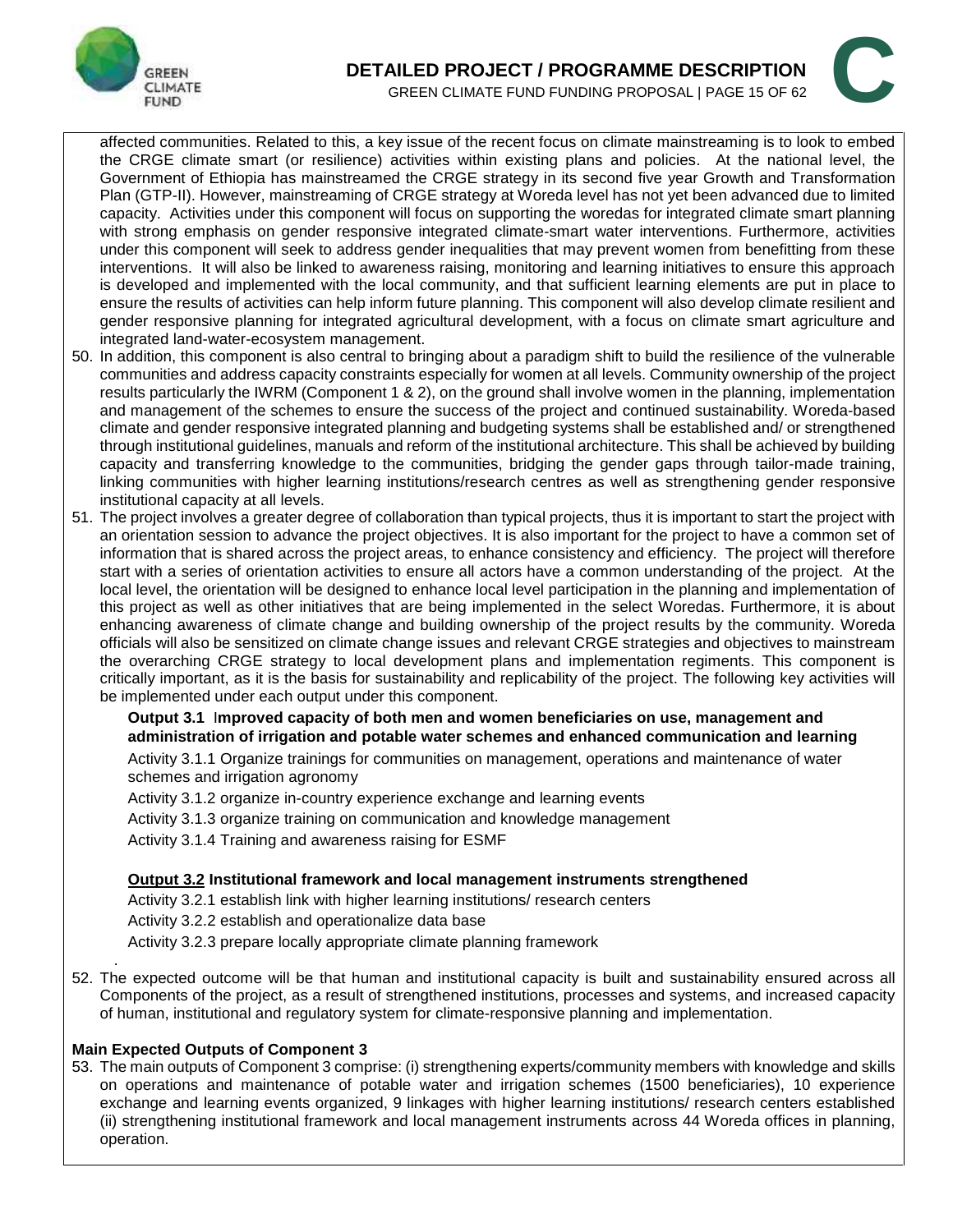



#### **C.4. Background Information on Project / Programme Sponsor (Executing Entity)**

#### **The Accredited Entity – MoFEC**

- 54. Formally established in 1907, MOFEC has undergone several structural reforms since its establishment, with its mandates revised and broadened. MOFEC is a Ministry within the Cabinet of the Federal Democratic Republic of Ethiopia that is responsible to drive the economic policy of Ethiopia and to provide oversight on national financial management, national development planning, and development programs implementation. MOFEC executes these responsibilities in all government sectors. For effective delivery of its mandates, MOFEC follows the federal structure outlined in the Ethiopian constitution and has its office in Addis Ababa, Ethiopia, with Bureaus of Finance and Economic Development (BOFED)<sup>15</sup> situated in the regional (provincial) capitals of Ethiopia.
- 55. In accordance with the law, MOFEC is also mandated to enter into contracts and sign international agreements on behalf of the Government of Ethiopia<sup>16</sup>. In line with this mandate, MOFEC established in 2012 a Climate Resilient Green Economy (CRGE) Facility, a national fund to mobilize international climate finance resources for the implementation and realization of Ethiopia's climate resilience building and low carbon development agenda.
- 56. To ensure that capacities are more targeted for the implementation of climate-related finance, MOFEC has established a CRGE Facility Secretariat. The Secretariat falls under MOFEC and includes capacities in project management, appraisal, review and monitoring. The Secretariat operates under the rules of government and is under the proclamation establishing MOFEC.

#### **The Executing Entities – MoANR & MoWIE**

- 57. Two line ministries, the Ministry of Agriculture and Natural Resources (MoANR), and the Ministry of Water, Irrigation and Electricity (MoWIE) will execute the project directly under the overall guidance and oversight of the CRGE Facility Management Committee, co-chaired by State Ministers of MOFEC (the accredited entity) and MEFCC (the NDA) (see Section C.7):).
- 58. The MoANR formally known as Ministry of Agriculture was established in 1907 mandated to oversee the implementation of agricultural development strategies and ensuring the food security of the country on a Federal level. The powers and duties of the MoANR include: conservation and use of forest and wildlife resources, food security, water use and small-scale irrigation, monitoring events affecting agricultural development aiming at promoting agricultural development, and establishing and providing agriculture and rural technology training.
- 59. The Ministry has subsidiaries at the regions: the Regional Bureaus of Agriculture and Woredas; the Woreda Agricultural Offices; the Kebele Development Agents and the communities of the intervention Woredas. The Ministry has an operational structure that extends to the sub-village level and reaches the majority of farmers. It has a wealth of experience in managing and implementing large-scale donor or Government funded projects and programs (See Section C.7 for details).
- 60. Similarly, the MoWIE formally known as Ministry of Water & Irrigation & Electricity is a federal organization established to undertake the management of water resources, water supply and sanitation, large and medium scale irrigation and electricity. The Ministry is a regulatory body that is involved in the planning, development and management of resources, preparation and implementation of guidelines, strategies, polices, programs, and sectoral laws and regulations. It also, conducts study and research activities, dam safety and hydropower generation; river basin studies; groundwater studies and development; and water use permit and licensing.
- 61. The two ministries have already institutionalized the CRGE unit in line with the guidance provided by the CRGE Inter- Ministerial steering committee, which is chaired by the Prime Minister's Office. The unit are functioning under the Environmental Impact Assessment and Social Development Office, within the Ministry of MoWIE and under the Natural Resources Management Directorate in MoANR, which are responsible for the overall coordination and facilitation of the programmes and projects related to the CRGE initiative. These units are coordinating various climate change related projects such as Energy+ program, One WASH and the Fast Track Investment projects in their respective ministries. The Units have an established line of communication with the CRGE facility and Development Partners. In addition to designing projects, they also compiles action plans, follow up on the financial issues of the programs/ projects, compile all reports of the programs/ projects which are submitted to CRGE facility and Development Partners, facilitate the audit process, organize monitoring and evaluation as well as annual consultation workshops. Note that although there are various interventions in the target Woredas, one of the criteria to select project sites was that Kebeles should not be covered by any of the on-going interventions. Various investments in

*<sup>15</sup> Given the Federal System of Government, BOFED are autonomous regional counterparts of MOFECMOFEC, which are accountable to the Councils of their respective Regions, but working closely and with the support of MOFECMOFEC.*

<sup>&</sup>lt;sup>16</sup> The Proclamation no. 691/2010 confers upon MOFECMOFEC, powers to mobilize, negotiate and sign foreign development aid and loans, and follow*up the implementation of same, and to manage and coordinate bilateral economic cooperation as well as relationships with international and regional organizations set-up to create economic cooperation.*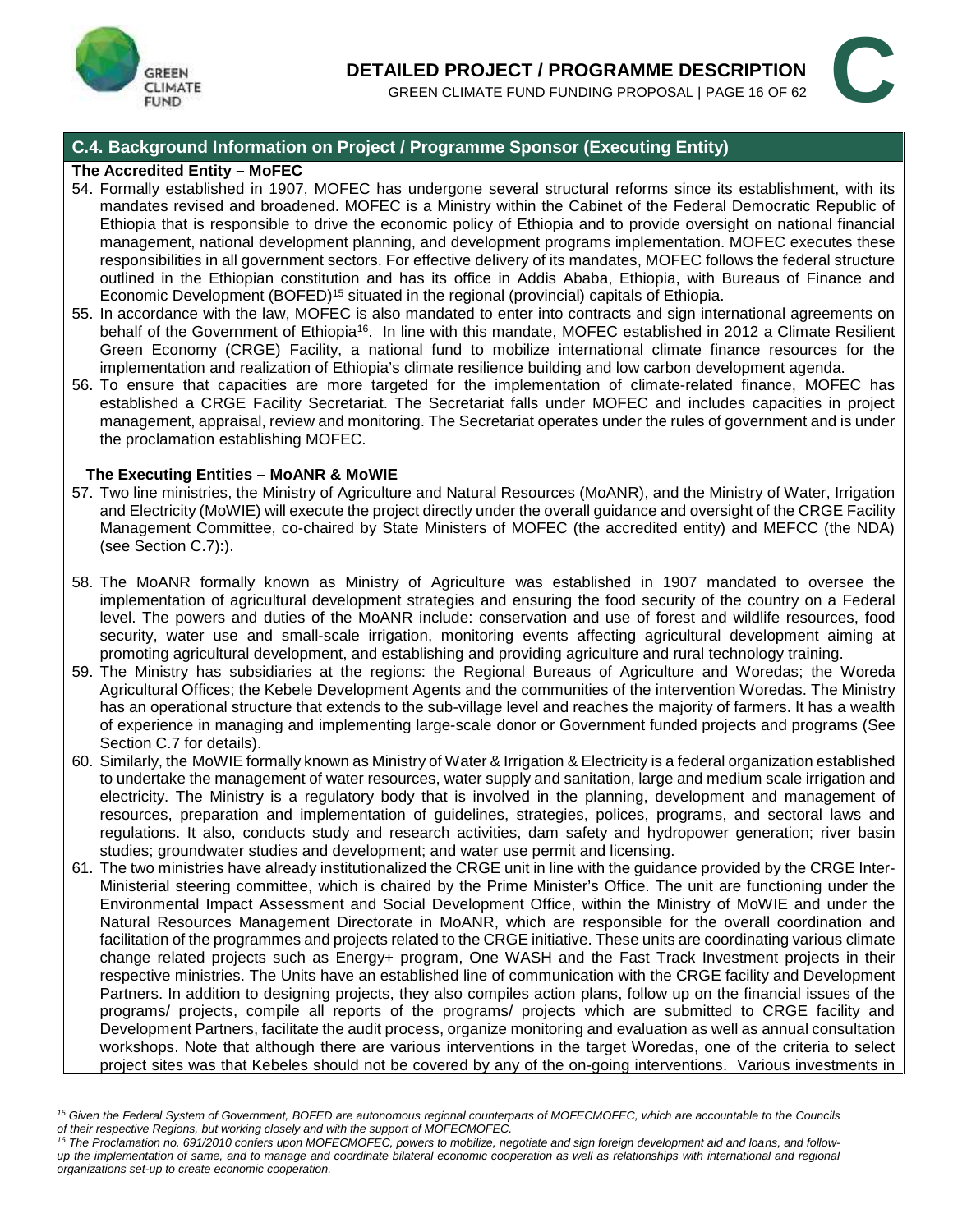



agriculture, forest, and water have been undertaken over years in Ethiopia. Such investments include Ethiopia's afforestation and reforestation regular programs; Sustainable Land Management programs, Agricultural Growth Programs, Productive Safety Net Program (PSNP); WASH Sector-Wide Approach and UNDP GEF projects, including Climate Information and EWS, Promoting Autonomous Community and Adaptation Project and Coping with Climate Change and Drought Projects, implemented in Ethiopia. Please refer annex 6 for summary of some of the flagship programs. The list of water related projects and programs in the target woredas including NRM is annexed. Thus the target Kebeles are not covered by any of the ongoing interventions, making it difficult to explore co-finance options with other programmes.

### **C.5. Market Overview (if applicable)**

- 62. The project promotes sustainable agriculture in drought vulnerable areas of the country through reducing barriers which include information asymmetry (on risks, causes or practices and technologies of reducing risks), risk averseness (i.e. smallholder farmers are constrained from investing in climate smart practices due to their risk averseness), limited ability of smallholder farmers to pay, as well as inadequate supply of technologies and inputs. In addition, as a Least Developed Country (LDC), Ethiopia has very limited financial capacity to overcome barriers and adapt to evolving climate change which require high initial capital expenditures. Although the project depends on a small contributions from the Ethiopian government, a large part of the project is expected to be financed by GCF funding in the form of grants which focuses on supporting higher-cost capital expenditures as a springboard to initiate transformation process (e.g. water resource management and irrigation infrastructure). Neither the Ethiopian government nor vulnerable farmers are able to afford in investing in activities that require high upfront capital outlays, at least in establishing the necessary infrastructure.
- 63. The initial catalytic effect of the GCF grant will help train vulnerable famers through introducing climate smart practices and help them adapt climate change during the project period. By the end of the project duration, the selected communities will be able to continually adapt to changes in climate on a self-sustaining basis, with limited government assistance. The project is not intended to generate public revenue from beneficiaries, rather support vulnerable farmers to adapt and cope with climate change. Given the size of the capital investment required, as well as limited capacity of target farmers, the GCF fund will be used to establish the basic infrastructure, which farmers use to sustain their livelihoods. In addition, the water market for irrigation is not well developed in the country and the scope for cost recovery opportunities is limited. It is only after the project period that beneficiary farmers are expected to contribute to cover costs associated with operations and maintenance of water infrastructures, including solar PVs.
- 64. The price of modern energy is relatively low compared with kerosene, due to government subsidies. Tariffs for modern energy (largely hydro-power) are heavily regulated by the Government and vary by energy end-users; tariffs are relatively low for residential uses and high for industrial and commercial uses. The Government also provides incentives (subsidies) for private companies engaged in the supply of renewable energy; such incentives are in the form of duty-free importation of renewable energy equipment and accessories. Currently, the increasing Block Tariff (IBT) is being used in Ethiopia for pricing electricity, which is an extremely popular tariff structure in low-income countries because it is perceived to provide lower-cost access to poor households, while middle- and upper-income households and other customers pay more for electricity. Low prices in renewable energy sources have made the products more affordable to low-income populations and many companies are now seeing these populations as viable markets for commercial sales of solar products. It is expected that the government provides support to scale up solar solutions through improved regulatory and tariff policies.<sup>17</sup> As any other green technology, the solar pumping technology is eligible for capital subsidy, i.e. investors are entitled to receive subsidies from the government which involve in the form of tax incentives.

### **C.6. Regulation, Taxation and Insurance (if applicable)**

*Provide details of government licences or permits required for implementing and operating the project/programme, the issuing authority, and the date of issue or expected date of issue.*

65. Where Executing Entities implement activities of the project, there will be no need to issue investment licenses. However, the private sector is required to provide renewed business licenses including due diligence on competency grade for construction companies and quality assurance certificates in line with the Ethiopian Standardization Authority for equipment's and materials imported. These are mandatory requirements and are articulated in the Procurement Directive issued by MoFEC (*See Section F4 for specifics*) The Ethiopian Investment Commission (EIC) is the autonomous regulatory agency responsible for issuing investment permits, work permits, trade registration certificates and business licenses as part of its one-stop-shop services for investors. The Investment Proclamation of 2002, as amended in 2003, and the 2003 Regulation on Investment Incentives, constitutes the main legal framework for both foreign and domestic investment in Ethiopia. This framework describes, among other things, the

<sup>&</sup>lt;sup>17</sup> The current tariff for modern electricity is below USD 3 cents per KW.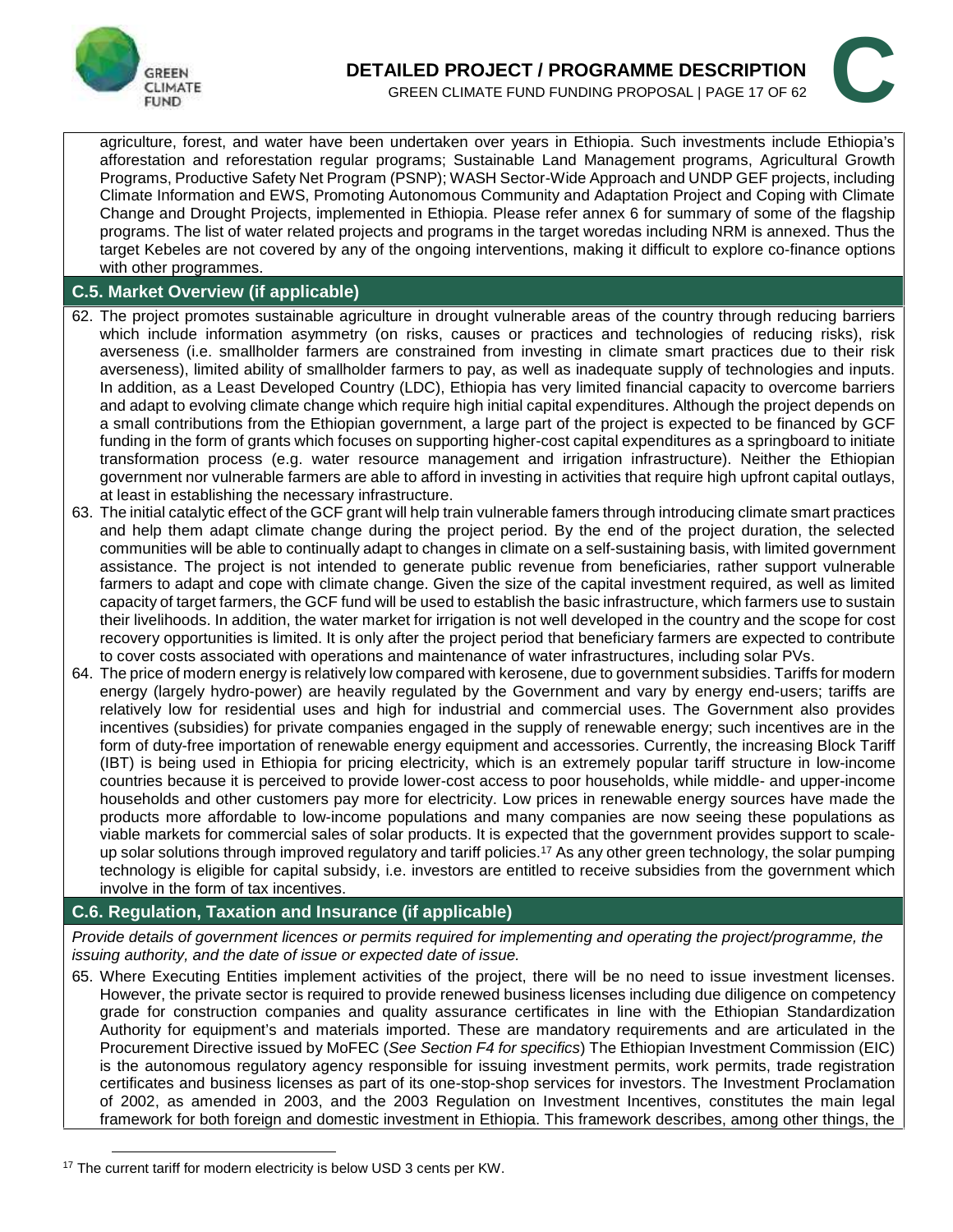



forms of investment and capital requirements, investment permits, concessions, incentives and facilities. An industrial development strategy was also issued in 2002 aimed at: (i) placing private investment as the engine of industrial development; (ii) promoting export-led and labor-intensive industrial development; and (iii) promoting joint ventures in industrial development. With regard to the forest sector, the current draft Federal Forest Proclamation has provisions for *"certificates of possession"* to be provided to forest user groups, and requires Government institutions to make best efforts to strengthen tenure security for participatory forest development associations and community groups.

- 66. Government institutions responsible for managing the project are not subject to any profit or business taxes. Procurement of goods and services for the project will incur taxes as any other project. Where the project requires import of goods from abroad, this necessitates payment of import duties and taxes.
- 67. The National Bank of Ethiopia (NBE) is mandated to issue foreign exchange directives to control the transactions and allocation of foreign exchange resource. The local currency, the Ethiopian Birr, is not freely convertible. The NBE therefore prioritizes the provision of foreign exchange for selected goods and services. Payments for imports can be made by letter of credit, cash against documents and advance payment. MoFEC has significant experience with international procurement and strong relationships with the Federal Public Procurement and Property Administration Agency, which is responsible for management of international procurement to international standards.

*Provide details on insurance policies related to project/programme.*

This is not applicable to the proposed project.

#### **C.7. Institutional / Implementation Arrangements**

#### **Federal Level**

- 68. MoFEC, the accredited entity (AE), will assume full financial and programmatic management accountability for the funds disbursed from the GCF. MoFEC, in its role as the Accredited Entity has overall responsibility and oversight for the project including project preparation, project implementation and supervision, financial management, and reporting. The CRGE Facility, a climate finance delivery entity within the MoFEC, will be responsible for the day-to day management of funds released to the Executing Entities (MoWIE and MoANR) through its extended bureaus and offices at the regional level – Bureau of Finance and Economic Development (BOFED) and Woreda level- Woreda Office of Finance and Economic Development (WOFED). Periodic monitoring and evaluation (M&E) shall also be conducted by the AE to ensure that project activities are being implemented in the planned time schedule, quality and to also identify potential risks early on the project.
- 69. The CRGE Facility will assign dedicated technical and financial project staff at the various tiers of governance *(See Figure 3 Project Reporting Path*) that will facilitate fund disbursement, compile periodic reports; conduct monitoring and evaluation and ensure compliance to the environmental, gender and social safeguard standards of the GCF.
- 70. The CRGE Facility, in addition to its existing Operational Manual, will develop a Project Implementation Manual (PIM) (under component 3) that elaborates fund management at the various levels of governance. It will also ensure that the two executing ministries are aligned to the PIM in implementing the project. .
- 71. At the federal level, within the CRGE Facility and in each Executing Entity, three Project Coordinators will be hired by this project, who will be assisted by the existing staff employed by the GoE within these Ministries. The Project Coordinator will provide guidance and technical support to the regional level Project officer. He/she will consolidate technical reports from the regions and submit to the CRGE Facility.

#### **Regional Level**

72. At regional level, a total of 10 Project Officers (one per region– at least 50% of which will be women) will be hired to conduct regular monitoring, supervision and oversight of project execution at Woreda level. The existing team in the regional sector bureau who are employed by the GoE will be assisting the Project Officers who will be employed under this project.

#### **Woreda Level**

73. At the Woreda level, an expert within each targeted 22 Woredas will be hired (at least 50% of which will be women) to provide technical input to beneficiary households and also to conduct regular monitoring and follow up of the project implementation process at the designated Kebeles within the Woredas. In addition, finance officer will also be hired within each targeted Woreda to ensure that funds are effectively disbursed, utilized, monitored and reported back to the CRGE Facility. Headed by the Woreda level expert, a Woreda Coordination Body (WCB) will be established in each of the 22 Woredas and housed under the office of the Woreda Administrator. Wherever possible, depending on the actual constitution of the woreda level experts, the project will ensure at least 50% of the WCB members are women. The main objective of the WCB is to ensure that all the plans and mitigation actions are plugged into the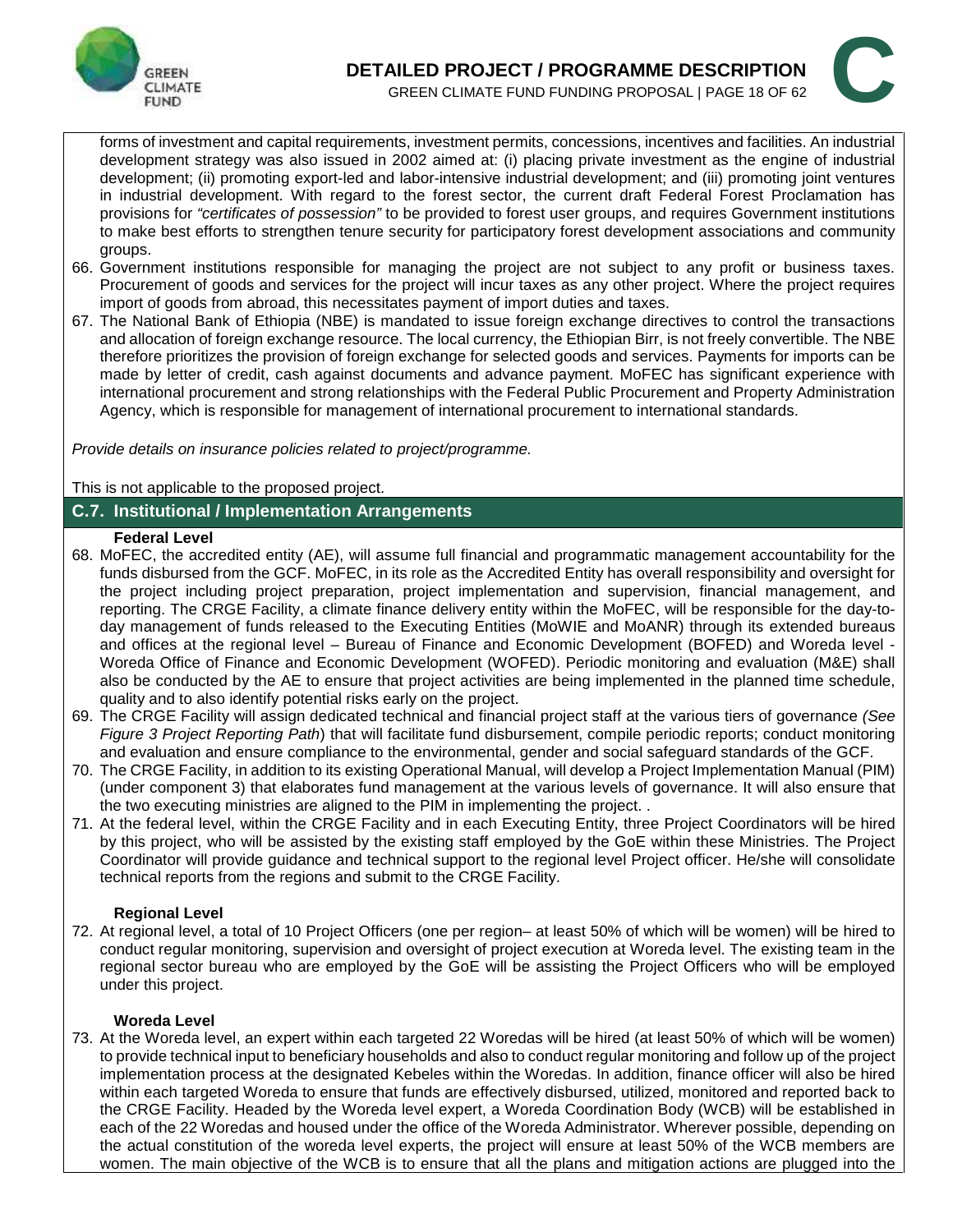



ground as well as to inform other on-going development projects to be aligned to the regulatory and institutional frameworks that shall be developed under this project. The WCB will be the fundamental body in ensuring the CR Woreda plans that shall be developed under this project are implemented at all Kebeles. The WCB will be comprised of Woreda Office Administrators and experts, Women and Youth Affairs and Finance Office. Under the over-sight of the Woreda Administrator and direct supervision of the Office Heads of the two sectors, the Woreda Level experts will run the day-to-day project activities and processes, engage stakeholders, and mobilize communities at target Kebele level.

#### **Kebele /Village Level**

- 74. Community representation and engagement is coordinated by Kebele (village) Committees. In each of the 66 project target Kebeles, a Community Facilitator will be hired by the project (at least 50% of which will be women). Local stakeholders and community members have a key role to play in the implementation and monitoring of the project. Consultations with all stakeholders, including women's groups and community leaders will be organized to ensure there is clear understanding of the roles, functions and responsibilities within the project's decision-making structures, including reporting and communication lines, and conflict resolution mechanisms. At the Kebele (community) level, the project-hired community facilitators in collaboration with the Development Agents (DAs) will be responsible for advisory support and extension services to local beneficiaries (mainly farmers with special attention to women. They will be responsible for capacity building and backstopping in the implementation of programme activities. Utmost focus will be given to work based on gender balance team and promote equal representation and active participation of women headed households, youth and girls that will get high priority. To ensure gender-balanced team at project level, in addition to having 50% women experts' representation across the 10 regions, 22 woredas and 66 kebeles, the project will also aim to ensure 50% women facilitators are hired at each woreda-kebele block. That is, of the total four experts to be hired (1 at woreda level and total of 3 at the three kebeles under each woreda) 50% will be women. The project M&E officers at the woreda and MoFEC level will be responsible to overlook gender responsiveness is ensured throughout the project implementation
- 75. To ensure implementation of project activities are fully owned by the communities, Kebele Implementing Committee (KIC), of which 50% are women, will be set up. The KIC will comprise community members that will represent the various socio-economic groups and will advise on the design, construction and maintenance of facilities and ensure all activities meet the needs of local communities and end-users. During the course of the project implementation, 'pairing' between the existing staff who are on the government payroll and project paid staff will be ensured at all levels for knowledge and skill transfer and project sustainability. The following chart depicts the projects implementation arrangement.

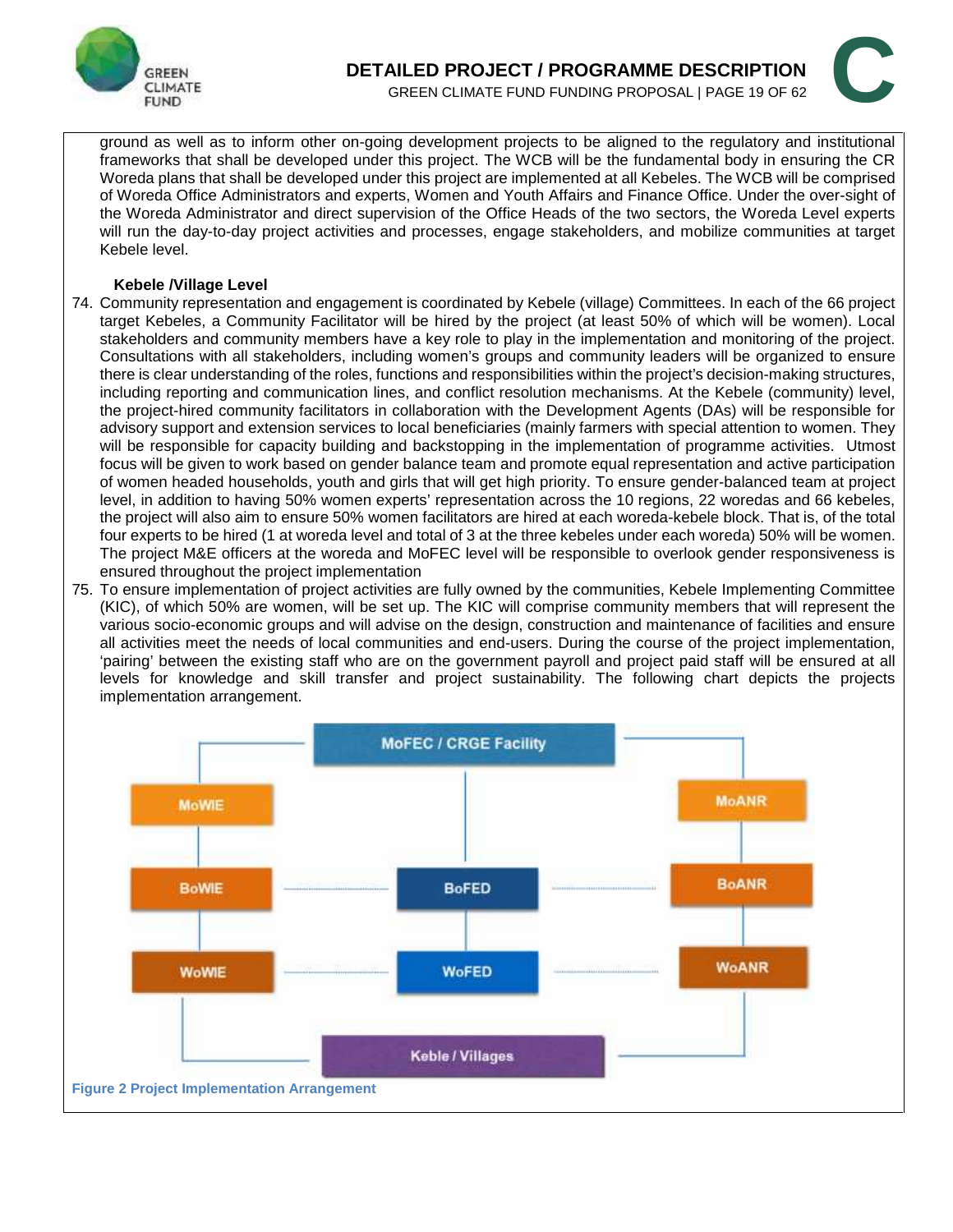

# **DETAILED PROJECT / PROGRAMME DESCRIPTION AILED PROJECT / PROGRAMME DESCRIPTION**<br>GREEN CLIMATE FUND FUNDING PROPOSAL | PAGE 20 OF 62

#### **Fund Disbursement and Financial Reporting:**

- 76. The Project's financial management and procurement will be guided by the GoE's public finance management and public procurement regulations, which is identical to MOFEC's financial management and procedure policies. On top of this, MoFEC is the responsible organ for public financial management in the structure of the Ethiopia government. As such it is the lead in the implementation of the public financial management policies of the country. The directives in-force are prepared by MOFEC on the basis of the public procurement and property administration proclamation (PPPA). The Public Procurement and Property Administration Agency (PPPAA), which an agency for the oversight of public procurement and property administration is accountable to MOFEC. The Executing entities are public institutions, which manage budgetary, programmatic and project resources channeled from the MOFEC. Their financial management and procurement systems and practices are similar to MOFEC and are under constant supervision and regulation by MoFEC. Furthermore, the OFAG and its replica at regional levels perform regular audits of the accounts of the federal and regional public bodies and report to the federal and regional parliament respectively. The PPPA also conducts procurement audits of these public institutions. Hence the EEs are under continuous due diligence process by MOFEC, OFAG and PPPAA. The project funds will be deposited in designated CRGE accounts of the Federal institutions as well as CRGE accounts of the Bureau of Finance and Economic Development (BOFED) at the regions and CRGE Woreda Office of Finance and Economic Development (WoFED) accounts at the Woreda's on a regular basis. The executing line Ministries at federal level will receive funds for activities they directly execute. Other than this, the entire project fund will be disbursed to the Bureau of Finance and Economic Development (BOFED) in each region. The BoFED will make direct transfer to the Regional Sector Bureaus for regional level activities and to WoFEDs for activities at the local level.
- 77. The financial reporting follows the same channel in a reverse direction. The utilisation of funds will be monitored through an internal control framework, which depicts the funds transfer and reporting channels; it shows that funds received by a project account at the CRGE Facility are then channelled through the government structure - federal, regional and Woreda- and reported back through the same channels. The Channel One Fund Disbursement and Financial Reporting arrangement highlighted in the following diagram.

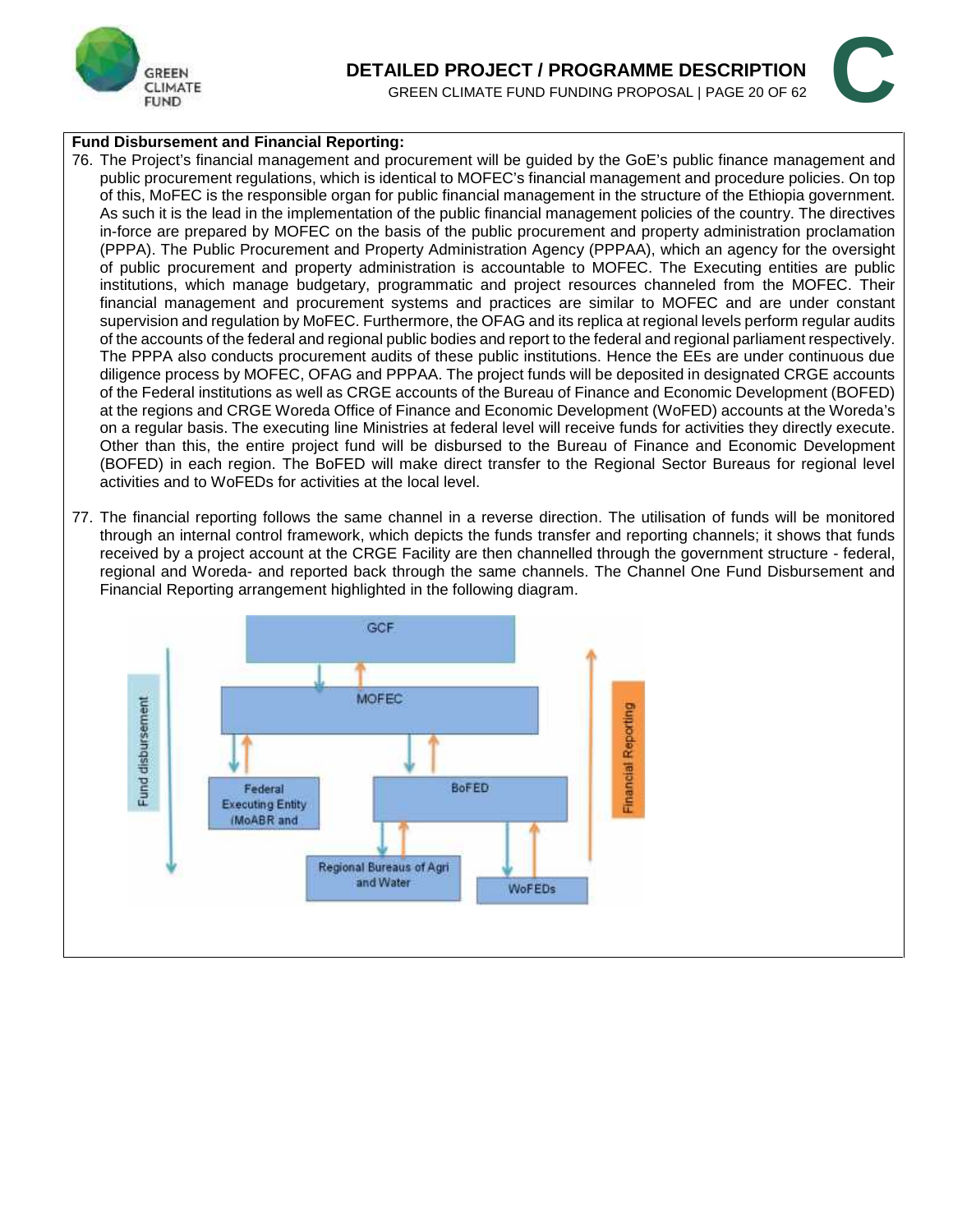

#### **C.8. Timetable of Project/Programme Implementation**

78. The implementations of the project will start in all the 22 woredas simultaneously. Nonetheless, it will follow step wise approach during the course of implementation. The first step will lay out the project implementation systems and frameworks and recruiting project staff. This will last from Q 1 to Q 6. In the second step, the project will focus on building the infrastructures identified under the project initiatives. This is planned to run from Q6 to Q16 of the project period. It is important to note that the project monitoring, supervision and follow up activities will continue during the entire project period. The third step of the project will focus on fitting electro-mechanical equipment, testing and handing over of the project results to the relevant owners as well as documenting and finalizing evaluation results. This will take place between Q16 and Q20. The main project activities, which will be executed at different stages of the project timeline, are outlined below.

#### **Step I (Q 1 to Q 6):**

- Conducting kick-off workshop and stakeholder consultation;
- Recruitment of local project implementing team;
- **Inception preparation;**
- Procurement of consulting companies, contractors and GPS equipment's;
- Development of tendering document
- Initiation of studies and familiarization workshops;
- Institutional set up and development of local PIM;
- Integration of CR strategy into local level plans; and
- Establishment of IWRM procedures at the Woreda level

#### **Step II (Q 6 to Q 16):**

This step of the project shall focus on building the infrastructures at the kebele (Village) level in line with the PIM that have been developed through a consultative process involving all relevant stakeholder

The works will include:

- **Construction of water wells and points (boreholes, springs, ponds);**
- **Construction of irrigation infrastructures:**
- Procurement of Electro-Mechanical equipment's including monitoring devices and installation;
- Community mobilization to rehabilitate land;
- Establishment of nurseries;
- Plant seedlings;
- Construct reservoirs, water points and stands for the Solar PV; and
- Install and configure Solar PVs and monitoring devices

#### **Step III (Q 16 to Q 20)**

The works here under will include systems that are established under this project will be checked to be mainstreamed with national level plans, strategies and procedures and are being used; gender inclusiveness is ensured; infrastructures built are tested; ensure linkages are created with surrounding projects and project results are handed over to the community and Woreda. This phase of the project shall be finalized within 12 months and shall commence 48 months after this project is commenced.

79. *Please refer to Annex X for detailed timetable of project/programme implementation*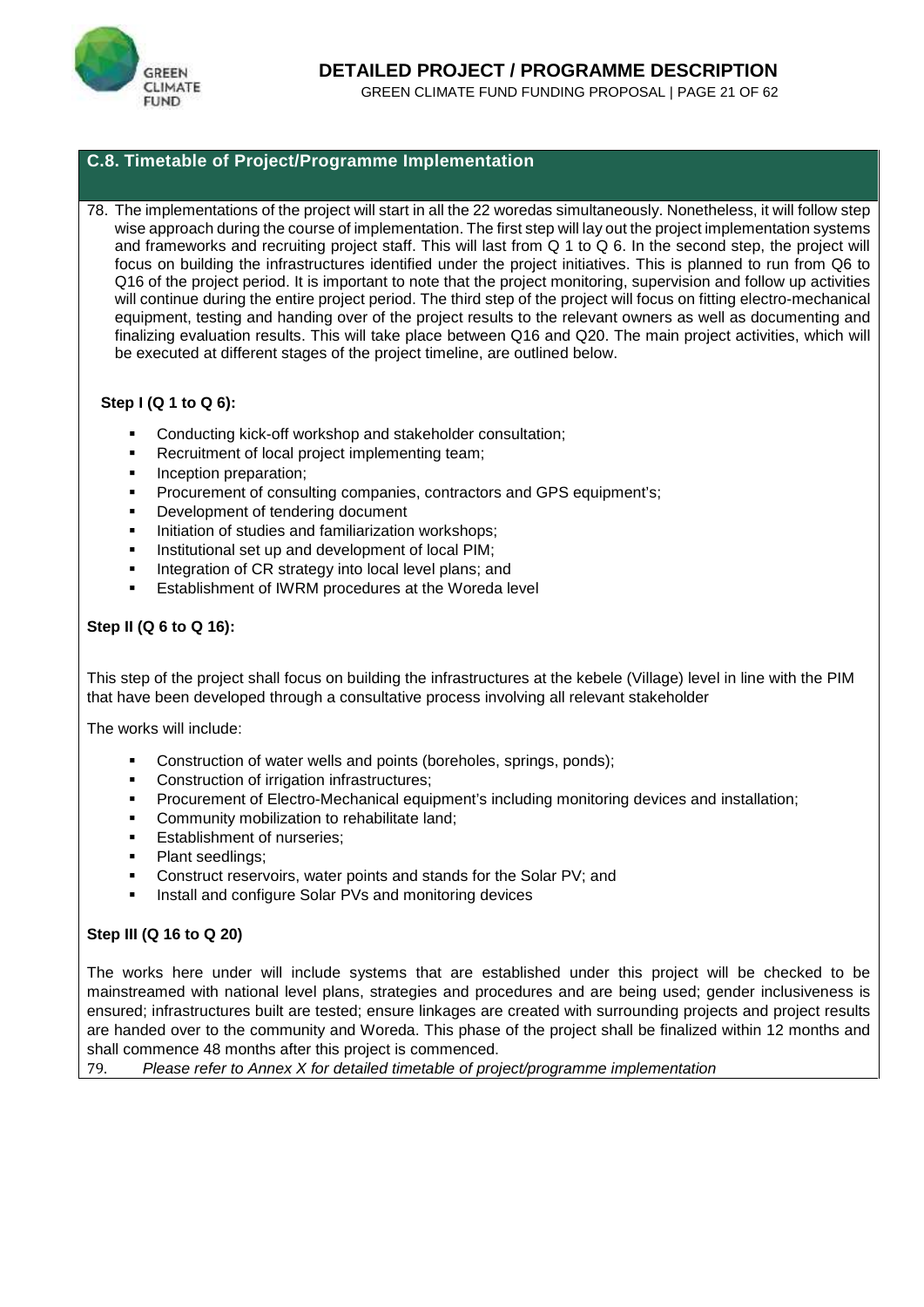

.

#### **D.1.Value Added for GCF Involvement**

- 80. The government of Ethiopia has integrated the issues of climate change into country's mid-term development plan (GTP-II) for 2016-2020 by making climate resilience a key pillar of this plan. As indicated in the CRGE strategy and communicated in the INDC, Ethiopia requires over US\$ 150 billion to realize its vision of building a low-carbon and climate resilient middle income country status by 2025. In other words, Ethiopia should spend over US\$7.5 billion per year by 2025. This resource should be mobilized from domestic and external sources including from private sector in the form of Foreign Direct Investment, and from bilateral and multilateral sources.
- 81. There are several climate change mitigation and adaptation focused domestic initiatives in Ethiopia. In terms of renewable energy, the government is investing billions of dollars, which will soon increase the country's power generation capacity from 2000 MW to 10,000 MW. Ethiopia is also modernizing its transport system to reduce its carbon footprint, for example, by prioritizing electric railway infrastructure. Furthermore, the GoE and local communities are investing significantly on restoration of degraded landscapes, crop and livestock production. Since 2011, about 16 million hectares of land have received soil and water conservation interventions. On water management alone, on average 26 million people have participated annually in watershed rehabilitation activities summarized, as in-kind community contribution is equivalent to USD 1.3 billion.
- 82. Most of the existing ongoing initiatives are aimed at GoE priority development activities and climate mitigation actions, which provide cost recovery. However, to meet the country's adaptation needs and realize the CRGE vision, Ethiopia requires additional fund to cover costs related to enhancing climate resilience. This funding should be mobilized from bilateral and multilateral sources such as the Green Climate Fund. Without contributions from such sources, it will be very difficult for Ethiopia to realize its vision and INDC commitment. The proposed project actions represent a major element of the CRGE strategy in the water and agriculture sector and the GCF contribution will help improving reliable access to water and management of degraded landscapes that will enable adaptation to climate change, and reduce vulnerability. As the project has a strong adaptation to climate change focus, it is fully aligned with the GCF result areas on increasing resilience of most vulnerable people and communities; health and well-being, and food and water security and ecosystems and ecosystem services. It also fulfills all the GCF investment framework requirements (as described in detail in section E) and supports the target to prioritize LDC and African countries. Support from the GCF will enable Ethiopia to introduce solar PV pumps for irrigation and potable water supply while building the resilience of vulnerable communities and shift to climate compatible pathway.
- 83. Consideration has also been given to the options of borrowing from international development banks and tapping into capital market and foreign direct investment (FDI). LDCs are, in general, not favorably appraised in the international capital markets. FDI in Ethiopia has been limited although increasing over the years, registering \$953 million in 2013. However, the high cost of borrowing continues to be a problem. The country raised \$1 billion at a cost of 6.625% in a debut international bond issue in 2014.
- 84. Finally, the country's debt burden limits its access even to concessional loans provided by international and regional development banks. Over recent years, the GoE has improved its effectiveness in mobilizing revenue through tax reforms and other innovative measures. This revenue is covering development priority investments and is not enough to cover climate change adaptation measures. While private sector (local and foreign) investment undoubtedly has a role to play, some of the activities and outputs of this project have "public good" characteristics, in particular high costs of exclusion and non-rivalry, as a result of which smallholder farmers have little or no incentive in investing. This is true, for example, with respect to the small- and medium-scale irrigation schemes and knowledge and learning essential to this project. Smallholder farmers are generally risk averse. It is only when they perceive the risk-reducing benefits of investments that they will be willing to increase expenditure as part of their strategy to cope with, and adapt to, drought and climate shocks.
- 85. The constraints in global initiatives that is available to fund projects that build resilience puts the GCF in a unique position as its establishment pertains in responding to climate change by investing in low-emissions and climate resilient development. The GoE recognizes the GCF as a partner to provide thrust in the momentum built in implementing its CRGE strategy and meet its global commitment. This project proposal thus picks on the common aspirations of both the GoE and the GCF in combating climate change not only at a national level but also at a global level.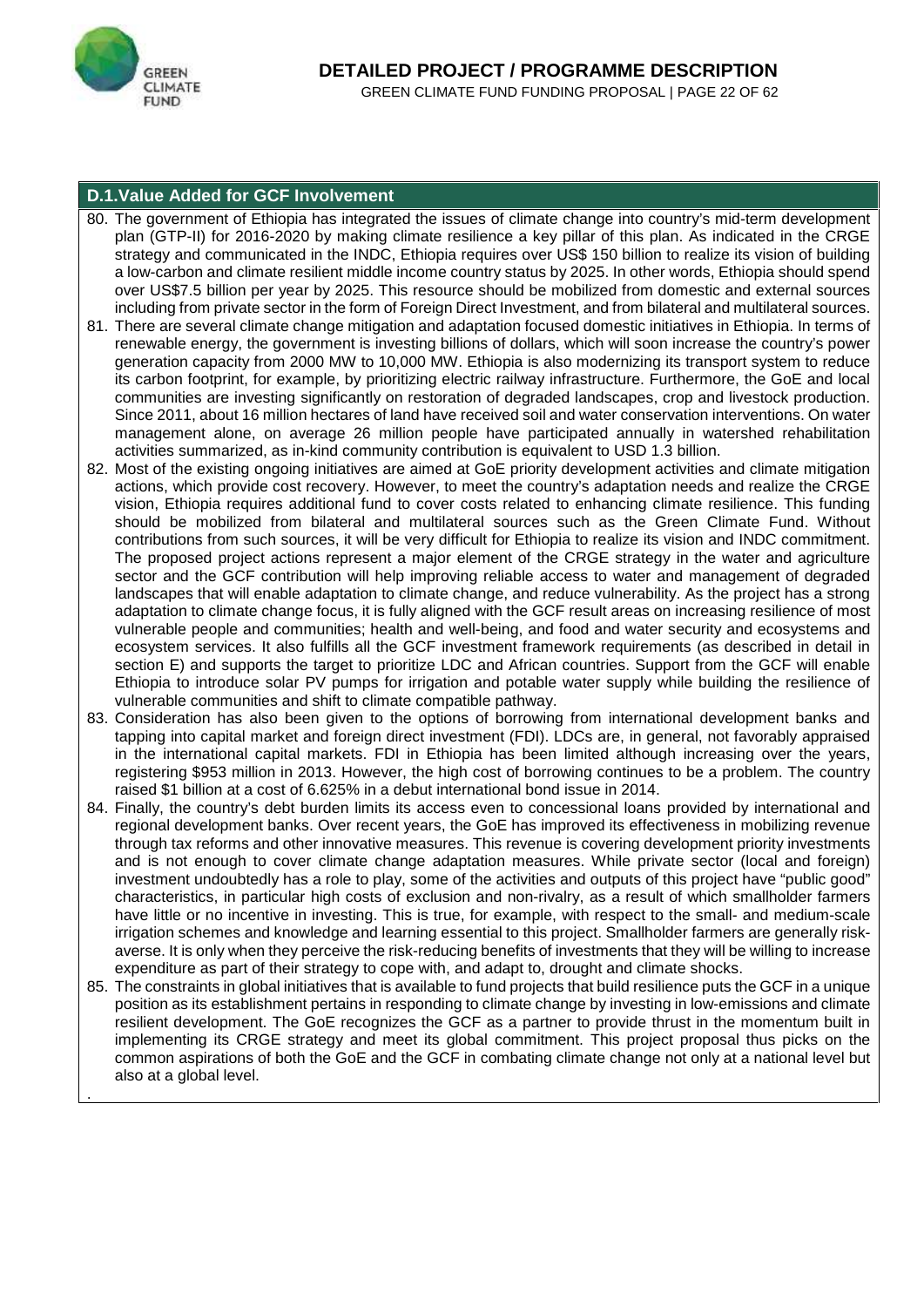

#### **D.2. Exit Strategy**

- 86. The project has been designed to bring about sustainable transformation in the resilience of vulnerable communities to drought and increasing unpredictability of rainfall, through increasing access to water for domestic and agricultural uses, strengthening institutions and climate resilience planning and practices, conservation and management landscapes for sustainable water supply.
- 87. **Institutional Sustainability:** The proposed project actions are based on the GTP II, the overarching mid-term development plan of Ethiopia. This will ensure direct institutional linkage and coordination with relevant national and regional programmes (such as PSNP, Household Asset Building and others). This clear alignment with the country's strategies and plans, coupled with capacity building, will ensure that by project completion the targeted Woredas will sustain efforts in the participating Kebeles.
- 88. This project will be implemented through an inter-institutional coordination mechanism using existing systems and structures encompassing local, regional and federal government. The project services will also be delivered through existing government structure, which will stretch up to Kebele level and community structures. To sustain project impact beyond its implementation phase, technical support will continue to be provided by the government (federal, regional and local) as indicated in the co-financing letter submitted in *Annex IV* Woreda-level administration will be strengthened by the project to carry out integrated development planning and delivery using a gender responsive approach, and to be able to continuously provide relevant technical assistance and services to women and men within the target communities. In line with the O&M plan, some services (or project activities/interventions) will continue to be provided by community-based organizations post-project implementation, rather than by federal, regional or local governments.
- 89. **Financial Sustainability:** As the project is in line with the CRGE strategy and the GTP-II and embedded within the existing system, the line ministries and the regional government will continue to cover staff salary and other operational expenses after project implementation. In addition, the community in line with the by-laws developed, to access water will make an equitable monthly contribution. The payment made is a diversion of resources from what otherwise would have been allocated for the purchase of fuel, lubricants and spare parts to power diesel generators. The funds collected by the community will be used to cover costs associated with operations and maintenance of water infrastructures including solar PVs. After the completion of the project, some systems and infrastructure will be handed over to local administration or community-based organizations as appropriate. When these are handed over to local administration or community, it is this responsible organization, which largely covers the maintenance costs. A comprehensive operations and maintenance manual shall be prepared by the NIE after the signing of the agreement.
- 90. **Technical Sustainability:** To ensure sustainability, some of the activities will continue after the completion of the project. One factor that affects the sustainability of the installed schemes is the lack of trained and capable personnel, and involvement of women particularly in water supply infrastructures. As stated above in relation to systemic changes, the project will result in enhanced capacity of government (federal, regional and local) to provide technical support through capacity building. In addition, the project will enable integrated development planning and delivery capacity at the local level. Thus, gender responsive technical support will continue to be provided by the government (federal, regional and local) after the project period. During the life of the project, targeted beneficiaries will be trained on O&M of the project infrastructures. Pertinent infrastructure use "by-laws" will also be prepared by the project to govern the equitable use of the schemes by the community and ensure an equal representation of women in the WUA. The by-laws are also important to ensure collecting and allocating of funds for security and maintenance amongst others for the water reservoirs, solar panels, drilled wells or irrigation infrastructure.
- 91. In addition, the following specific strategies will be used to ensure sustainability of the project results:**Gender equality dimension:** The project mainly builds local capacities to ensure that gender standards are followed in programming and operation of the project by project implementing entities. The project seeks to create greater capacity among staff and stakeholders of local actors. To this effect, consultation will be conducted with the gender affairs units in each of the micro watershed for their gender responsive interventions and the sustainability of their actions. The capacity building component of the project will ensure that implementing entities have proper policies and implementation guides, and a gender integration checklist to be used during the project's life span. To ensure its success and sustainability, the project will provide a series of capacity development and skills training on gender within the various project components and budget lines. These interventions will be delivered by locally established training institutions and will have a transformative and long lasting impact on gender equality and women's empowerment. The training will be delivered at Farmers' Training Centres and it will include: gender analysis of climate change and its differential gender impact (for women leaders, project staff and development agents); focus groups of women for agenda setting and strategic priorities for women; leadership and assertiveness skills for women community leaders; delivery of gender responsive services for extension workers and credit service providers; These deliberate and targeted gender interventions will increase women's participation in various value chains, access to extension services and agricultural inputs, supply and market linkages. The project will promote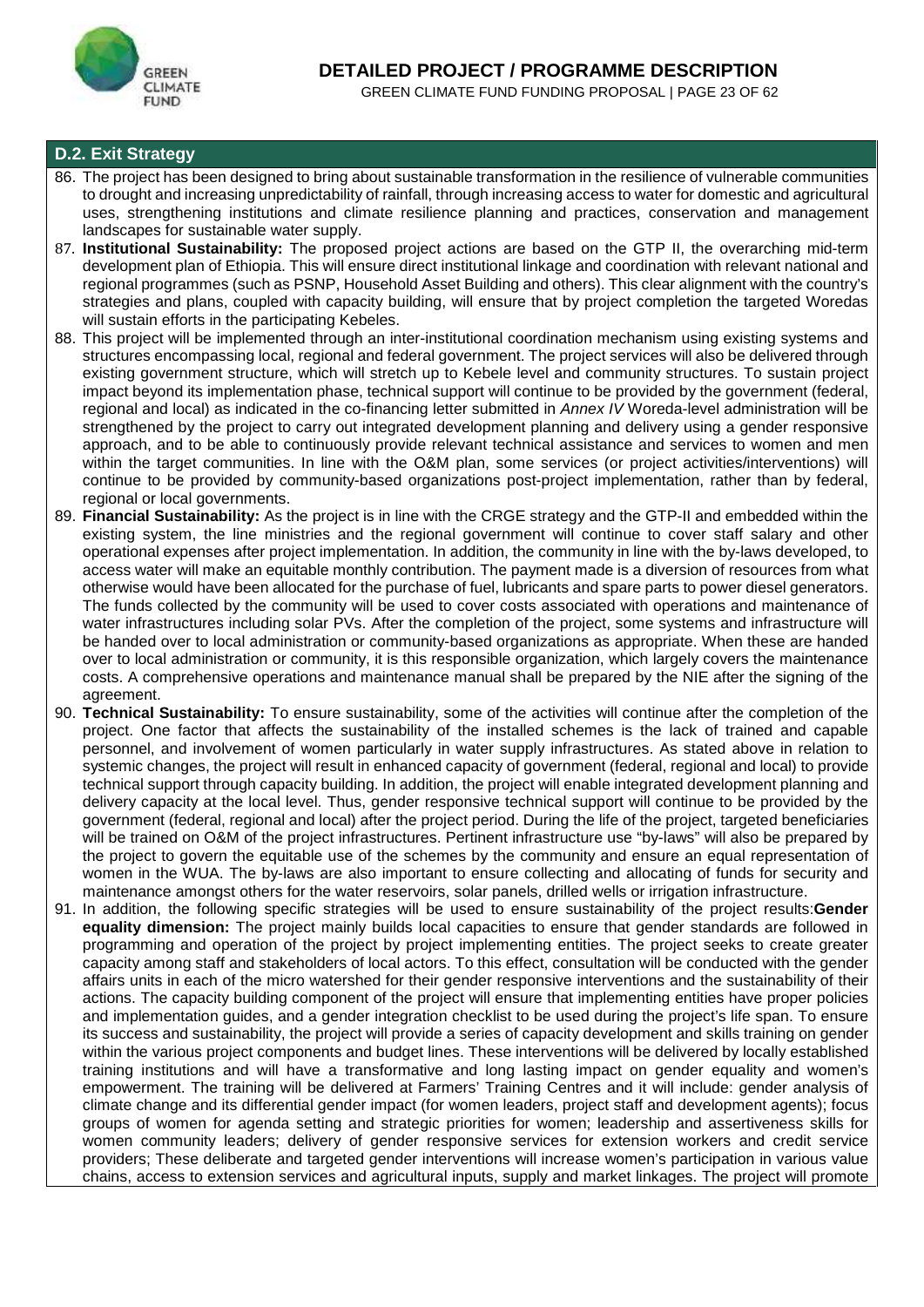

### **DETAILED PROJECT / PROGRAMME DESCRIPTION**

GREEN CLIMATE FUND FUNDING PROPOSAL | PAGE 24 OF 62

50/50 gender balance as a guiding principle at all levels of decision making, particularly in Kebele water management, technology selection committees and budgetary committees. The project activities will be guided by focus group discussions with women beneficiaries at Kebele and Woreda levels, at the beginning of the project and at different benchmarks. The process will help identify the differential roles and needs of men and women and the actions to be taken in the different Kebeles to support women and narrow gender gaps in all project interventions. Throughout the implementation of the project, gender-sensitive M&E tools will be used to collect information to show what worked and what did not work during the project intervention. This will build the evidence base for informed decisions related to gender equality during and beyond the project lifetime while at the same time holding implementers accountable to their commitments.

- **Reducing Barriers:** As market and community-based organizations (including women's grassroots associations, cooperatives and other groups) are strengthened they are expected to play roles in the sustainability of project results. The project will therefore ensure that barriers which have prevented these services to be provided by the market or community-based collaboration are effectively eliminated or reduced through capacity building and creation of awareness (Component 3). These barriers include information asymmetry (the fact that smallholder farmers are not well informed of risks, causes or practices and technologies of reducing risks), risk averseness (the fact that smallholder farmers will be constrained from investing because of their risk averseness), limited ability of smallholder farmers to pay, and limited supply of technologies and inputs. The project is designed with the view of effectively eliminating or reducing these barriers so that smallholder farmers will reach a stage where they are willing and able to pay for improved technologies, inputs and operations and maintenance as a result of improved purchasing power associated with increased productivity, income from the irrigation schemes and that community-based organizations and market actors are willing and able to supply. The project will help improve resilience of smallholder farmers (both men and women, including female heads of households) by improving their productivity and resource management. It will raise their resilience by also working to ensure that smallholder farmers are informed of risks, causes, adaptation strategies and alternative inputs and practices.
- **Knowledge Management and Communication:** The project will also put in place a robust and effective knowledge management and communication structure that will be integrated to the regional structure as a ground for knowledge sharing as well as the through the linkages built with the institutions and training centers . This will allow for continuous analysis and wide communication of project goals, actions and results. This is based on widely recognized experience that when beneficiaries understand the goals and results of the project, they are more willing to develop ownership and participate in on-going activities beyond the project lifecycle. The project will ensure that the beneficiaries and other stakeholders are engaged in the analyses of the activities and results of the project. Focus groups of women across Woredas will value and share women's own knowledge of their environment and their coping skills and strategies. The communities built capacity to resilience; efficacy of systems rolled out through out the Woreda, data captured and used by experts in government and research institutions and project spill overs in adjacent Woredas shall be captured, lessons learned and shared widely. The knowledge management system will ensure that lessons learned are effectively disseminated. As part of the exit strategy, and particularly to understand women's empowerment in the project, lessons learned will be documented based on focus groups that will evaluate the intended and unintended outcomes, the positive and negative impact on gender equality and women's empowerment. Women will communicate their experience via media and model the project for possible replication in other areas.
- **Technology Identification and Quality Control:** Improved technologies, inputs and practices promoted by the project are fit for purpose (*see technical evaluation in section F.2 and feasibility study in Annex II)* and have been selected after proper consultation and participation of beneficiaries including women's groups. This is one of the strategies of this project for sustainability. The quality of equipment's and infrastructures that will continue to be operational post the project's lifecycle is an important factor that determines project sustainability. Hence, the project will follow a strategy of ensuring the quality of these in accordance with government regulations regarding procurement and quality control.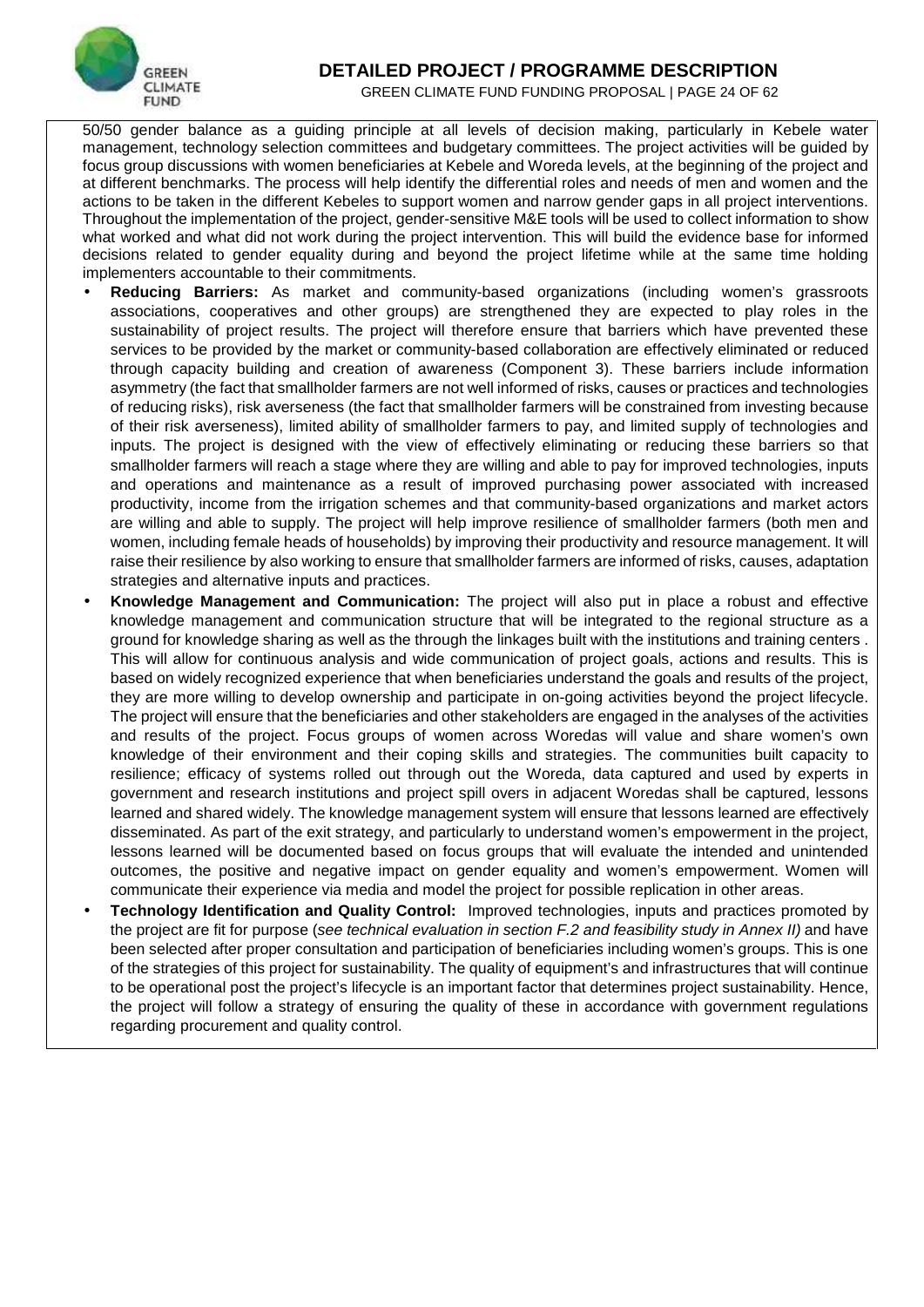



In this section, the accredited entity is expected to provide a brief description of the expected performance of the proposed project/programme against each of the Fund's six investment criteria. Activity-specific sub-criteria and indicative assessment factors, which can be found in the Fund's Investment Framework, should be addressed where relevant and applicable. This section should tie into any request for concessionality made in section B.2.

#### **E.1**. **Impact Potential**

Potential of the project/programme to contribute to the achievement of the Fund's objectives and result areas

E.1.1. Mitigation / adaptation impact potential

#### **Adaptation Impact**

92. The project will benefit 330,000 people directly (30 % of Female Headed Households) and 990,000 people indirectly of the most vulnerable populations of Ethiopia by improving their access to water and food, empowering women, improving health and wellbeing, improving resilience of ecosystems and the availability of ecosystem services, and introducing improved and climate-smart technologies, frameworks and instruments. In other words, the project will directly benefit 99,000 female (most of which will be heads of households) and 231,000 male. We have added the proportion of direct beneficiaries relative to the total population of the target woredas disaggregated by sex. The total population of the 22 Woredas is 2,500,297 persons (1,265,437 male and 1,234,860 female). The direct project beneficiaries represent 13.2% of the total population residing in the project target woredas. Put differently, the project will respectively benefit 4% and 9.2% of female and male out of the total population of the 22 woredas. When we compare the proportion of direct beneficiaries in the same sex group, the project will benefit 8% of all the female residents in the 22 woredas and 18% of all the male residents in the project target woredas. On average, Ethiopian Kebele's are comprised of 5,000 communities or 1,000 HH and this defines target beneficiaries per Kebele. Three adjacent Kebeles surrounding the project target kebeles with a total average population of 15,000 heads comprise the indirect beneficiaries of the project. As this funding proposal has identified 66 Kebeles, the number of direct beneficiaries will be 330,000 persons. The number of indirect beneficiaries is 990,000 people's living in 198 Kebeles. This makes the total number of direct and indirect beneficiaries 1,320,000 persons. Collectively, these results will make the communities more resilient to climate change risks. Specific adaptation impacts include the following:

93. Increased resilience of the most vulnerable people, communities as a result of:

- Directly and indirectly, the project will help approximately 1,320,000 million people become more resilient to drought and increasing variability in rainfall, which is around 10-12% of the number of people severely impacted by the drought crisis, which was experienced in 2015/16,
- The project will bridge gender gaps and build women's capacities to play a critical role as beneficiaries and as leaders that have a voice in the project design, orientation and implementation

94. Increased resilience of health and well-being, and food and water security, as a result of:

- Increases in the amount of irrigated land,
- Increased and more reliable access to water for personal and irrigation purposes,
- Increased food security (decreased reliance on food aid and increase in women's food intake),
- Reduction in malnutrition,
- Reduced school drop-out rates
- Increase girls' school enrollment and retention
- Reduced domestic chores and burden on women

95. Increased resilience of ecosystems and ecosystem services:

- Rehabilitation of degraded lands through building physical and biological moisture and soil conservation structures, and
- 96. Strengthened institutional and regulatory systems for climate-responsive planning and development, including through:
	- Increased participation in community planning (including women),
	- Adoption of tailored products for improved decision-making, and women's equal share in decision making
	- Increased capacity and responsiveness of government agencies;
	- Increased involvement of women in community based and local government institutions targeting 50/50 representation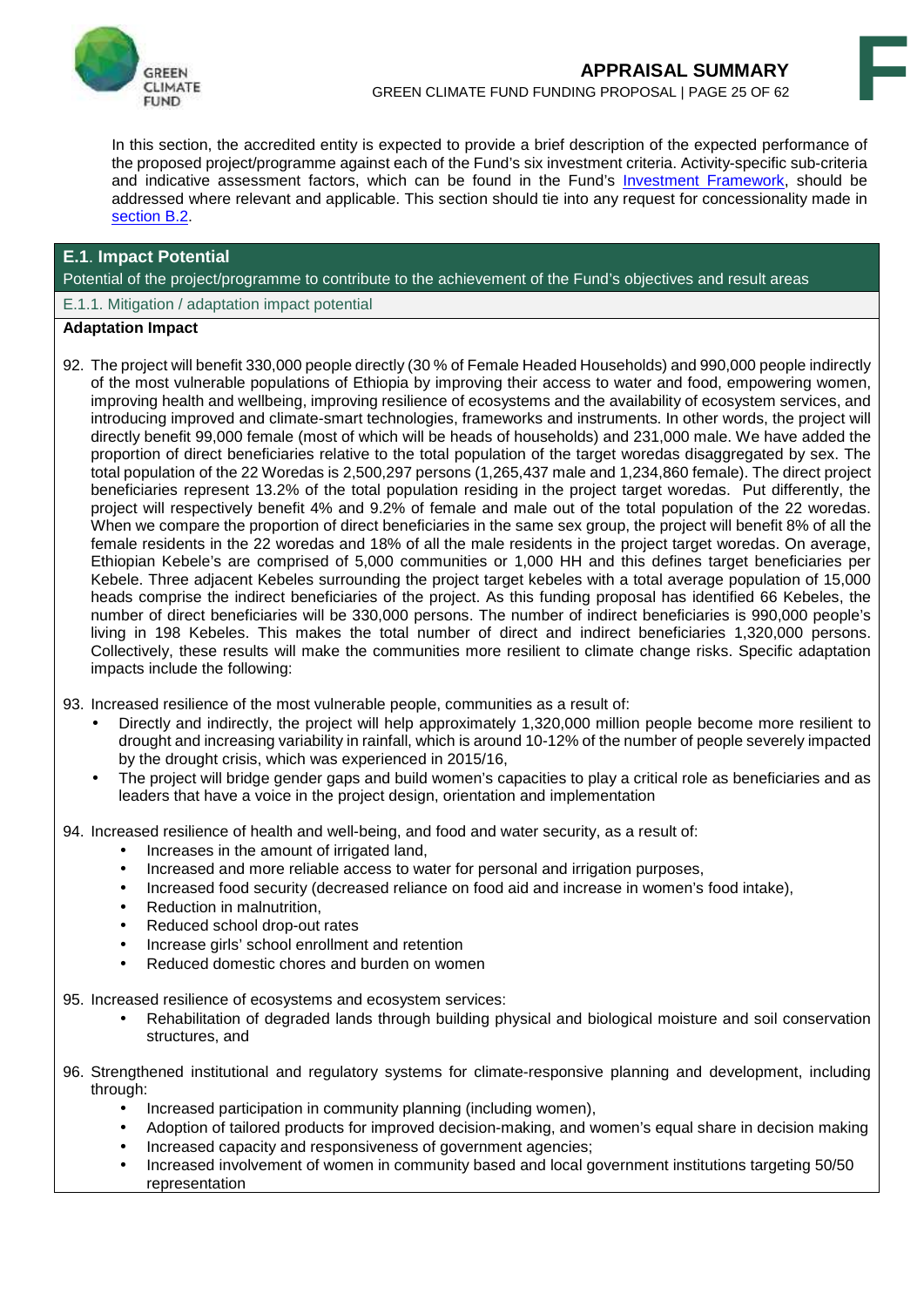



97. The project will generate a discernible climate change adaptation impact both directly and locally through the provision of improved infrastructure, and indirectly and structurally through mainstreaming gender equality and of climate change adaptation into development plans and operations.

#### E.1.2. Key impact potential indicator

*Provide specific numerical values for the indicators below.*

|                            | Expected tonnes of carbon dioxide<br>equivalent ( $t CO2 eq$ ) to be reduced or                                                                                                                                                                                                                                                                                                                                                                                                                                                                                                                                                                                                                                                                                                                                                                                                                                                                                                                                                                                                                                                                                                                                                                                                                                                                      | Annual                                                                                |  |
|----------------------------|------------------------------------------------------------------------------------------------------------------------------------------------------------------------------------------------------------------------------------------------------------------------------------------------------------------------------------------------------------------------------------------------------------------------------------------------------------------------------------------------------------------------------------------------------------------------------------------------------------------------------------------------------------------------------------------------------------------------------------------------------------------------------------------------------------------------------------------------------------------------------------------------------------------------------------------------------------------------------------------------------------------------------------------------------------------------------------------------------------------------------------------------------------------------------------------------------------------------------------------------------------------------------------------------------------------------------------------------------|---------------------------------------------------------------------------------------|--|
|                            | avoided (Mitigation only)                                                                                                                                                                                                                                                                                                                                                                                                                                                                                                                                                                                                                                                                                                                                                                                                                                                                                                                                                                                                                                                                                                                                                                                                                                                                                                                            | Lifetime                                                                              |  |
|                            | Expected total number of direct<br>$\bullet$<br>and indirect beneficiaries,                                                                                                                                                                                                                                                                                                                                                                                                                                                                                                                                                                                                                                                                                                                                                                                                                                                                                                                                                                                                                                                                                                                                                                                                                                                                          | Total = $330,000$ Direct and<br>990,000 Indirect                                      |  |
| <b>GCF</b> core indicators | disaggregated by gender                                                                                                                                                                                                                                                                                                                                                                                                                                                                                                                                                                                                                                                                                                                                                                                                                                                                                                                                                                                                                                                                                                                                                                                                                                                                                                                              | beneficiaries                                                                         |  |
|                            | (reduced vulnerability or<br>increased resilience);<br>Number of beneficiaries relative<br>to total population,<br>disaggregated by sex<br>(adaptation only)                                                                                                                                                                                                                                                                                                                                                                                                                                                                                                                                                                                                                                                                                                                                                                                                                                                                                                                                                                                                                                                                                                                                                                                         | 0.4% direct and 1.5 $%$<br>indirect beneficiaries of total<br>population of Ethiopia) |  |
| Other relevant indicators  | 1. 330,000 individuals with year round access to potable water supplied through low-<br>emission energy;<br>2. 1,320,000 people benefiting from the use of climate information in decision making<br>3. By the end of the project 66,000 households, of which 19,800 are female headed are<br>estimated to be food secure, have access to year round potable water supply and use<br>climate information in decision making.<br>• 5,421 ha of irrigation land watered through low-emission energy<br>7,850 ha of land rehabilitated, out of which trees planted on 5,000 ha of land<br>264,000 households benefiting from climate informed decision making process<br>264,000 households aware of the potential impacts of climate change and range<br>of possible responses<br>30% Increase in the number of children being enrolled into schools<br>Increase in women's income and in the number of women involved in productive<br>$\bullet$<br>economic activities (comparative time use and household survey between project<br>beneficiaries and others) in each Kebele, for M&E purposes<br>Decrease in child mortality from water-related deaths<br>Increased use of hydro-geological and weather data for planning by decision-<br>makers<br>Increased use of budgeting and tracking of climate-related expenditures at the<br>Woreda level |                                                                                       |  |

*Describe the detailed methodology used for calculating the indicators above.*

98. The total number of beneficiaries is projected based on the scale of the Outputs (i.e., as described in detailed in Section C.3), where an average family size of five per household is assumed. In Ethiopia, there are in average 1000 Households per kebele and 10 to 15 Kebeles within each Woreda. The beneficiary numbers are calculated on this basis where direct beneficiary number relates to the communities residing in the targeted Kebeles *(1,000 HH X 3 Kebeles X 22 Woredas)* and benefiting from the infrastructures built in addition to the structural adjustment this project will bring about at the Woreda level. Indirect beneficiaries include the communities residing under the Woredas.*(1,000 HH X 12 Kebeles X 22 Woredas)* and benefiting from the structural adjustments that will be implemented at the Woreda level. The additionally element that this project entails in the targeted kebeles will bring about increased adaptive capacity spill overs through out the Kebeles in in the targeted Woredas.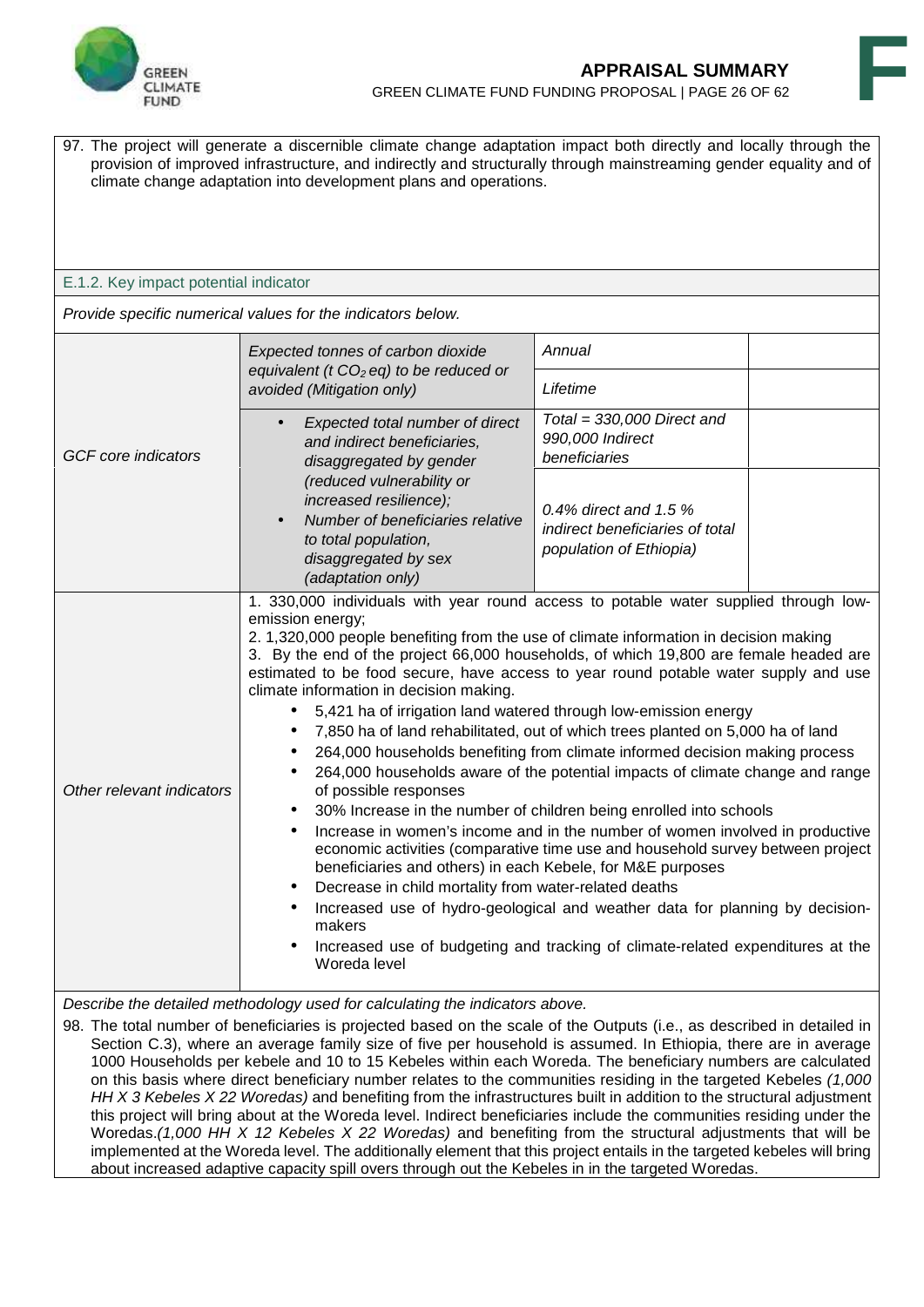



#### **E.2. Paradigm Shift Potential**

Degree to which the proposed activity can catalyze impact beyond a one-off project/programme investment

E.2.1. Potential for scaling up and replication (Provide a numerical multiple and supporting rationale)

99. The rural economy is constrained by various factors including climate change induced drought which is the dominant shock that frequently affects rural livelihoods. Several barriers have been identified through project preparation and consultation of the stakeholders including lack of improved agricultural practices, limited access to water for both potable and productive use, environmental degradation (in the form of soil erosion), declining water supply, and limited institutional and regulatory capacity. The combined effect of these barriers leads to increased vulnerability of rural households to the adverse impacts of climate change. The project intends to address these barriers through three interrelated water-focused interventions: improved access to water, management of natural resources, and enabling environment. The inter-linkages between project components enable the resilience building process envisaged in the project to enable farmers to increase investments, translating into higher yields, assets and incomes, and therefore improved food security and livelihoods. Note that sustainable water supply for both irrigation and potable requires effective management of water resources through soil and water conservation, afforestation and reforestation, restoration of degraded lands, etc. These activities ensure stability of water resources. Provision of climate information system help minimize adverse effects of climate change-induced hazards through monitoring water use and supply. All the above interventions need to be supported by continuous capacity building within local and national government to plan and address rural vulnerabilities in a holistic way, giving high priority to climate change impacts and other environmental concerns. These interventions would lead to increased resilience, with climate-vulnerable communities continuing to maintain and build resilience. As the project will support the implementation of GTP-II (the National 5-year Mid-term development plan), there is significant opportunities to streamline interventions and lead to paradigm shift. The GTP-II targets to increase potable water supply coverage in the rural areas to 59% by 2020 on a standard of 25 litres consumed per day (l/c/d) within 1km radius from the communities. Various rural water supply schemes including deep and shallow boreholes, gravity fed systems have been identified and costed. This project will enhance rural water supply through a piped system and pressurized systems focusing only on shallow water supply systems (max depth of 150 meters) which can be pumped using solar energy. There is potential to extend this technology to the full objective of the GTP-II, which constitutes the construction of over 3,200 rural water supply infrastructures by 2020 across Ethiopia.

100. There is potential for scaling up and replicating this project in replicating this project's success to incorporate the use of Solar PVs as opposed to the conventional Diesel powered generators. The paradigm shifting potential of this project lies in the potential of avoiding GHG emissions of 3.1 Mt Co2Eq, avoiding the use and importation of 115 M litres of Diesel over a period of fifteen years ; and annual savings of USD 107M from the import of diesel.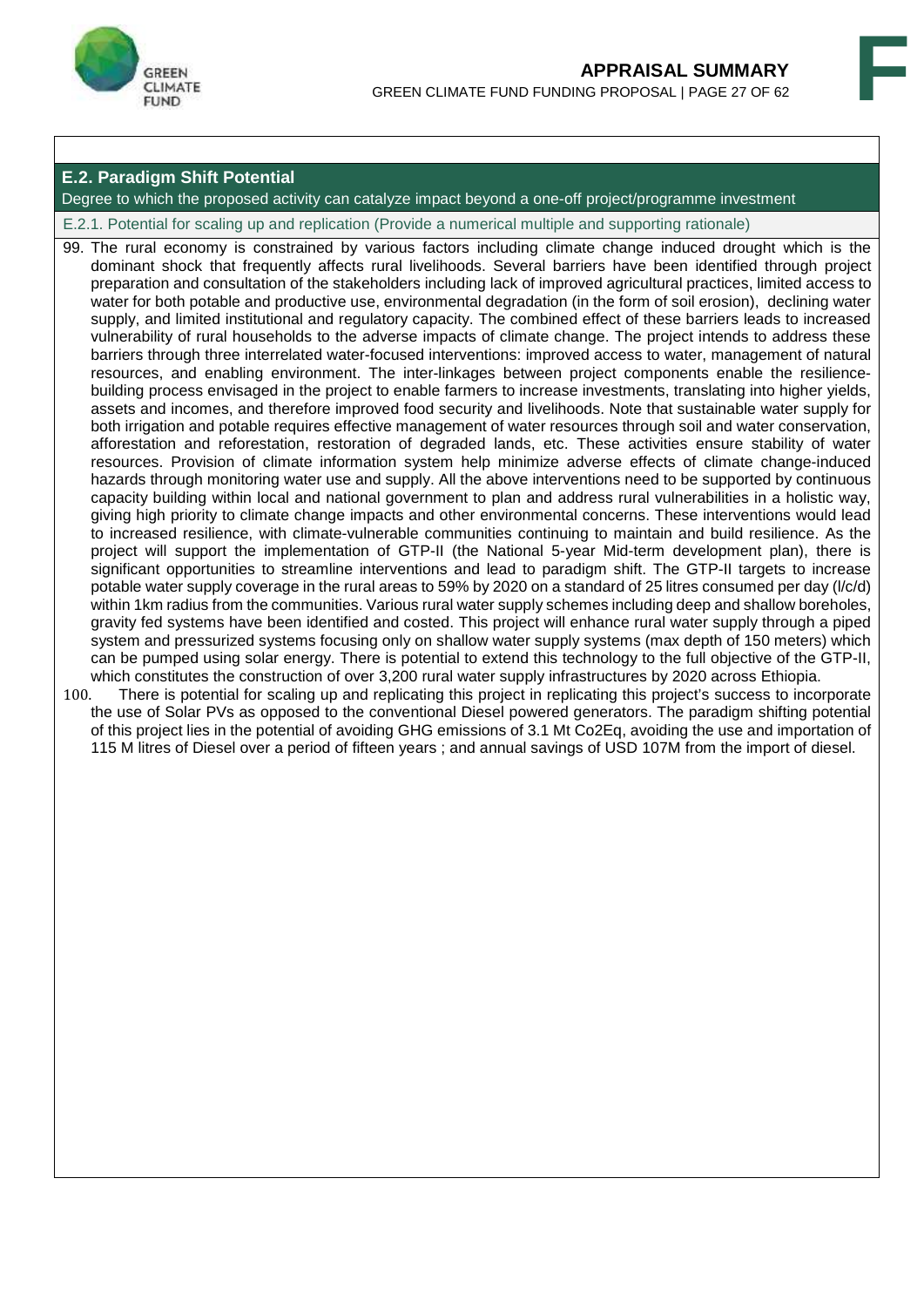



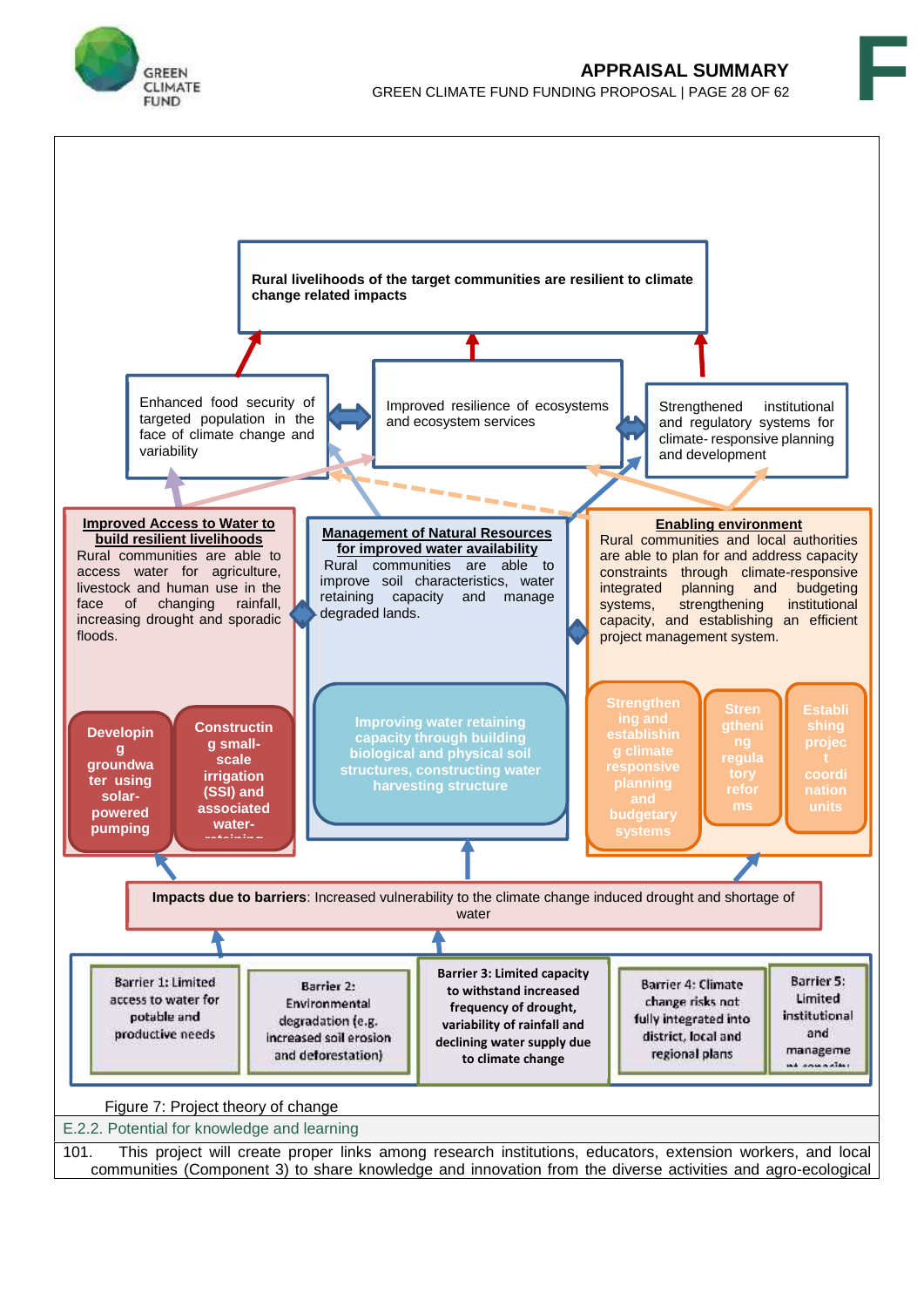

base to adopt climate-smart agricultural practices. In line with the M&E plan of this project, this shall be the basis to establish a participatory research and knowledge-sharing systems that will help farmers and rural communities to develop, test and scale-up locally-adapted farm and land management systems. This will also create an opportunity for household members, local communities and the cooperatives to open commercial services, cottage and agro-processing industries in line with the technical support they are receiving from these institutions.

- 102. During implementation, the project will hire fulltime experts at federal and regional levels who will be paired with existing staff in each sector. At Kebele level, the existing Development Agents (who are on the government payroll) and one community facilitator hired by the project, will provide advisory support, technical trainings, and other extension services to project beneficiaries. The pairing of project staff with existing staff at the various levels of governance aims to foster learning and knowledge transfer for the design and implementation of future projects and programs. Early adopter of technologies and skills will also share knowledge with other communities and households. Kebeles outside the scope of this project can benefit through positive spillovers and information sharing. The annual and final evaluations will also be conducted in line with the CRGE Facility M&E Manual to capture the lessons learned from the periodic evaluations of the outcomes of project results from the various agro ecological landscape (represented by the 22 Woredas included in the project). As a result, the GoE, the AE and even the GCF will have practical resilience building knowledge on how to apply the lessons learned from implementing this project on a variegated agro-ecological landscape to upscale and replicate the success of this project to other projects and programs.<br>103. The project activities will be impler
- The project activities will be implemented through partnerships of Government, communities and the private sector, and will thus create and strengthen institutions, community-based organizations, small business enterprises, youth and women groups, and the like. Consequently, best practices available in one region can be adapted to others. Action research in line with the project M&E plan will be integrated throughout the project, with the full engagement of communities, research and development partners, allowing their recommendations to improve future approaches. Currently lead ministries already regularly engage with academic/research institutions, and these institutional linkages will be reinforced during project implementation. In this regard, relevant development oriented research will be conducted as per the M&E plan of this project to identify means for the creation or strengthening of knowledge, collective learning processes and institutions.

E.2.3. Contribution to the creation of an enabling environment

- 104. The project will contribute to the on-going efforts of the GoE in attaining the GTP-II goals and streamline the CRGE strategies at all levels. The GoE has gained tangible results in streamlining the CRGE strategy in to the local planning process at its various Woredas. However, the geographic scale of the country, the population size and the level of education and awareness of its communities on the effects of climate change has been a challenging task being faced by the GoE to implement the reform process at all Woredas.
- 105. To this end, the project will create an enabling environment in the targeted Woredas and build on the momentum of the on-going policy and legal reforms with respect to improving women representation at all levels, developing equitable benefit-sharing mechanisms, and establishing sustained community ownership of project results.
- 106. The enabling environment component of this project articulates activities to ensure that the resilient solutions such as potable water systems and irrigation infrastructures will be adopted and managed through gender balanced water management committees. IWMR procedures and practices shall be mainstreamed at the Woreda level, thus ensuring other on-going initiatives throughout the Kebeles will be aligned to the national level planning process and procedures and further ensure project sustainability. This is important as having an effective enabling environment at the Woreda level will allow for not only this project but also for other projects to be implemented in a coordinated fashion thus increasing impact, and thus creating an environment that will enable the attainment of the overarching GTP goals.

#### E.2.4. Contribution to regulatory framework and policies

- 107. This project will significantly support the implementation of the CRGE strategy at the local kebele level, and streamlining at the woreda level. This is crucial for the CRGE to achieve its objectives as it requires local and regional action that goes beyond the GoE efforts to date.
- 108. Ethiopia is has made significant progress in the development of national regulatory and policy frameworks to progress investment in climate-resilient development. Achievements to date include the Climate-Resilient Strategy for Water (MoWIE) as well as the One WASH National Programme. The current water resource management policy objective is to enhance and promote national efforts towards the efficient, equitable and optimal utilization of the available water resources of Ethiopia for significant socioeconomic development on a sustainable basis.
- 109. In this project, the establishment of PPPs, community-based organizations, women's associations and cooperatives and youth groups will help foster the development of local regulatory frameworks that encourage the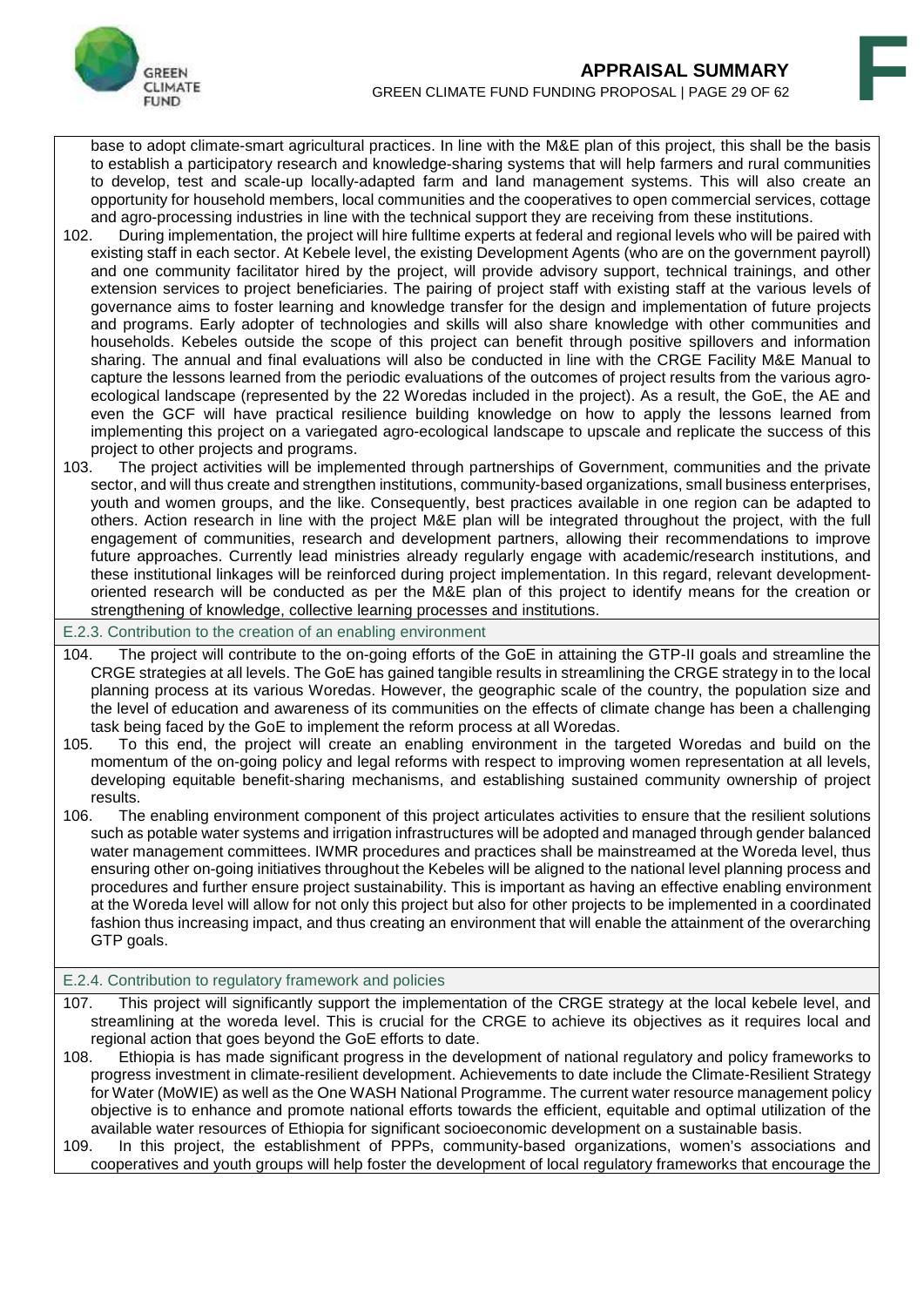



participation of cooperatives, communities and the private sector in similar initiatives, and the up-scaling of these elements of the project.

#### **E.3. Sustainable Development Potential**

Wider benefits and priorities

E.3.1. Environmental, social and economic co-benefits, including gender-sensitive development impact

#### **Environmental co-benefits**

#### **Reducing CO2 Emissions –**

- 110. Carbon emission mitigation benefits will accrue from both degraded land restoration as well as solar water pumps. The overall GHG emission reduction potential of the project is 1.142 Mt CO2e over the project lifetime (15 Years).
- 111. Given that land use sectors are the largest source of GHG emissions in Ethiopia (88%)18, significant mitigation benefits will be achieved;
	- In a business as usual scenario, rural water wells are fitted with diesel generators to power the submersible pump. This inherent design emits 2.64 KgCO<sub>2</sub> Eq for every litre of Diesel used. Activities in this project, that enhance access to water through the replacement of diesel generators by solar PV pumps will result in reducing 0.112 MtCO<sub>2</sub> Eq over the life of this project (15 years). The implementation of this project shall be in line with the IWRM approach and will yield additional  $CO<sub>2</sub>$  sequestered from the rehabilitation of land resources.
	- In the context of forests, a combination of afforestation/reforestation, management of degraded lands, to reduce deforestation will <u>reduce an estimated 1.03 Mt CO<sub>2</sub>e over fifteen years<sup>19</sup>.</u>

#### **Ecosystems and Ecosystem Services -**

112. Restoring degraded 7,850 ha of land will improve the supply of ecosystem services such as the provision of water services, biodiversity as well as production of wood and fodder. The promotion of best-practices through farmer training and soil conservation practices will help reduce soil erosion and degradation, improve soil fertility through increased organic content, increase ground water recharge and increase sequestration of carbon in the soil.

#### **Reduced noise, soil and water contamination -**

113. The replacement of diesel generators with Solar powered pumps will increase the air quality, reduce the noise pollution as well as the risk of contaminating surface and subsurface soil and water with spillage of diesel and oil lubricants.

#### **Social co-benefits**

#### **Access to Education –**

114. Access to Education, mainly by girls who have been sidelined due to their socially designated task of fetching water shall be increased.

#### **Lower cost of water supply -**

- 115. The business as usual design of rural water supply has incorporated the use of Diesel Generators to power the pumps. These generators daily require Diesel to be purchased, and lubricants and spare parts to be changed in a periodic manner by the community.<br>116. The introduction of the Solar pow
- The introduction of the Solar powered pumps will enable the community to shift this daily and periodic expenses incurred to power the generators to a more productive purposes such scaling up infrastructures built by this project or to increase the liquid capital of the communities association as a leverage to access more funds from the local Micro Finance Institutions (MFI).

*<sup>18</sup> The main activities responsible for GHG emissions within Ethiopia´s land use sector are: livestock (42% of total national emissions), deforestation and forest degradation (37%), and agriculture (9%) (FDRE, 2015).*

<sup>19</sup> *Ethiopian Forest Resources: Current Status and Future Management Options in view of Access to Carbon Finances; ECRC and UNDP 2010*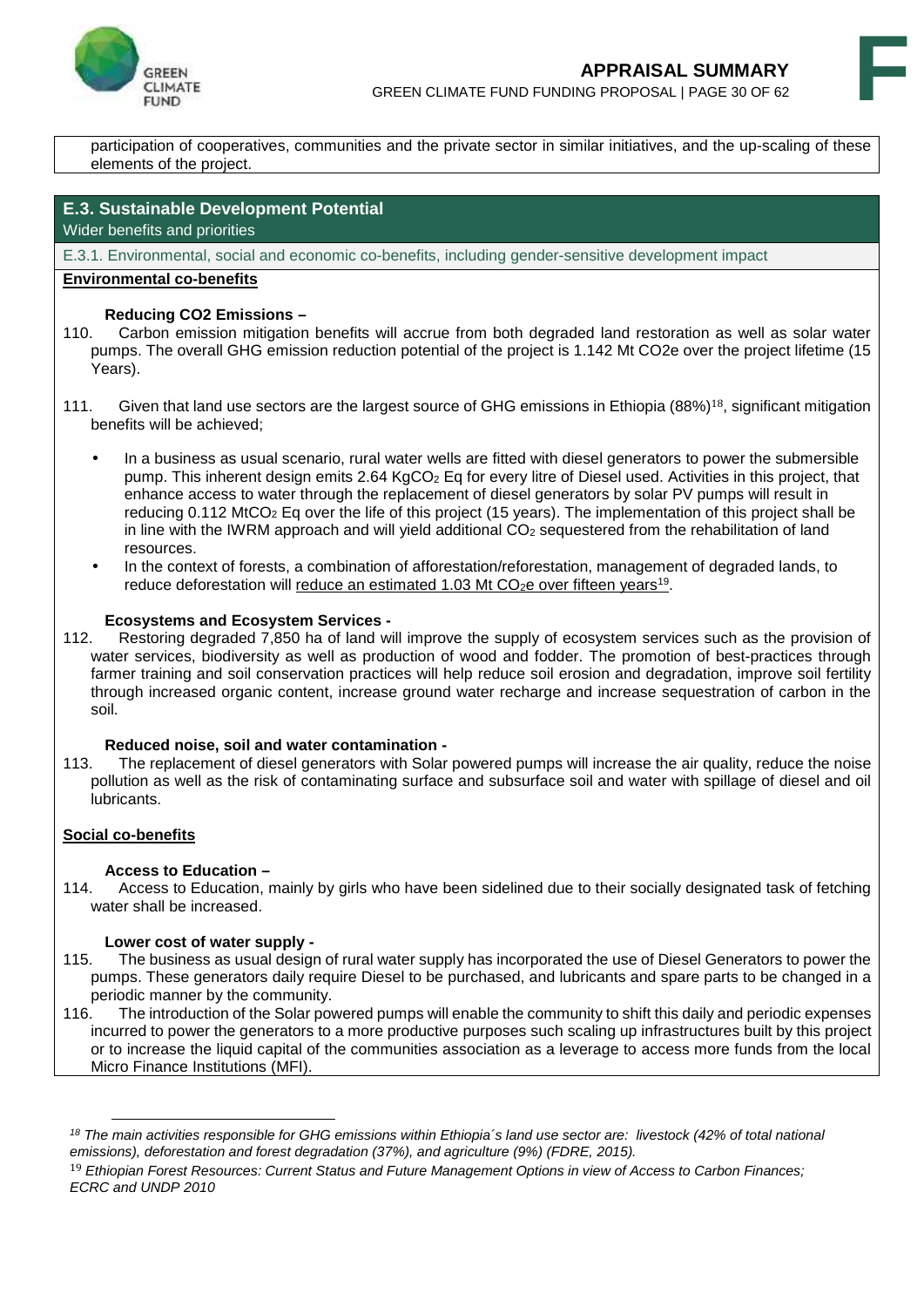



117. The project will also improve the health and safety of project beneficiaries through improved availability of water, nutrition and food security, the reduced need for women to travel long distances to fetch water, and increased incomes. Increases in household income and improved access to water sources will also result in improved access to education, particularly for girls and children. This will reduce social inequality by improving the wealth and income of the most vulnerable, mostly poor women.

#### **Economic co-benefits**

118. There will be *12 contractors and 6 consultant firms, 112 guards, 112 Water Associations to sell water, creating a total direct job opportunity for* 240 HH and additional 2,000 job opportunity that will indirectly present itself through the management of communal lands and irrigation schemes and supply of parts, labour and equipment by local enterprises to the construction firms. These will improve the purchasing power of households, which will in turn drive local economies.

#### **Foreign Currency Savings -**

- 119. This project will bring about a foreign currency saving of USD 1.6 billion over a period of fifteen years as a result of avoiding the purchase of diesel. Furthermore, an additional foreign currency saving estimated at USD 440 million in a period of fifteen years from avoiding lubricants and spare parts is envisioned.
- 120. The project will reduce disaster-induced loss of crops, livestock and their distress sales. Nationally, the project will improve the foreign currency reserve through reduced spending on fertilizers, increased exports of high value, and reduced expenditure on importing food for relief and other purposes.

#### **Gender-sensitive development impact**

121. The project will ensure women's equal opportunities to participate in planning, implementation, monitoring and evaluation of the project with clearly identified gender-sensitive indicators; building the resilience of female-headed households and women in male-headed households by giving them training and technologies; and alleviating conditions that have adverse consequences on the health and safety of women in the project area. Furthermore, this project will revise existing manuals, frameworks, plans and institutional architecture at the Woreda level to be more gender responsive.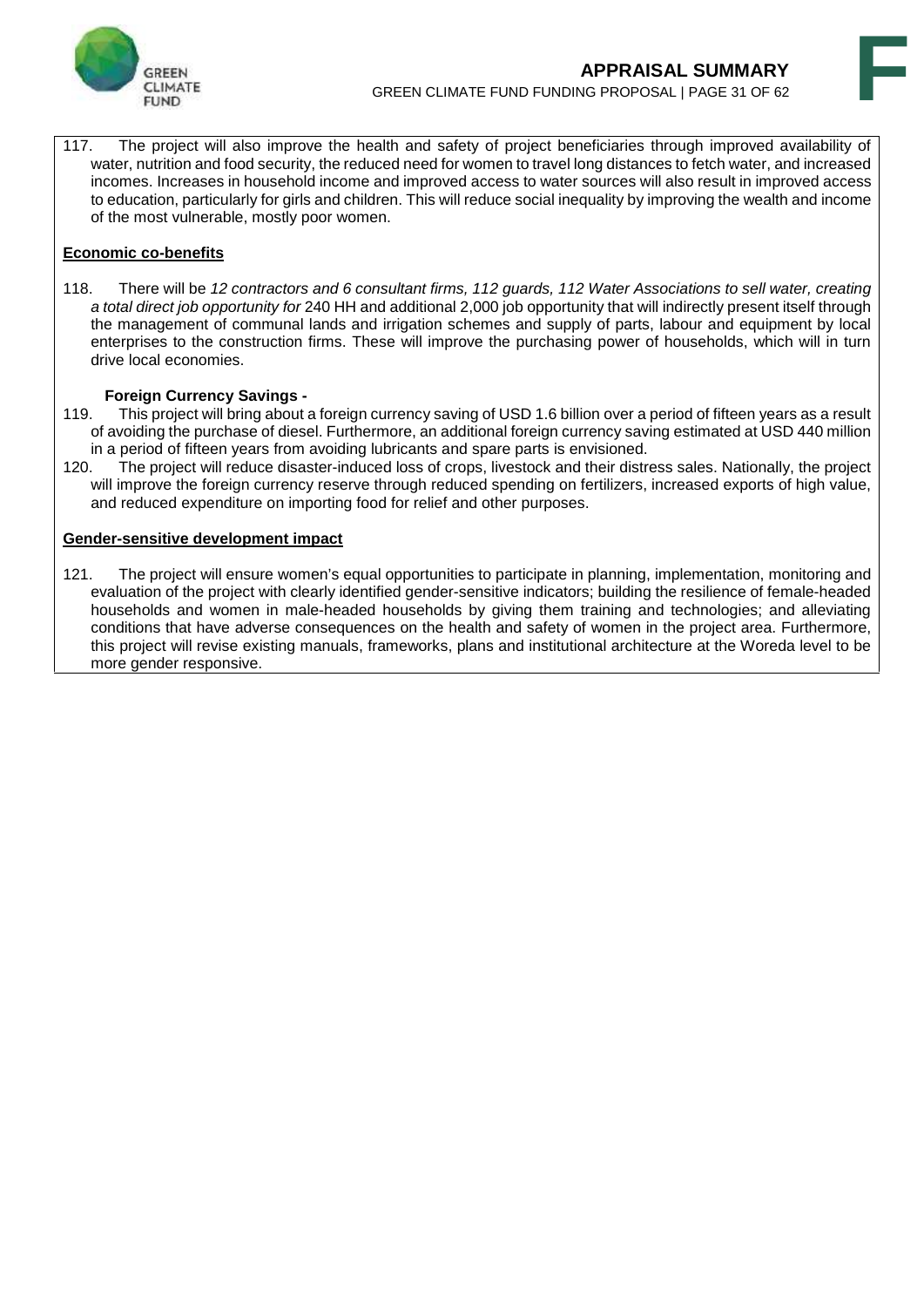



### **E.4. Needs of the Recipient**

Vulnerability and financing needs of the beneficiary country and population

E.4.1. Vulnerability of country and beneficiary groups (Adaptation only)

- 122. Ethiopia is a large, landlocked and diverse country, with an area of 1.1 million km<sup>2</sup> and ranks 174 out of 186 countries in the UNDP 2016 Human Development Index. Albeit this facts, Ethiopia's economy has been growing by an average rate of 10.8% since 2004 and is committed to reach a lower middle-income status by 2025 guided by its overarching national plan, the GTP.
- 123. Notwithstanding such progress, there exist significant threats to Ethiopia's continued development. In particular, climate change – evident through increasing temperatures, changing rainfall patterns, and higher frequency and intensity of extreme weather events – represents an additional and major risk to the goals established by GTP-II and beyond. The anticipated impacts of climate change have the potential to hold back economic progress, or reverse the gains made in Ethiopia's development, as well as to exacerbate social problems,20 as compared to a situation without climate change.
- 124. In the target project Woredas, the adverse impacts of climate change have been visible in the shortage of water for human beings, animals as well as for productive use. This is directly attributed to the lack of integrating climate resilient strategies, lack of integrating water resource management procedures and addressing gender issues at the local level. The main barrier identified has been capacity constraints at the Woreda and lack of educated men and women at the local level.
- 125. Ethiopia is a large country and the GoE is conducting a wide scale reform process to sustain the development agenda and is addressing vulnerability of its community against the shocks of Climate Change on the ground. This requires resources and capacity beyond GoE means. Albeit these actions bringing about commendable result in some Woredas, it remains to trickle down to the Woredas targeted in this project.
- 126. In the targeted Woredas, increasing temperatures have led to a high evapo-tranpiration rate of the surface water sources and are drying up every quickly. Erratic rainfall and degraded landmass has led to reduction in the ground water table. Lack of water resources, capacity, awareness and lack of an enabling environment has brought about the following implications in the livelihood of the targeted community;
	- The distance to the nearest source of water is increasing by the year as water sources that were close to the community are drying up. This has led to increasing women's work burden and decreased the hours available for productive use as the number of hours spent collecting water is increasing;
	- Girls are assigned to the chore of collecting water. The increased distance to fetch water has led to an increased trend in girls abduction, that ends up with child marriage and exposing them to dire health and social issues. Those girls that safely make their way back to their community have to drop out of school as it takes an average of 4 – 6 hours to fetch water. This has led to an early gender gap within the community, as the numbers of educated women available within the community in later stages in life are limited. This has also been noted as the main reason why women are sidelined in the planning as well as the decision making process in the society as their education level is considered "not enough" by their male counterparts;
	- The rainfall pattern being highly erratic and unpredictable has directly exposed the farmers to a higher degree of uncertainty on when to prepare their land and when to plant their seeds. This has immensely decreased agricultural productivity not only in the targeted communities but in the nation as a whole. The targeted community being highly vulnerable are facing extreme drought situations.
	- The climate resilient strategy not being integrated into the local planning process, IWRM procedures not being practiced; poor Women's representation; and critical gap in capacity and awareness at the local level has inherently pulled the target communities from coping with the shocks of climate change.

#### E.4.2. Financial, economic, social and institutional needs

127. Due to high population growth, the absolute number of poor (about 25 million) has remained unchanged over the past fifteen years, despite rapid economic growth. The country's per capita GDP of US\$631 is substantially lower than the regional average of US\$1,257 and among the ten lowest worldwide Ethiopia is devoting more than half of its annual budget to investments in infrastructure and social services, including health and education. However, a large funding gap remains, analysis conducted by GoE having concluded that the additional investment needed to achieve desired levels of resilience is around \$236millionper year until 2030. This represents a budget uplift of 18%. This uplift should be seen in the context of an assumed increased spending on resilience options of almost 200% by 2030 under a baseline scenario (rising from \$0.3billion to \$0.8billion).

*<sup>20</sup>Overseas Development Institute (2011), Climate Finance in Ethiopia.*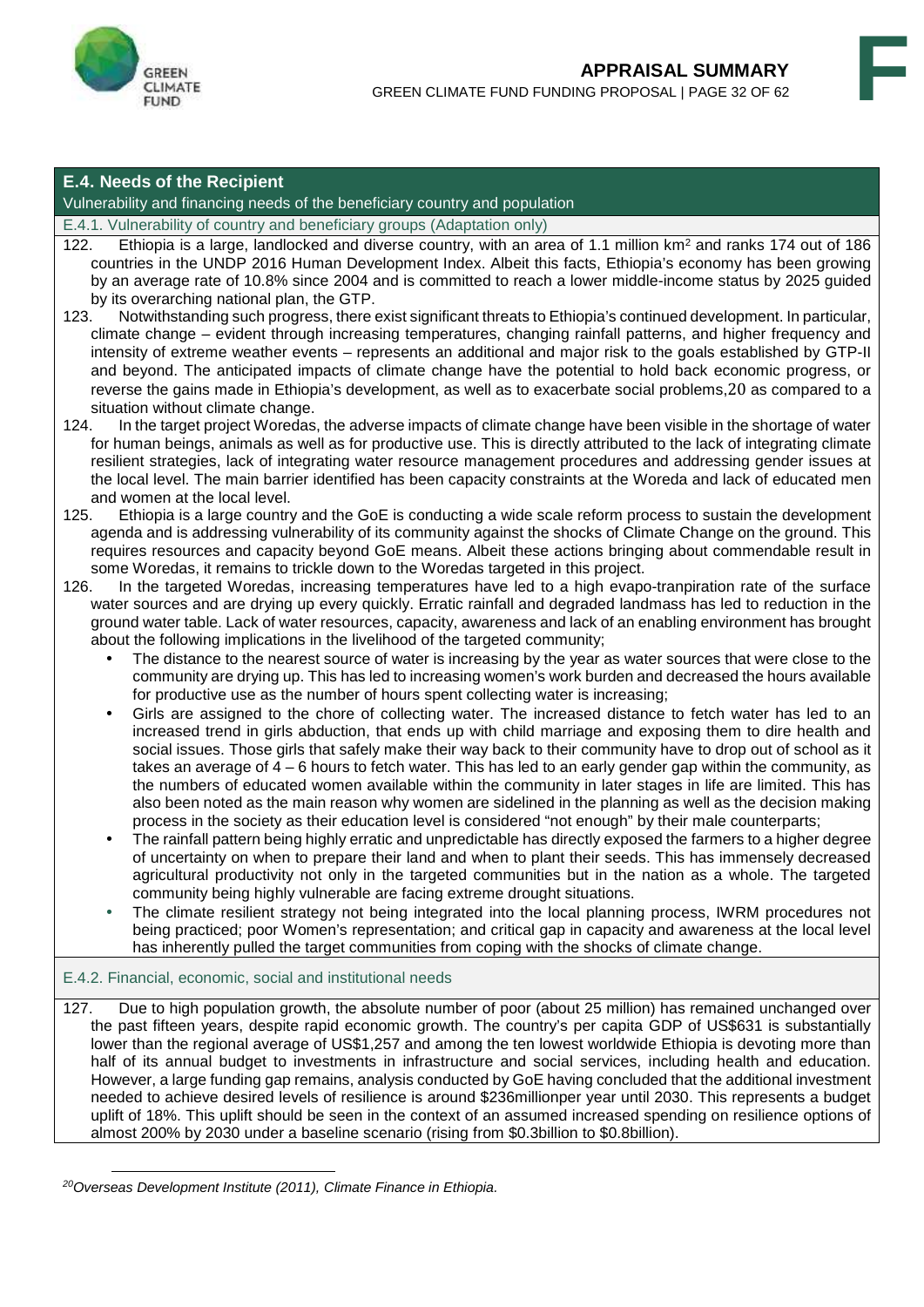



#### **Other sources of financing**

128. All alternative sources of financing have been explored and analyzed; the results of such analysis are summarized in Section D.1. Ethiopia suffers from budget deficits, which are remedied by borrowing internationally and locally. There is, however, a limit to the extent to which the country can borrow without resulting in major macroeconomic shocks. Traditional development partners already make significant contributions, many of which are complementary to/would benefit from the proposed project.

#### **Institutional and Implementation Capacity Needs**

- 129. Ethiopia has built strong core institutions responsible for designing sectoral policies and strategies, and overseeing their implementation, these benefitting from extensive experience in the implementation of different national and global commitments (e.g. the MDGs). The majority of project implementation will occur through existing institutional structures, effective coordination being a critical success factor. Having said this, a recent nationwide capacity needs assessment found significant capacity limitations, which the proposed project will help to address. In particular, further support is needed at the central level with respect to specific knowledge and skills in the area of MRV and building public-private partnerships. At regional and district levels, the capacity needs are more related to the tools and procedures to implement national policies and strategies. Among the main stumbling blocks is poor follow-up on training and ineffective M&E. Limitations in capacity also extend to infrastructure needed for a robust early warning system.<br>130. The Executing En
- 130. The Executing Entities (EEs) to this project have replica structures that stretch to district and Kebele (Sub district) levels. They do have extensive experience in management and coordination of big national flagship programs and projects. The MoANR, one of the EEs, has a mandate to implement agricultural development strategies, ensuring the food security of the country. It has extensive and rich experience in managing and implementing large-scale donor and Government funded projects and programs. Apart from its project management capabilities, the Ministry has rich experience in engaging with several stakeholders and development partners for national priorities. The Ministry of Water, Irrigation and Electricity (MoWIE), has substantial accumulated experience in project and programme management. It is currently administering 72 international projects and 56 national accounts. The fast-track programme managed by MoWEI has five components/projects include: (1) Accelerating the National Biogas Program Ethiopia (NPBE); (2) Strategic support upgrading climate and hydrological information systems 3) Improving the Livelihoods and Lifestyles of Rural Communities through the Dissemination of Solar Energy Technologies; (4) Solar power for water supply and irrigation. The ministry is also implementing Energy+ funded by the Norwegian Government. There is also a National Meteorological Agency (NMA) which is an autonomous Government Agency, mandated to establish meteorological stations, monitor, produce and communicate weather and climate information, provide weather and climate services to national stakeholders, and share meteorological data in line with its international obligations. NMA has eleven Regional Meteorological Branch Directorates throughout the country, which are mandated to further tailor and communicate products within their area of responsibility as well as administer meteorological stations networks. Its data communication systems are networked though computer LAN and WAN, particularly with its eleven branch offices.
- 131. In spite of the strong organizational structure, experience and functional systems of the EEs, the project has incorporated organizational, system and human capacity building activities under the "Enabling Environment" component. The project will recruit dedicated staff at federal, regional and Woreda levels. It will also organize tailored trainings, workshops, etc. as well as make available tools, equipment and other facilities. The proposed capacity building actions in this project are designed to respond to the "CRGE Capacity Need Assessment" that was conducted by the MoFEC in the year 2015. The main objective of the capacity needs assessment was to understand the gaps and needs in relation to deliver the CRGE objectives and vision. The capacity needs assessment report has identified sector specific capacity development measures that are required to better understand climate change impacts, response measures and to plan, monitor and report accordingly on active Climate Change initiatives. Specifically, it has identified measures to mainstream CRGE into policy responses, attract international and domestic resources, disburse funds to priority actions and apply effective financial management to ongoing activities.

#### **E.5. Country Ownership**

Beneficiary country (ies) ownership of, and capacity to implement, a funded project or programme

E.5.1. Existence of a national climate strategy and coherence with existing plans and policies, including NAMAs, NAPAs and NAPs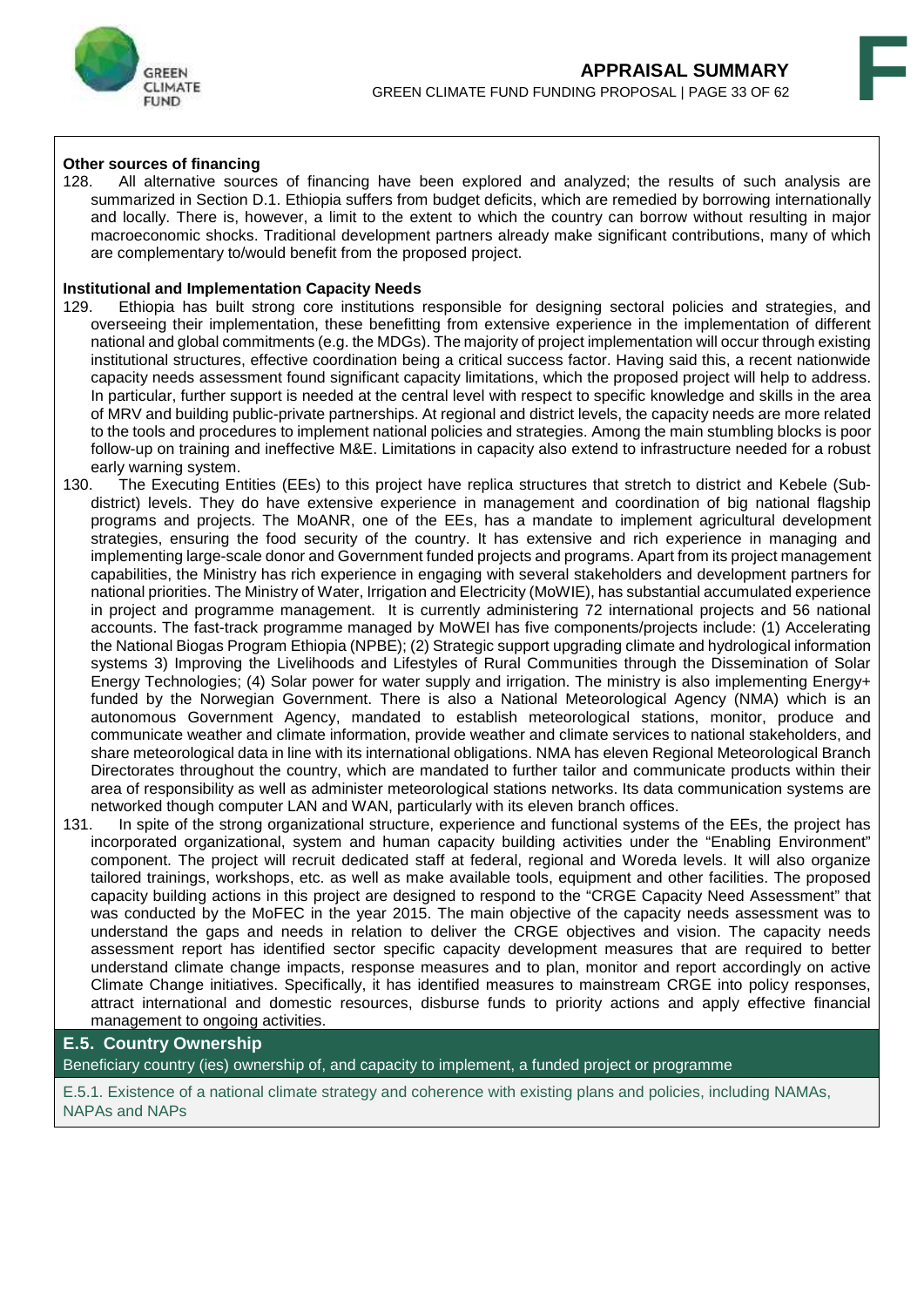



- 132. As set out in its INDC (2015), Ethiopia's long-term goal is to ensure that adaptation to climate change is fully mainstreamed into development activities. This will reduce vulnerability and contribute to an economic growth path that is resilient to climate change and extreme weather events. Ethiopia has already undertaken several strategic and programmatic adaptation actions; these include: the NAPA (since 2007); the Ethiopian Program of Adaptation to Climate Change (2011); the development of adaptation plans for nine regional states and two city administrations; five sectoral adaptation plans; and the agriculture sector adaptation strategy. Several large-scale sustainable land and natural resource management program are ongoing, for example the Sustainable Land Management Program (SLMP) and the Productive Safety Net Program (PSNP), which both contribute to building resilience to climate change.<br>133. Mov
- Moving towards the long-term adaptation goal, the main effort up to and beyond 2020 is to increase the resilience and reduce the vulnerability of livelihoods and landscapes in three pillars, two of which concern drought and floods. Of nine measures under the drought category and three under the flood category, six are concerned with water:
	- Protect humans, wildlife and domestic animals from extreme droughts, at least to the extent that they will have water for drinking by diverting streams, digging wells and enhancing water harvesting techniques and thereby making available dependable watering points in all rural Woredas (districts);
	- Enhance irrigation systems through rainwater harvesting and conservation of water, including improved water use efficiency;
	- Ensure the uninterrupted availability of water services in urban areas to make them comfortably and productively habitable irrespective of droughts through planning and construction of dams or deep wells, deployment of water saving technologies and wastewater treatment infrastructure;
	- Enhance ecosystem health through ecological farming, sustainable land management practices and improved livestock production practices to reverse soil erosion, restore water balance, and increase vegetation cover, including drought tolerant vegetation;
	- Expand electric power generation from geothermal, wind and solar sources to minimize the adverse effects of droughts on predominantly hydroelectric energy sector.
	- Enhance the adaptive capacity of ecosystems, communities and infrastructure through an ecosystem rehabilitation approach in the highlands of Ethiopia. Rehabilitation of degraded lands/ forests will also increase resilience of communities, infrastructures and ecosystems to droughts and floods.

134. In addition, the climate resilient strategy for water (MOWIE, 2014) highlights the following strategic priorities:

- Accelerating irrigation plans, ensuring that irrigation systems are well designed and are developed in sites only where sufficient water is available:
- Strengthening the management, co-ordination and streamlining of water resource planning, to accelerate delivery of existing plans, manage growing water demands, and ensure allocation according to the water that is available;
- Increasing the resilience of rain fed agriculture;
- Accelerating universal access to water and sanitation, thereby increasing climate resilience by shifting people from using exposed surface water sources to more resilient sources, and by focusing on the most vulnerable;
- Enhancing the climate resilience of self-supply, for example by improving local water storage facilities or participatory water resource management;
- Strengthening data systems so that they provide timely, reliable and usable data to decision makers at all levels.
- 135. There also close links between several of these strategic priorities and a key pillar of the climate resilient strategy for agriculture (MOA, 2014) – sustainable agriculture and land management. This strategy identifies 15 priority resilience options for immediate investment of which several fall under the sustainable agriculture and land management pillar. This pillar includes the priority option of soil and water conservation (SWC) structures (bunds, trees, grass strips, contour leveling, terraces, shade trees, waterways). This is seen as an intervention in which there is a high existing adaptation deficit and where investment therefore provides immediate benefit (MOA, 2014, page 59).<br>136. Ethior
- Ethiopia has demonstrated its determination to fight climate change nationally (notably through the CRGE strategy) as well as globally, and has already made important international adaptation commitments, including the following:
	- At the global level, at the UN Summit on Forest Action Statements and Action Plans in September 2014, Ethiopia pledged to restore 15 million ha of degraded and deforested lands by 2025. This significant pledge is additional to the 7 million ha afforestation/reforestation pledge stated in the CRGE Strategy. The Government of Ethiopia has also made an international commitment to implement REDD+. The national REDD+ strategy emphasizes resilient green growth in rural Ethiopia, through productive forest landscapes,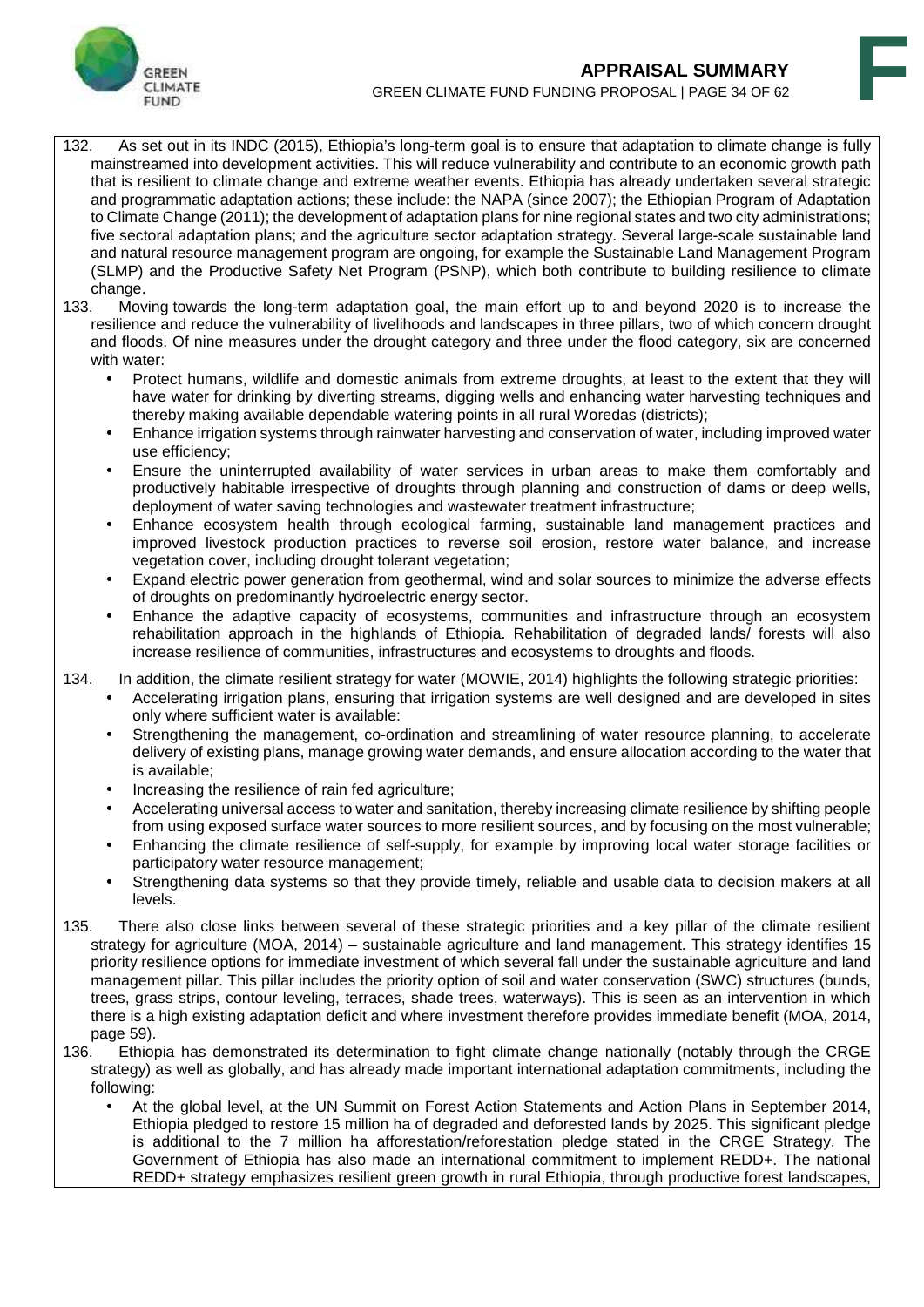

healthy forests and productivity of land around the forests to achieve: (i) reduced GHG emissions through avoided deforestation and forest degradation and carbon sequestration through tree planting; (ii) reduced vulnerability of rural populations and the rural economy to exogenous shocks from climate risks, disasters, drought, flood and disease; and (iii) reduced level of stress on biodiversity, water and soil resources.

- Ethiopia was also the first LDC nation to submit its INDC to the UNFCCC on June 2015. Its INDC articulates committing the nation to reducing its greenhouse gas emissions from 150 megatons of carbon dioxide equivalent (Mt CO2e) in 2010 to 145 Mt CO2e in 2030. Ethiopia's contribution represents a 64 percent emissions reduction from business-as-usual emissions by 2030.
- At the regional level, Ethiopia is a principal actor in the New Partnership for African Development (NEPAD), whose strategic framework for pan-African socio-economic development features climate change and sustainable natural resource management as a cornerstone. The country's climate change strategy is fully aligned with the endorsements of climate change adaptation and mitigation strategies made by the African Heads of State and the Regional Economic Communities (for example, IGAD).
- Overall, the project has been designed to contribute not only to national policies such as NAPA but also regional and global initiatives. In particular, the key priority areas of NAPA include agriculture and livestock to address climate change. As a national policy, NAPA identifies list of priority activities including promoting drought/crop insurance and early drought and flood warning systems, development of small-scale irrigation and water harvesting schemes, community based sustainable use of wetland and capacity building and improved rangeland resources management practice. The project intends to develop and promote small scale irrigation, water development, natural resources management, and capacity building which are aligned to NAPA and contributes to the national policy

#### E.5.2. Capacity of accredited entities and executing entities to deliver

### **Experience and track record of the accredited entity – MOFEC**

- 137. MOFEC has capacity and long-standing experience of overseeing financial management and programme implementation nationally. This included the implementation of climate change mitigation and adaptation initiatives valued over USD 400 million, across the six priority sectors, namely – agriculture, water and energy, forestry, buildings, industry, and transport – resulting in co-benefits for the Ethiopian population and contributing to the global goal of reducing emissions. MOFEC, through its Channel One Programmes Coordination Unit (COPCU), also directly implements other large-scale programs, such as the USD 2 billion Protection of Basic Services (PBS) and the Productive Safety Net Programmes. It also coordinates and has the oversight role on the execution of the other national flagship programs such as the SLMP, AGP, One WASH, etc. MOFEC signs the grant or loan agreement for almost all of the completed and ongoing big-national program with bilateral development partners and multilateral development banks and UN Agencies on behalf of the Government of Ethiopia.
- 138. The CRGE Facility was established under the MoFEC to mobilize, blend, combine and sequence domestic and international, public and private finance to support the institutional building and implementation of Ethiopia's CRGE Strategy. The CRGE Facility has principal/functional organs, including a Management Committee, Advisory Board, Technical Team and Financial Team. The Facility has adopted an Operations Manual that articulates the overall governance and implementation frameworks as well as the fiduciary standards that needs to be adhered to by executing entities and has been able to attract climate finance from Development Partners. The standards followed by the CRGE Facility comply with the requirements of donors and reflect GCF standards. Furthermore, the CRGE Facility has established and operationalized a monitoring and evaluation system including an environmental and social safeguard framework for climate change related projects and programs it supports.<br>139. The Facility is staffed by the MOFEC, with additional support from national and international
- The Facility is staffed by the MOFEC, with additional support from national and international technical advisers on request. It uses the existing Channel One fund disbursement and financial reporting systems of the MoFEC in which over 1000 Finance Officers are deployed across the nation. Fund received from the GCF will be disbursed to designated CRGE accounts of the Executing Entities at Federal level as well as CRGE accounts of the Bureau of Finance and Economic Development (BOFED) at the regions. The Federal Executing Entities will receive funds for project activities, which they directly execute such as technical support, monitoring and follow up. Other than this, all funds for project activities at Regional, Woreda and Kebele levels will be disbursed to a dedicated project account of BOFED in each region. The amount of project fund to be disbursed to federal executing entities and BOFEDs will be governed by the work and budget plan on annual basis. The BoFED will then make direct transfer to the Regional Sector Bureaus for regional level activities and to WoFEDs for activities at the kebele level. The financial reporting follows the same channel in a reverse direction (see figure 2) . Since its establishment in 2013, the CRGE Facility has been able to manage climate funds worth over USD 60 million from development partners and has successfully delivered the projects.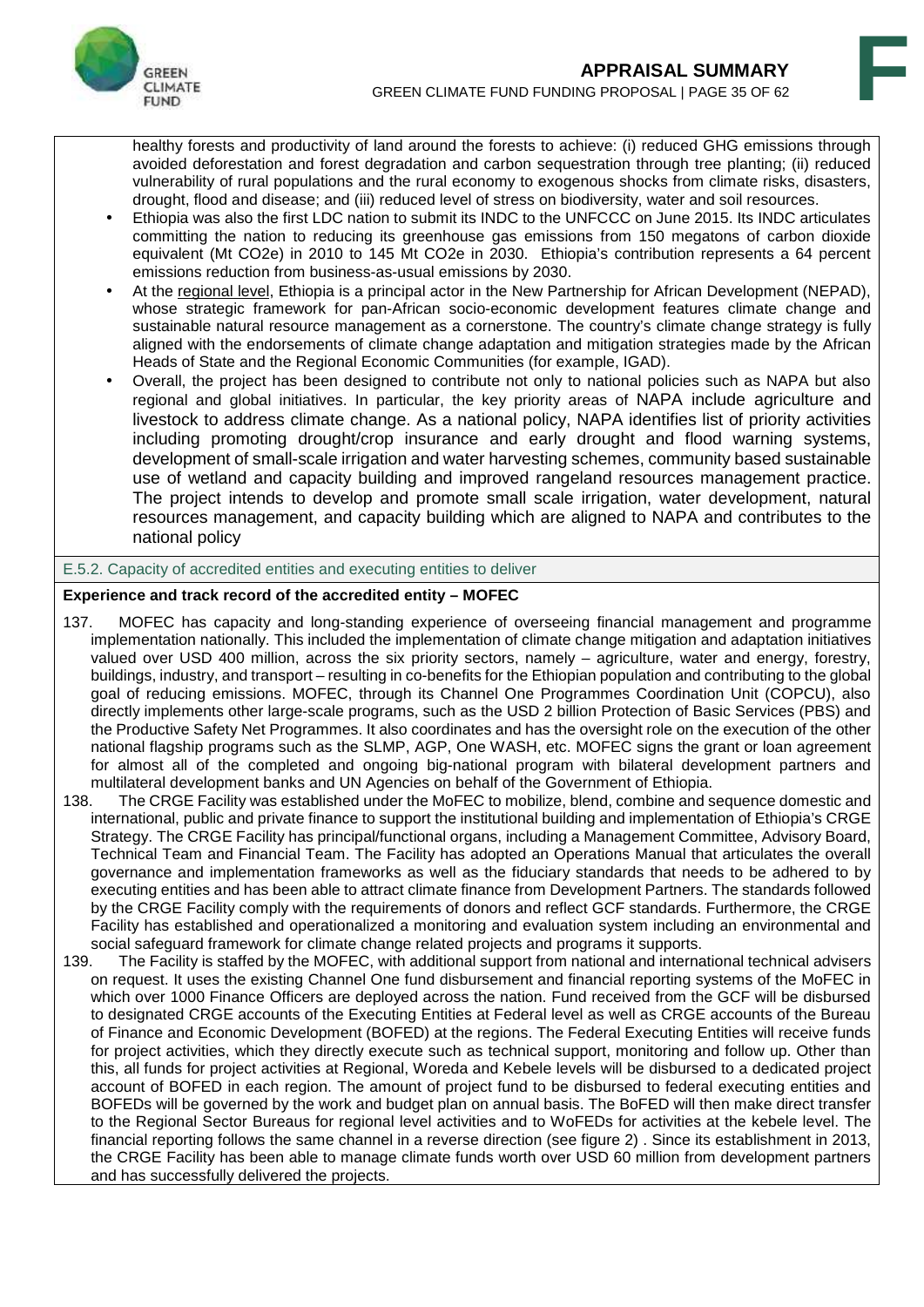



### **Experience and track record of the executing entity – MOWIE**

- 140. The MoWIE, which is mandated for energy, water supply and irrigation projects and programmes, is currently administering 72 international and 56 national programs and projects including the one WASH program. The MOWIE has been coordinating the construction of dams, wind farm, for electricity generation. The one WASH program is being implemented by three ministries (water, education and Health) and coordinated by the Ministry of Finance and Economic Development (MoFEC). It covers about all woredas and all regions: 889 rural woredas and 144 urban woredas. Through the successful implementation of this program, Ethiopia has met the millennium development target and is moving towards universal access. The Program has a budget of \$485 million, contributed by the World Bank, AfDB, DFID, UNICEF and the Government of Ethiopia. The Ministry is well organized and has substantial experience in financial management and procurement, including financial accounting, disbursement methods and auditing of the current 128 ongoing projects its managing.
- 141. The CRGE fast-track programme that was also implemented by the MoWIE has five individual projects, including: (1) Accelerating the National Biogas Programme Ethiopia (NBPE); (2) Strategic support to upgrading climate and hydrological information systems; 3) Improving the Livelihoods and Lifestyles of Rural Communities through the Dissemination of Solar Energy Technologies; and (4) Solar Power for Water Supply and Irrigation; all have direct relevance to this project. The Ministry is also implementing the Energy+ initiative funded by the Norwegian Government. The MoWIE will be responsible to lead the implementation of potable water component including the development of water schemes for both irrigation and household use.

#### **Experience and track record of the executing entity – MOANR**

142. The MOANR has a wealth of experience in managing and implementing large-scale donor or Government funded projects and programmes including the Sustainable Land Management Program (SLMP), Agricultural Growth Program (AGP) Productive Safety Net (PSNP), etc. The PSNP is a component of the Ethiopian Governments' Food Security Programme, which is an essential feature of food security investments strategy for chronically food insecure Woredas of Ethiopia with the overall objective of reducing household vulnerability and improving resilience to shock. It provides such services to 318 woredas covering eight regions. The MONAR is the lead executing entity of this national program. PSNP has been financed by the Bank, the government of Ethiopia and other development partners, and has helped scale up community-led watershed management. The current phase of the PSNP covers 411 woredas and aims to reach 10 million people per year with a total budget of \$3.6 billion. The sector has a well-established field extension system, in which communities actively participate. The SLMP is also a national flagship program of the government of Ethiopia. MOANR is the lead executing entity. The objective of Sustainable Land Management Project is to reduce land degradation and improve land productivity in selected watersheds in targeted regions in Ethiopia. Currently, it is in the second phase of implementation. The first phase of SLMP, which lasted from 2010-2015, was implemented in 45 critical watersheds of six regions. The program supported a comprehensive strategic approach to improved natural resources management, which included a highly participatory identification of degradation factors and impacts, the subsequent planning and design of the most appropriate interventions, and the community-led implementation of improved practices and infrastructure. As a result, a total of 98,000 rural households (190,000 ha) benefitted from a combination of environmental and productive interventions. The second phase of SLMP, which is currently under implementation, covers 135 watersheds/woredas (including the 45 watersheds that were partially supported by SLMP-1), covering 937 kebeles in six National Regional States of of the country. Direct and indirect beneficiaries of the Project include an estimated 1,850,000 people. The total budget of SLMP-II is \$107.6 million. The AGP has been under implementation by the MOANR in high agricultural potential areas of the country. The overall objective of this program is to increase agricultural productivity and commercialization of small holder farmers. AGP1 has benefited communities in 96 woredas including through the construction of irrigation, feeder roads, footbridges and market centers, the establishment and support to farmer groups, strengthening public agricultural services, and improving smallholder farmers' access to markets. The Second Agricultural Growth Project (AGP2) operates in 157 woredas (districts) in Amhara, Oromia, SNNPR, Tigray, Benishangul-Gumuz, Gambella and Harari regional states as well as Dire Dawa city administration. The project directly benefits 1.6 million smallholder farmers, who live in areas with the highest potential for agricultural growth. The total budget of AGP-II is \$350 million. The MOANR has also successfully implemented initiatives funded by UNDP, the IMF, World Bank, African Development Bank, DFID, USAID, Irish Aid, DFATD, EU, SIDA, the Netherlands, DANIDA and WFP, among others. The MoANR will be responsible for the small scale irrigation, and management and conservation of landscapes around water sources. 143. Apart from its project/program management capabilities, the Ministry has rich experience in engaging with several stakeholders and development partners for national priorities. Some of the development partners actively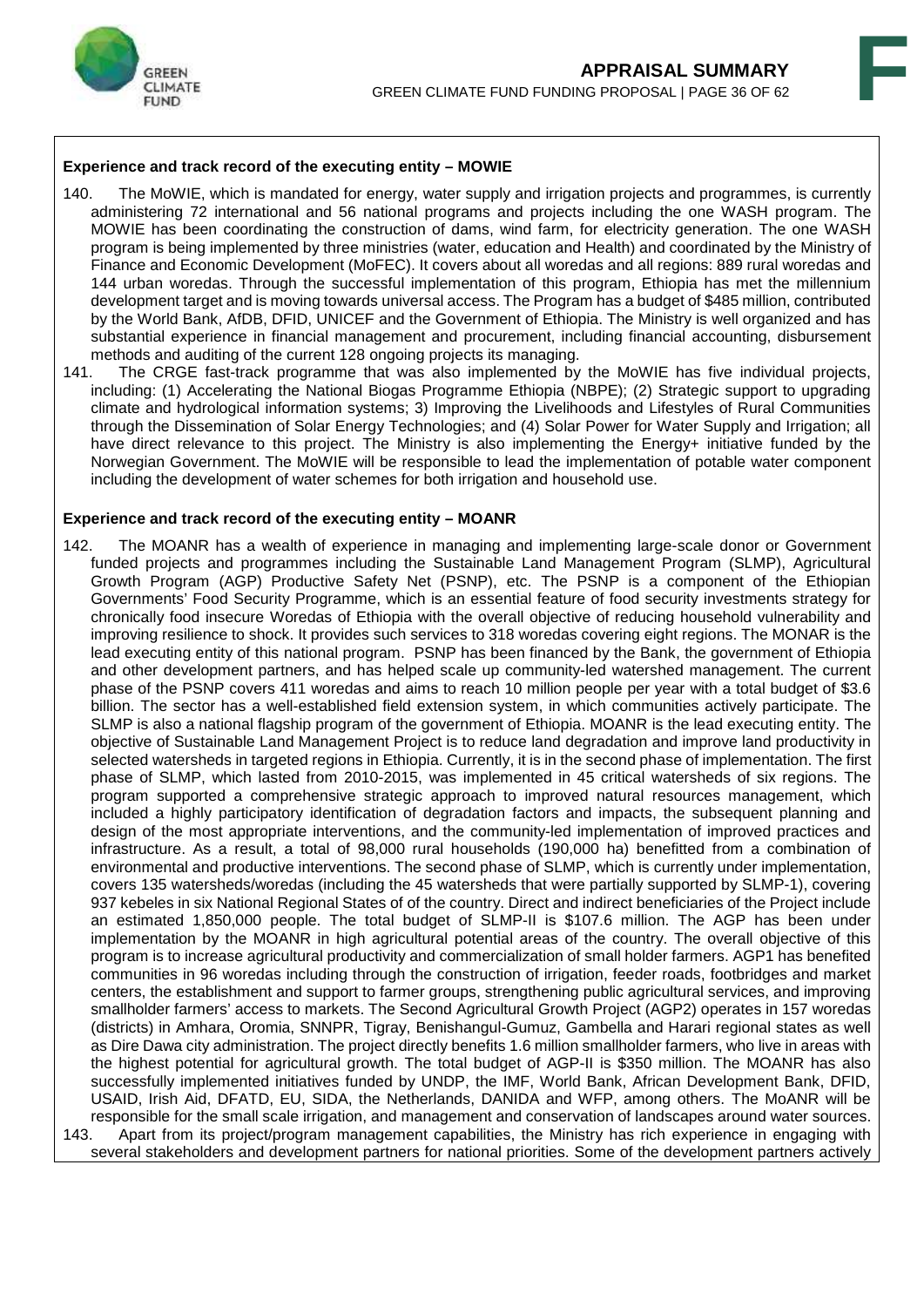

engaged include; Climate Change Forum – Ethiopia, (a National Civil Society Organization), UNDP, SG-2000, Oxfam GB and Oxfam America, WFO, FAO, JICA, GIZ, and NORAD and SIDA, ADB, World Bank and the IMF. 144. In addition to the on-going programs and projects, the MoANR is also experienced in several programmes and projects which have concluded effectively and efficiently..

E.5.3. Engagement with NDAs, civil society organizations and other relevant stakeholders

#### *The Letter of No Objection is provided in Annex I.*

- 145. The MOFEC, as an institution mandated for resource mobilization, and MEFCC, as an NDA to the GCF and as a technical institution mandated to coordinate the delivery of the CRGE Vision, closely collaborate in a number of areas. They are the two co-chairs of the CRGE Facility Inter-ministerial Management Committee and jointly decide on funding of climate change projects and programs. The NDA and MoFEC have jointly provided training at all levels on how to develop bankable pipeline proposals, and together have appraised bankable proposals that were submitted by line Ministries. The CRGE Management Committee ensures strong country ownership by closely and regularly following the development of project proposals. They undertake joint monitoring and evaluation of CRGE Facility financed projects and programs. The NDA and AE have jointly developed a guidance book focusing on accessing and channeling of climate finance in general, and the Green Climate Fund and the Adaptation Fund in particular. They consult each other on provision of no-objection for international institutions, which have interest to mobilize climate finance from international sources on behalf of Ethiopia. The CRGE Facility governance arrangement ensures the engagement of non-state actors through the "Advisory Board", which is comprised of representatives of development partners, private sector, academia, multilateral development partners, UN Agencies, private sector. The Advisory Board reviews and comment project and program proposals, provides advice on procedural and process related issues with no decision-making authority.
- 146. The project design follows a demand-driven bottom-up approach, which is well suited to climate resilience building in Ethiopia's rural context. This approach – in which affairs are steered by communities, have a voice in determining priorities and are actively involved in project identification, planning, development and implementation – has in the past contributed to positive results due to enhanced ownership by beneficiary communities and local authorities. This type of engagement commenced during the preparatory stages, as possible project approaches were considered and refined through stakeholder consultations on the CRGE Strategy. The project proposal was prepared by seven sectoral teams involving more than 50 experts from more than 20 leading Government institutions. It was discussed during regional and sectoral consultations to ensure national alignment on priorities, confirm initial findings, create awareness and build collaboration. The MoANR facilitated consultations with, among others: 75 participants from the regions; Government line ministries and regional and local governments; UN agencies (such as UNDP and WFP), non-government organizations (including Oxfam GB, Oxfam America); CSOs (such as Climate Change Forum Ethiopia); private companies (e.g. construction and consultancy firms); and research organizations (the Ethiopian Institute of Agricultural Research (EIAR), the Agricultural Transformation Agency (ATA), the Ethiopian Seeds Enterprise); and development partners (Climate and Development Knowledge Network (CDKN) and the Global Green Growth Institute (GGGI)). To support implementation of GCF-supported projects and other similar interventions in the future, the Agro-Meteorological Stakeholders Platform has been established.
- 147. In the water sector, and working with stakeholder representatives from universities, regions/local communities, Government bodies and NGOs, consultation meetings were held in five river basins, to create awareness of the importance of the envisaged approaches to water management, and to begin to build support for responsive solutions. In every river basin, a committee comprising high-level professionals of different disciplines has been established to facilitate future work.<br>148. During proposal development. a
- During proposal development, at least two separate missions of technical experts were undertaken to each of the 22 target Woredas. This missions conducted substantive discussions with local government officials, local development partners and local communities. Engagement such as this will be sustained during project implementation, as an intrinsic part of learning and capacity building. As indicated in the theory of change, limited institutional management capacity has been identified as one of the barriers. The project intends to address this through targeted interventions including strengthen and build institutional and implementation capacity needs through various interventions such as better communication and learning strategy (e.g. database establishment), developing and strengthening human capability through tailor-made training on IWRM and climate responsive planning and budgeting, and strengthen institutional infrastructural capacity (e.g. ICT tools, operational manuals, and M&E systems) (see Section H for details).
- 149. Reports of stakeholders meetings including regional and federal consultations and multi-stakeholders engagement plan are available *see Annex XIV Stakeholder Consultation.*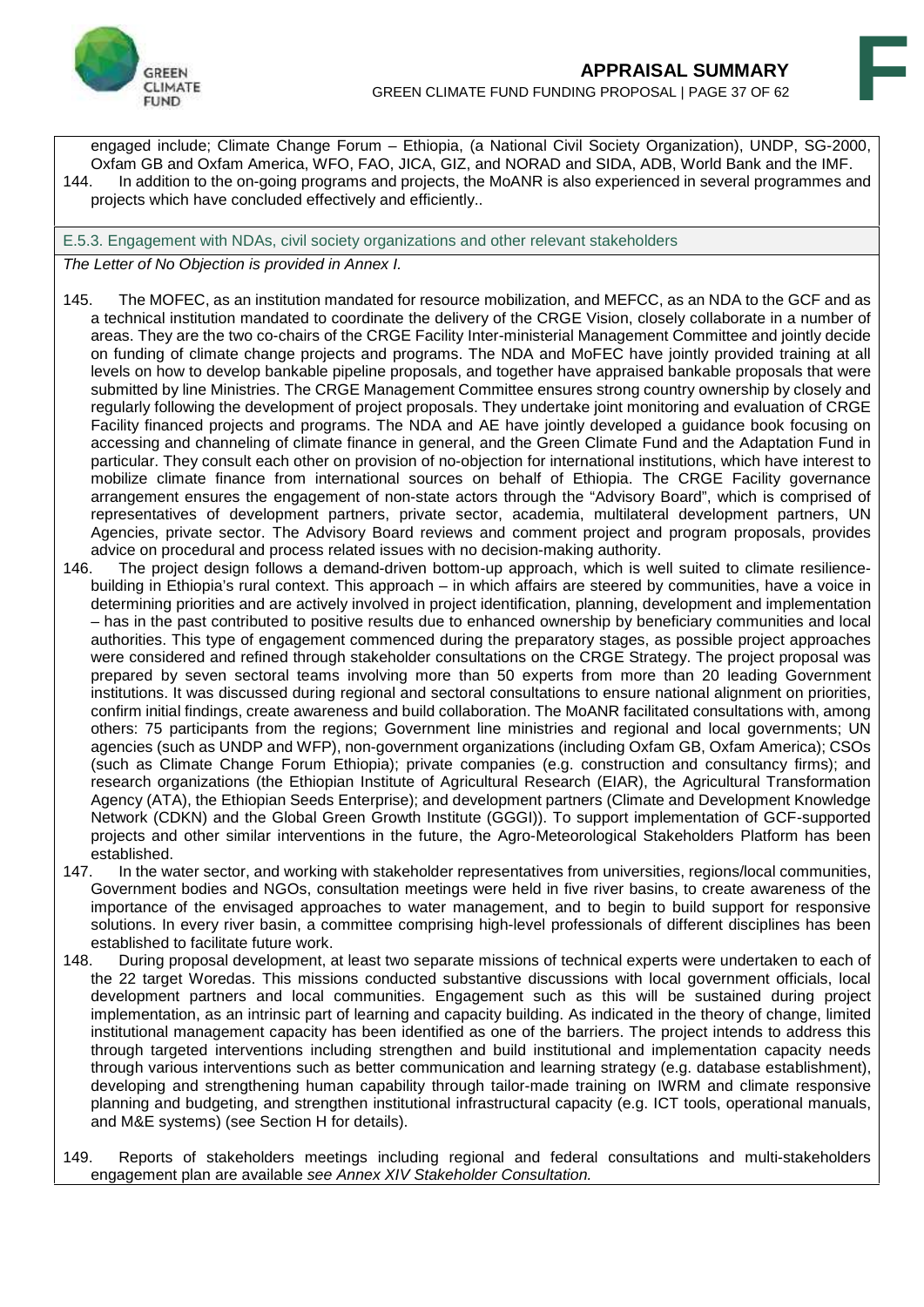

#### **E.6. Efficiency and Effectiveness**

#### Economic and, if appropriate, financial soundness of the project/programme

#### E.6.1. Cost-effectiveness and efficiency

- 150. Ethiopia is a Least Developed Country (LDC) with limited resources that have to be allocated to a wide range of adaptation initiatives. The proposed grant from the GCF will help promote transformative change without crowding out private and other public investment. The grant will be targeted at activities that tend to have pay-offs that fully accrue only in the long-run or which are of a 'public good' nature, and which therefore cannot be addressed by the private sector. The combination of GCF grant financing and stakeholder involvement has been designed to stimulate systemic change that can be rapidly scaled-up.
- 151. The costs of the activities identified are determined in a way to cover the minimum cost possible to achieve project objectives. Thus, the project is intrinsically efficient and cost-effective. As shown in section E.6.5, a comparison of total project financing with the adaptation impact the project aims to achieve suggests that a substantial amount of adaptation benefit (as well as incidental mitigation co-benefit) is expected to result from the project.
- 152. Activities to be undertaken by the project specifically address the climate change adaptation needs of stakeholders, who are mainly farmers and pastoralists. The Outputs involve creating awareness and capacity building as well as actual implementation of activities on the ground. Thus, they are expected to have positive effects on long-term investments to be made by the stakeholders.

#### E.6.2. Co-financing, leveraging and mobilized long-term investments (mitigation only)

#### E.6.3. Financial viability

- 153. The financial rate of return has not been calculated because the benefits of the proposed activities that the Government implements (benefits such as increased production or cost savings) do not directly generate revenues to the Government. Rather, the Government is providing support to farmers, pastoralists and other agents so that these groups can adapt to climate change in addition to benefitting in other ways. Hence, only the expected economic rate of return for the project, where it is possible to estimate benefits of the proposed interventions, have been calculated for a 15-year period. The economic returns in terms of economic net present value (ENPV) and economic internal rate of return (EIRR) are briefly presented in Section F.1 below. Results of sensitivity analyses are also reported in Section F.1 below. More details for the economic analysis are shown in Annex XII and Annex  $XIII.  
154.$
- Without the proposed GCF contribution the project would need to be down-scaled considerably, either by reducing or eliminating some of the Activities that are integral to the longevity and sustainability of the project. Given the focus of GCF contributions on vital capital investments, it would likely not be possible to achieve the paradigm shift, as this requires the introduction of new technologies as well as practices. This in effect means that the project in the form it is proposed now would not be viable without GCF funding.

*Please describe financial viability in the long run beyond the Fund intervention.*

155. It is expected that the activities started in the project will continue after the GCF intervention. In particular, given that the GCF grant is used to cover investment costs, other costs will be covered after the fifth year of the project following the exit strategy indicated elsewhere in this document (*see Annex IV co-financing letter).*

#### E.6.4. Application of best practices

- 156. The overall design of this project is based on a number of best practices, in particular the Landscape Approach, Climate-Smart Agriculture (CSA) and the Livelihoods-based Approach.
- 157. Various investments in agriculture, forest, and water have been undertaken over years in Ethiopia. Consequently, compelling diagnostic review of existing and previous programs and projects on climate resilience and adaptation has underpinned the design of this GCF proposal. Such investments include Ethiopia's afforestation and reforestation regular programs; Sustainable Land Management programs, Agricultural Growth Programs, Productive Safety Net Program (PSNP); WASH Sector-Wide Approach and UNDP GEF projects, including Climate Information and EWS, Promoting Autonomous Community and Adaptation Project and Coping with Climate Change and Drought Projects, implemented in Ethiopia.
- 158. In Ethiopia, landscape approach has been experimented in different context and scale, for instance, farming system and (micro) watershed are the commonly applied approaches. Currently, however, Integrated Watershed Management (IWM), Participatory Forest Management (PFM), Integrated Water Resource Management (IWRM)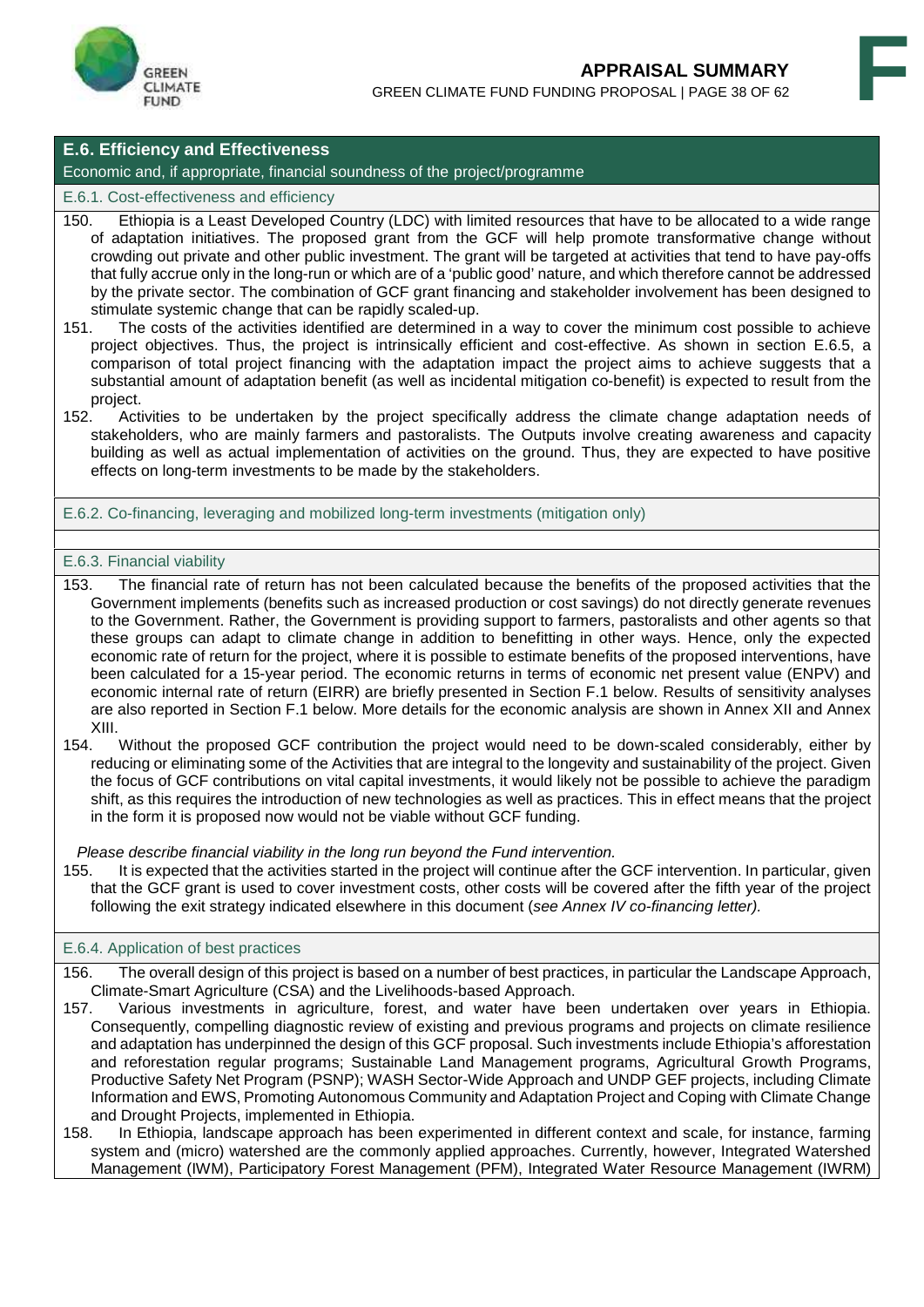

and Integrated River Basin Management (IRBM) are slowly picking up and being practiced in some sectors. In addition, ecosystem approach is followed in the protected areas management. However, there are still constraints and challenges reported with regard to collaborative planning and implementation across boundaries, sectors and

- actors for achieving integrated landscape management.<br>159. As a fundamental starting point the project will imp As a fundamental starting point the project will implement a gender responsive, landscape approach in the design and implementation of interventions. In this case, Kebele (sub-district) will be a landscape unit, where bio physical, social-cultural, economic and institutions interface with each other and thereof, it is chosen as the project intervention unit. This approach is likely to successfully build women's leadership capacities from bottom up and demonstrate the investment returns of a gender focused approach.<br>160. Particular attention has also been given to the best ways of gate
- Particular attention has also been given to the best ways of gathering learning and promoting innovation in an integrated manner. The project has drawn on international best and emerging practice in the design and implementation of adaptive learning and up-scaling systems for climate change adaptation. Particular reference has been made to a review of a flagship five-year climate change adaptation programme covering 49 villages in rain-fed regions of rural India, including the monitoring, evaluating and learning and up-scaling practices that supported this programme.<sup>21</sup> This programme was selected as a benchmark for the following reasons: (1) its technological focus was integrative and covered a range of resilience issues (ecological restoration, health and livelihoods) as well as low-carbon community development; (2) learning practices underpinned its design and valuable lessons can be drawn from the experience of the programme in combining learning and M&E tools; and (3) up-scaling was a major focus of the programme, at district, state and national level. Two key lessons applied in the project design are: (a) the importance of taking an iterative, learning-based approach in the development of local adaptation solutions; and (b) the focus on the design of up- and out-scaling pathways from the outset of the project, again taking an iterative, learning-based approach. These lessons will help ensure the continual application and adaptation of best technologies and practices.

| E.6.5. Key efficiency and effectiveness indicators |  |
|----------------------------------------------------|--|
|----------------------------------------------------|--|

Estimated cost per t CO<sub>2</sub> eq, defined as total investment cost / expected lifetime emission reductions (mitigation only)

*17)* (a) Total project financing

(b) Requested GCF amount

*18)* (c) Expected lifetime emission reductions overtime

*GCF core indicators*

- *19)* **(d) Estimated cost per tCO2eq (d = a / c)**
	- *20)* **(e) Estimated GCF cost per tCO2eqremoved (e = b / c)**

*Please describe how the indicator values compare to the appropriate benchmarks established in a comparable context.*

Expected volume of finance to be leveraged by the proposed project/programme and as a result of the Fund's financing, disaggregated by public and private sources (mitigation only)

<sup>21</sup> Colvin J,Chaturvedi M, Stantchev Skeie D (2014),*External Review of the WOTR-SDC-NABARD Project: 'Climate Change Adaptation in Rain-Fed regions of Maharashtra, Madhya Pradesh and Andhra Pradesh'.* Delhi.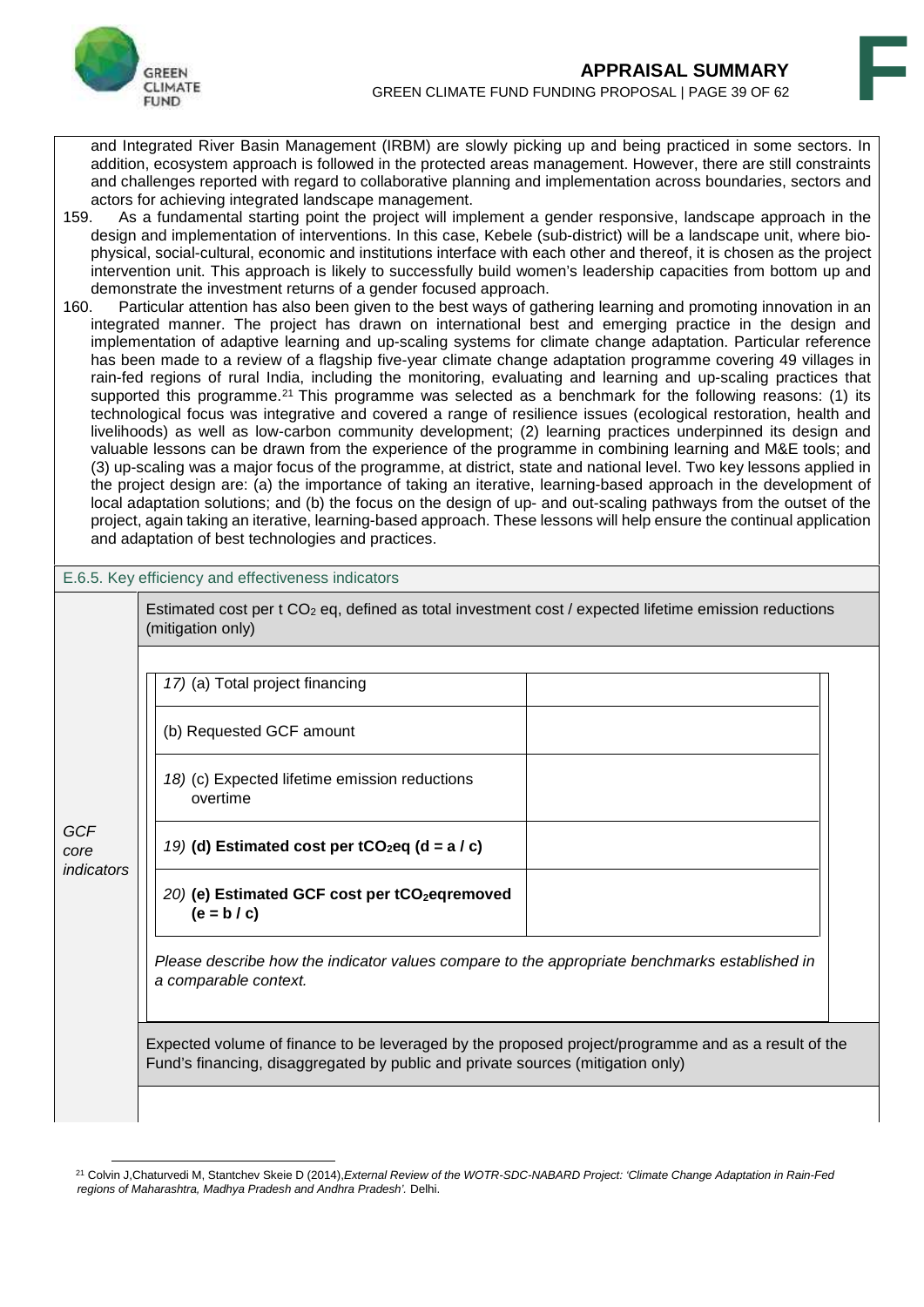

Other relevant indicators (e.g. estimated cost per co-benefit generated as a result of the project/programme)

#### *\* The information can be drawn from the project/programme appraisal document.*

#### **F.1. Economic and Financial Analysis**

*Please provide the narrative and rationale for the detailed economic and financial analysis (including the financial model, taking into consideration the information provided in section E.6.3).*

The detailed economic analysis and assumptions are presented in *Annexes XII*

- 161. As noted in section E.6.3 an economic analysis was conducted for the proposed project. Appraisal guidelines for public sector projects prepared by MOFEC have been followed (MoFED 2004 and MoFED 2008). The Economic Analysis - *Annexes XII* shows the conclusions of the economic analysis, together with related assumptions and information.
- 162. Economic net present value (ENPV) is calculated using a 10% discount rate. The ENPV at a 10% discount rate for the project is USD 14,591,795 and the corresponding economic internal rate of return (EIRR) is 20%. Tests of sensitivity of the ENPV and EIRR show the following:

|                                    | NPV (at 10%) in USD | <b>IRR</b> |
|------------------------------------|---------------------|------------|
| Increase in investment cost by 10% | 12,420,508          | 11%        |
| Increase in operating cost by 10%  | 1,303,094           | 11%        |
| Decrease in total benefits by 10%  | $-1,158,293$        | 9%         |

- 163. This sensitivity analysis shows that economic returns are more sensitive to changes in benefits of the project compared with changes in investment costs and operating costs of the project. The lowest economic internal rate of return from this sensitivity analysis is 8%, which is lower than the 10% discount rate used for NPV calculation. However, this still implies that the project would have significant net benefits (with 9% rate of return) even when benefits are assumed to decrease by 10%. When possible overestimation of costs and underestimation of benefits discussed above are considered, the (rate of) return is expected to be larger.
- 164. It should be noted that, as explained in Annex XII, there are reasons to believe that net benefits of the project may be underestimated. These include:
	- The period considered for the economic analysis is 15 years; the fact that infrastructure such as irrigation canals typically have an expected life of 20 years or more implies that some net benefits that accrue after 15 years are not considered and terminal value is not considered in the analysis.
	- Cost estimates for the period after the fifth year of the project are assumed to be the average yearly operating costs of the project during the first five years except that 50% of the labour cost is assumed as labour requirements will be much less after the fifth year. Note also that operation and maintenance costs of capital equipment are also included. The assumption about the reduction in labour cost afteryear 5 is because training and labour use for construction of infrastructure for potable water supply, irrigation and rehabilitation of degraded lands is much more intensive during the five years of project implementation. While training would be completed during the first five years, labour costs after the fifth year are mainly for operation and maintenance and guarding activities (some of which are already included under the cost of operation and maintenance of capital equipment). This is likely to imply overstatement of costs as the 50% assumption mentioned above may be higher labour costs than what it could be.
	- There are some benefits not captured in the economic analysis, including the economic value of different ecosystem services provided by forests and natural resource management activities such as increased groundwater recharge, reduced soil degradation and mitigation of floods on lower catchments. GHG emissions reduction from agriculture and use of solar powered pumps are also not included as benefits.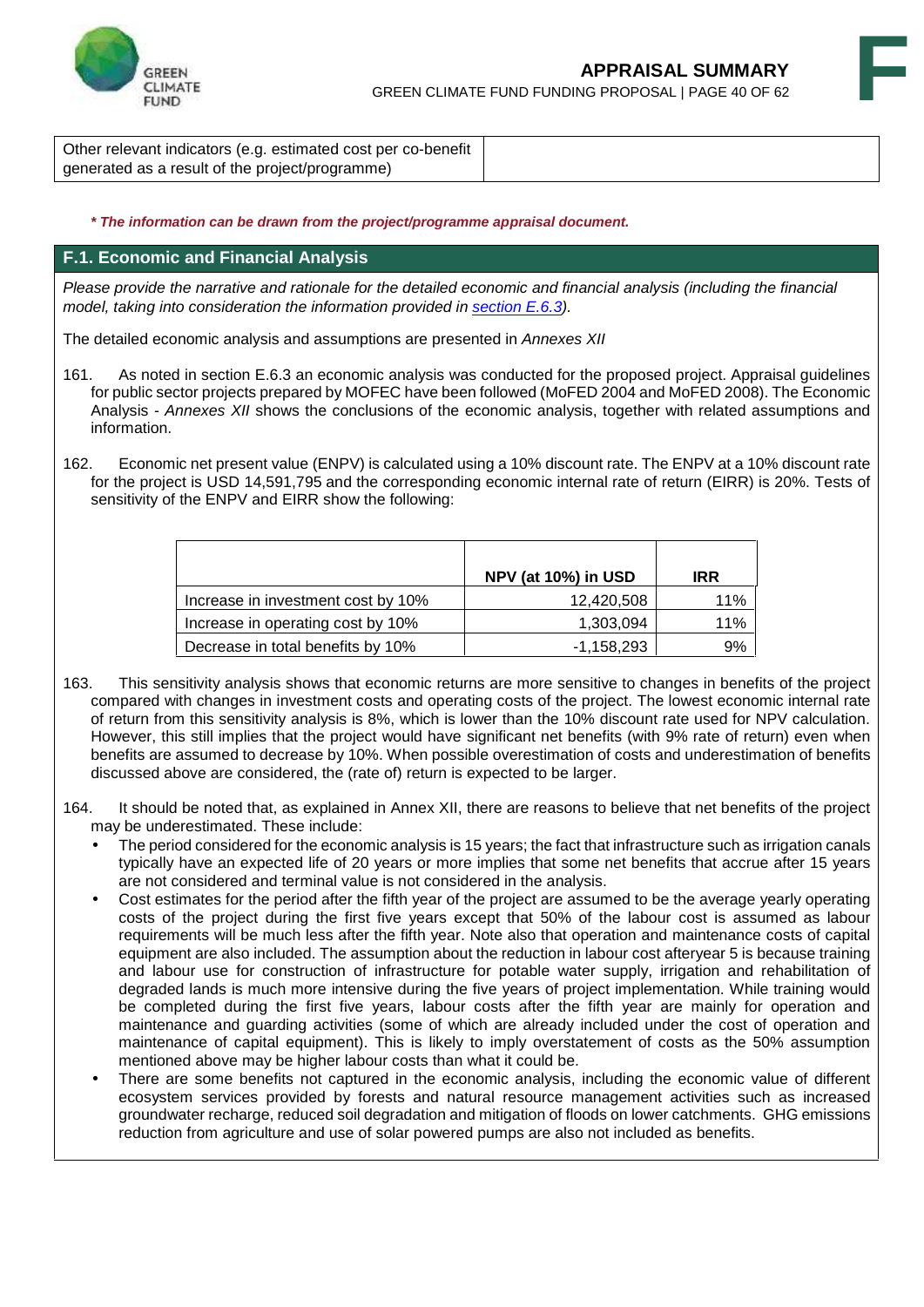

*Based on the above analysis, please provide economic and financial justification (both qualitative and quantitative) for the concessionality that GCF provides, with a reference to the financial structure proposed in section B.2.*

165. The GoE is contributing co-finance for the implementation of the proposed project. However, though the degree of reliance on the Fund's support varies across Outputs, the project cannot be accomplished without the Fund's support. The proposed project is expected to have a high impact when the all activities are implemented together in the project areas. Taking these points into account, and noting that Ethiopia is an LDC with very limited resources to devote to climate change adaptation, the concessionality that the GCF provides in reference to the proposed financial structure is justified.

#### **F.2. Technical Evaluation**

- 166. Project preparation has validated this technology package as being economically-viable, environmentallyfriendly, socially-viable and cost-effective for users (in terms of operation and maintenance). The project requires investment in technology at a scale that can deliver a sustainable climate-resilient development pathway in vulnerable communities through a combination of the following technologies, tailored to local circumstances.
	- Restoring/rehabilitating degraded land;
	- Provision of potable water supply through solar-powered schemes for increased gender equity, and social and environmental improvement; and
	- Provision of underground and surface water for small-scale PV irrigation schemes to facilitate the shift from rain-fed subsistence agriculture and to increase productivity.
- 167. These technologies have been assessed to be the most appropriate in view of: (i) the extent of the climate shock and its impact on vulnerable communities in Ethiopia; (ii) the experience gained from similar interventions in the past (see Section E.6.4 for an overview of selected best practices); and (iii) their consequences on ecosystems, current practices (considering in particular the inadequacy of current production techniques) and the economic context (most starkly evident through the deterioration in the living conditions of vulnerable communities). These considerations suggest that the selected technologies are the most relevant ones and, crucially, that is the combination of these that is necessary if effective economic, financial and technical responses to drought are to result in improved living conditions and increased resilience of communities.<br>168. At the sectoral level, the project focuses on building the resilience of a
- At the sectoral level, the project focuses on building the resilience of agriculture and water resources. In the agriculture sector, investments in small-scale irrigation schemes will have a transformational impact on climate vulnerable communities. Initial results show that these irrigation systems have considerable impact in terms of enhancing crop productivity and income. Investment in small-scale irrigation generates higher average income compared to rainfed systems, i.e. incomes of those farmers that used irrigation experienced higher average income compared with those under rainfed agriculture.22 Small scale irrigation also helps farmers stabilize production across years, adapt to climate change and reduce poverty and food insecurity. The effectiveness of micro schemes, which are relatively inexpensive and technically straightforward to implement, has been particularly high. To ensure sustainability of irrigation schemes, management capacity development programmes are embedded both within the user associations and within public support services.
- 169. The technologies required to deliver safe water and climate-smart water management schemes include Clean Energy Technology (CET), such as photovoltaic solar panels, which has the potential to simultaneously address three key global challenges of energy, poverty and climate change. CET can help not only in the reduction of GHG emissions but also promote access to energy and link sustainable energy with productive uses, small businesses and job opportunities, especially in rural areas which often are not connected to the national grid.
- 170. The project's approach of using solar energy-based technology to provide safe water for the community and also water for irrigation from the ground or the surface will replace the current trend of installing diesel-based generators. Diesel generators consume fuel, require frequent maintenance (e.g. lubricants and spare parts) and have a very short expected lifetime. Thus, the solar-driven option has been selected as the most viable in terms of financial and environmental results. The solar water pumping system has been chosen due to reduced maintenance needs compared to the conventional (diesel-based) water pumping system; as no fuel is needed, this also greatly reduces transport costs. In addition, as the targeted communities are dispersed, grid connectivity is not a viable option. Therefore, the solar pumping system is technologically and economically advantageous for the selected sites. The proposed approach is also highly sustainable, as it will continue working for relatively longer years and is economically, socially and environmentally friendly. Technical evaluation for Irrigation and potable water supply schemes has been attached as part of the *Annex II - Feasibility Study*

*<sup>22</sup> A study by Hagos et al (2009) indicates that irrigation increased average income of approximately US\$323/hectare (ha) under smallholder managed irrigation systems compared to an average income of US\$147/ha for rainfed systems. After taking adjustment costs into account, the gross margin from irrigated agriculture would be 219.7% higher than the gross margin from rainfed agriculture.*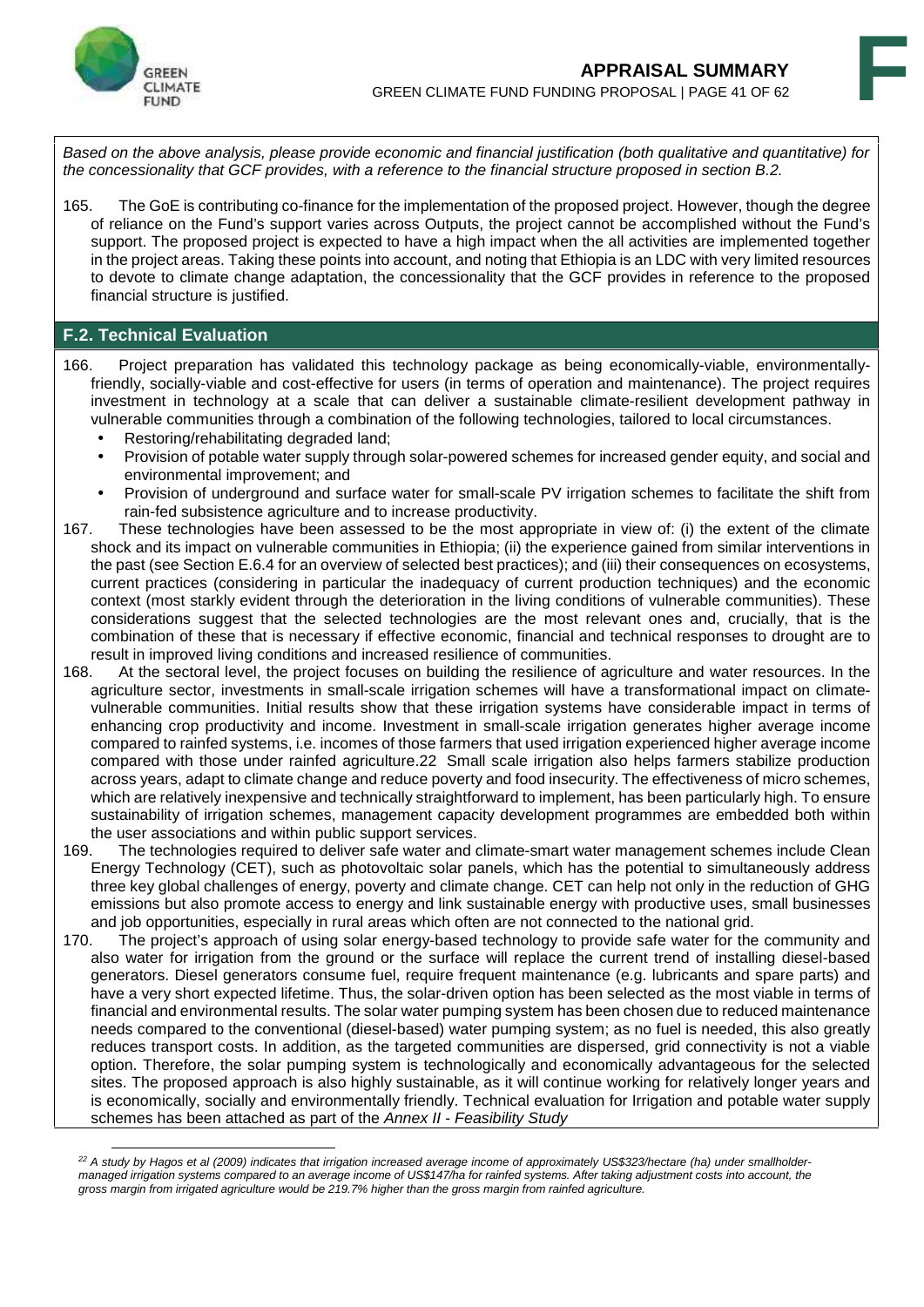

#### **F.3. Environmental, Social Assessment, including Gender Considerations**

- 171. As part of the requirements of the GCF, an Environmental and Social Assessment of the Project has been conducted and an Environmental and Social Management Plan (ESMP) has been prepared in accordance with the GCF safeguard policies and the GoE policies, encompassing the legal and institutional frameworks related to environmental and social assessment *see Annex VI.*
- The major **social benefits** of the project include:
	- increased productivity of livelihoods and their capacity to adapt to climate change;
	- provision of employment opportunities to local populations, with a special focus on the needs of local youth and women);
	- provision of direct employment during the construction phase and at operational stage of sub-projects, such as pond construction, water facilities, and irrigation projects;
	- provision of indirect employment through aspects such as operation of water facilities and maintenance activities,
	- benefit to child education, in function of the reduced distance and time required to collect water, improvement of women inclusion,
	- increase health by providing adequate water supply systems,
	- increasing opportunities for high –value crop production, in promoting irrigation practice, resulting in enhancing their quality of life.

173. **Environmental benefits** of the planned conservation structures include:

- protection of soil against damage due to excessive runoff,
- increase in yield of springs and water wells,
- and avoidance of soil erosion.
- Better productivity on less tilled land due to improved seeds will also contribute to soil conservation. Conservation structures are essentially environment-enhancing projects and agro-forestry provides shade to plants, conserves water and protects from soil erosion.
- 174. The potential adverse impacts identified include those related to:
	- Biophysical impacts, including erosion, vegetation clearing, noise, and dust during the construction phase Social impacts, during operation phase of the project as a result of change of land-use
- 175. . Appropriate mitigation measures with budget estimates are provided in the full ESMP report *see Annex VI*. In due consideration that the impacts identified are in general localized to the project implementation site and will be rectified with the implementation of the appropriate mitigation measures, the project is assessed as **Category B.** This categorization is in due recognition that the project will be conducted in food insecure, drought affects, and marginal lands and not in sensitive ecosystems (i.e. in wetlands, forests, or others). Moreover, it will have minimal adverse social impacts and impact on cultural heritage. Furthermore, the anticipated impacts will also be restricted to the project site and will not affect a broader area beyond the immediate project implementation sites. Finally, all impacts identified will be addressed through implementation of mitigation measures and there will be minimal residual impact after the implementation of the proposed mitigation measures.
- 176. This project does not involve expropriation of land from individuals. The essence of the project is to improve water availability to farmers, hence will make sure that water for irrigation is available for their use. Through a consultative process the project will use communal lands for community ponds and reservoirs. Communities in Ethiopia in general make use of such communal lands for such services and the project will make sure that this process is consent based. In case applicable, the Ethiopian government laws and GCF performance standards contain appropriate provisions with regards to compensation.<br>177. To create an enabling environment focused on building g
- To create an enabling environment focused on building gender skills is highly relevant for the achievement of the project goals. To achieve this a Gender Action Plan was prepared separately *see Annex XV* in order to institutionalize gender responsive climate change planning, implementation, management and delivery system by: a) developing capacities for gender mainstreaming in all sectors by all stakeholders and b) establishing supportive systems and processes that sustain women´s benefits, transform gender equity and change perceptions on the gender differential impact of climate change on women. As regards to ESMP implementation governance and coordination, in Ethiopia federal line ministries have Delegation of Authority to conduct ESIA (Environmental and Social Impact Assessment) for projects under their jurisdiction, as provided to them by the Environment Protection Authority (EPA), currently Ministry of Environment Forest and Climate Change (MEFCC), which is still valid. However, since this is a cross-sectoral project that requires engagement of both the water and irrigation, and agriculture and natural resources sector – the Ministry of Environment, Forest and Climate Change will have a prominent role, while both the Ministry of Agriculture and Natural Resources, and Ministry of Water, Irrigation and Energy will play an important role as delegated authorities in their areas of their mandate. The Figure below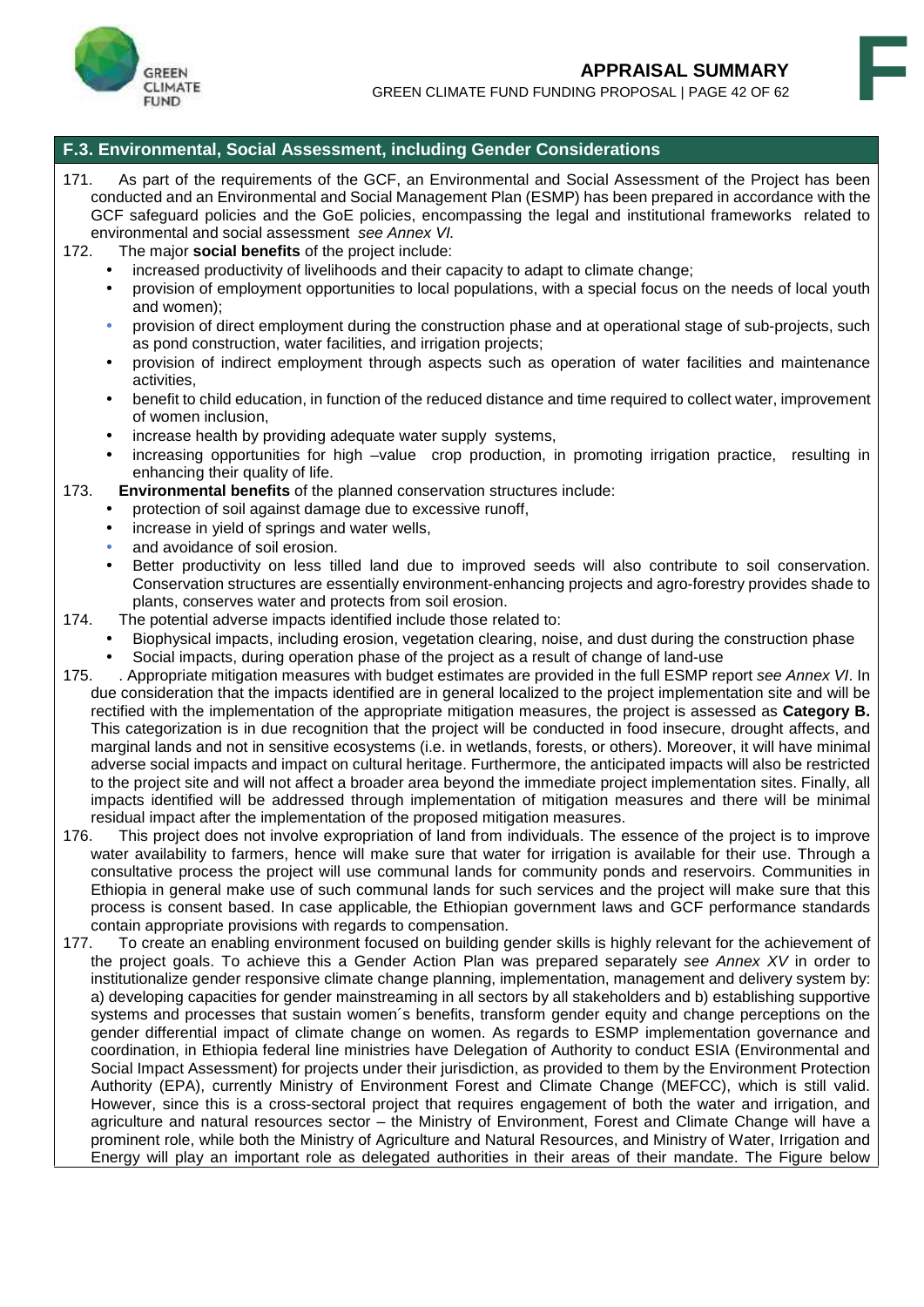

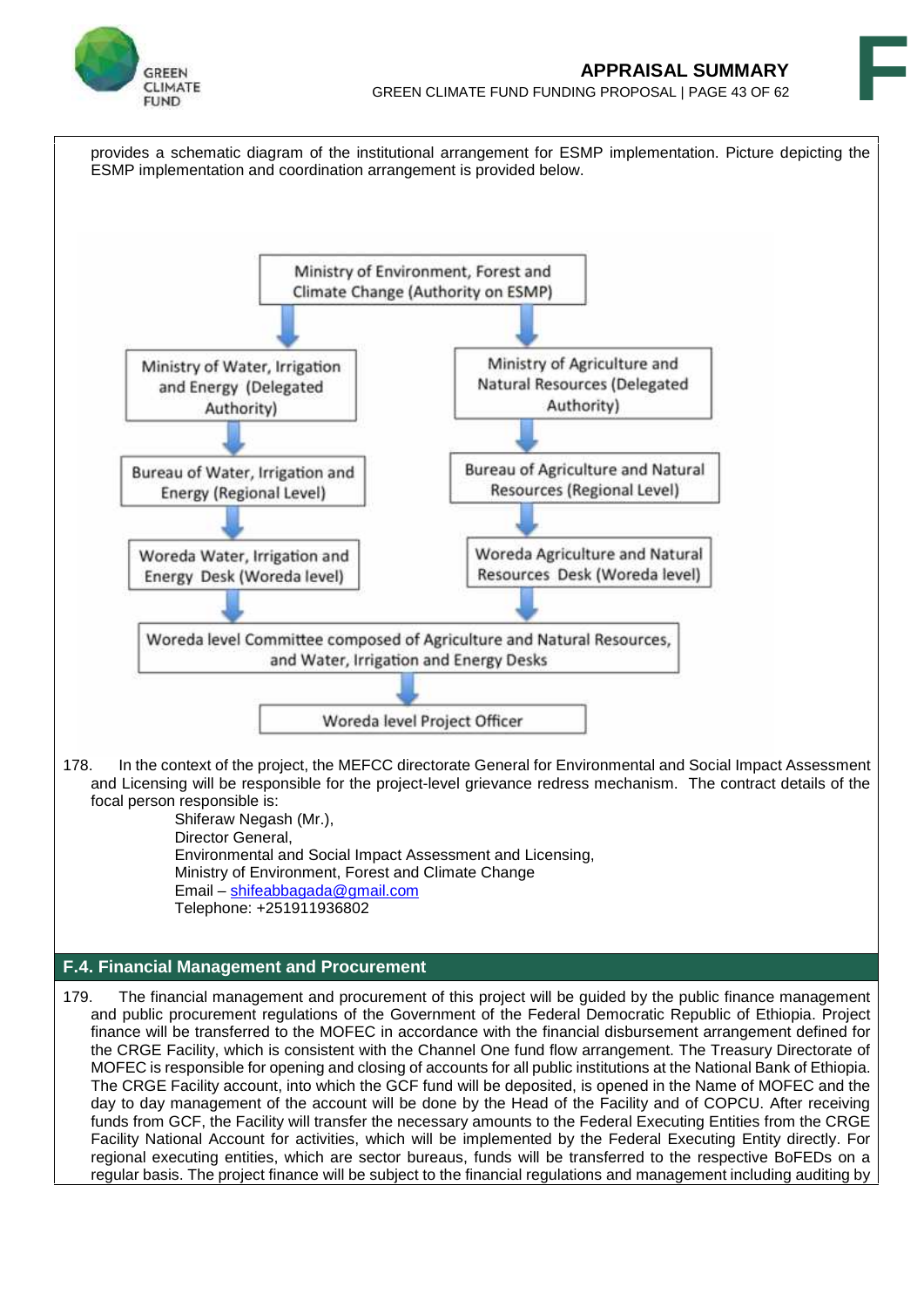

an independent auditor in line with Auditors General requirements of the Government of Ethiopia. The OFAG adopts international standards on Auditing and financial reporting, which will also apply to this project.

180. Project finance will be disbursed to the executing entities based on approved quarterly Work Plans. Subsequent disbursements will be made based on satisfactory (not less than 75%) settlement of previous advances. The CRGE Facility Finance Officer will clear this before disbruement processing and sending letter of transfer request to the National Bank of Ethiopia. The utilization of funds will be monitored through an internal control framework illustrated under section 7, which depicts the fund transfer and reporting channels; it shows that funds received by MOFEC in the CRGE Facility are channeled through the Government structure – federal, regional and Woreda – and reported back through the same channels. The Channel One Fund Flow Arrangement is staffed by over 1,000 finance professionals, who will be responsible for fiduciary assurance and facilitation of reporting.

#### **Procurement Management (PM)**

181. Detailed annual Project Procurement Plans will be prepared by the Executing Entities and submitted to Public Procurement and Property Administration Agency (PPPAA). The Public Procurement and Property Administration regulation and directives of the government will be applied for any type of procurement including goods, work and services. The different methods of procurement, the conditions to be met to use anyone of the methods, (including thresholds) and the procedures to be followed will be paid due attention. Depending on the threshold, volume and type, procurement could be conducted by the Executing entities at federal, regionial and woreda levels. The PPPA however ensures that the procurement policies and procedures are respected and strictly followed at all times by all public institutions. For bulk Procurement of goods and services the EEs can request the services of the Federal PPPAA and the PPPAA will procure using agency specific rules and regulations. The EEs entities implementing this project are public bodies whose procurement activities shall be subject to procurement audit by PPPAA. The PPPAA is an entity under MoFEC established under proclamation No. 649, with a mandate to conduct federal public procurement in line with the Federal Public Procurement Directive<sup>23</sup> The procurement plans submitted by the EE's shall be effected by the PPPAA at the federal level and in line with the directive issued to ensure the procurement of goods and services is based on the value-for-money principle and guided by competitive bidding. The directive has a standardized International and national bidding documents to ensure a uniform and competitive bidding process is followed. Price, quality, delivery time and procurement feasibility shall determine the procurement source, modality and delivery mode of required equipment and associated supplies.

<sup>23</sup> *Federal Public Procurement Directive, MoFEC 2010*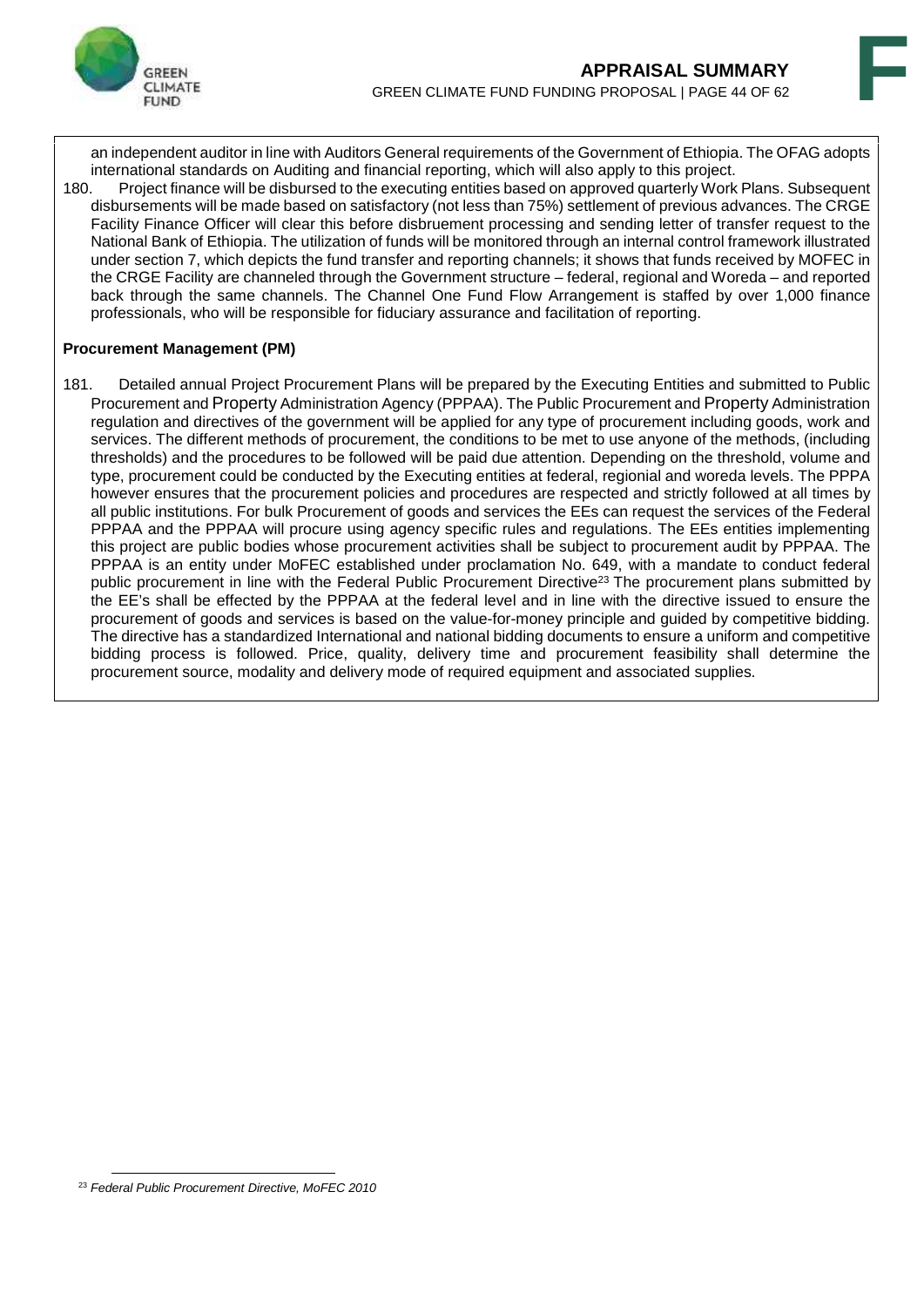



### **G.1. Risk Assessment Summary**

- 182. *Available research<sup>24</sup> shows that effective risk assessment should consider the following:*
- Category 1: Preventable Risks internal risks that are controllable or avoidable, and that ought to be eliminated or avoided. This risk category is best managed through active prevention: monitoring operational processes and guiding people's behaviours and decisions toward desired norms;
- Category 2: Strategy Risks, which are different from preventable risks because they are not inherently undesirable. These represent the risks inherent in the project in order to achieve the transformative results being sought. This category needs a risk-management system designed to reduce the probability that the assumed risks actually materialize and to improve the ability to manage or contain the risk events should they occur; and
- Category 3: External Risks, arising from events outside the project and beyond its influence or control. Sources of these risks include natural and political disasters and major macroeconomic shifts. Because such risks cannot be prevented from occurring, their management must focus on rapid identification and mitigation of their impact.
- 183. By applying this approach, the risk assessment has concluded that the proposed project is **medium risk**. This is considered a tolerable risk, given the ambitious nature of the project; low risk would imply an inadequate level of innovation.
- 184. Eight specific risk factors have been identified, four each from the Preventable and Strategic risk categories<sup>25</sup>. Half of these eight factors are assessed as having high risk, in that their occurrence would have major impact on project results. However, for three of the four preventable risks (which focus on the financial, technical and operational, social and environmental and similar risks that might prevent the project objectives from being achieved), the likelihood of these occurring is assessed to be low (with "Inadequate operational capacity to support the introduction of the proposed project approaches" being assessed as medium probability), this largely reflecs the range of risk management and mitigation methods in place. Accordingly, with respect to "preventable" factors, the project is assessed to be low risk.
- 185. By comparison, the majority of the strategic risk factors have been assessed as having a medium likelihood of occurrence. Ultimately, the project seeks to achieve sustainable behavioural change. For this to happen, there is a need to have a shared understanding of the medium and long-term benefits of the project among target, communities, private enterprises, NGOs and public bodies to participate, contribute, learn and adapt in the ways that are envisaged. If they do not, then the risk is that new technologies and practices may not be adopted, new support infrastructure does not develop, and new rules and regulations are not introduced. In addition, if climate change-induced disaster worsens in the target communities, there is very little scope that vulnerable people will be encouraged to think beyond their immediate survival activities. This also affects government's resources allocation from investments to emergency responses. For the project to achieve its intended objective of bringing sustainable changes in the target communities, there is a need to address disaster responses so that the project interventions will support government's efforts through building the resilience of the communities by focusing on long-term solutions. In addition, the history of drought-induced vulnerabilities in the target communities requires synergies and sustainable changes in the livelihood interventions. In this regard, the project is assessed to be medium risk for the majority of strategic risk factors, reflecting efforts taken to mitigate the identified risks, including the application of lessons-learned from the considerable body of relevant past experience, which among other things demonstrates the critical importance of using fully-participative approaches that help all stakeholders to incrementally adapt solutions based on a common understanding of the challenges encountered..

### **G.2. Risk Factors and Mitigation Measures**

*Please describe financial, technical and operational, social and environmental and other risks that might prevent the project/programme objectives from being achieved. Also describe the proposed risk mitigation measures.*

#### **Selected Risk Factor 1**

<sup>&</sup>lt;sup>24</sup>Reference is made in particular to the article 'Managing Risks: a New Framework', by R. S. Kaplan and A. Mikes, published in *Harvard Business Review*, June 2012.

<sup>&</sup>lt;sup>25</sup> While the assessment includes identification of External Risks, as these are beyond the project's direct control or influence, they have not been addressed in the mitigation measures described in Section G.2.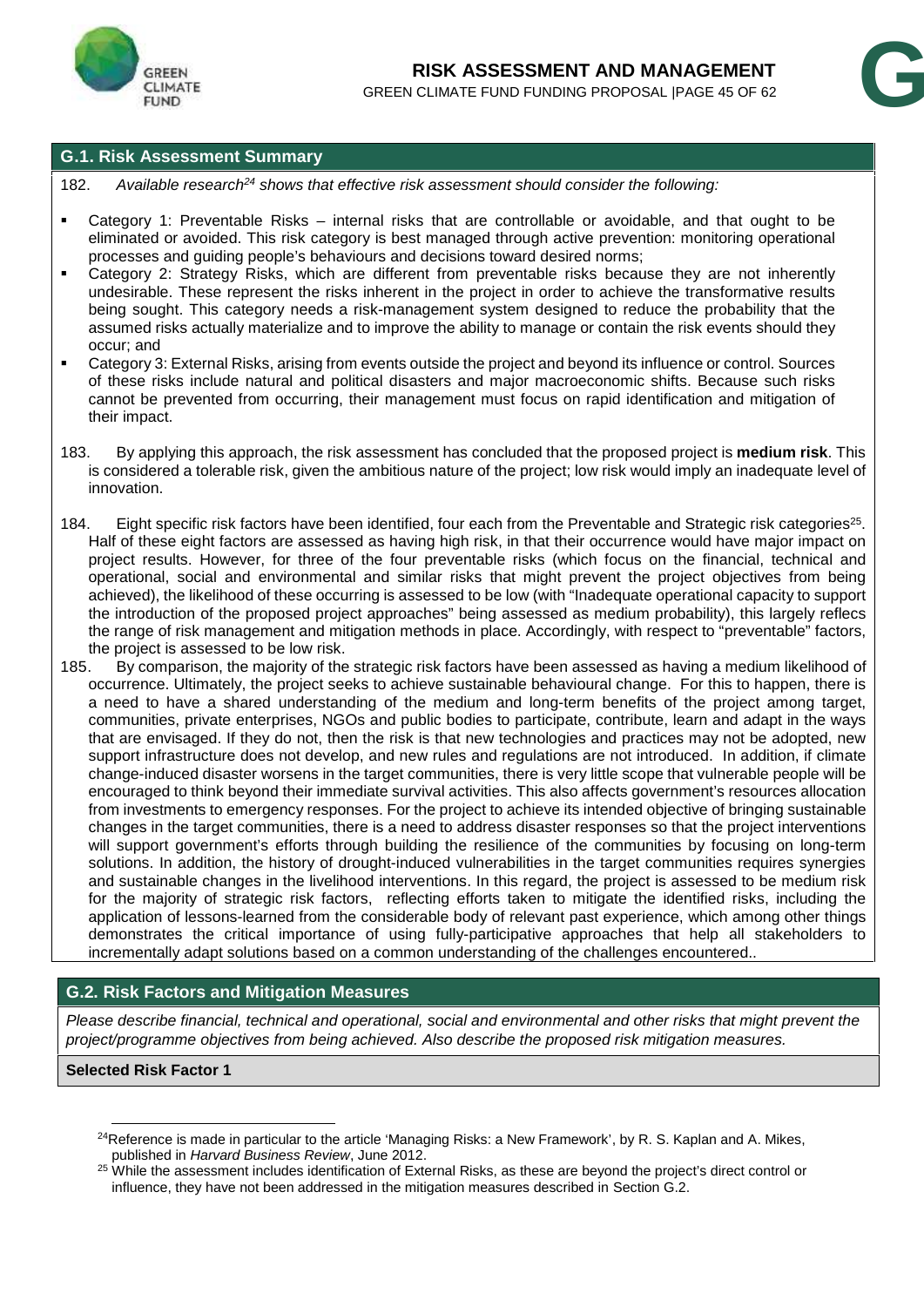

### **RISK ASSESSMENT AND MANAGEMENT**

| GREEN<br><b>CLIMATE</b><br><b>FUND</b>                                                                                                                                                                                                                                                                                                                                                                                                                                                                                                                                                                                                                                                                                                                                                                                                                                                                                                                                                                                                                                                                                                                                                                                                                                                                                                                                                                                                                                                                                                                                                                                                                                                                                                                                                                                                                                                                                                                                                                                                                                                                                                                                                                                                                    |                                                                                                                                                                                                                                                                                                                                                                                                                                                                                                                                                                                                                                                                                                                                                                                                                                                                                                                                                                                                                                                                                                  | RISK ASSESSMENT AND MANAGEMENT<br>GREEN CLIMATE FUND FUNDING PROPOSAL   PAGE 46 OF 62 |                                  |  |  |  |  |  |  |
|-----------------------------------------------------------------------------------------------------------------------------------------------------------------------------------------------------------------------------------------------------------------------------------------------------------------------------------------------------------------------------------------------------------------------------------------------------------------------------------------------------------------------------------------------------------------------------------------------------------------------------------------------------------------------------------------------------------------------------------------------------------------------------------------------------------------------------------------------------------------------------------------------------------------------------------------------------------------------------------------------------------------------------------------------------------------------------------------------------------------------------------------------------------------------------------------------------------------------------------------------------------------------------------------------------------------------------------------------------------------------------------------------------------------------------------------------------------------------------------------------------------------------------------------------------------------------------------------------------------------------------------------------------------------------------------------------------------------------------------------------------------------------------------------------------------------------------------------------------------------------------------------------------------------------------------------------------------------------------------------------------------------------------------------------------------------------------------------------------------------------------------------------------------------------------------------------------------------------------------------------------------|--------------------------------------------------------------------------------------------------------------------------------------------------------------------------------------------------------------------------------------------------------------------------------------------------------------------------------------------------------------------------------------------------------------------------------------------------------------------------------------------------------------------------------------------------------------------------------------------------------------------------------------------------------------------------------------------------------------------------------------------------------------------------------------------------------------------------------------------------------------------------------------------------------------------------------------------------------------------------------------------------------------------------------------------------------------------------------------------------|---------------------------------------------------------------------------------------|----------------------------------|--|--|--|--|--|--|
| Description                                                                                                                                                                                                                                                                                                                                                                                                                                                                                                                                                                                                                                                                                                                                                                                                                                                                                                                                                                                                                                                                                                                                                                                                                                                                                                                                                                                                                                                                                                                                                                                                                                                                                                                                                                                                                                                                                                                                                                                                                                                                                                                                                                                                                                               | Risk category                                                                                                                                                                                                                                                                                                                                                                                                                                                                                                                                                                                                                                                                                                                                                                                                                                                                                                                                                                                                                                                                                    | Level of risk                                                                         | Probability of risk<br>occurring |  |  |  |  |  |  |
| Insufficient availability of necessary financial<br>resources                                                                                                                                                                                                                                                                                                                                                                                                                                                                                                                                                                                                                                                                                                                                                                                                                                                                                                                                                                                                                                                                                                                                                                                                                                                                                                                                                                                                                                                                                                                                                                                                                                                                                                                                                                                                                                                                                                                                                                                                                                                                                                                                                                                             | Preventable,<br>financial risk                                                                                                                                                                                                                                                                                                                                                                                                                                                                                                                                                                                                                                                                                                                                                                                                                                                                                                                                                                                                                                                                   | High                                                                                  | Low                              |  |  |  |  |  |  |
|                                                                                                                                                                                                                                                                                                                                                                                                                                                                                                                                                                                                                                                                                                                                                                                                                                                                                                                                                                                                                                                                                                                                                                                                                                                                                                                                                                                                                                                                                                                                                                                                                                                                                                                                                                                                                                                                                                                                                                                                                                                                                                                                                                                                                                                           | Mitigation Measure(s)                                                                                                                                                                                                                                                                                                                                                                                                                                                                                                                                                                                                                                                                                                                                                                                                                                                                                                                                                                                                                                                                            |                                                                                       |                                  |  |  |  |  |  |  |
| Initial mitigation of risk has been achieved through detailed project design and planning, and related financial<br>186.<br>forecasting and modelling, including identifying what local stakeholders can contribute and how the GCF can best<br>add value. While the risk that this factor represents to project success is high, the likelihood of its occurrence has<br>been reduced. This reduction has been reinforced through the collaborative planning process that has been<br>adopted, which has built the commitment of the relevant stakeholders to mobilize resources in support of the<br>project, and in particular in relation to operational items. With the GCF finance, relevant stakeholders have<br>expressed to their commitment as expressed by allocating resources (e.g. human and other resources) to<br>implement and manage project activities. Given that GCF support targets towards capital expenditures, this should<br>ensure the sustainability of developed solutions. Detailed monitoring of the utilization of financial resources against<br>plan and projected results is a priority of the project management system, which will further help reduce the risk of<br>inadequate resources being available, or that they are used inappropriately or with sub-optimal effect. The<br>Ethiopian government has established a system regarding the use of public finance by sector ministries. Such<br>systems include Office of Federal Audit General, responsible for evaluating public institutions regarding their use<br>of public finance and the office reports to the Office of the Prime Minister and House of Representatives, the highest<br>law makers in the country. Each sector ministries is under strict scrutiny by this office. In addition, there is Anti-<br>Corruption Commission (with its branch offices in public institutions) which is responsible for controlling improper<br>use of public resources including abuse of leadership. In addition, sector ministries have internal audit system to<br>ensure that public resources are used properly according to the country's public finance management systems.<br>These systems help report any breach of rules and abuse of resources. |                                                                                                                                                                                                                                                                                                                                                                                                                                                                                                                                                                                                                                                                                                                                                                                                                                                                                                                                                                                                                                                                                                  |                                                                                       |                                  |  |  |  |  |  |  |
| <b>Selected Risk Factor 2</b>                                                                                                                                                                                                                                                                                                                                                                                                                                                                                                                                                                                                                                                                                                                                                                                                                                                                                                                                                                                                                                                                                                                                                                                                                                                                                                                                                                                                                                                                                                                                                                                                                                                                                                                                                                                                                                                                                                                                                                                                                                                                                                                                                                                                                             |                                                                                                                                                                                                                                                                                                                                                                                                                                                                                                                                                                                                                                                                                                                                                                                                                                                                                                                                                                                                                                                                                                  |                                                                                       |                                  |  |  |  |  |  |  |
| Description                                                                                                                                                                                                                                                                                                                                                                                                                                                                                                                                                                                                                                                                                                                                                                                                                                                                                                                                                                                                                                                                                                                                                                                                                                                                                                                                                                                                                                                                                                                                                                                                                                                                                                                                                                                                                                                                                                                                                                                                                                                                                                                                                                                                                                               | Risk category                                                                                                                                                                                                                                                                                                                                                                                                                                                                                                                                                                                                                                                                                                                                                                                                                                                                                                                                                                                                                                                                                    | Level of risk                                                                         | Probability of risk<br>occurring |  |  |  |  |  |  |
| Inability of communities to successfully adopt<br>new technologies                                                                                                                                                                                                                                                                                                                                                                                                                                                                                                                                                                                                                                                                                                                                                                                                                                                                                                                                                                                                                                                                                                                                                                                                                                                                                                                                                                                                                                                                                                                                                                                                                                                                                                                                                                                                                                                                                                                                                                                                                                                                                                                                                                                        | Preventable,<br>technical risk                                                                                                                                                                                                                                                                                                                                                                                                                                                                                                                                                                                                                                                                                                                                                                                                                                                                                                                                                                                                                                                                   | Medium                                                                                | Low                              |  |  |  |  |  |  |
|                                                                                                                                                                                                                                                                                                                                                                                                                                                                                                                                                                                                                                                                                                                                                                                                                                                                                                                                                                                                                                                                                                                                                                                                                                                                                                                                                                                                                                                                                                                                                                                                                                                                                                                                                                                                                                                                                                                                                                                                                                                                                                                                                                                                                                                           | <b>Mitigation Measure(s)</b>                                                                                                                                                                                                                                                                                                                                                                                                                                                                                                                                                                                                                                                                                                                                                                                                                                                                                                                                                                                                                                                                     |                                                                                       |                                  |  |  |  |  |  |  |
| 187.                                                                                                                                                                                                                                                                                                                                                                                                                                                                                                                                                                                                                                                                                                                                                                                                                                                                                                                                                                                                                                                                                                                                                                                                                                                                                                                                                                                                                                                                                                                                                                                                                                                                                                                                                                                                                                                                                                                                                                                                                                                                                                                                                                                                                                                      | For resilience building to be feasible, it is essential that communities are able to successfully adopt the new<br>technologies and associated practices; this factor therefore carries a medium level of risk. However, the proposed<br>technologies have been proven (in other programmes in Ethiopia or elsewhere) and their appropriateness has been<br>established. There remains the risk of a reluctance to adopt them (which is part of the strategic risk associated with<br>bringing about systemic change), but this will be addressed through the high levels of support that the project<br>intends to provide during their introduction, including in training that targets women beneficiaries in particular and<br>developing the abilities of new users, and helping them to gain maximum benefit from their utilization. Given the<br>desperate situation that many targeted communities face, the reluctance to try new approaches is expected to be<br>relatively low, the training and development therefore representing the key mitigation measure that will be required. |                                                                                       |                                  |  |  |  |  |  |  |
| <b>Selected Risk Factor 3</b>                                                                                                                                                                                                                                                                                                                                                                                                                                                                                                                                                                                                                                                                                                                                                                                                                                                                                                                                                                                                                                                                                                                                                                                                                                                                                                                                                                                                                                                                                                                                                                                                                                                                                                                                                                                                                                                                                                                                                                                                                                                                                                                                                                                                                             |                                                                                                                                                                                                                                                                                                                                                                                                                                                                                                                                                                                                                                                                                                                                                                                                                                                                                                                                                                                                                                                                                                  |                                                                                       |                                  |  |  |  |  |  |  |
| Description                                                                                                                                                                                                                                                                                                                                                                                                                                                                                                                                                                                                                                                                                                                                                                                                                                                                                                                                                                                                                                                                                                                                                                                                                                                                                                                                                                                                                                                                                                                                                                                                                                                                                                                                                                                                                                                                                                                                                                                                                                                                                                                                                                                                                                               | <b>Risk category</b>                                                                                                                                                                                                                                                                                                                                                                                                                                                                                                                                                                                                                                                                                                                                                                                                                                                                                                                                                                                                                                                                             | Level of risk                                                                         | Probability of risk<br>occurring |  |  |  |  |  |  |
| Inadequate operational capacity to support the<br>introduction of the proposed project approaches                                                                                                                                                                                                                                                                                                                                                                                                                                                                                                                                                                                                                                                                                                                                                                                                                                                                                                                                                                                                                                                                                                                                                                                                                                                                                                                                                                                                                                                                                                                                                                                                                                                                                                                                                                                                                                                                                                                                                                                                                                                                                                                                                         | Preventable,<br>operational risk                                                                                                                                                                                                                                                                                                                                                                                                                                                                                                                                                                                                                                                                                                                                                                                                                                                                                                                                                                                                                                                                 | Medium                                                                                | Medium                           |  |  |  |  |  |  |
|                                                                                                                                                                                                                                                                                                                                                                                                                                                                                                                                                                                                                                                                                                                                                                                                                                                                                                                                                                                                                                                                                                                                                                                                                                                                                                                                                                                                                                                                                                                                                                                                                                                                                                                                                                                                                                                                                                                                                                                                                                                                                                                                                                                                                                                           | Mitigation Measure(s)                                                                                                                                                                                                                                                                                                                                                                                                                                                                                                                                                                                                                                                                                                                                                                                                                                                                                                                                                                                                                                                                            |                                                                                       |                                  |  |  |  |  |  |  |
| Ultimately, the project aims to build the resilience and adaptive capacity of men and women in the targeted<br>188.<br>communities. Nevertheless, it is appreciated that these communities will be heavily dependent on the additional<br>capacity that the project will provide including skills and leadership training for women in order to address the severe<br>challenges they face and build a sustainable development path. The required operational capacity has been<br>identified through project design and planning, and the various institutions involved have committed to provide the<br>support essential to success. Each of the sectors will be fully represented by the relevant line ministries. The risk<br>of this capacity not being available is considered low, given that all project plans are clearly aligned with the evolving<br>strategies of the relevant line ministries, which in turn are clearly aligned with national priorities. The levels of                                                                                                                                                                                                                                                                                                                                                                                                                                                                                                                                                                                                                                                                                                                                                                                                                                                                                                                                                                                                                                                                                                                                                                                                                                                                    |                                                                                                                                                                                                                                                                                                                                                                                                                                                                                                                                                                                                                                                                                                                                                                                                                                                                                                                                                                                                                                                                                                  |                                                                                       |                                  |  |  |  |  |  |  |

strategies of the relevant line ministries, which in turn are clearly aligned with national priorities. The levels of support required will be continually monitored and adjusted through the project's M&E system. In the unlikely event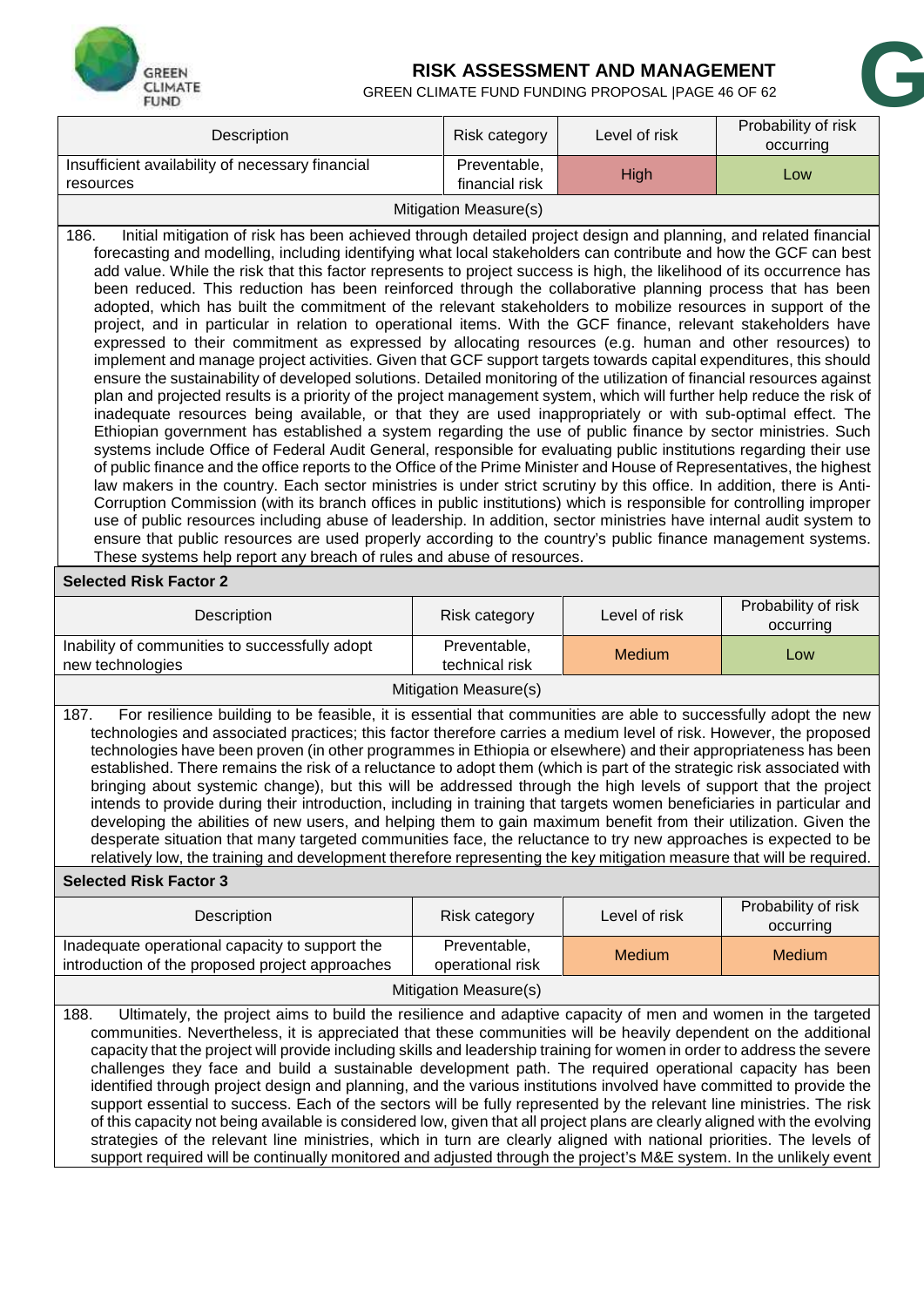

### **RISK ASSESSMENT AND MANAGEMENT**

GREEN CLIMATE FUND FUNDING PROPOSAL | PAGE 47 OF 62



of capacity gaps arising, these will be addressed through the cross -sectoral project governance system, reflecting the shared responsibility for the success of the project.

| <b>Selected Risk Factor 4</b>                                                                                                                                                                                                                                                                                                                                                                                                                                                                                                                                                                                                                                                                                                                                                                                                                                                                                                                                                                                                                                                                                                                                                                                                                                                                                                                                                                                                                                                                                                                                                                                                                                                                                                                                                                                                                                                                                                                                                                                                                                                                                                                                                                                                                                                                                                                                                                                                                                                                                                                                                                                                                                                                                                                                                                    |                                  |               |                                  |  |  |  |  |  |  |
|--------------------------------------------------------------------------------------------------------------------------------------------------------------------------------------------------------------------------------------------------------------------------------------------------------------------------------------------------------------------------------------------------------------------------------------------------------------------------------------------------------------------------------------------------------------------------------------------------------------------------------------------------------------------------------------------------------------------------------------------------------------------------------------------------------------------------------------------------------------------------------------------------------------------------------------------------------------------------------------------------------------------------------------------------------------------------------------------------------------------------------------------------------------------------------------------------------------------------------------------------------------------------------------------------------------------------------------------------------------------------------------------------------------------------------------------------------------------------------------------------------------------------------------------------------------------------------------------------------------------------------------------------------------------------------------------------------------------------------------------------------------------------------------------------------------------------------------------------------------------------------------------------------------------------------------------------------------------------------------------------------------------------------------------------------------------------------------------------------------------------------------------------------------------------------------------------------------------------------------------------------------------------------------------------------------------------------------------------------------------------------------------------------------------------------------------------------------------------------------------------------------------------------------------------------------------------------------------------------------------------------------------------------------------------------------------------------------------------------------------------------------------------------------------------|----------------------------------|---------------|----------------------------------|--|--|--|--|--|--|
| Description                                                                                                                                                                                                                                                                                                                                                                                                                                                                                                                                                                                                                                                                                                                                                                                                                                                                                                                                                                                                                                                                                                                                                                                                                                                                                                                                                                                                                                                                                                                                                                                                                                                                                                                                                                                                                                                                                                                                                                                                                                                                                                                                                                                                                                                                                                                                                                                                                                                                                                                                                                                                                                                                                                                                                                                      | Risk category                    | Level of risk | Probability of risk<br>occurring |  |  |  |  |  |  |
| The proposed approaches to resilience building<br>are found to be unfeasible                                                                                                                                                                                                                                                                                                                                                                                                                                                                                                                                                                                                                                                                                                                                                                                                                                                                                                                                                                                                                                                                                                                                                                                                                                                                                                                                                                                                                                                                                                                                                                                                                                                                                                                                                                                                                                                                                                                                                                                                                                                                                                                                                                                                                                                                                                                                                                                                                                                                                                                                                                                                                                                                                                                     | Preventable,<br>operational risk | <b>Medium</b> | Low                              |  |  |  |  |  |  |
|                                                                                                                                                                                                                                                                                                                                                                                                                                                                                                                                                                                                                                                                                                                                                                                                                                                                                                                                                                                                                                                                                                                                                                                                                                                                                                                                                                                                                                                                                                                                                                                                                                                                                                                                                                                                                                                                                                                                                                                                                                                                                                                                                                                                                                                                                                                                                                                                                                                                                                                                                                                                                                                                                                                                                                                                  | Mitigation Measure(s)            |               |                                  |  |  |  |  |  |  |
| Building sustainable resilience and livelihood capacity is unlikely to be easy. The project has addressed this<br>189.<br>risk through a number of design strategies. The first is the integration of a variety of natural resource management<br>approaches that, introduced in a coherent and adaptive way, have the potential to move people away from<br>traditional methods and to create increasing demand for the new products and services being offered. The second<br>is the rigorous approach to selection of participating communities, which ensures that the viability of the approaches<br>has at the outset been validated in the local contexts. During project execution, action learning mechanisms will<br>help share information across participating communities so that the best ways of addressing specific<br>implementation challenges can be developed and applied as appropriate.                                                                                                                                                                                                                                                                                                                                                                                                                                                                                                                                                                                                                                                                                                                                                                                                                                                                                                                                                                                                                                                                                                                                                                                                                                                                                                                                                                                                                                                                                                                                                                                                                                                                                                                                                                                                                                                                                    |                                  |               |                                  |  |  |  |  |  |  |
| <b>Selected Risk Factor 5</b>                                                                                                                                                                                                                                                                                                                                                                                                                                                                                                                                                                                                                                                                                                                                                                                                                                                                                                                                                                                                                                                                                                                                                                                                                                                                                                                                                                                                                                                                                                                                                                                                                                                                                                                                                                                                                                                                                                                                                                                                                                                                                                                                                                                                                                                                                                                                                                                                                                                                                                                                                                                                                                                                                                                                                                    |                                  |               |                                  |  |  |  |  |  |  |
| Description                                                                                                                                                                                                                                                                                                                                                                                                                                                                                                                                                                                                                                                                                                                                                                                                                                                                                                                                                                                                                                                                                                                                                                                                                                                                                                                                                                                                                                                                                                                                                                                                                                                                                                                                                                                                                                                                                                                                                                                                                                                                                                                                                                                                                                                                                                                                                                                                                                                                                                                                                                                                                                                                                                                                                                                      | Risk category                    | Level of risk | Probability of risk<br>occurring |  |  |  |  |  |  |
| Communities fail to respond to the dangers<br>brought by climate change                                                                                                                                                                                                                                                                                                                                                                                                                                                                                                                                                                                                                                                                                                                                                                                                                                                                                                                                                                                                                                                                                                                                                                                                                                                                                                                                                                                                                                                                                                                                                                                                                                                                                                                                                                                                                                                                                                                                                                                                                                                                                                                                                                                                                                                                                                                                                                                                                                                                                                                                                                                                                                                                                                                          | Strategic, social<br>risk        | <b>High</b>   | <b>Medium</b>                    |  |  |  |  |  |  |
|                                                                                                                                                                                                                                                                                                                                                                                                                                                                                                                                                                                                                                                                                                                                                                                                                                                                                                                                                                                                                                                                                                                                                                                                                                                                                                                                                                                                                                                                                                                                                                                                                                                                                                                                                                                                                                                                                                                                                                                                                                                                                                                                                                                                                                                                                                                                                                                                                                                                                                                                                                                                                                                                                                                                                                                                  | Mitigation Measure(s)            |               |                                  |  |  |  |  |  |  |
| reinforced by initiatives designed to raise awareness of, and improve access to, relevant information for the men<br>and women in the targeted communities. At the outset, this will be used to show what options should be considered<br>and to then guide people along the appropriate adaptation routes. Over time, the project will introduce participative<br>mechanisms for review and use early warning and other relevant information to modify plans, in the process<br>empowering communities, women and youth and individuals to continually adapt in the face of changing<br>circumstances. The aim of the project is to complement disaster response efforts, building on any initial recoveries<br>to add sustainable capacity to continually adapt through realistic livelihood improvement strategies. While this is<br>considered to be the optimum response, two factors remain outside the direct influence of the project, namely the<br>extent and impact of the drought, and the resources made available to the disaster response. These have to be<br>taken into consideration when assessing the probability of the risk occurring. If the drought conditions worsen and<br>continue as was the case in the last two years, then it may become more difficult to channel efforts towards longer-<br>term sustainable change as communities and other stakeholders focus on short-term survival mechanisms making<br>it difficult to induce target communities to think about longer-term solutions in the face of severe droughts. Similarly,<br>if Ethiopia is unable to attract necessary external assistance for the disaster and humanitarian response, the ability<br>of this project to bring about sustainable change may be severely compromised. To some extent, this project hopes<br>to strengthen the country's ability to attract the external assistance it urgently requires, by demonstrating a vision<br>for, and commitment to, more transformative change that will reduce the likelihood of the future incidence of such<br>emergencies. Note also that this project will support the government in its effort to tackle two resource competing<br>activities: development and humanitarian interventions. In the face of drought, the government often tends to focus<br>on addressing disaster responses by shifting resources away from investments, while the project will fill the gap in<br>building long-term responses in the target communities, thereby ensuring complementarities between short-term<br>responses and long-term interventions to address climate change-induced droughts and disasters. The likelihood<br>occurrence of this risk is low as the country has been able to mobilize both domestic (budgetary) and external |                                  |               |                                  |  |  |  |  |  |  |
| <b>Selected Risk Factor 6</b>                                                                                                                                                                                                                                                                                                                                                                                                                                                                                                                                                                                                                                                                                                                                                                                                                                                                                                                                                                                                                                                                                                                                                                                                                                                                                                                                                                                                                                                                                                                                                                                                                                                                                                                                                                                                                                                                                                                                                                                                                                                                                                                                                                                                                                                                                                                                                                                                                                                                                                                                                                                                                                                                                                                                                                    |                                  |               |                                  |  |  |  |  |  |  |
| Description                                                                                                                                                                                                                                                                                                                                                                                                                                                                                                                                                                                                                                                                                                                                                                                                                                                                                                                                                                                                                                                                                                                                                                                                                                                                                                                                                                                                                                                                                                                                                                                                                                                                                                                                                                                                                                                                                                                                                                                                                                                                                                                                                                                                                                                                                                                                                                                                                                                                                                                                                                                                                                                                                                                                                                                      | Risk category                    | Level of risk | Probability of risk<br>occurring |  |  |  |  |  |  |
| Institutions fail to build the new capacities/adopt<br>the new planning approaches that will be<br>required                                                                                                                                                                                                                                                                                                                                                                                                                                                                                                                                                                                                                                                                                                                                                                                                                                                                                                                                                                                                                                                                                                                                                                                                                                                                                                                                                                                                                                                                                                                                                                                                                                                                                                                                                                                                                                                                                                                                                                                                                                                                                                                                                                                                                                                                                                                                                                                                                                                                                                                                                                                                                                                                                      | Strategic,<br>institutional risk | <b>Medium</b> | <b>Medium</b>                    |  |  |  |  |  |  |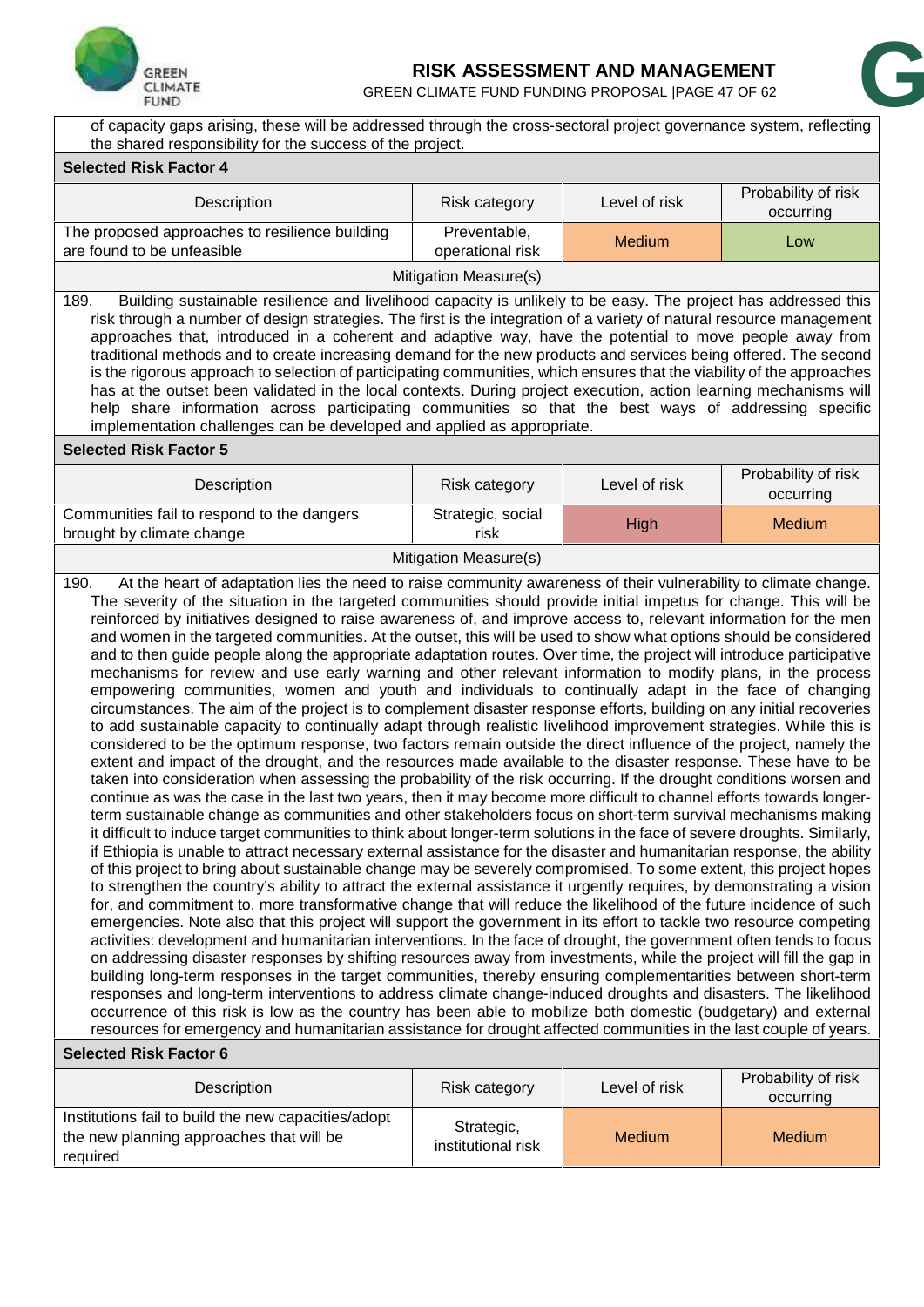

# **RISK ASSESSMENT AND MANAGEMENT** RISK ASSESSMENT AND MANAGEMENT<br>N CLIMATE FUND FUNDING PROPOSAL |PAGE 48 OF 62<br>**Grade Measure(s)**

GREEN CLIMATE FUND FUNDING PROPOSAL | PAGE 48 OF 62

#### Mitigation Measure(s)

191. While, ultimately, this project intends to build the resilience of the participating communities, it is essential that an institutional framework able to continually support community efforts emerges in parallel. Creation of such sustainable institutional capacity has been beyond other such initiatives for a variety of reasons, including, but not limited to, resistance to change, protection of vested interests in the status quo, gender bias, and the creation of unsustainable cost structures. This risk will be mitigated by applying the lessons learned from the considerable body of relevant past experience, which, among other things, demonstrates the critical importance of using fully participative and gender responsive approaches. In this case, it is known that there is a significant demand for change, given the necessary resources and support. By bringing together an array of stakeholders including women's groups in participatory processes, the momentum for change will be increased, and the risk of these becoming challenged will be reduced. By working with existing institutions, and concentrating GCF funds on capital expenditures, the risk of building unsustainable cost structures will be avoided. At the outset, existing organizations (including Government institutions at national, regional and local levels) will assume responsibility for delivery, while being supported by the project to continually collaborate and seek the integrated solutions needed in the future. It is through this facilitation of the collaboration of existing institutions that the project will manage this risk and contribute to its ultimate success.

#### **Selected Risk Factor 7**

| Description                                                                                                                                                                                                                                                                                                                                                                                                                                                                                                                                                                                                                                                                                                                                                                                                                                                                                                                                                                                                                                                                                                                                                                                                                                                                                                                                                                                                                                                                                                                                                                                                      | Risk category                    | Level of risk | Probability of risk<br>occurring |  |  |  |  |  |  |
|------------------------------------------------------------------------------------------------------------------------------------------------------------------------------------------------------------------------------------------------------------------------------------------------------------------------------------------------------------------------------------------------------------------------------------------------------------------------------------------------------------------------------------------------------------------------------------------------------------------------------------------------------------------------------------------------------------------------------------------------------------------------------------------------------------------------------------------------------------------------------------------------------------------------------------------------------------------------------------------------------------------------------------------------------------------------------------------------------------------------------------------------------------------------------------------------------------------------------------------------------------------------------------------------------------------------------------------------------------------------------------------------------------------------------------------------------------------------------------------------------------------------------------------------------------------------------------------------------------------|----------------------------------|---------------|----------------------------------|--|--|--|--|--|--|
| Necessary improvements to rules and regulations<br>are not introduced                                                                                                                                                                                                                                                                                                                                                                                                                                                                                                                                                                                                                                                                                                                                                                                                                                                                                                                                                                                                                                                                                                                                                                                                                                                                                                                                                                                                                                                                                                                                            | Strategic,<br>institutional risk | <b>Medium</b> | <b>Medium</b>                    |  |  |  |  |  |  |
|                                                                                                                                                                                                                                                                                                                                                                                                                                                                                                                                                                                                                                                                                                                                                                                                                                                                                                                                                                                                                                                                                                                                                                                                                                                                                                                                                                                                                                                                                                                                                                                                                  | Mitigation Measure(s)            |               |                                  |  |  |  |  |  |  |
| 192.<br>Appropriate rules and regulations are vital parts of the enabling environment. The fact that such rules and<br>regulations do not already exist indicate a risk that there is either a lack of understanding of, or a reluctance to<br>introduce, what is required in the context of the development of a climate-resilient economy. Preparatory work<br>indicates that the problem is uncertainty as to what steps should be taken to create an appropriate enabling<br>environment, and a need for support in finding the answers. The project has been designed to deliver such support.<br>Given alignment with national priorities, there is impetus for the introduction of appropriate solutions. Where<br>difficulties are encountered in introducing necessary changes, the cross-sectoral project governance mechanisms<br>will provide a forum in which the nature of obstacles can be determined and political solutions can be engineered.                                                                                                                                                                                                                                                                                                                                                                                                                                                                                                                                                                                                                                                  |                                  |               |                                  |  |  |  |  |  |  |
| <b>Selected Risk Factor 8</b>                                                                                                                                                                                                                                                                                                                                                                                                                                                                                                                                                                                                                                                                                                                                                                                                                                                                                                                                                                                                                                                                                                                                                                                                                                                                                                                                                                                                                                                                                                                                                                                    |                                  |               |                                  |  |  |  |  |  |  |
| Description                                                                                                                                                                                                                                                                                                                                                                                                                                                                                                                                                                                                                                                                                                                                                                                                                                                                                                                                                                                                                                                                                                                                                                                                                                                                                                                                                                                                                                                                                                                                                                                                      | Risk category                    | Level of risk | Probability of risk<br>occurring |  |  |  |  |  |  |
| The project governance mechanisms fail to bring<br>about the necessary collaborative work and/or<br>the new institutional systems for climate-<br>responsive planning and development                                                                                                                                                                                                                                                                                                                                                                                                                                                                                                                                                                                                                                                                                                                                                                                                                                                                                                                                                                                                                                                                                                                                                                                                                                                                                                                                                                                                                            | Strategic,<br>institutional risk | High          | <b>Medium</b>                    |  |  |  |  |  |  |
|                                                                                                                                                                                                                                                                                                                                                                                                                                                                                                                                                                                                                                                                                                                                                                                                                                                                                                                                                                                                                                                                                                                                                                                                                                                                                                                                                                                                                                                                                                                                                                                                                  |                                  |               |                                  |  |  |  |  |  |  |
| Mitigation Measure(s)<br>A key element of the project's innovation is the participative planning that will bring about cross-sectoral<br>193.<br>integration. This innovation implies the need to try new things, which in turn suggests there is a risk these<br>approaches will not work in practice. If this were to prove the case, it would undermine the fundamental aim of the<br>project to bring about and institutionalize new systems for climate-responsive planning and development. This is a<br>risk that has been confronted through the preparatory work, as the sectors have worked together to design the<br>project as well as the collaborative management systems that are to be employed. Again, given the alignment of<br>the project's aims with national priorities, there is a momentum and appetite for the kind of climate-responsive<br>management systems that the CRGE strategy has helped envisage. Again, should difficulties be encountered in<br>introducing necessary changes, the cross-sectoral project governance mechanisms will provide a forum in which<br>the nature of obstacles can be determined and political solutions can be conceived. At the highest level, guidance<br>will be provided to implementing entities on cross-sectoral project governance and synergies through the CRGE<br>Secretariat where implementing entities are members of the Secretariat. This is expected to minimize the likelihood<br>of occurrence of silo approach in climate-responsive planning and development across implementing entities.<br><b>Selected Risk Factor 9</b> |                                  |               |                                  |  |  |  |  |  |  |
| Description                                                                                                                                                                                                                                                                                                                                                                                                                                                                                                                                                                                                                                                                                                                                                                                                                                                                                                                                                                                                                                                                                                                                                                                                                                                                                                                                                                                                                                                                                                                                                                                                      | <b>Risk category</b>             | Level of risk | Probability of<br>risk occurring |  |  |  |  |  |  |

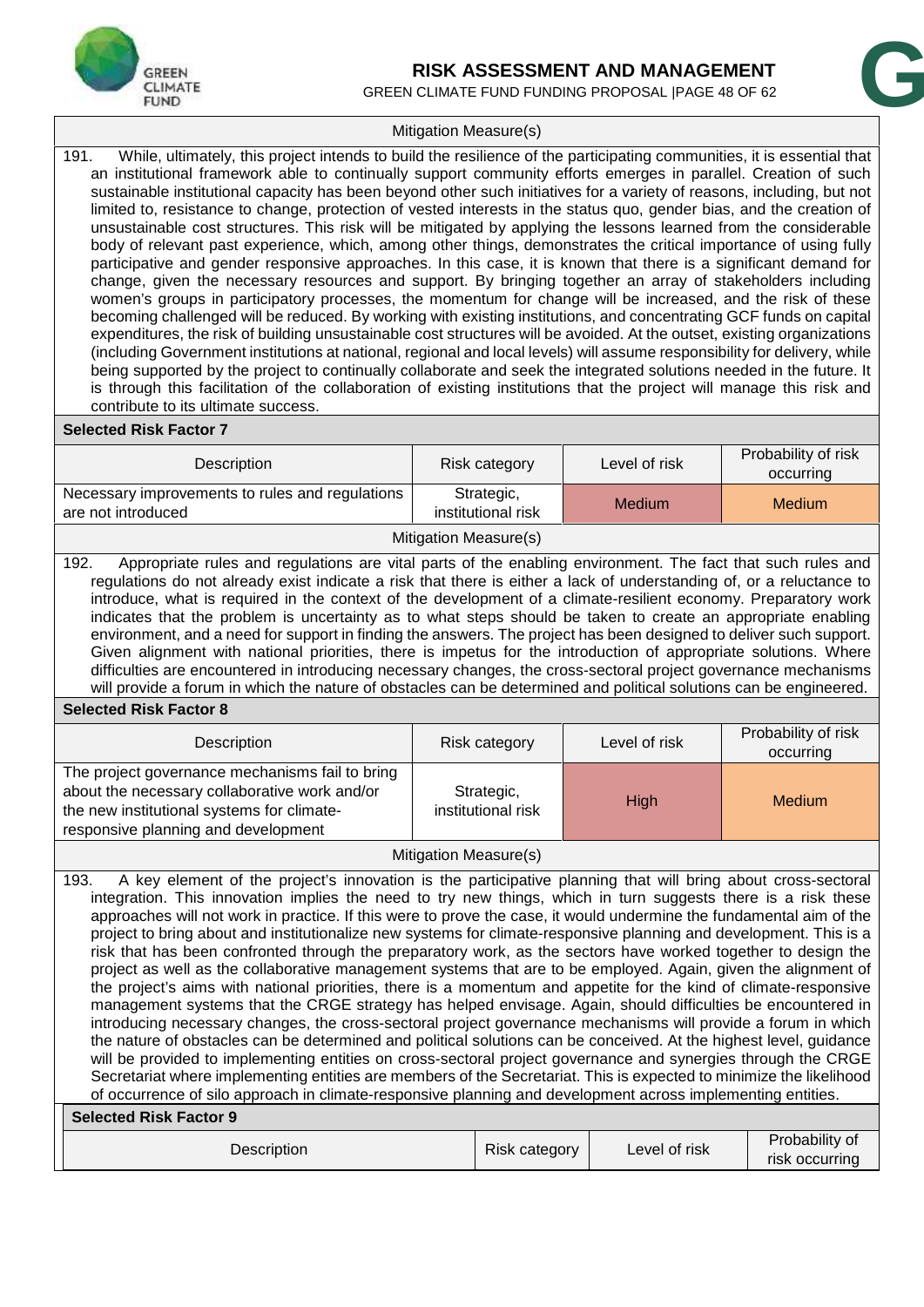

# **RISK ASSESSMENT AND MANAGEMENT**<br>GREEN CLIMATE FUND FUNDING PROPOSAL |PAGE 49 OF 62 RISK ASSESSMENT AND MANAGEMENT<br>GREEN CLIMATE FUND FUNDING PROPOSAL |PAGE 49 OF 62<br>ther

| Irrigation structures, water schemes and other<br>infrastructures might not be properly and timely                                                                                                                                                                                                                                                                                                                                                                                                                                                                                                                                                                                                                                                                                                                                                                                                                                                                                                                                                                                                                                                                                                                                                                                                                                                                                                                                                                                                                                                                                                                                                                                                                                                                                                                                                                                                                                                                                                                                                                                                                                                                                          | Technical risk                              | High          | Medium                           |
|---------------------------------------------------------------------------------------------------------------------------------------------------------------------------------------------------------------------------------------------------------------------------------------------------------------------------------------------------------------------------------------------------------------------------------------------------------------------------------------------------------------------------------------------------------------------------------------------------------------------------------------------------------------------------------------------------------------------------------------------------------------------------------------------------------------------------------------------------------------------------------------------------------------------------------------------------------------------------------------------------------------------------------------------------------------------------------------------------------------------------------------------------------------------------------------------------------------------------------------------------------------------------------------------------------------------------------------------------------------------------------------------------------------------------------------------------------------------------------------------------------------------------------------------------------------------------------------------------------------------------------------------------------------------------------------------------------------------------------------------------------------------------------------------------------------------------------------------------------------------------------------------------------------------------------------------------------------------------------------------------------------------------------------------------------------------------------------------------------------------------------------------------------------------------------------------|---------------------------------------------|---------------|----------------------------------|
| maintained or fixed<br>Mitigation Measure(s)                                                                                                                                                                                                                                                                                                                                                                                                                                                                                                                                                                                                                                                                                                                                                                                                                                                                                                                                                                                                                                                                                                                                                                                                                                                                                                                                                                                                                                                                                                                                                                                                                                                                                                                                                                                                                                                                                                                                                                                                                                                                                                                                                |                                             |               |                                  |
| Communities will be adequately familiarized with irrigation technologies, which will be introduced by the<br>194.<br>project. Operation and maintenance training manual will be prepared in the local language and training will be<br>given to project beneficiaries through Farmers Training Centers (FTC). Furthermore, women will be involved in<br>decision making regarding appropriate technologies and they will take part as key-members and leaders in water<br>committees formed for the operation and maintenance of their water and irrigation schemes. Farmer Organizations<br>(FO) that have been established to manage water supply systems through the formation of a water committee<br>and that make valuable contribution to planning, improving, upgrading and maintenance of water supply and<br>irrigation schemes, will include women leaders and receive training on operation and maintenance of facilities and<br>financial management. Use of indigenous knowledge and women's contributions to water provision will be an<br>integral part that will be aligned with the organizational and management aspects of the schemes. Water User<br>Associations (WUAs) will have equal numbers of men and women to take charge of the implementation process<br>and own the process so the WUA will be responsible for the continuing O&M of the schemes when they have<br>been completed. Periodically, Woreda experts, Development Agents (DAs) and farmers will receive training of<br>trainers so O&M knowledge is inherited and practice sustained after project closure.                                                                                                                                                                                                                                                                                                                                                                                                                                                                                                                                                                                       |                                             |               |                                  |
| <b>Selected Risk Factor 10</b>                                                                                                                                                                                                                                                                                                                                                                                                                                                                                                                                                                                                                                                                                                                                                                                                                                                                                                                                                                                                                                                                                                                                                                                                                                                                                                                                                                                                                                                                                                                                                                                                                                                                                                                                                                                                                                                                                                                                                                                                                                                                                                                                                              |                                             |               |                                  |
| Description                                                                                                                                                                                                                                                                                                                                                                                                                                                                                                                                                                                                                                                                                                                                                                                                                                                                                                                                                                                                                                                                                                                                                                                                                                                                                                                                                                                                                                                                                                                                                                                                                                                                                                                                                                                                                                                                                                                                                                                                                                                                                                                                                                                 | Risk category                               | Level of risk | Probability of<br>risk occurring |
| The project involves procurement of technologies, goods,<br>equipment and services from domestic and international<br>markets. Hence there might be delays in procurement<br>processes, supply of items, and other malpractices in<br>procurement management.                                                                                                                                                                                                                                                                                                                                                                                                                                                                                                                                                                                                                                                                                                                                                                                                                                                                                                                                                                                                                                                                                                                                                                                                                                                                                                                                                                                                                                                                                                                                                                                                                                                                                                                                                                                                                                                                                                                               | Strategic,<br><b>High</b><br>Financial risk |               | <b>Medium</b>                    |
| Mitigation Measure(s)                                                                                                                                                                                                                                                                                                                                                                                                                                                                                                                                                                                                                                                                                                                                                                                                                                                                                                                                                                                                                                                                                                                                                                                                                                                                                                                                                                                                                                                                                                                                                                                                                                                                                                                                                                                                                                                                                                                                                                                                                                                                                                                                                                       |                                             |               |                                  |
| The Ministry of Finance and Economic Cooperation (MoFEC) is mandated to ensure that public finance<br>195.<br>management is being practiced across public institutions. Each public institution is required to follow and abide by<br>the public finance rules of the country including the procurements. Given that this project is going to be<br>implemented by sector ministries, they are required to respect the overall public financial management (e.g.<br>Financial Management Proclamation No.970/2008 EC) and procurement and property administration guideline<br>(e.g. Procurement and Property Administration No. 648/2009 EC). As an accredited entity MoFEC has significant<br>experience with domestic and international procurement and strong relationships with the Federal Public<br>Procurement and Property Administration Agency (PPA), which is responsible for management of national and<br>international procurement activities of public institutions. To ensure uniformity and accountability, sector ministries<br>have procurement units or directorates, which undertake procurement of goods and services according to the<br>procurement guideline. In addition, each sector ministries have internal audit units/directorates to enforce relevant<br>finance and procurement guidelines are respected. As required by the public finance management guideline of<br>MoFEC, sector ministries are required to prepare and submit performance reports including physical and financial<br>utilization to MoFEC which will be subject to critical review and evaluation by MoFEC. The procurement directorate<br>of MoFEC will actively engage with PPA and the procurement units/ or directorate of the implementing entities.<br>Thus, two issues are worth noting. First, procurement capacity building trainings will be also organized.<br>Specifically, project implementing entities will be given prior training on financial and procurement modalities with<br>a focus on this project. Second, procurement planning will be prepared and executed at all levels together with<br>procurement units/or directorates of implementing ministries. |                                             |               |                                  |
| <b>Selected Risk Factor 11</b>                                                                                                                                                                                                                                                                                                                                                                                                                                                                                                                                                                                                                                                                                                                                                                                                                                                                                                                                                                                                                                                                                                                                                                                                                                                                                                                                                                                                                                                                                                                                                                                                                                                                                                                                                                                                                                                                                                                                                                                                                                                                                                                                                              |                                             |               |                                  |
| Description                                                                                                                                                                                                                                                                                                                                                                                                                                                                                                                                                                                                                                                                                                                                                                                                                                                                                                                                                                                                                                                                                                                                                                                                                                                                                                                                                                                                                                                                                                                                                                                                                                                                                                                                                                                                                                                                                                                                                                                                                                                                                                                                                                                 | Risk category                               | Level of risk | Probability of<br>risk occurring |
| The successful implementation of the project seeks<br>engagement of various stakeholders and actors at<br>federal, regional, Woreda and Kebele level. Lack of<br>strong coordination arrangement will hamper the success<br>of the project                                                                                                                                                                                                                                                                                                                                                                                                                                                                                                                                                                                                                                                                                                                                                                                                                                                                                                                                                                                                                                                                                                                                                                                                                                                                                                                                                                                                                                                                                                                                                                                                                                                                                                                                                                                                                                                                                                                                                  | Strategic,<br>institutional<br>risk         | Medium        | Low                              |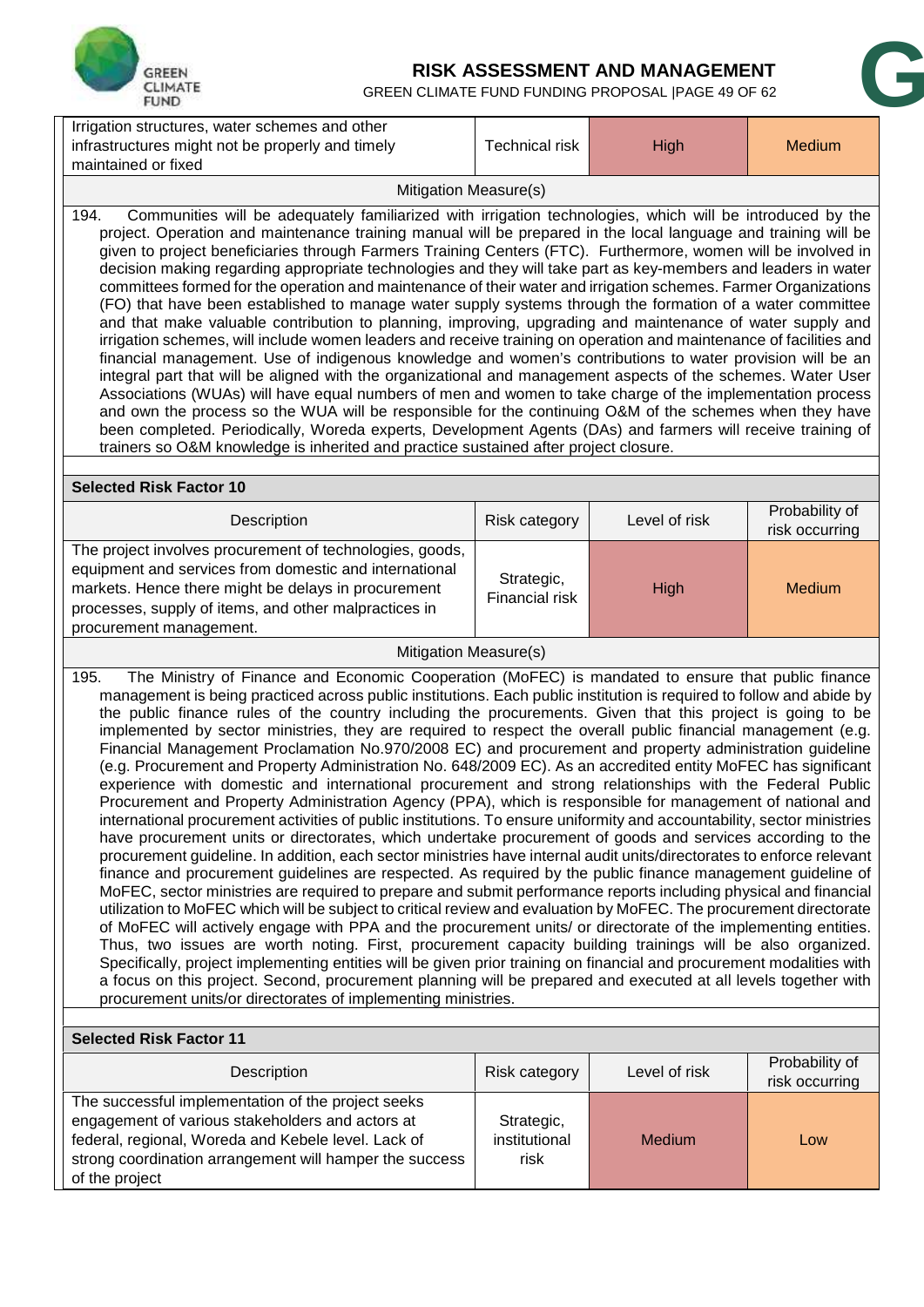

# **RISK ASSESSMENT AND MANAGEMENT** RISK ASSESSMENT AND MANAGEMENT<br>N CLIMATE FUND FUNDING PROPOSAL |PAGE 50 OF 62<br>Attication Measure(s)

GREEN CLIMATE FUND FUNDING PROPOSAL |PAGE 50 OF 62

#### Mitigation Measure(s)

196. MoFEC is the implementing partner of this project. It has rich experience of coordinating various national flagship programs and projects. The CRGE Facility, under MOFEC will be responsible for the overall coordination of the project. The Facility secretariat, in addition to its existing staff, will hire relevant experts (preferably a gender trainer/expert) who will coordinate the project. The CRGE Facility Management Committee (which is comprised of State Ministers from the two project delivery ministries) will also serve as Steering Committee of this project. MOFEC will ensure that the two line ministries (MOANR, and MOWIE,) will establish Project Coordination Unit (PCU), which will be responsible for the overall coordination and leadership of sector-specific activities. The line ministries in turn will ensure the establishment of similar coordination arrangement at regional and district level. Bureau of Finance and Economic Development (BOFED) and Office of Finance and Economic Development (WOFED) will respectively play the overall coordination of the project at regional and Woreda levels. In this connection, adequate budget is allocated for recruitment of project staff at federal, regional and Woreda levels including gender experts.

#### **Other Potential Risks in the Horizon**

197. The likely emerging risks have been addressed through the risk analysis. Methodologically, the key to effective risk management will be the high degree of stakeholder participation that ensures the project can learn and adapt to circumstance as implementation progresses.

*\* Please expand this sub-section when needed to address all potential material and relevant risks.*

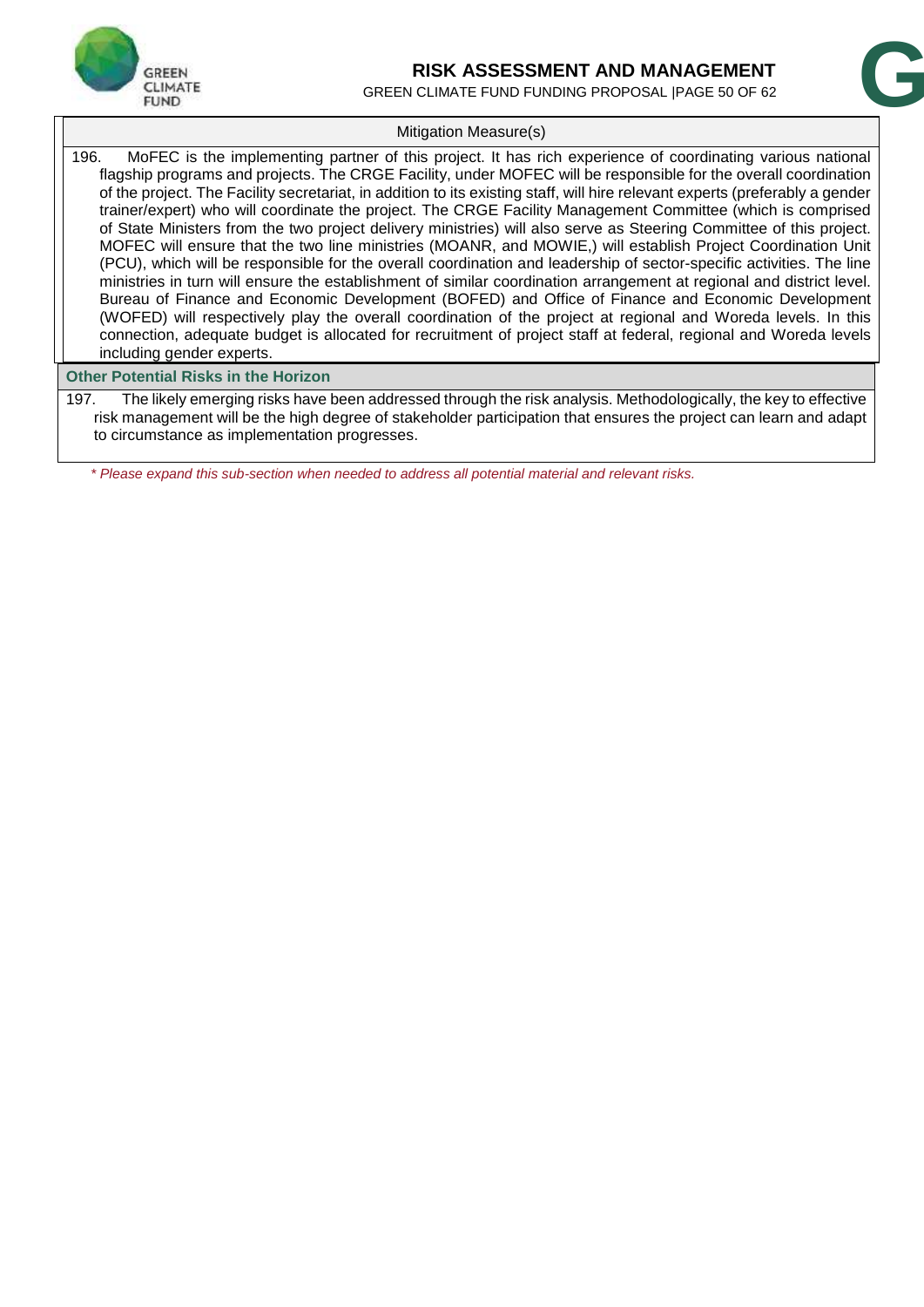

# **RESULTS MONITORING AND REPORTING**<br>GREEN CLIMATE FUND FUNDING PROPOSAL | PAGE 51 OF 62 **GREEN CLIMATE FUND FUNDING PROPOSAL | PAGE 51 OF 62**

Please specify the logic framework in accordance with the GCF's Performance Measurement Framework under the Results Management Framework.

|                                                                                                                                                                                                                                                                                                                                                                                                                                                                                                                                                                                                                    | H.1.1. Paradigm Shift Objectives and Impacts at the Fund level                                                                                                                                                           |                                                                             |             |                                                                                                                                                    |                                                                                                                                                                     |                                                                                                                                                                                                                                                                                                                                                                                                                                                                                                                                                                                                                                                                              |  |
|--------------------------------------------------------------------------------------------------------------------------------------------------------------------------------------------------------------------------------------------------------------------------------------------------------------------------------------------------------------------------------------------------------------------------------------------------------------------------------------------------------------------------------------------------------------------------------------------------------------------|--------------------------------------------------------------------------------------------------------------------------------------------------------------------------------------------------------------------------|-----------------------------------------------------------------------------|-------------|----------------------------------------------------------------------------------------------------------------------------------------------------|---------------------------------------------------------------------------------------------------------------------------------------------------------------------|------------------------------------------------------------------------------------------------------------------------------------------------------------------------------------------------------------------------------------------------------------------------------------------------------------------------------------------------------------------------------------------------------------------------------------------------------------------------------------------------------------------------------------------------------------------------------------------------------------------------------------------------------------------------------|--|
| <b>Paradigm shift objectives</b>                                                                                                                                                                                                                                                                                                                                                                                                                                                                                                                                                                                   |                                                                                                                                                                                                                          |                                                                             |             |                                                                                                                                                    |                                                                                                                                                                     |                                                                                                                                                                                                                                                                                                                                                                                                                                                                                                                                                                                                                                                                              |  |
| Year round availability food and water for homestead use and agriculture during times of drought<br>Increased climate<br>Reduced loss of livestock and other assets during times of drought;<br>resilience of population,<br>Restoration of the natural habitat<br>environment and<br>No school drop-out of girls and children due to drought induced shortage of food and water;<br>economy to the adverse<br>Improved representation of women in decision making positions,<br>impacts of climate<br>The extent to which communities and local administration practices climate smart planning process<br>change |                                                                                                                                                                                                                          |                                                                             |             |                                                                                                                                                    |                                                                                                                                                                     |                                                                                                                                                                                                                                                                                                                                                                                                                                                                                                                                                                                                                                                                              |  |
|                                                                                                                                                                                                                                                                                                                                                                                                                                                                                                                                                                                                                    |                                                                                                                                                                                                                          | <b>Means of</b>                                                             |             |                                                                                                                                                    | <b>Target</b>                                                                                                                                                       |                                                                                                                                                                                                                                                                                                                                                                                                                                                                                                                                                                                                                                                                              |  |
| <b>Expected Result</b>                                                                                                                                                                                                                                                                                                                                                                                                                                                                                                                                                                                             | <b>Indicator</b>                                                                                                                                                                                                         | <b>Baseline</b><br>Mid-term<br><b>Verification (MoV)</b><br>(if applicable) | Final       | <b>Assumptions</b>                                                                                                                                 |                                                                                                                                                                     |                                                                                                                                                                                                                                                                                                                                                                                                                                                                                                                                                                                                                                                                              |  |
| <b>Fund-level impacts</b>                                                                                                                                                                                                                                                                                                                                                                                                                                                                                                                                                                                          |                                                                                                                                                                                                                          |                                                                             |             |                                                                                                                                                    |                                                                                                                                                                     |                                                                                                                                                                                                                                                                                                                                                                                                                                                                                                                                                                                                                                                                              |  |
| A1.0 Increased resilience<br>and enhanced livelihoods<br>of the most vulnerable<br>people, communities and<br>regions                                                                                                                                                                                                                                                                                                                                                                                                                                                                                              | Extent to which lives and<br>livelihoods of the most<br>vulnerable groups are enhanced<br>and made more resilient to<br>climate related hazards in the<br>geographic area that can be<br>attributed to GCF intervention. | Monitoring and<br>evaluation reports,<br>Survey report                      | $\mathbf 0$ | 99,000 direct<br>male and female<br>beneficiaries<br>demonstrating<br>improvements in<br>both adaptive<br>capacity &<br>livelihood<br>productivity | 330,000 direct<br>(out of which<br>99,000 female)<br>beneficiaries<br>demonstrating<br>improvements in<br>both adaptive<br>capacity &<br>livelihood<br>productivity | Disaggregated at project/programme<br>level by vulnerable group. Vulnerable<br>groups can include women, children,<br>elderly and disabled individuals.<br>This indicator is envisioned to be<br>measured in the form of an index,<br>composed by a set of sub-indicators. The<br>methodologies, to be developed, can be<br>informed by similar indicators adopted by<br>AF, LDCF/SCCF, PPCR, GIZ and ICF<br>among others.<br>Sub indicators composing this index<br>would look at specific aspects of what<br>constitute resilience and well-being such<br>as access (to services and resources),<br>reduced risk of losses (economic, health,<br>lives, etc.) and enhanced |  |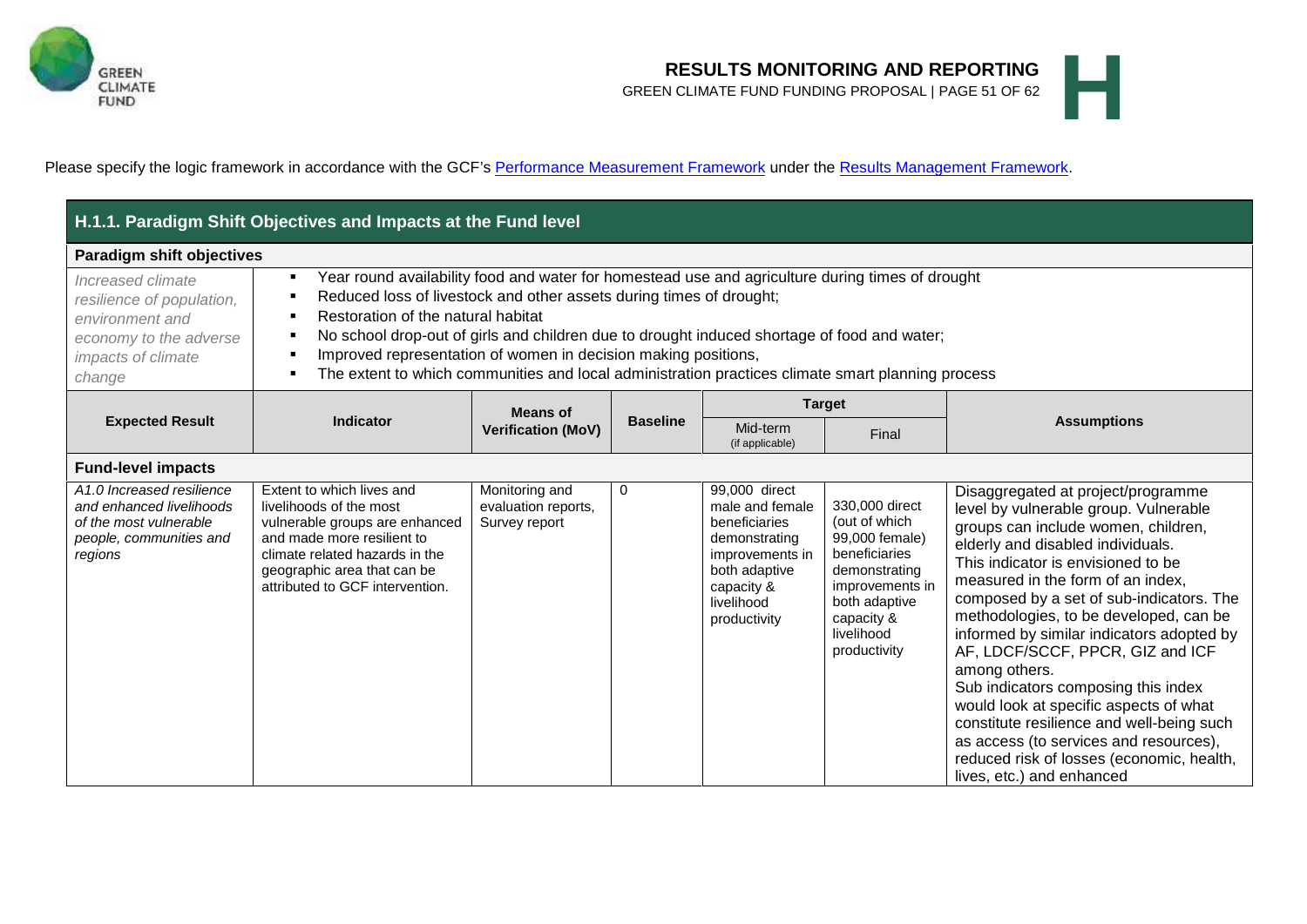

# **RESULTS MONITORING AND REPORTING**<br>GREEN CLIMATE FUND FUNDING PROPOSAL | PAGE 52 OF 62 **GREEN CLIMATE FUND FUNDING PROPOSAL | PAGE 52 OF 62**



|                                                                                                          | Change in expected losses of<br>livelihoods and economic assets<br>due to the climate change<br>induced drought in the project<br>intervention areas |                                                            | <b>Baseline</b><br>data will be<br>determined<br>by the<br>project<br>commence<br>ment                                                                        | Over USD 12<br>million worth of<br>livelihood and<br>economic assets<br>loss saved                                                                                      | Over USD 23<br>million worth of<br>livelihood and<br>economic assets<br>loss saved                                                   | production/productivity (in agriculture,<br>livestock, and other economic activities)                                                                                                                                                                                                                                                                                                                      |
|----------------------------------------------------------------------------------------------------------|------------------------------------------------------------------------------------------------------------------------------------------------------|------------------------------------------------------------|---------------------------------------------------------------------------------------------------------------------------------------------------------------|-------------------------------------------------------------------------------------------------------------------------------------------------------------------------|--------------------------------------------------------------------------------------------------------------------------------------|------------------------------------------------------------------------------------------------------------------------------------------------------------------------------------------------------------------------------------------------------------------------------------------------------------------------------------------------------------------------------------------------------------|
|                                                                                                          | Number of males and females<br>with year-round access to<br>reliable and safe water supply<br>despite climate shocks and<br>stresses                 | Household surveys;<br>Monitoring and<br>evaluation reports | 12,500<br>Male and<br>Female                                                                                                                                  | 251,829 male<br>and female<br>beneficiaries<br>$(M=128431)$<br>$F = 123,398$                                                                                            | 330,000 male<br>and female<br>beneficiaries                                                                                          | The livelihood and climate information system<br>and services fully sustains at grassroots levels<br>Smooth handover of project deliverables and<br>materials to the communities and regions<br>ensured to sustain achieved changes and<br>manage the overall project risks                                                                                                                                |
| Improved resilience of<br>ecosystems and<br>ecosystem services                                           | Coverage of degraded lands<br>managed and protected in<br>response to climate variability<br>and change                                              | Periodic surveys,<br>terminal evaluation<br>report         | 1,200 ha of<br>restored<br>degraded<br>land                                                                                                                   | 1,570 ha of<br>degraded land<br>protected &<br>managed and<br>1000 ha of land<br>planted with<br>trees                                                                  | 7,850 ha of<br>degraded land<br>protected &<br>managed out of<br>which 5,000 ha<br>planted with<br>trees                             |                                                                                                                                                                                                                                                                                                                                                                                                            |
| A3.0 Increased resilience<br>of infrastructure and the<br>built environment to climate<br>change threats | Number of physical assets<br>constructed or modified to<br>increase resilience to climate<br>variability and change                                  | Supervision and<br>monitoring and<br>evaluation, surveys,  | 0 drilled<br>wells using<br>solar<br>energy<br>13 BH<br>operated by<br>diesel<br>generators,<br>26 hand<br>dug wells<br>0 springs $^{26}$<br>15<br>reservoirs | 112 drilled wells<br>(82 deep and 30<br>shallow) and 80<br>hand dug wells,<br>30 springs and<br>31 community<br>ponds built, 70<br>water reservoirs,<br>60 water points | 112 drilled wells<br>and 80 hand dug<br>wells, 30<br>springs, 31<br>community<br>ponds, 150<br>water reservoirs.<br>140 water points | Assets will be disaggregated by sector,<br>type of asset, action (constructed or<br>strengthened). The methodology will<br>delineate an assessment of the extent<br>and quality of the constructed/modified<br>asset depending on asset type (Coastal<br>erosion defenses constructed to<br>withstand impacts of climate change<br>(km); Road constructed to withstand<br>impacts of climate change (km)). |

<sup>26</sup> The feasibility study identified 309 springs outcrops which can be developed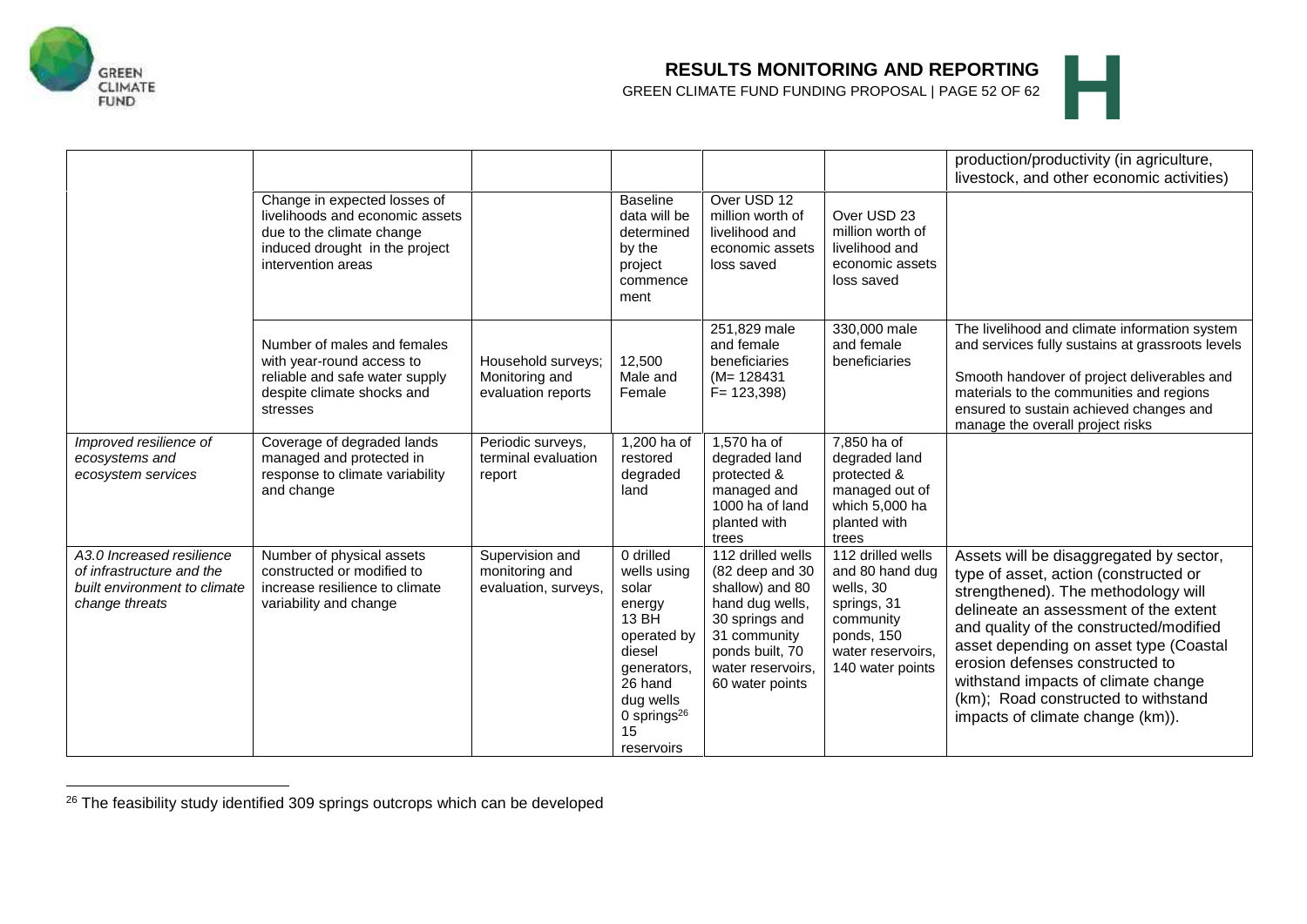

# **RESULTS MONITORING AND REPORTING**<br>GREEN CLIMATE FUND FUNDING PROPOSAL | PAGE 53 OF 62 **GREEN CLIMATE FUND FUNDING PROPOSAL | PAGE 53 OF 62**

|                                                                                                                                                                       |                                                                                                                                                                              |                                                                                       | 15 water<br>points                                                    |                                                                                                                                                           |                                                                                                                                                               |                                                                                                                                                                                                                                                                                                                   |  |  |  |  |
|-----------------------------------------------------------------------------------------------------------------------------------------------------------------------|------------------------------------------------------------------------------------------------------------------------------------------------------------------------------|---------------------------------------------------------------------------------------|-----------------------------------------------------------------------|-----------------------------------------------------------------------------------------------------------------------------------------------------------|---------------------------------------------------------------------------------------------------------------------------------------------------------------|-------------------------------------------------------------------------------------------------------------------------------------------------------------------------------------------------------------------------------------------------------------------------------------------------------------------|--|--|--|--|
| <b>Project Outcomes</b>                                                                                                                                               |                                                                                                                                                                              |                                                                                       |                                                                       |                                                                                                                                                           |                                                                                                                                                               |                                                                                                                                                                                                                                                                                                                   |  |  |  |  |
| A5.0 Strengthened<br>institutional and regulatory<br>systems for climate-<br>responsive planning and<br>development                                                   | Institutional and regulatory<br>systems that improve incentives<br>for climate resilience and their<br>effective implementation                                              | Annual plans,<br>Project periodic<br>reports, Monitoring<br>and Evaluation<br>reports | $\mathbf 0$                                                           | 22 Woredas, 9<br>regional<br>bureaus practice<br>integrated and<br>participatory<br>planning,<br>implementation<br>and M&E in a<br>coordinated<br>manner. | 22 Woredas, 9<br>regional bureaus<br>and practice<br>integrated and<br>participatory<br>planning,<br>implementation<br>and M&E in a<br>coordinated<br>manner. | Government enforces integrated approaches<br>to project implementation. This covers both<br>the vertical institutional integration and<br>horizontal sectoral synergies of project<br>planning and implementation. There is also a<br>systemic platform that readily avails climate<br>information at all levels. |  |  |  |  |
|                                                                                                                                                                       | Number and level of effective<br>coordination mechanisms and<br>synergy at the national and<br>regional levels, including<br>between and among relevant<br>sector ministries | Annual plans,<br>Project periodic<br>reports, Monitoring<br>and Evaluation<br>reports | $\mathbf 0$                                                           | 22 Woredas, 9<br>regional<br>bureaus practice<br>synergetic<br>coordination in<br>climate smart<br>planning at local<br>level.                            | 22 Woredas, 9<br>regional bureaus<br>and 5 sectors<br>practice<br>synergetic<br>coordination in<br>climate smart<br>planning at local<br>level                | Government enforces integrated approaches<br>to project implementation. This covers both<br>the vertical institutional integration and<br>horizontal sectoral synergies of project<br>planning and implementation. There is also a<br>systemic platform that readily avails climate<br>information at all levels. |  |  |  |  |
| A8.0 Strengthened<br>awareness of climate<br>threats and risk-reduction<br>processes and regulatory<br>systems for climate-<br>responsive planning and<br>development | Number of males and females<br>made aware of climate threats<br>and related appropriate<br>responses                                                                         | Monitoring and<br>evaluation reports                                                  | $\mathbf 0$                                                           | 129,360 men &<br>134,640 women<br>directly benefit<br>from the project<br>in the 22 target<br>Woredas                                                     | 646,800 men &<br>673,200 women<br>directly benefit<br>from the project<br>in the 22 target<br>Woredas                                                         | The community is willing to make use of<br>climate information provided                                                                                                                                                                                                                                           |  |  |  |  |
| Improved resilience of<br>ecosystems and<br>ecosystem services                                                                                                        | Hectare of land rehabilitated or<br>existing forest protected around<br>the water sources and water<br>points                                                                | Periodic surveys,<br>terminal evaluation<br>report                                    | 260, 343 ha<br>of<br>degraded<br>land                                 | 1,570 ha of<br>degraded land<br>protected &<br>managed and<br>1000 ha of land<br>planted with<br>trees                                                    | 7,850 ha of<br>degraded land<br>protected &<br>managed out of<br>which 5,000 ha<br>planted with<br>trees                                                      |                                                                                                                                                                                                                                                                                                                   |  |  |  |  |
| <b>Project outputs</b>                                                                                                                                                |                                                                                                                                                                              |                                                                                       |                                                                       |                                                                                                                                                           |                                                                                                                                                               |                                                                                                                                                                                                                                                                                                                   |  |  |  |  |
| <b>Component 1</b>                                                                                                                                                    |                                                                                                                                                                              |                                                                                       |                                                                       | Improved access to water to build resilient livelihoods                                                                                                   |                                                                                                                                                               |                                                                                                                                                                                                                                                                                                                   |  |  |  |  |
| <b>Outputs</b>                                                                                                                                                        | <b>Indicators</b>                                                                                                                                                            |                                                                                       | <b>MoVs</b><br><b>Assumptions</b><br><b>Baseline</b><br><b>Target</b> |                                                                                                                                                           |                                                                                                                                                               |                                                                                                                                                                                                                                                                                                                   |  |  |  |  |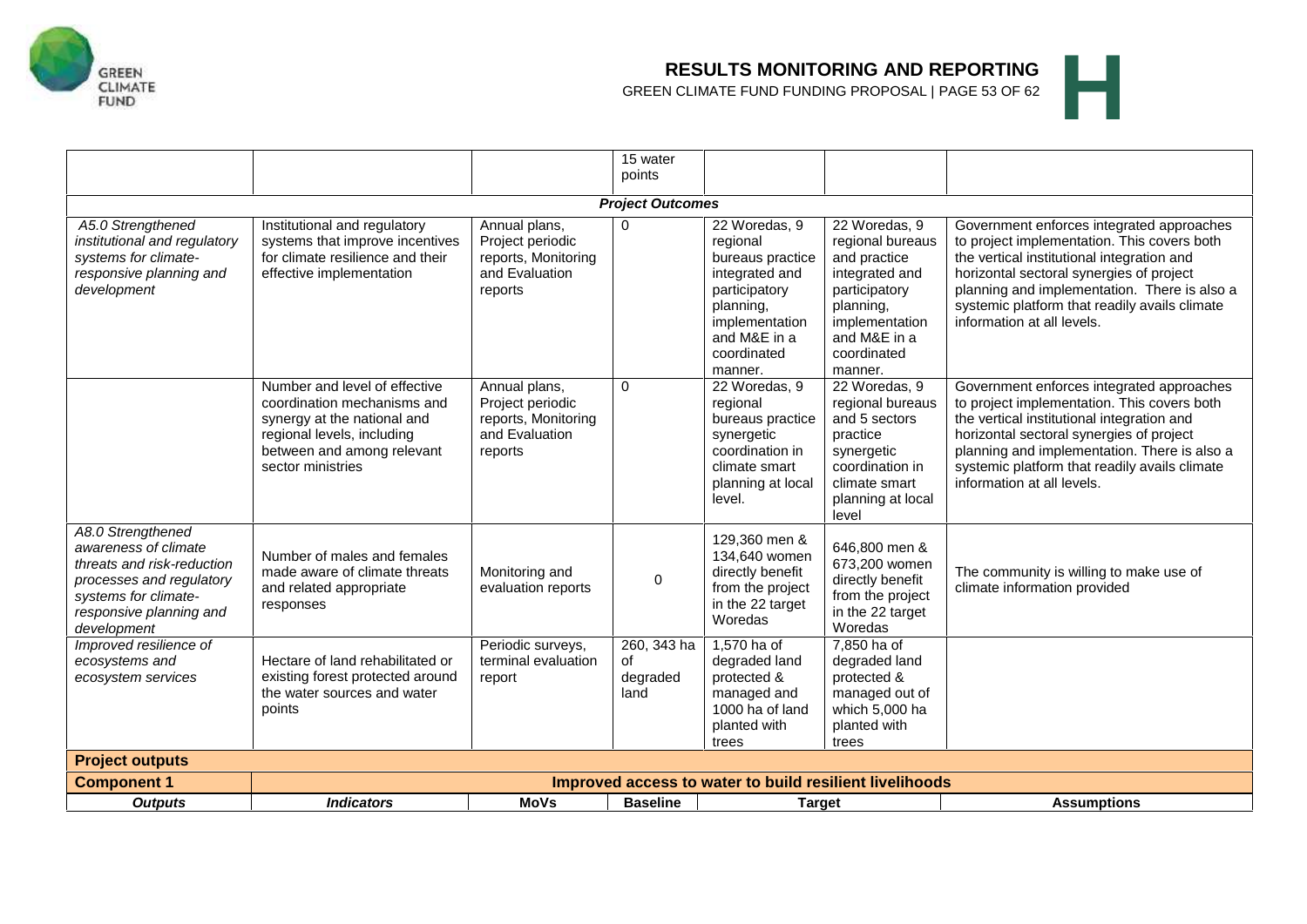

# **RESULTS MONITORING AND REPORTING**<br>GREEN CLIMATE FUND FUNDING PROPOSAL | PAGE 54 OF 62 **GREEN CLIMATE FUND FUNDING PROPOSAL | PAGE 54 OF 62**<br>GREEN CLIMATE FUND FUNDING PROPOSAL | PAGE 54 OF 62

| Output 1.1 Water<br>schemes developed                                           | Number of wells drilled and<br>pumping groundwater using<br>solar energy<br>Number of hand - dug Wells<br>constructed<br>Number of springs developed<br>Number of community ponds<br>developed<br>Number of water reservoirs<br>constructed<br>Number of water points<br>constructed | Field survey<br>reports; progress<br>reports                                                                                                                                                                                                                                                                                                                                                                                                                                                                                                                                                                             | 0 drilled<br>wells using<br>solar<br>energy<br>13 BH<br>operated<br>by diesel<br>generators,<br>26 hand<br>dug wells<br>0 springs $27$<br>15<br>reservoirs<br>15 water<br>points | Mid-term<br>(if applicable)<br>112 drilled wells<br>(82 deep and 30<br>shallow) and 80<br>hand dug wells,<br>30 springs and<br>31 community<br>ponds built, 70<br>water reservoirs.<br>60 water points                                                                                                                                                                 | Final<br>112 drilled wells<br>and 80 hand<br>dug wells, 30<br>springs, 31<br>community<br>ponds, 150<br>water reservoirs.<br>140 water points                                                                                                                                                                                                                                                                                                                                                                    | Groundwater with a discharge of 10 I/s is<br>developed. The groundwater extracted is of<br>potable quality. Firms are able to drill, construct<br>and install the solar pumps inside the wells in<br>the required period of time. |  |
|---------------------------------------------------------------------------------|--------------------------------------------------------------------------------------------------------------------------------------------------------------------------------------------------------------------------------------------------------------------------------------|--------------------------------------------------------------------------------------------------------------------------------------------------------------------------------------------------------------------------------------------------------------------------------------------------------------------------------------------------------------------------------------------------------------------------------------------------------------------------------------------------------------------------------------------------------------------------------------------------------------------------|----------------------------------------------------------------------------------------------------------------------------------------------------------------------------------|------------------------------------------------------------------------------------------------------------------------------------------------------------------------------------------------------------------------------------------------------------------------------------------------------------------------------------------------------------------------|------------------------------------------------------------------------------------------------------------------------------------------------------------------------------------------------------------------------------------------------------------------------------------------------------------------------------------------------------------------------------------------------------------------------------------------------------------------------------------------------------------------|-----------------------------------------------------------------------------------------------------------------------------------------------------------------------------------------------------------------------------------|--|
| <b>Activities</b><br>Develop Groundwater<br>using PV-powered<br>pumping systems | <b>Descriptions</b><br>structures (dams), etc.                                                                                                                                                                                                                                       | This Activity is designed to minimize the adverse<br>impacts of climate-induced rainfall variability on the<br>production and productivity of smallholder agriculture.<br>This activity also intends to augment the supply of<br>potable water through access to groundwater using<br>solar-powered pumping systems, which will involve<br>organizing water well drilling, construction of shallow<br>water wells, and installing PV-powered submersible<br>and surface pumps in the target communities. This<br>encompasses activities such as construction of, hand-<br>dug wells, spring development, water retention |                                                                                                                                                                                  | Prepare detailed design<br>and tender document;<br>Organize water well<br>drilling, construction,<br>supervision and<br>commissioning of shallow<br>wells (100-150 meters<br>depth with 6-8 inch PVC<br>Geophysical surveys<br>Water well drilling,<br>construction and<br>supervision (shallow wells)<br>Install submersible and<br>surface PV pumps<br><b>Target</b> | <b>Description of inputs</b><br>The inputs are largely investments in rural water supply schemes,<br>and substituting design generation in water pumping.<br>Specifically, the inputs will finance the preparation and design of<br>tender documents for consultants and contractors, conduct 396<br>geological and hydrological studies; construct of 396 water wells;<br>procurement of complete set of solar powered submersible and<br>surface water pump systems including all electro-mechanical<br>works. |                                                                                                                                                                                                                                   |  |

<sup>&</sup>lt;sup>27</sup> The feasibility study identified 309 springs outcrops which can be developed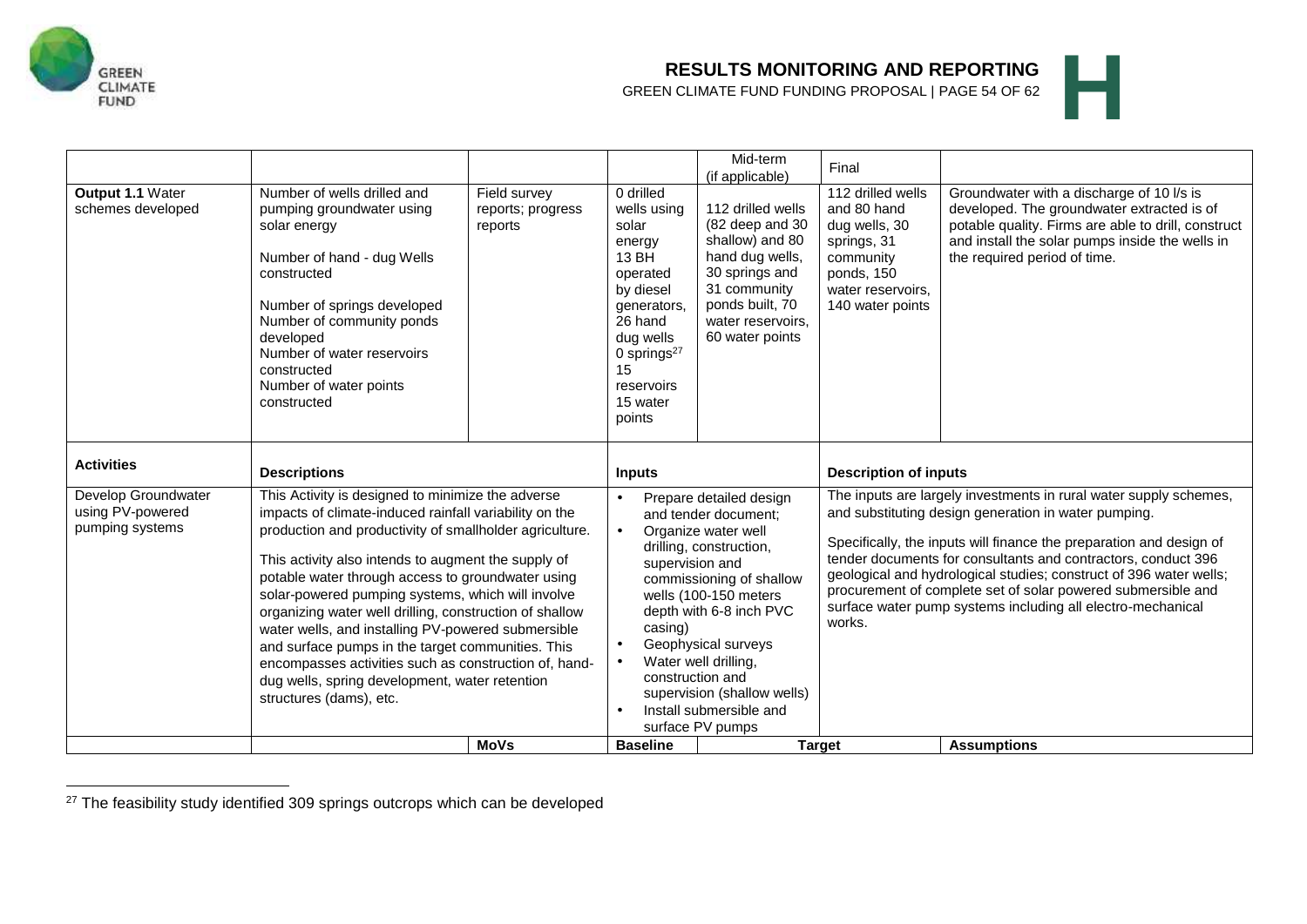

# **RESULTS MONITORING AND REPORTING**<br>GREEN CLIMATE FUND FUNDING PROPOSAL | PAGE 55 OF 62 **GREEN CLIMATE FUND FUNDING PROPOSAL | PAGE 55 OF 62**<br>GREEN CLIMATE FUND FUNDING PROPOSAL | PAGE 55 OF 62

| Output 1.2 Small-scale<br>irrigation (SSI) and<br>associated water-retaining<br>structures established     | <b>Indicators</b><br>Hectare of irrigated land                                                                                                                                                                                                                                | Progress reports,<br>field survey reports                              | 129 ha                                                                                                                                                                                                                                                                                                 | Mid-term<br>(if applicable)<br>1,625 ha of land<br>irrigated | Final<br>5,421 ha of land<br>irrigated                                                                                                                                                                                                                                                                                                                                           | The community will be willing to shift to SSI and<br>also contribute to the development of the<br>scheme. By-laws will be respected in the<br>equitable distribution of the water resources. |  |
|------------------------------------------------------------------------------------------------------------|-------------------------------------------------------------------------------------------------------------------------------------------------------------------------------------------------------------------------------------------------------------------------------|------------------------------------------------------------------------|--------------------------------------------------------------------------------------------------------------------------------------------------------------------------------------------------------------------------------------------------------------------------------------------------------|--------------------------------------------------------------|----------------------------------------------------------------------------------------------------------------------------------------------------------------------------------------------------------------------------------------------------------------------------------------------------------------------------------------------------------------------------------|----------------------------------------------------------------------------------------------------------------------------------------------------------------------------------------------|--|
| <b>Activities</b>                                                                                          | <b>Descriptions</b>                                                                                                                                                                                                                                                           |                                                                        | <b>Inputs</b>                                                                                                                                                                                                                                                                                          |                                                              | <b>Description of inputs</b>                                                                                                                                                                                                                                                                                                                                                     |                                                                                                                                                                                              |  |
| Construction of small-scale<br>irrigation (SSI) and<br>associated water-retaining<br>structures            | This Activity envisage a combination of interventions<br>including development of small-scale irrigation,<br>upgrading traditional irrigation schemes, construction<br>of diversion weirs, and development of pipe-supported<br>irrigation schemes in the target communities. |                                                                        | Provide water harvesting<br>$\bullet$<br>structures<br>Construct community<br>ponds and hand-dug wells<br>to irrigate farmland<br>Develop springs to irrigate<br>farmland<br>Develop and expand<br>small-scale irrigation<br>technologies to irrigate<br>farmland, including<br>traditional irrigation |                                                              | These inputs will address the development and upgrading of 320<br>traditional irrigation schemes, construction of 1100 diversion weirs<br>for irrigation, installation of 550 pipe supported irrigation schemes,<br>support 22 community pond construction activities; finance<br>development of 990 springs for irrigation, and development of 1632<br>scale irrigation canals. |                                                                                                                                                                                              |  |
|                                                                                                            | <b>Indicators</b>                                                                                                                                                                                                                                                             | <b>MoVs</b>                                                            | <b>Baseline</b>                                                                                                                                                                                                                                                                                        | Mid-term<br>(if applicable)                                  | <b>Target</b><br>Final                                                                                                                                                                                                                                                                                                                                                           | <b>Assumptions</b>                                                                                                                                                                           |  |
| Output 1.3 Water<br>Resource Monitoring<br>instruments installed and<br>used for groundwater<br>monitoring | Number of Wells installed with<br>groundwater monitoring system                                                                                                                                                                                                               | Progress reports;<br>field survey reports;<br>GPS spatial data<br>sets | 0                                                                                                                                                                                                                                                                                                      | 0                                                            | 44 Ground water<br>Monitoring<br>Devices installed                                                                                                                                                                                                                                                                                                                               | Federal, regional and Woreda bodies<br>collaborate for effective use and operation, and<br>maintained                                                                                        |  |
| <b>Activities</b>                                                                                          | <b>Descriptions</b>                                                                                                                                                                                                                                                           |                                                                        | <b>Inputs</b>                                                                                                                                                                                                                                                                                          |                                                              | <b>Description of inputs</b>                                                                                                                                                                                                                                                                                                                                                     |                                                                                                                                                                                              |  |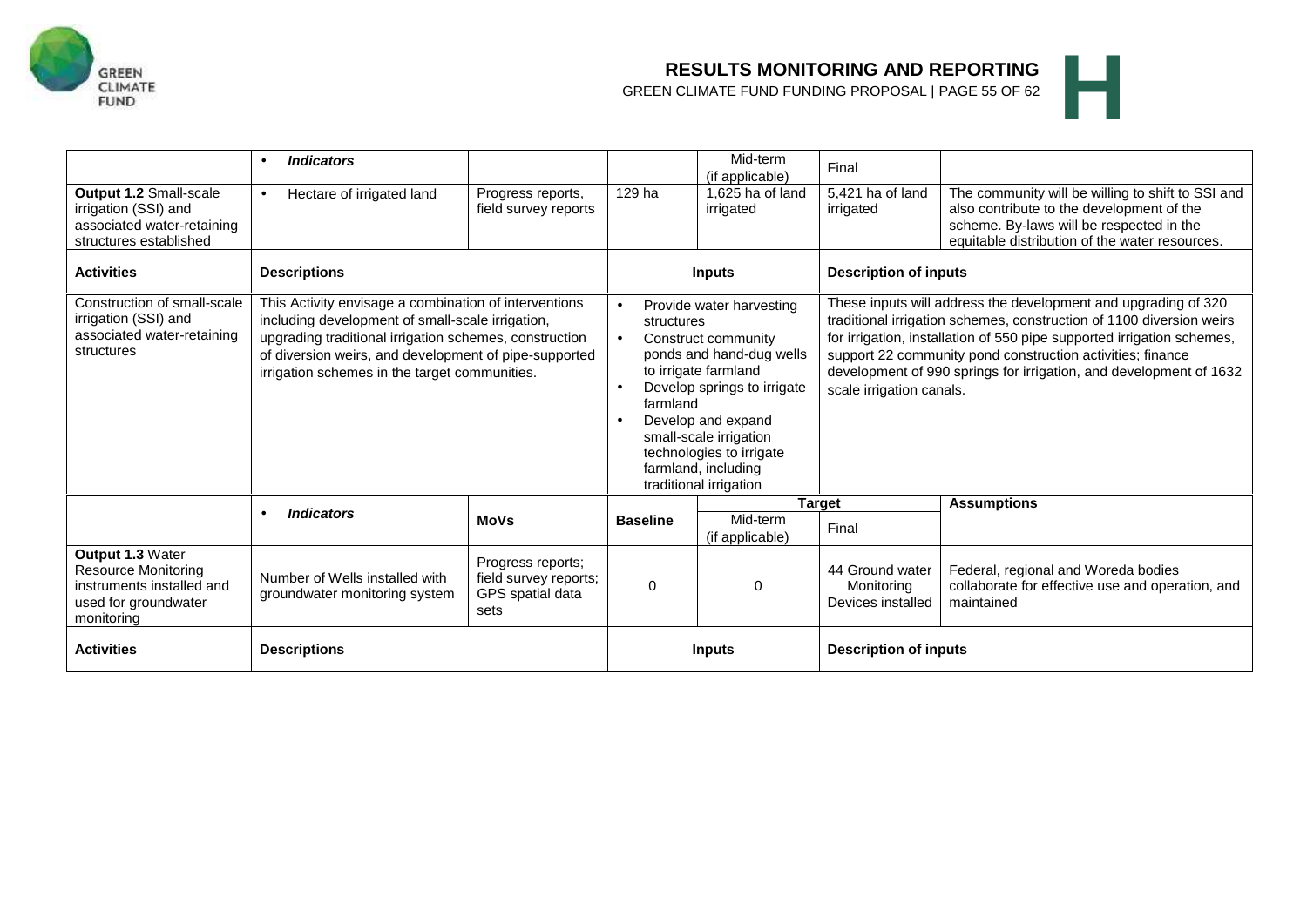

# **RESULTS MONITORING AND REPORTING**<br>GREEN CLIMATE FUND FUNDING PROPOSAL | PAGE 56 OF 62 **GREEN CLIMATE FUND FUNDING PROPOSAL | PAGE 56 OF 62**<br>GREEN CLIMATE FUND FUNDING PROPOSAL | PAGE 56 OF 62



| <b>Water Resource</b><br>Monitoring<br>instruments installed<br>and used for<br>groundwater<br>monitoring | This activity helps to install water resource monitoring<br>devices within the targeted Woredas to provide<br>meaningful data to inform decision-making at all<br>levels. GPS equipment's shall also be supplied to<br>monitor and accurately document project results                                               |                           | GPS equipment's and<br>ground water well<br>monitoring devices.                                                                                                                                                                              |                                                                                                                                                                                                       | Provision of Garmin, GPS for monitoring and documenting<br>purposes,<br>Supply and install ground water well monitoring device -                                                                                   |                                                                                                                                                                                                               |  |
|-----------------------------------------------------------------------------------------------------------|----------------------------------------------------------------------------------------------------------------------------------------------------------------------------------------------------------------------------------------------------------------------------------------------------------------------|---------------------------|----------------------------------------------------------------------------------------------------------------------------------------------------------------------------------------------------------------------------------------------|-------------------------------------------------------------------------------------------------------------------------------------------------------------------------------------------------------|--------------------------------------------------------------------------------------------------------------------------------------------------------------------------------------------------------------------|---------------------------------------------------------------------------------------------------------------------------------------------------------------------------------------------------------------|--|
| <b>Component 2</b>                                                                                        | Management of natural resources for improved water availability                                                                                                                                                                                                                                                      |                           |                                                                                                                                                                                                                                              |                                                                                                                                                                                                       |                                                                                                                                                                                                                    |                                                                                                                                                                                                               |  |
|                                                                                                           | <b>Indicators</b><br>$\bullet$                                                                                                                                                                                                                                                                                       | <b>MoVs</b>               | <b>Baseline</b>                                                                                                                                                                                                                              | Mid-term                                                                                                                                                                                              | <b>Target</b><br>Final                                                                                                                                                                                             | <b>Assumptions</b>                                                                                                                                                                                            |  |
| Output 2.1: Degraded<br>landscape surrounding the<br>water sources rehabilitated<br>and managed           | Number of community<br>$\bullet$<br>nurseries established:<br>Hectare of degraded<br>$\bullet$<br>land around the water<br>sources covered with<br>trees and existing<br>forest protected<br>Hectare of land on<br>which soil fertility<br>management practiced                                                      | Reports, field<br>surveys | 10<br>community<br>nurseries:<br>1,200 ha of<br>restored<br>degraded<br>land                                                                                                                                                                 | (if applicable)<br>66 nurseries<br>established and<br>functional<br>2,075 ha of<br>degraded land<br>rehabilitated or<br>protected<br>1500 ha of land<br>threated with<br>soil fertility<br>management | 66 nurseries<br>established and<br>functional,<br>7,850 ha of<br>degraded land<br>rehabilitated or<br>protected<br>2.850 ha of land<br>treated with soil<br>fertility<br>management                                | The communities actively engage in the<br>rehabilitation of degraded lands surrounding<br>the water sources and protect and manage<br>planted trees and existing forest (if any) in line<br>with their bylaws |  |
| <b>Activities</b>                                                                                         | <b>Descriptions</b>                                                                                                                                                                                                                                                                                                  |                           | <b>Inputs</b>                                                                                                                                                                                                                                |                                                                                                                                                                                                       | <b>Description of inputs</b>                                                                                                                                                                                       |                                                                                                                                                                                                               |  |
| Establish and<br>operationalize nursery<br>Treat land with soil fertility<br>management                   | The project will support establishment and<br>operationalization of one community nursery in each<br>target Kebele. These will be used to raise seedlings,<br>which will be planted on degraded land surrounding<br>the sources of water schemes, which will be used for<br>both domestic consumption and irrigation |                           | Procure seeds that will be<br>used for<br>afforestation/reforestation<br>purposes<br>Support<br>afforestation/reforestation<br>of degraded forest land<br>Enable area closure of<br>severely degraded land<br>through enrichment<br>planting |                                                                                                                                                                                                       | The inputs will invest in rehabilitating degraded forestlands. The<br>support includes among others procurement of seeds; carry out<br>seedling production/Tree and grass seedling planting on 7,850 ha<br>of land |                                                                                                                                                                                                               |  |
| <b>Component 3</b>                                                                                        | Strengthen institutions, build capacity of communities and government staff and Facilitate communication and learning                                                                                                                                                                                                |                           |                                                                                                                                                                                                                                              |                                                                                                                                                                                                       |                                                                                                                                                                                                                    |                                                                                                                                                                                                               |  |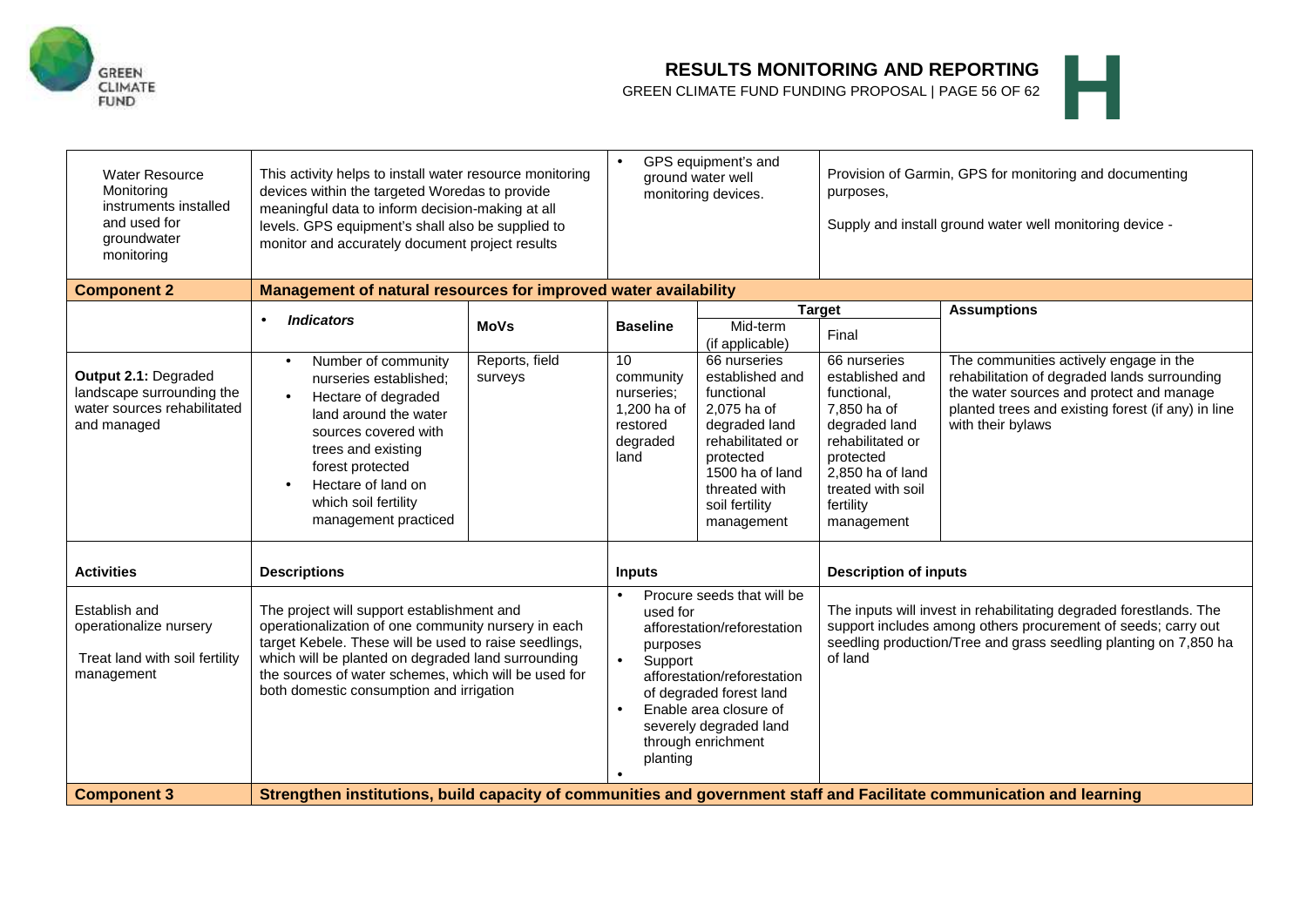

# **RESULTS MONITORING AND REPORTING**<br>GREEN CLIMATE FUND FUNDING PROPOSAL | PAGE 57 OF 62 **GREEN CLIMATE FUND FUNDING PROPOSAL | PAGE 57 OF 62**



|                                                                                                                                                                                                                |                                                                                                                                                                                                                                                                                                                                                                                                |                                                                |                 |                                                                                                                                                                                                                                                                                                        | <b>Target</b>                                                                                                                                                            | <b>Assumptions</b>                                                                                        |
|----------------------------------------------------------------------------------------------------------------------------------------------------------------------------------------------------------------|------------------------------------------------------------------------------------------------------------------------------------------------------------------------------------------------------------------------------------------------------------------------------------------------------------------------------------------------------------------------------------------------|----------------------------------------------------------------|-----------------|--------------------------------------------------------------------------------------------------------------------------------------------------------------------------------------------------------------------------------------------------------------------------------------------------------|--------------------------------------------------------------------------------------------------------------------------------------------------------------------------|-----------------------------------------------------------------------------------------------------------|
|                                                                                                                                                                                                                | <b>Indicators</b>                                                                                                                                                                                                                                                                                                                                                                              | <b>MoVs</b>                                                    | <b>Baseline</b> | Mid-term                                                                                                                                                                                                                                                                                               | Final                                                                                                                                                                    |                                                                                                           |
|                                                                                                                                                                                                                |                                                                                                                                                                                                                                                                                                                                                                                                |                                                                |                 | (if applicable)                                                                                                                                                                                                                                                                                        |                                                                                                                                                                          |                                                                                                           |
| Output 3.1 Improved<br>capacity of both men and<br>women beneficiaries on<br>use, management and<br>administration of irrigation<br>and potable water<br>schemes and enhanced<br>communication and<br>learning | # of experts/community<br>members with knowledge and<br>skills; operations and<br>maintenance; and irrigation<br>agronomy<br># of in country experience<br>exchange visits and learning<br>events organized,<br># of persons with knowledge<br>management and information<br>communication skills,<br># of persons trained on ESSF<br># of climate responsive planning<br>and budgeting manual | Periodic progress<br>report, filed survey<br>Workshop reports; | $\Omega$        | 850 out of which<br>40% are<br>females<br>5 experience<br>exchange<br>events;<br>720 persons, out<br>of which 40%<br>are females, on<br>KM and<br>communication,<br>2,000 persons<br>trained on ESSF<br>22 woreda<br>specific climate<br>responsive<br>planning and<br>budgeting<br>manual<br>prepared | 1,500 out of<br>which 40% are<br>females<br>10 experience<br>exchange and<br>learning events;<br>1,150 out of<br>which 40% are<br>females on KM<br>and<br>communication; | The Woredas assign the right persons for the<br>capacity building trainings on the key areas<br>mentioned |
| <b>Activities</b>                                                                                                                                                                                              | <b>Descriptions</b>                                                                                                                                                                                                                                                                                                                                                                            |                                                                |                 | <b>Inputs</b>                                                                                                                                                                                                                                                                                          | <b>Description of inputs</b>                                                                                                                                             |                                                                                                           |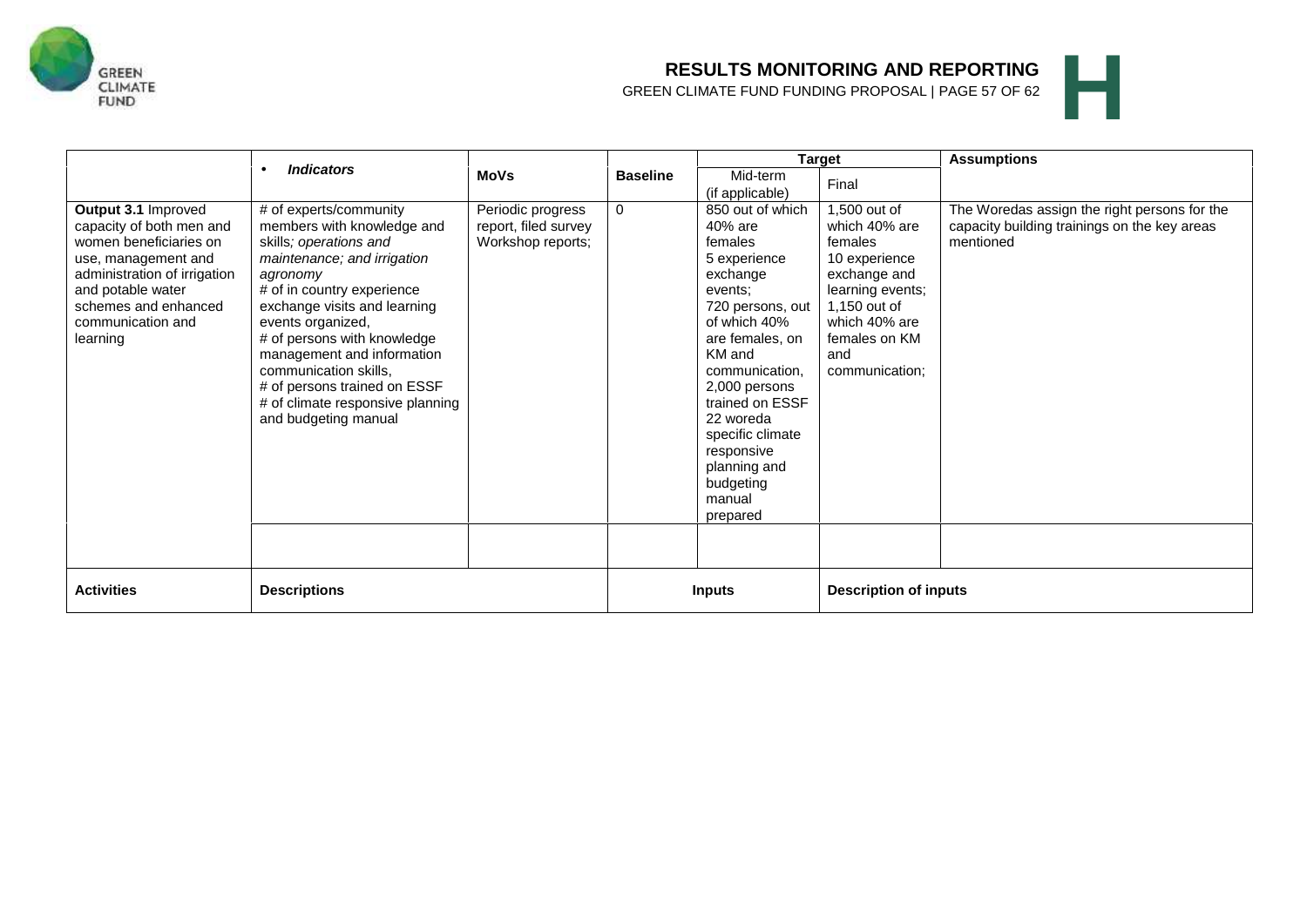

### **RESULTS MONITORING AND REPORTING**

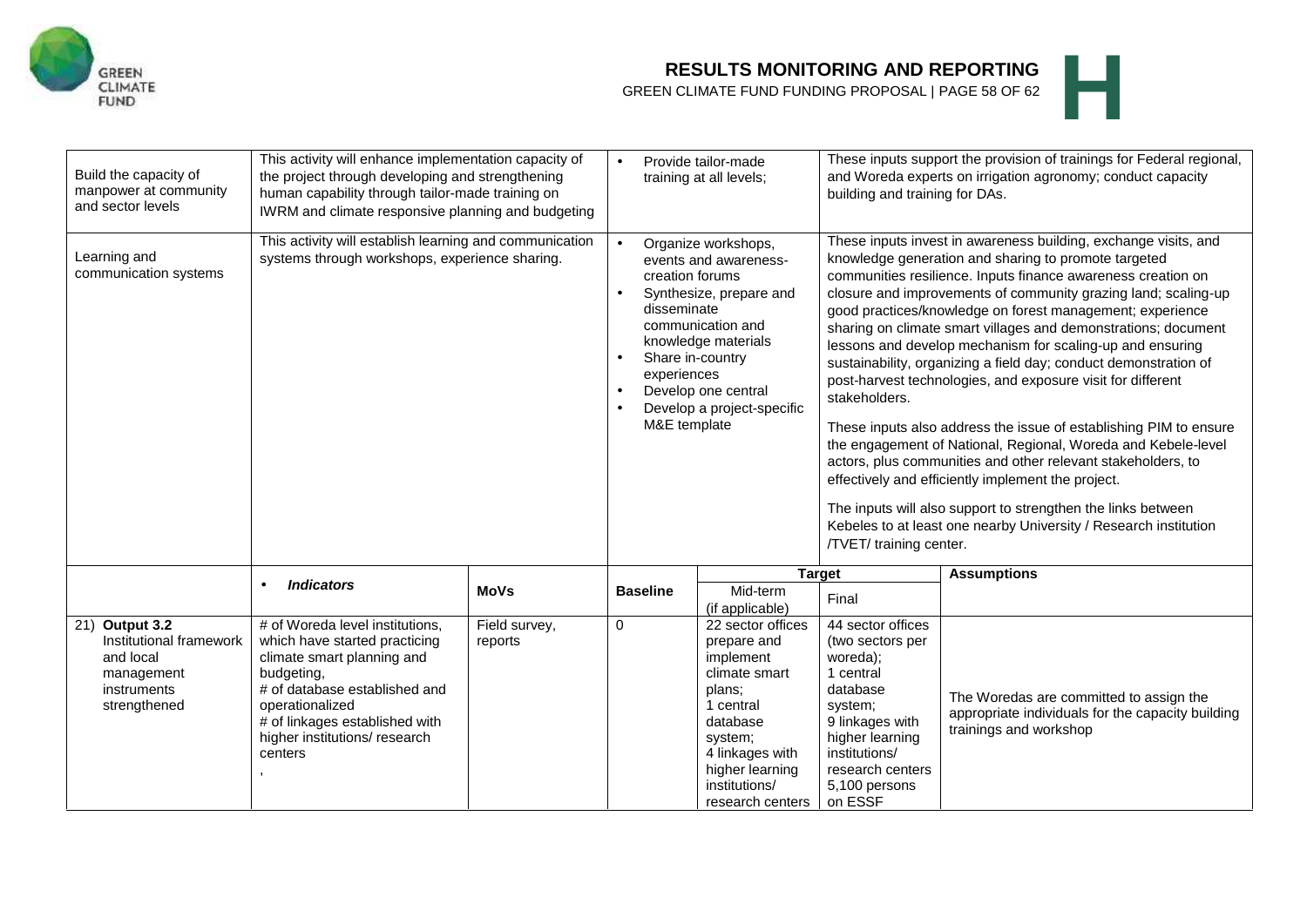![](_page_60_Picture_0.jpeg)

# **RESULTS MONITORING AND REPORTING**<br>GREEN CLIMATE FUND FUNDING PROPOSAL | PAGE 59 OF 62 **GREEN CLIMATE FUND FUNDING PROPOSAL | PAGE 59 OF 62**

| <b>Activities</b>                                    | <b>Descriptions</b>                                                                                                                                                                     | <b>Inputs</b>                                                                                                                                                                                                                                                                                                                        | <b>Description of inputs</b>                                                                                                                                                                                                                                                |
|------------------------------------------------------|-----------------------------------------------------------------------------------------------------------------------------------------------------------------------------------------|--------------------------------------------------------------------------------------------------------------------------------------------------------------------------------------------------------------------------------------------------------------------------------------------------------------------------------------|-----------------------------------------------------------------------------------------------------------------------------------------------------------------------------------------------------------------------------------------------------------------------------|
| Strengthen institutional<br>infrastructural capacity | This Activity addresses the means of implementation<br>of other interventions proposed in this project in the<br>target Woredas and is central to the sustainability of<br>the project. | Procure and distribute<br>office and ICT equipment<br>and tools<br>Establish/strengthen<br>community-based<br>organizations and systems<br>Develop a project<br>operational structure and<br>implementation manual,<br>and<br>Provide institutional<br>backstopping<br>database management<br>system to capture all<br>relevant data | These inputs support forest sector capacity need assessment in 22<br>Woredas; provision of equipment and materials for the forest<br>sector in targeted Woredas, improve Farmers' Training Centers<br>(FTCs) to demonstrate and train farmers on climate proof<br>measures. |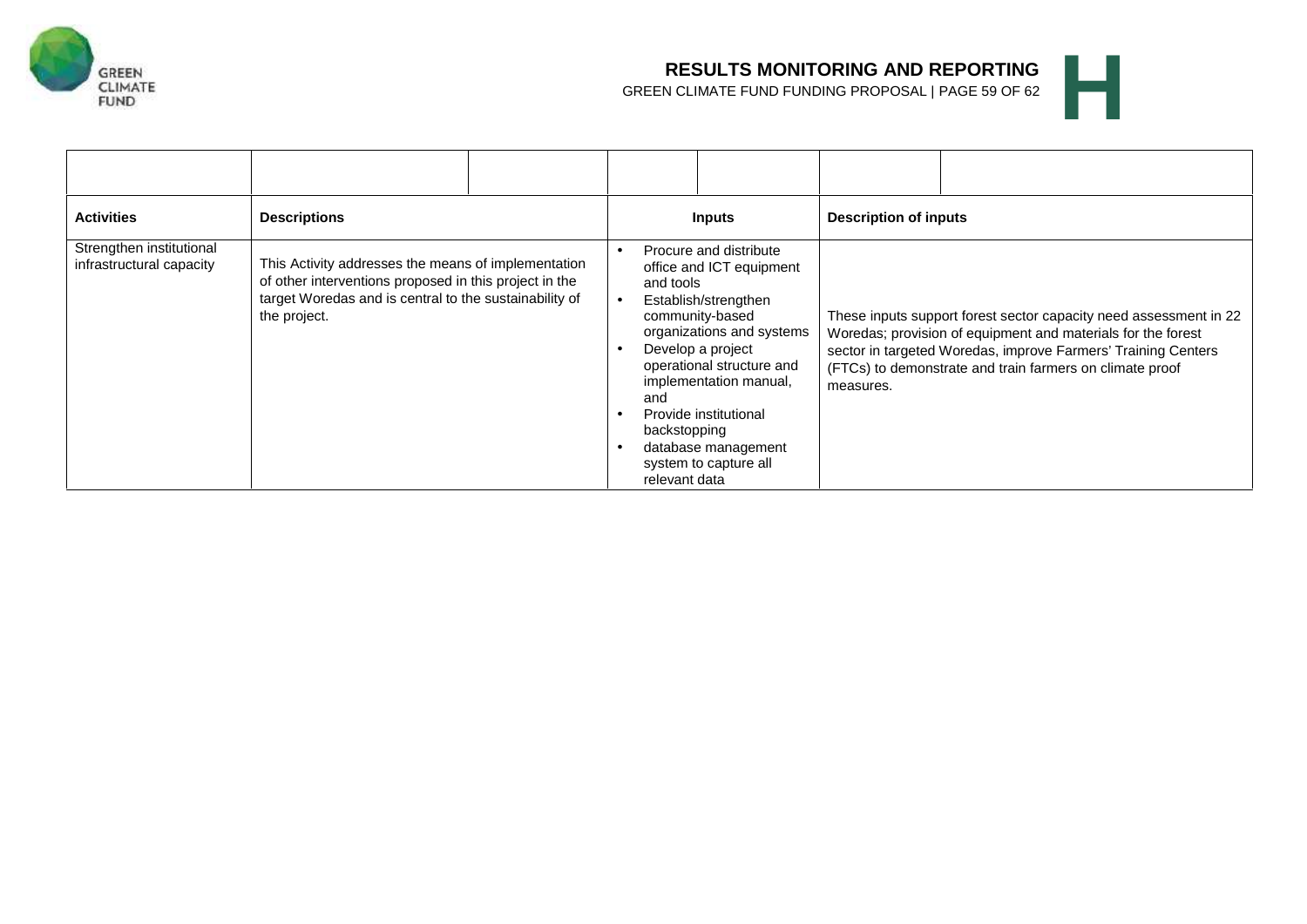![](_page_61_Picture_0.jpeg)

# **RESULTS MONITORING AND REPORTING RESULTS MONITORING AND REPORTING**<br>GREEN CLIMATE FUND FUNDING PROPOSAL | PAGE 60 OF 62

#### **H.2. Arrangements for Monitoring, Reporting and Evaluation**

- 198. Monitoring and evaluation (M&E) is one of several implementation and management tools that support successful delivery of this project. Without careful monitoring, the necessary data are not collected; hence learning cannot be achieved and evaluation cannot be done well. Monitoring and evaluation is one of the core responsibilities of MOFEC. The CRGE Facility, the Federal Sector Ministries, Regions and local stakeholders will conduct regular monitoring and supervision of this project.
- 199. The monitoring and reporting system of the proposed project will be gender sensitive and will follow guidance from the GCF and comply with GCF M&E policy, ensuring that the project maintains a simple and interactive monitoring system allowing for regular reporting and learning at all levels. It is expected that it will be based on the following core activities:
- 200. Activity Recording/Process Documentation: Progress monitoring will provide evidence on accomplishment of the core activities planned under each Output and Activity, which will be scrutinized by assigning milestones and implementation timelines. This will help the strategic and operational managers to identify which activities are ahead, behind or on schedule. The Accredited Entity and executing entities will be responsible for ensuring routine monitoring on the use of inputs (including finances) and implementation of activities.
- 201. Quarterly Progress Report: The Executing entities will submit aggregated quarterly physical progress reports to the CRGE Facility, which will coordinate the overall implementation and delivery of the project. The CRGE Facility will aggregate and submit a consolidated report (both financial and physical) to GCF. Quarterly reporting will capture activity and output-level information. The narrative section of the quarterly report, therefore, will include a summary of activities and outputs contributing to expected outcomes.
- 202. Annual Institutional Learning Events: The EE's will undertake an annual learning event to reflect on the changes being observed and to take stock of progress made. These learning events will help sharing of experiences and lesson-learning among the participating entities (including regional entities, as relevant).
- 203. Annual Performance Assessment: The Executing entities will submit an annual Performance Assessment Report (PAR) on the project Outputs. The PARs inform two monitoring activities at the project coordination level – annual monitoring missions and annual reviews/reports – and will leverage the lessons and insights from responses to the M&E. The reporting process is similar to that for quarterly reports. Executing entities will aggregate component reports before submission to their respective Project Coordination Units, which will then submit to the CRGE Facility. PARs capture Activity, Output and Outcome-level information. The report combines national and GCF reporting requirements, which include but are not limited to, reporting on:
	- Progress made towards project Objective and project Outcomes each with indicators, baseline data and end-of-project targets (cumulative);
	- Project Outputs delivered per project Outcome (annual);
	- Financial reports;
	- Lesson learned/good practice; and
	- Annual Work Plan (for the following year).
- 204. Joint Monitoring Missions: Joint monitoring missions will provide an opportunity to engage stakeholders of the project, including those that do not have a direct role in implementation. These missions will be organized by the CRGE Facility or line ministries, to be undertaken annually, and involve the Executing entities and other development partners.
- 205. Ad-hoc Quality Assurance Missions: These will be co-organized by the relevant ministry and the CRGE Facility for the purpose of validating M&E information during site visits. A key part of these missions is to hold reflection meetings at regional and Woreda levels. Observations, decisions and action points arising from the mission will be distributed to participants.
- 206. Mid-term Review and Terminal Evaluation: Half-way through the project lifetime and during the final three months, an independent mid-term review /terminal evaluation will be conducted by an independent consultant/evaluator. Both reports will summarize the results achieved (Objectives, Outcomes, Outputs), lessons learned, problems met and areas where results may not have been achieved. Output-level evaluation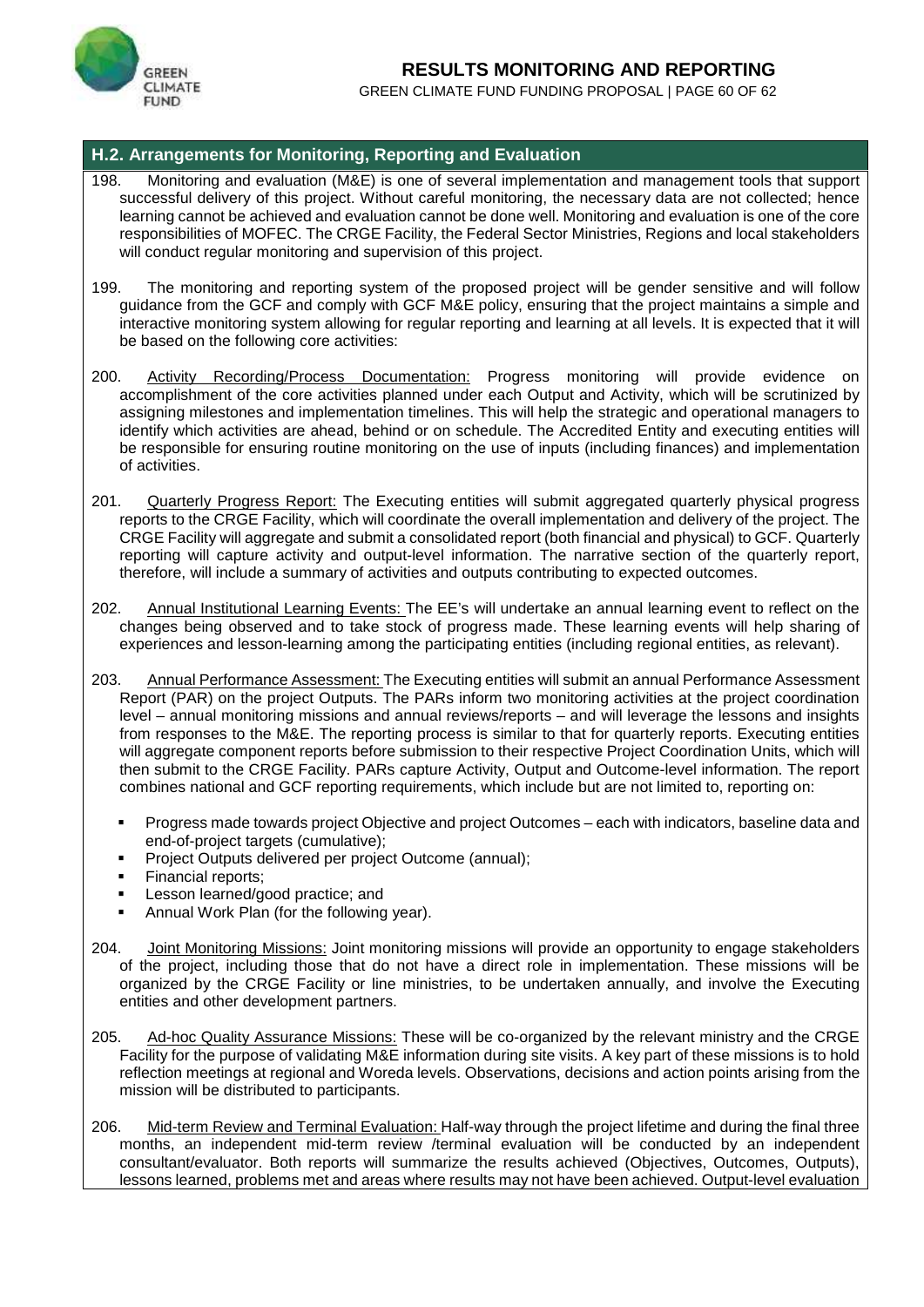![](_page_62_Picture_0.jpeg)

# **RESULTS MONITORING AND REPORTING RESULTS MONITORING AND REPORTING**<br>GREEN CLIMATE FUND FUNDING PROPOSAL | PAGE 61 OF 62<br>**ACCEDITE 15 ACCEDITE 15 HAULT PAGE 15 ACCEDITE 15 ACCEDITE 15 ACCEDITE 15 ACCEDITE 15 ACCEDITE 15 ACCEDITE 15 ACCEDITE 15 ACCEDITE 15**

will be based on assessing results against the baseline. It will also lay out recommendations for any further steps that may need to be taken to ensure sustainability and replicability of the project's results. Evaluations will be implemented in line with GCF standards. The review/evaluation will be guided by best-practice approaches to evaluation of climate change interventions28. At mid-term, there should be an emphasis upon project or process review, with learning-oriented enquiry; the terminal evaluation will be more focused upon success in delivering outcomes and the impact on climate change adaptation in Ethiopia.

- 207. Learning and knowledge sharing: Results from the project will be disseminated within and beyond the project intervention zone through existing information-sharing networks and forums. The CRGE Facility, in collaboration with the entities involved in the project, will identify and participate, as relevant and appropriate, in scientific, policy-based and/or any other networks, which may be of benefit to project implementation though lessons-learned. Further, the CRGE Facility, in collaboration with the entities involved in the project, will identify, analyze and share lessons-learned that might be beneficial in the design and implementation of similar future projects. A two-way flow of information will be maintained between this project and others of a similar focus.
- 208. The reporting path of the project is depicted as below (*see Figure 3*), with a description in the box underneath.

![](_page_62_Figure_5.jpeg)

#### **Figure 3 Project Reporting Path**

#### **Description of the reporting path:**

- **Level-1:** Woreda's report on monthly, quarterly and annual basis to regional sector bureaus.
- **Level-2:** Regional sector bureaus consolidate the quarterly and annual physical reports received from Woredas into one report and submit this to the respective federal ministry.
- **Level-3:** Federal ministries aggregate the physical reports received from regional sector bureaus into one report and submit to the CRGE Facility.
- **Level-4:** The CRGE Facility presents the report to the Management Committee for discussion and approval.
- **Level-5:** After obtaining endorsement and approval of the Management Committee, the CRGE Facility will send the report to GCF.

*<sup>28</sup> Colvin J, Williams A, Ebi K &Patwardhan A (eds) (2016), Monitoring, Evaluation and Learning for Climate Change Adaptation at the National Level. Washington: STAP/Provia, in press.*